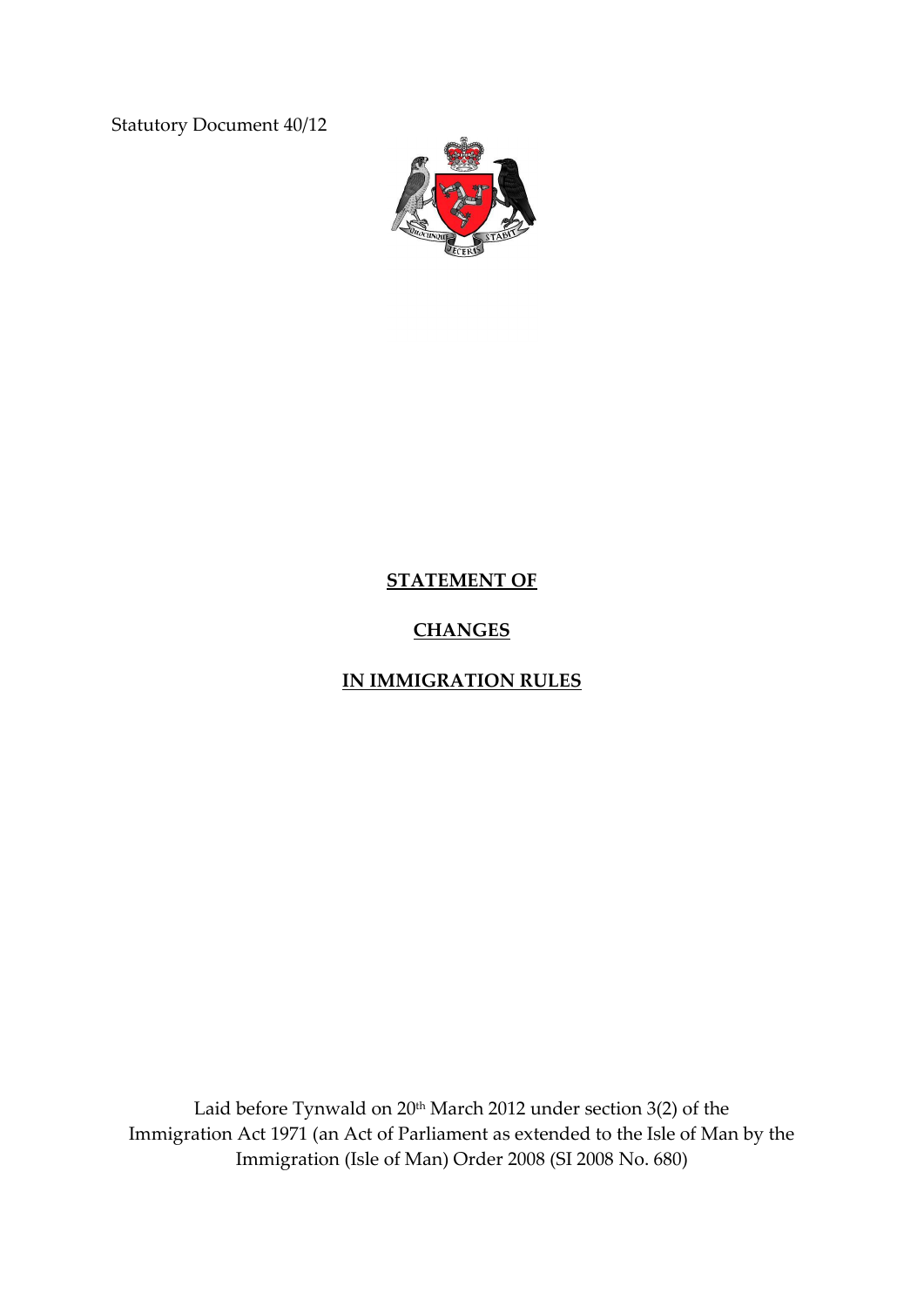### **STATEMENT OF CHANGES IN IMMIGRATION RULES**

The Council of Ministers has made the following changes to the Rules laid down by it as to the practice to be followed in the administration of the Immigration Act 1971<sup>1</sup> (of Parliament) as it has effect in the Isle of Man **<sup>2</sup>** for regulating entry into and the stay of persons in the Isle of Man and contained in the Statement laid before Tynwald on 17<sup>th</sup> May 2005<sup>3</sup>

The changes in this Statement shall take effect on 1 st March 2012.

- 1. In paragraph 6, after the definition of "A-rated sponsor" insert "Under Part 6A and Appendix A of these Rules, a **"B-rated Sponsor"** is a sponsor which is recorded as being "B-rated" on the register of licensed sponsors maintained by the Department of Economic Development.".
- 2. In paragraph 6, after the definition of "Certificate of Sponsorship" insert –

"Under Part 6A and Appendix A of these Rules, **"Visa letter"** means a Confirmation of Acceptance for Studies letter containing a unique reference number electronically issued by a Sponsor to an applicant for entry clearance, leave to enter or remain as a Tier 4 Migrant in accordance with these Rules.".

3. In paragraph 6, after the definition of "Certificate of Sponsorship Checking Service" insert –

"Under Part 6A and Appendix A of these Rules, **"length of the period of engagement"** is the period beginning with the employment start date as recorded on the Certificate of Sponsorship Checking Service entry which relates to the Certificate of Sponsorship reference number for which the migrant was awarded points under Appendix A and ending on the employment end date as recorded in the same entry.

Under Part 6A and Appendix A of these Rules, **"working for the same employer"**  includes working for the business or concern in respect of which employment the earlier grant of leave was granted where that business or concern has, since that date, merged with, or been taken over by, another entity.

 $\frac{1}{1}$  1971 c. 77

 $^2$  See the Immigration (Isle of Man) Order 2008 (S.I. 2008 No 680 amended by S.I. 2011 No 1408)

<sup>3</sup> S.D. 62/05 amended by S.D.692/05, S.D. 442/06, S.D. 547/06, S.D. 781/06, S.D. 871/06, S.D. 124/07, S.D. 303/07, S.D. 534/07, S.D. 02/08, S.D. 500/08, GC 32/09, GC 35/09, GC 14/10, GC 26/10, GC 02/11 and SD 518/11.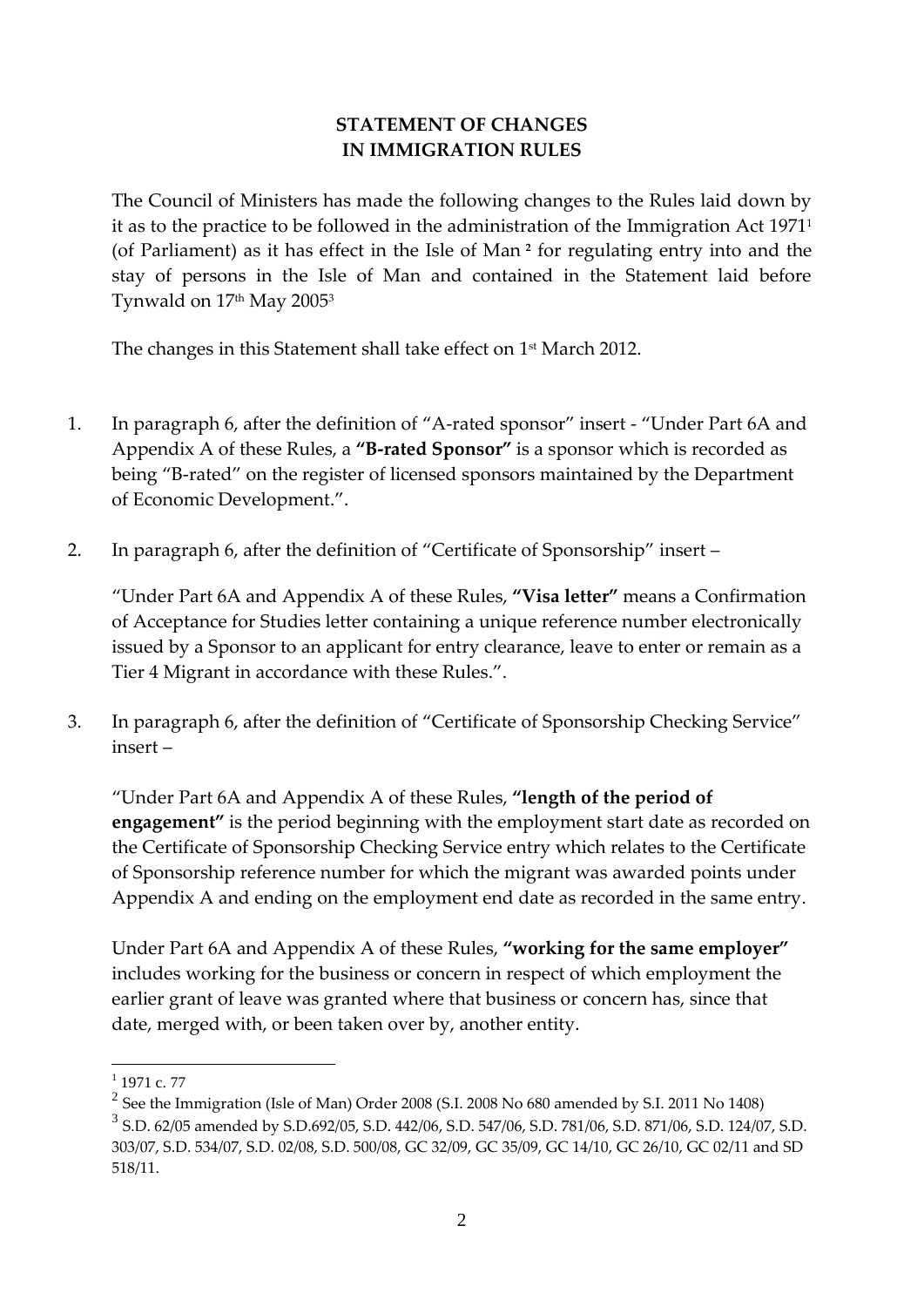For the purpose of paragraph 320(7B) of these Rules "Removal Decision" means

(a) a decision to remove in accordance with section 10 of the Immigration and Asylum Act 1999 or

(b) a decision to remove an illegal entrant by way of directions under paragraphs 8 to 10 of Schedule 2 to the Immigration Act 1971.

Pending appeal has the same meaning as in section 104 of the Nationality, Immigration and Asylum Act 2002.".

4. In paragraph 6, in the definition of "Senior Care Worker", delete (a) and (b) and substitute –

" (a) the Certificate of Sponsorship Checking service entry to which the applicant's Certificate of Sponsorship reference number relates records that the applicant is being sponsored in an occupation which is defined in the codes of practice for Tier 2 sponsors published by the UK Border Agency as being a senior care worker role,

(b) the applicant's last grant of leave was:

(i) as a Qualifying Work Permit Holder, or

(ii) leave to remain as a Tier 2 (General) Migrant or a Tier 2 (Intra-Company Transfer) Migrant provided (in either case):

(1) he previously had leave as a Qualifying Work Permit Holder, and

(2) he has not been granted entry clearance in this or any other route since his last grant of leave as a Qualifying Work Permit Holder.".

5. In paragraph 6, after the definition of "United Kingdom passport" insert —

""unspent conviction" means a conviction which is not spent for the purposes of the Rehabilitation of Offenders Act 2001<sup>4</sup> ;".

- 6. In paragraph 33B, after the words "for the purpose of an application for indefinite leave to remain under these Rules" insert - "(unless paragraph 33BA applies)".
- 7. After paragraph 33B insert –

<sup>1</sup>  $42001$  c. 6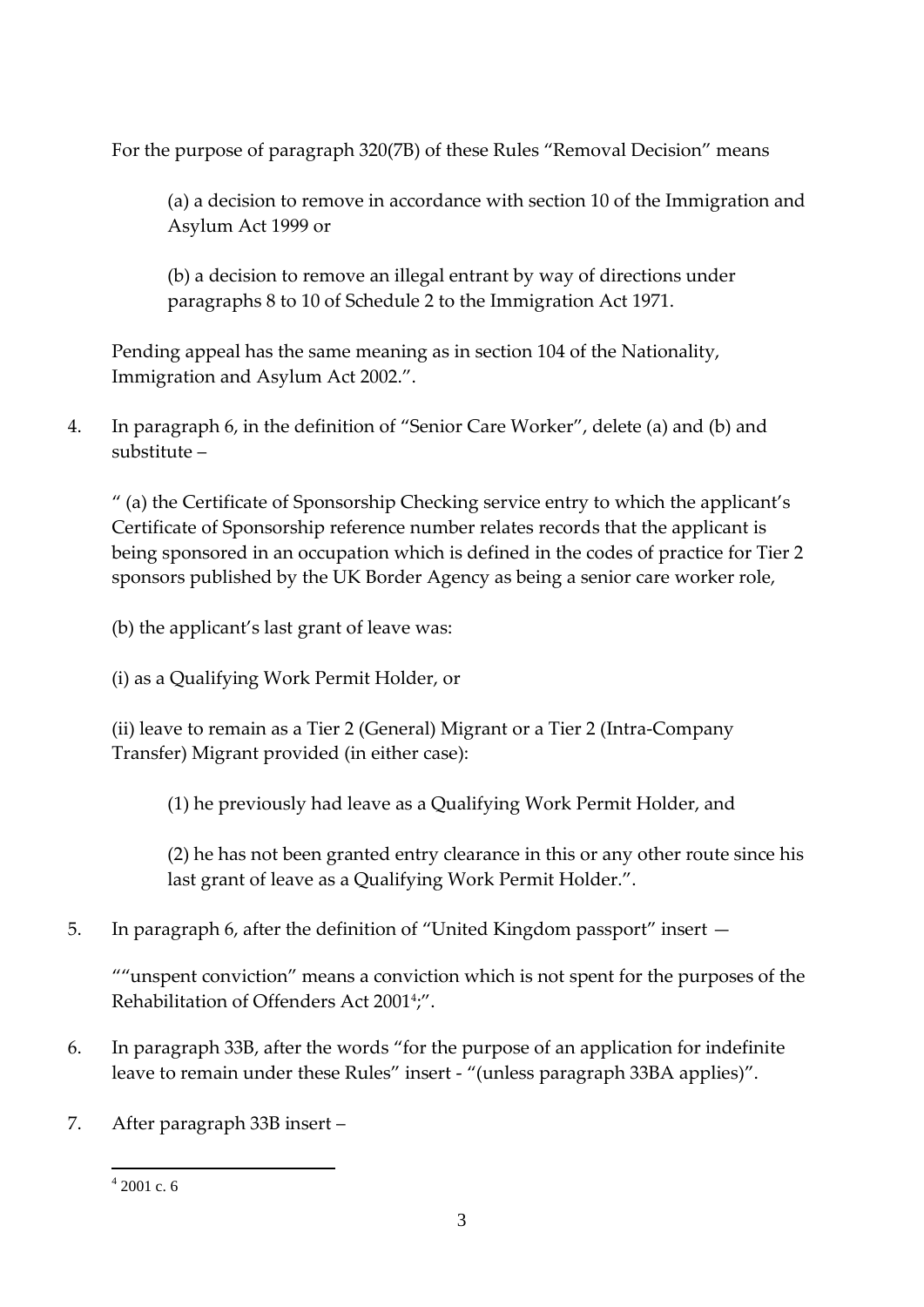"33BA. (a) subject to sub-paragraph (b), for the purposes of an application for indefinite leave to remain under these Rules, where a person is making an application for indefinite leave to remain as:

- (i) a work permit holder under paragraph 134;
- (ii) a Highly Skilled Migrant under paragraph 135G;

(iii) NOT USED

(iv) NOT USED

(v) NOT USED

(vi) a Minister of Religion, Religious Missionary or Member of a Religious Order under paragraph 176;

(vii) NOT USED

(viii) a person established in business under paragraph 209;

(ix) NOT USED

(x) a person established in business under the provisions of EC Association agreements under paragraph 222;

(xi) an investor under paragraph 230;

(xii) a writer, composer or artist under paragraph 238;

(xiii) a Tier 1 (Exceptional Talent) Migrant under paragraph 245BF;

(xiv) a Tier 1 (General) Migrant under paragraph 245CD;

(xv) a Tier 1 (Entrepreneur) Migrant under paragraph 245DF;

(xvi) a Tier 1 (Investor) Migrant under paragraph 245EF;

(xvii) a Tier 2 (Intra-Company Transfer) under paragraph 245GF;

(xviii) a Tier 2 (General), Tier 2 (Minister of religion) and Tier 2 (Sportsperson) Migrant under paragraph 245HF,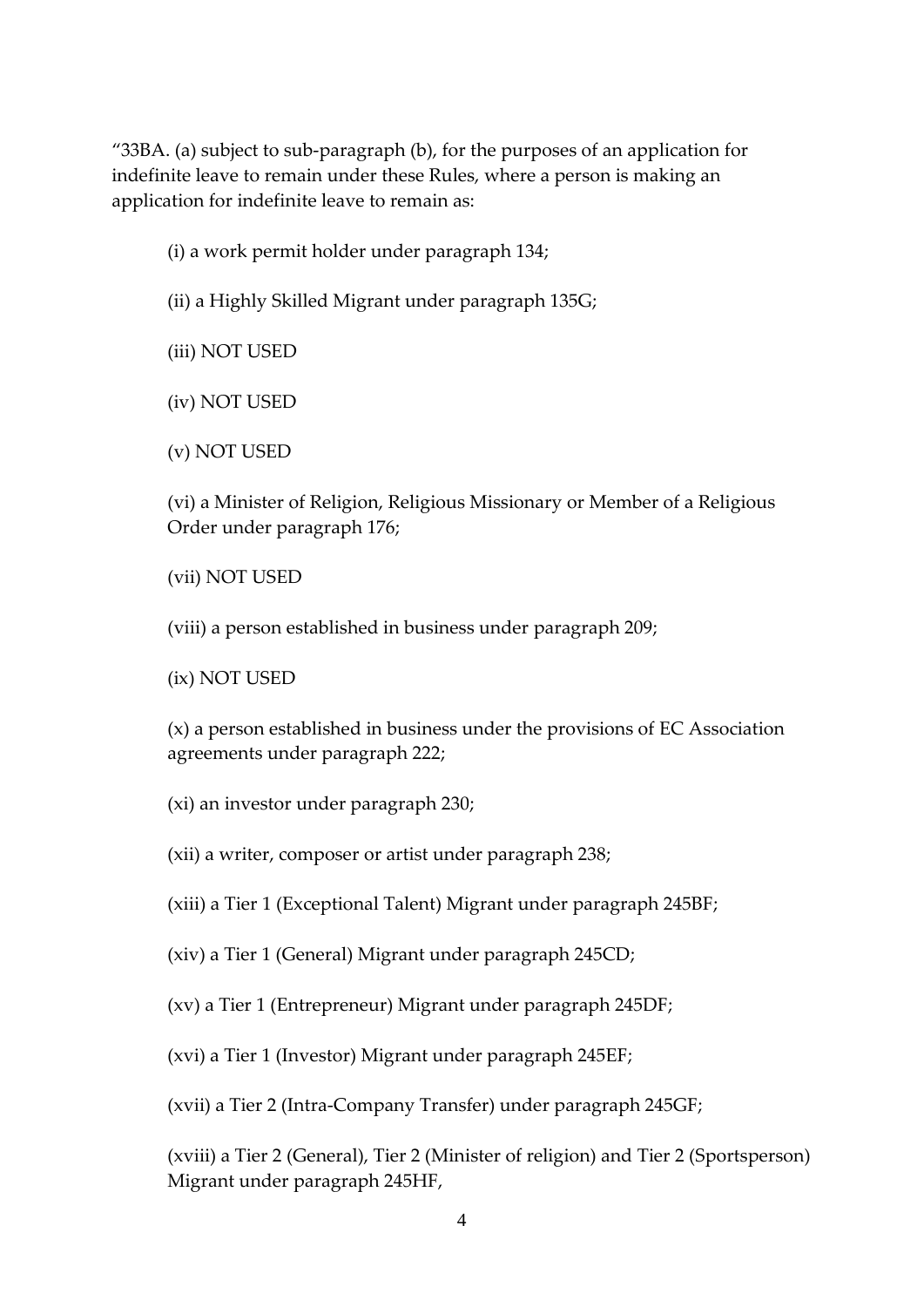that person has sufficient knowledge of the English language and sufficient knowledge about life in the United Kingdom and Islands, only if they have passed the test known as the "Life in the UK Test" administered by an educational institution or other person approved for this purpose by the Lieutenant Governor.

(b) This sub-paragraph makes provision for transitional arrangements with regards to the requirement to pass the Life in the UK Test for those people applying for indefinite leave to remain in one of the categories listed in 33BA(i)–(xviii):

(i) Where an applicant enrolled on an ESOL course, which he attended and completed, or gained an ESOL qualification prior to 30th January 2012, that applicant will be able to rely on an ESOL qualification to meet the requirement to demonstrate sufficient knowledge of the English language and sufficient knowledge about life in the United Kingdom for any future application for indefinite leave to remain under one of the categories listed in 33BA.

(ii) an applicant who enrolled on an ESOL course after  $30<sup>th</sup>$  January 2012 and applies for indefinite leave to remain in one of the categories listed in 33BA after 1 st March 2012 will have to pass the life in the UK Test.

8. After paragraph 56M, insert –

"56N to 56Q [Not Used]".

- 9. At the end of paragraph 134(iii), delete "and".
- 10. Delete paragraph 134(iv) and substitute –

"(iv) his employer certifies that he is paid at or above the appropriate rate for the job as stated in the codes of practice for Tier 2 sponsors published by the Department of Economic Development,

(v) he has sufficient knowledge of the English language and sufficient knowledge about life in the United Kingdom and Islands, in accordance with paragraph 33BA of these Rules, unless he is under the age of 18 or aged 65 or over at the date of his application; and

(vi) he does not have one or more unspent convictions.".

11. In paragraph 135G(iv); 176(iv); 209(iv); 222(vii); 230(iii) and 238(iii); after the words "he has sufficient knowledge of the English language and sufficient knowledge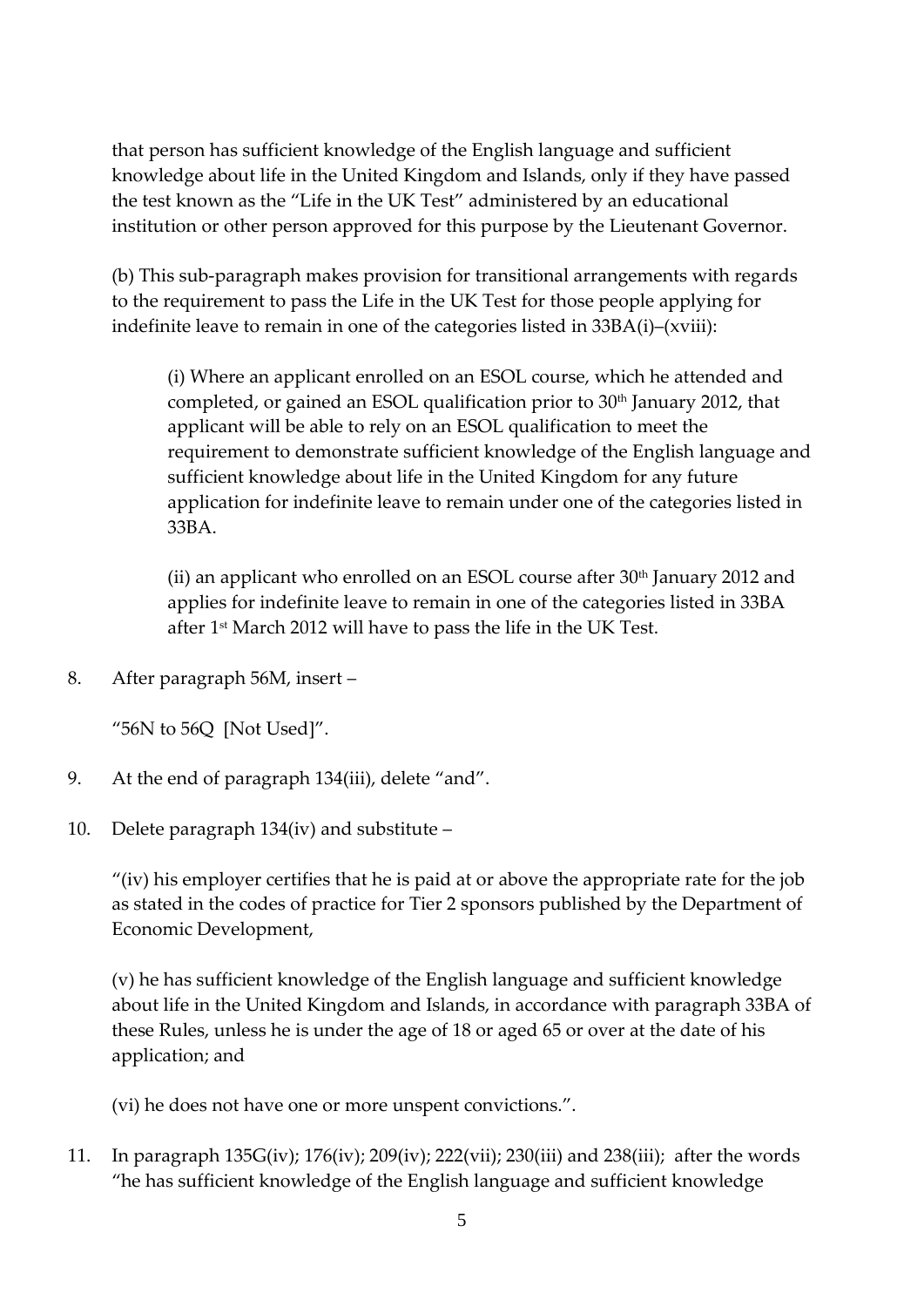about life in the United Kingdom and Islands," insert - "in accordance with paragraph 33BA of these Rules,".

12. After paragraph 135G(iv); 159G(iv); 176(iv) and 209(iv) insert –

"; and (v) he does not have one or more unspent convictions.".

13. After paragraph 192(iii); 230(iii) and 238(iii), insert -

"; and (iv) he does not have one or more unspent convictions.".

- 14. In paragraph 196B(1), delete "degree" and substitute "primary degree".
- 15. Delete paragraph 196B(2), and substitute -

"(2) has, or has last been granted, entry clearance, leave to enter or leave to remain that was not subject to any condition restricting him from taking employment as a Doctor in Training, and has been employed during that leave as a Doctor in Training; or

(3) has, or has last been granted, entry clearance, leave to enter or leave to remain that was not subject to any condition restricting him from taking employment as a Dentist in Training, and has been employed during that leave as a Dentist in Training.".

- 16. After paragraph  $196D(v)$  and  $242D(v)$ , insert
	- "; and

(vi) does not have one or more unspent convictions.".

17. After paragraph 222(vii) insert –

"; and (viii) he does not have one or more unspent convictions.".

- 18. Renumber paragraph 245AA as 245A.
- 19. After new paragraph number 245A, insert "245B to 245BF [Not Used]".
- 20. Renumber paragraph 245A as 245C .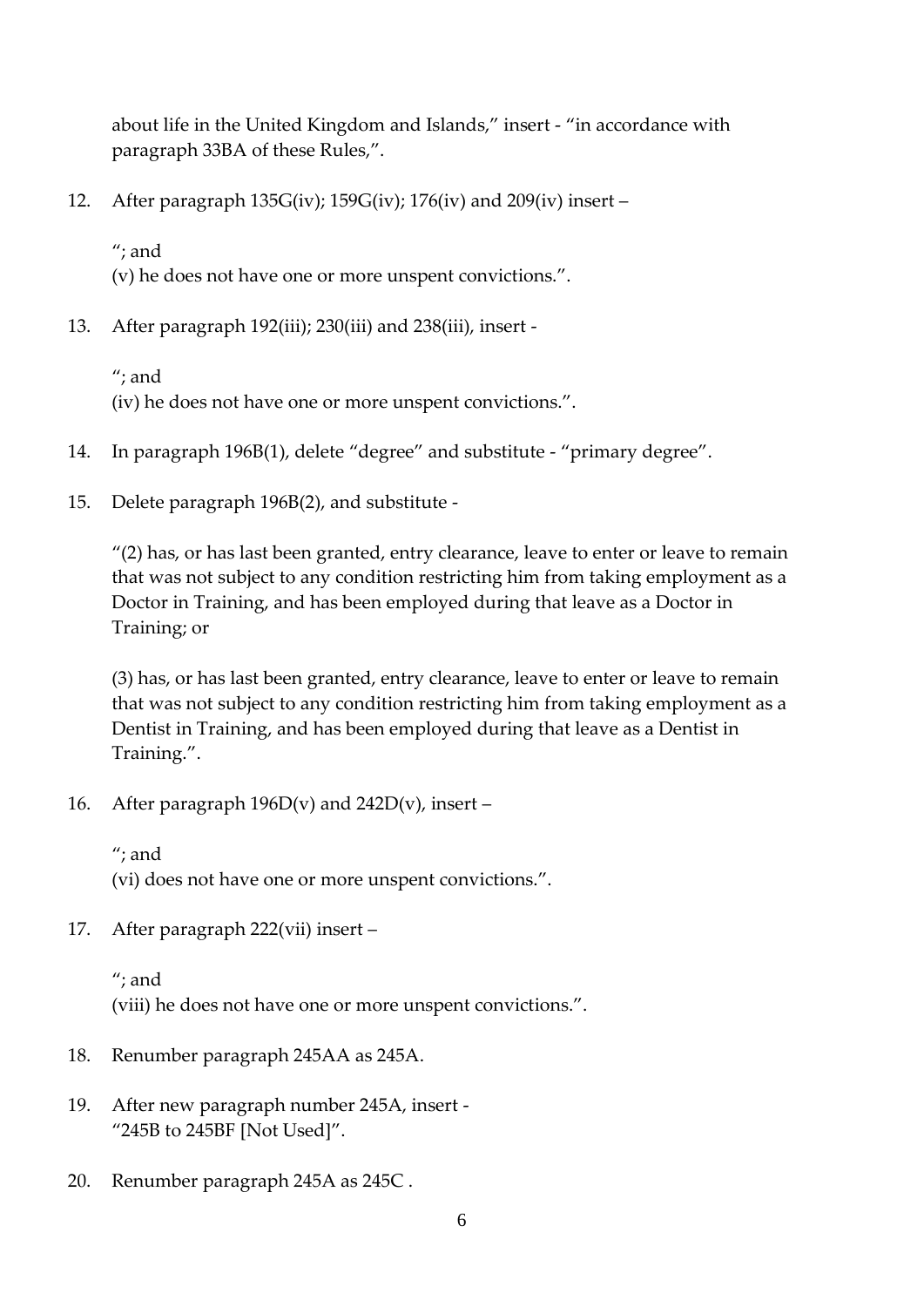- 21. Renumber paragraphs 245B to 245E as 245 CA to 245CD.
- 22. Renumber paragraph 245H as paragraph 245D.
- 23. In new paragraph 245D, delete "paragraphs 245G to 245N" and insert "paragraphs 245D to 245DF" and delete "paragraphs 32 to 41 of Appendix A" and insert - "paragraphs 35 to 53 of Appendix A".
- 24. Renumber paragraphs 245I to 245M as paragraphs 245DA to 245DE.
- 25. In new paragraph number 245DB(b), delete "paragraphs 32 to 41 of Appendix A" and substitute - "paragraphs 35 to 53 of Appendix A".
- 26. In new paragraph number 245DC, after "3 years" insert "and four months".
- 27. At the end of new paragraph number 245DC(iii), delete "." and insert ", and".
- 28. After new paragraph number 245DC(a)(iii), insert –

"(iv) no employment as a professional sportsperson (including as a sports coach).".

- 29. In new paragraph number 245DD(b), delete "paragraphs 32 to 41 of Appendix A" and substitute - "paragraphs 35 to 53 of Appendix A".
- 30. At the end of new paragraph number 245DE(a)(iii), delete "." and insert ", and".
- 31. After new paragraph number 245DE(a)(iii), insert "(iv) no employment as a professional sportsperson (including as a sports coach).".
- 32. In new paragraph number 245DE(c) delete "3 months" and insert "6 months".
- 33. In new paragraph number 245DE(e), delete "paragraph 245M(c)" and substitute "paragraph 245DE(c)".
- 34. Delete paragraph 245N and substitute -

#### **"245DF. Requirements for indefinite leave to remain**

To qualify for indefinite leave to remain as a Tier 1 (Entrepreneur) Migrant, an applicant must meet the requirements listed below. If the applicant meets these requirements, indefinite leave to remain will be granted. If the applicant does not meet these requirements, the application will be refused.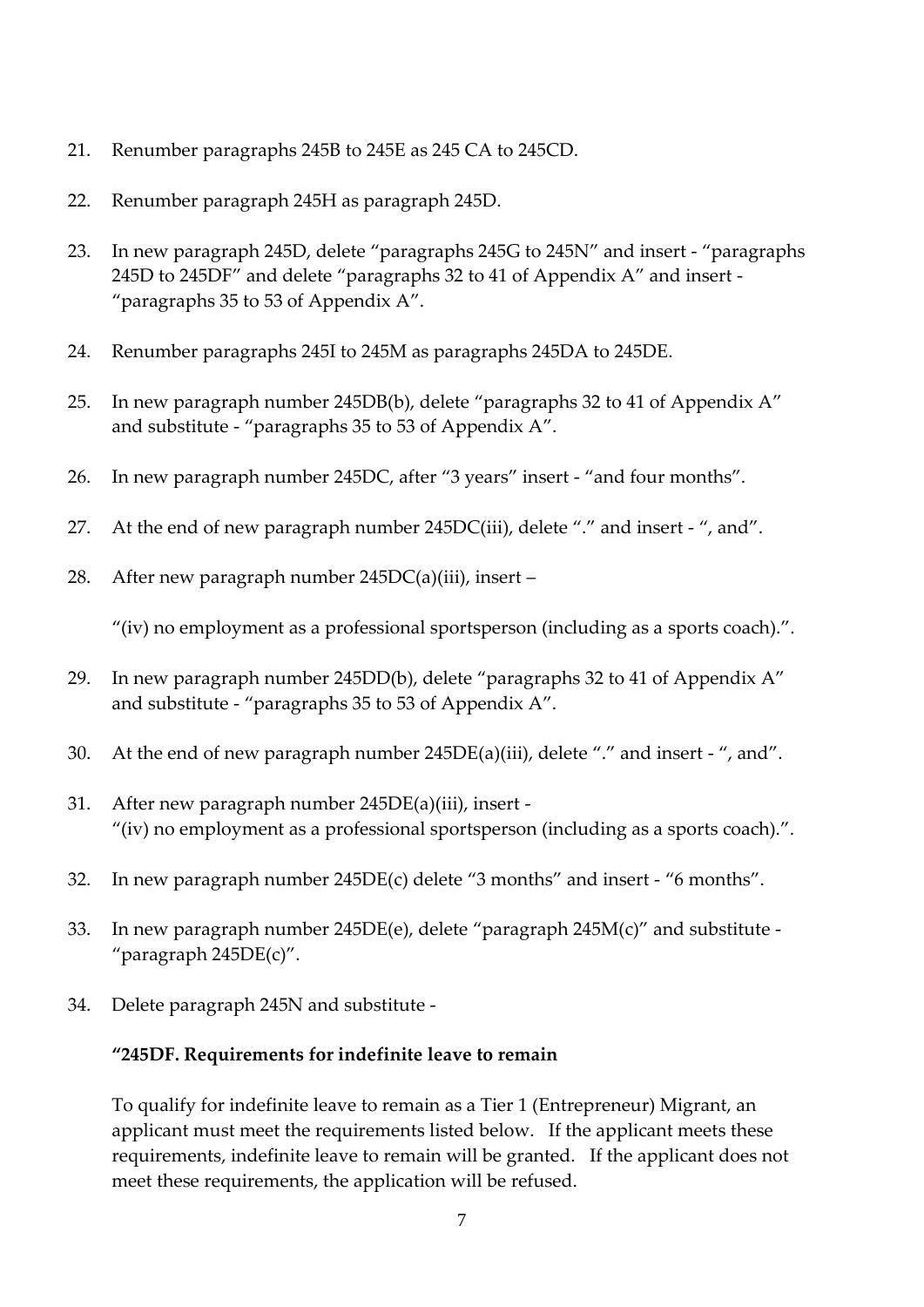Requirements:

(a) The applicant must not have one or more unspent convictions.

(b) The applicant must not fall for refusal under the general grounds for refusal, and must not be an illegal entrant.

(c) The applicant must have a minimum of 75 points under paragraphs 35 to 53 of Appendix A.

(d) The applicant must have sufficient knowledge of the English language and sufficient knowledge about life in the United Kingdom and Islands, in accordance with paragraph 33BA, unless the applicant is under the age of 18 or aged 65 or over at the date the application is made.".

- 35. Renumber paragraph 245O as paragraph 245E.
- 36. Renumber paragraphs 245P to 245T as paragraphs 245EA to 245EE.
- 37. In new paragraph number 245EB(b), delete "paragraphs 42 to 50 of Appendix A" and substitute - "paragraphs 54 to 65 of Appendix A".
- 38. In new paragraph number 245EC, after "3 years" insert "and four months".
- 39. In new paragraph number 245ED(b), delete "paragraphs 42 to 50 of Appendix A" and substitute - "paragraphs 54 to 65 of Appendix A".
- 40. In new paragraph 245EC((b)iii), delete "degree" and substitute "primary degree".
- 41. Delete new paragraph number 245EE(b)(iii)(2) and substitute -

 $''(2)$  has, or has last been granted, entry clearance, leave to enter or leave to remain that was not subject to any condition restricting him from taking employment as a Doctor in Training, and has been employed during that leave as a Doctor in Training; or

(3) has, or has last been granted, entry clearance, leave to enter or leave to remain that was not subject to any condition restricting him from taking employment as a Dentist in Training, and has been employed during that leave as a Dentist in Training.".

42. Delete paragraph 245U and substitute -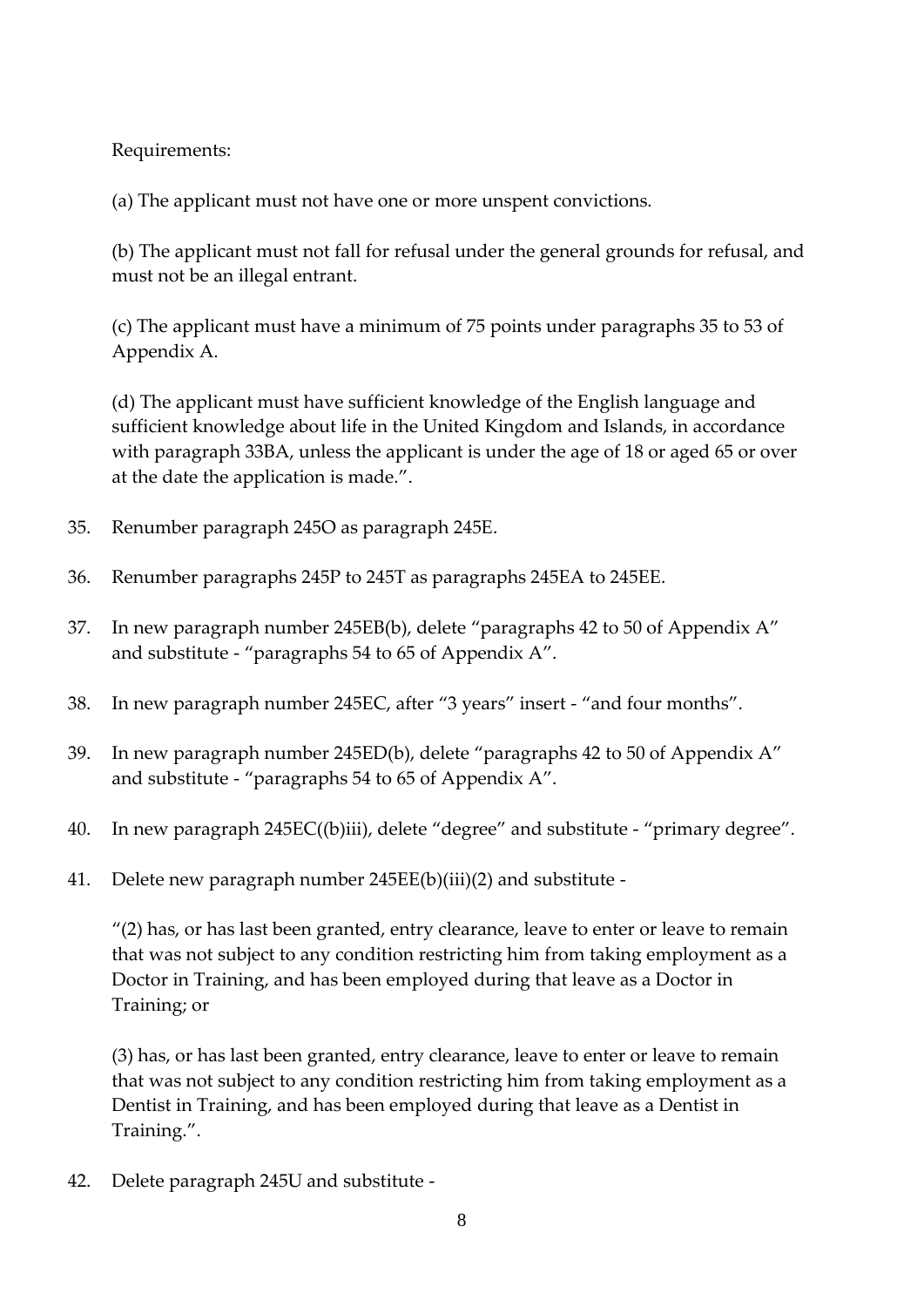## **245EF. Requirements for indefinite leave to remain**

To qualify for indefinite leave to remain, a Tier 1 (Investor) Migrant must meet the requirements listed below. If the applicant meets these requirements, indefinite leave to remain will be granted. If the applicant does not meet these requirements, the application will be refused.

Requirements:

(a) The applicant must not have one or more unspent convictions.

(b) The applicant must not fall for refusal under the general grounds for refusal, and must not be an illegal entrant.

(c) The applicant must have a minimum of 75 points under paragraphs 54 to 65 of Appendix A

(d) The applicant must have sufficient knowledge of the English language and sufficient knowledge about life in the United Kingdom and Islands, in accordance with paragraph 33BA, unless the applicant is under the age of 18 or aged 65 or over at the date the application is made.".

- 43. Renumber paragraph 245V as paragraph 245F.
- 44. Renumber paragraphs 245W to 245ZA as paragraphs 245FA to 245FE.
- 45. In new paragraph numbers 245FB(c), 245FB(f)(i), 245FD(c) and 245FD(h)(i), delete each instance of "paragraphs 51 to 58 of Appendix A" and substitute - "paragraphs 66 to 72 of Appendix A".
- 46. In new paragraph number 245FD, delete "paragraph 245ZA(i)" and substitute "paragraph 245FE(a)(i)".
- 47. In new paragraph 245FE(b)(iii)(1), delete "degree" and substitute "primary degree".
- 48. Delete new paragraph number 245FE(b)(iii)(2) and substitute -

 $''(2)$  has, or has last been granted, entry clearance, leave to enter or leave to remain that was not subject to any condition restricting him from taking employment as a Doctor in Training, and has been employed during that leave as a Doctor in Training; or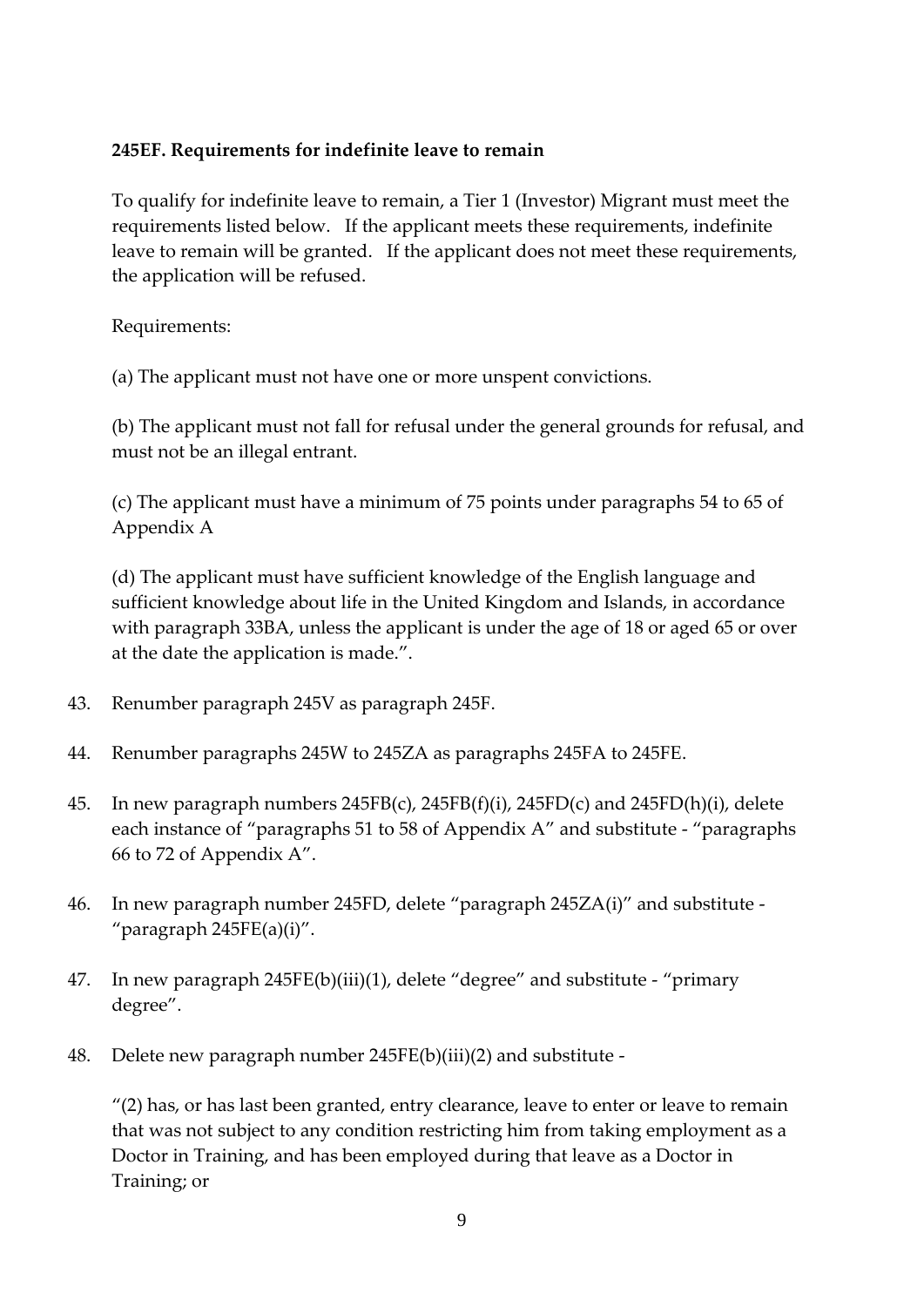(3) has, or has last been granted, entry clearance, leave to enter or leave to remain that was not subject to any condition restricting him from taking employment as a Dentist in Training, and has been employed during that leave as a Dentist in Training.".

49. Delete paragraphs 245ZB to 245ZH and substitute -

## **"Tier 2 (Intra-Company Transfer) Migrants**

## **245G. Purpose of this route and definitions**

This route enables multinational employers to transfer their existing employees from outside the EEA to their Isle of Man branch for training purposes or to fill a specific vacancy that cannot be filled by a Manx, British or EEA worker. There are four subcategories in this route:

(i) Short Term Staff: for established employees of multi-national companies who are being transferred to a skilled job in the Isle of Man for 12 months or less that could not be carried out by a new recruit from the resident workforce;

(ii) Long Term Staff: for established employees of multi-national companies who are being transferred to a skilled job in the Isle of Man which will, or may, last for more than 12 months and could not be carried out by a new recruit from the resident workforce;

(iii) Graduate Trainee: for recent graduate recruits of multi-national companies who are being transferred to the Isle of Man branch of the same organisation as part of a structured graduate training programme, which clearly defines progression towards a managerial or specialist role;

(iv) Skills Transfer: for overseas employees of multi-national companies who are being transferred to the Isle of Man branch of the same organisation in a graduate occupation to learn the skills and knowledge they will need to perform their jobs overseas, or to impart their specialist skills to the Isle of Man workforce.

### **245GA. Entry clearance**

All migrants arriving in the Isle of Man and wishing to enter as a Tier 2 (Intra-Company Transfer) Migrant must have a valid entry clearance for entry under this route. If they do not have a valid entry clearance, entry will be refused.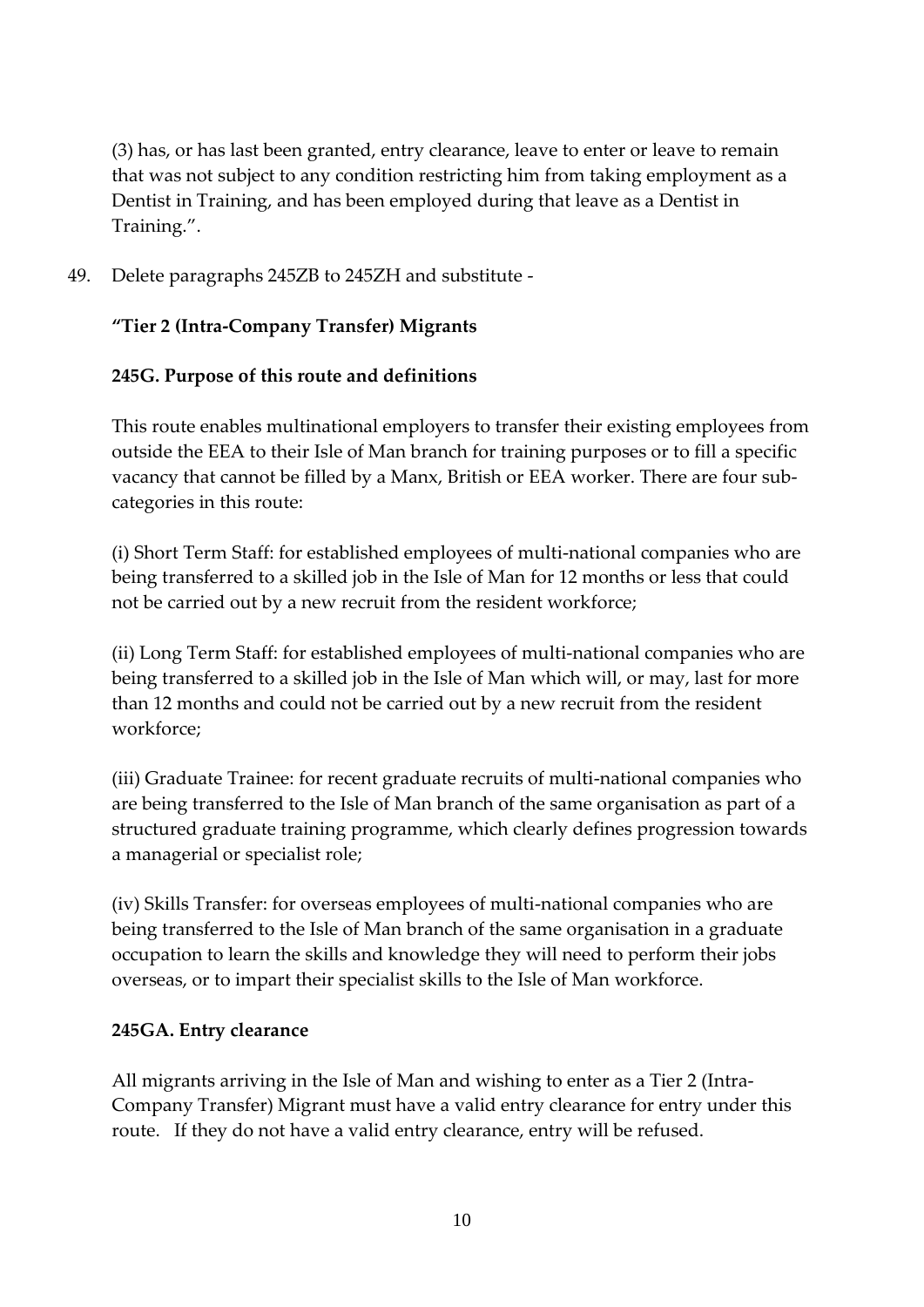### **245GB. Requirements for entry clearance**

To qualify for entry clearance as a Tier 2 (Intra-Company Transfer) Migrant, an applicant must meet the requirements listed below. If the applicant meets these requirements, entry clearance will be granted. If the applicant does not meet these requirements, the application will be refused.

Requirements:

(a) The applicant must not fall for refusal under the general grounds for refusal.

(b) The applicant must have a minimum of 50 points under paragraphs 73 to 75E of Appendix A.

(c) The applicant must have a minimum of 10 points under paragraphs 4 to 5 of Appendix C.

(d) The applicant must not have had entry clearance or leave to remain as a Tier 2 (Intra-Company Transfer) Migrant at any time during the 12 months immediately before the date of the application, regardless of whether he was in the Isle of Man during that time, unless paragraph (e) below applies.

(e) Paragraph (d) above does not apply to an applicant who is applying under the Long Term Staff sub-category and who has, or last had, entry clearance or leave to remain as a Tier 2 (Intra-Company Transfer) Migrant in the Short Term Staff, Graduate Trainee or Skills Transfer sub-categories, or under the Rules in place before 6 June 2011.

(f) an applicant who has, or was last granted, leave as a Student, a Student Nurse, a Student Re-Sitting an Examination, a Student Writing-Up a Thesis, a Postgraduate Doctor or Dentist or a Tier 4 Migrant and:

(i) is currently being sponsored by a government or international scholarship agency, or

(ii) was being sponsored by a government or international scholarship agency, and that sponsorship came to an end 12 months ago or less,

must provide the unconditional written consent of the sponsoring Government or agency to the application and must provide the specified documents to show that this requirement has been met.

(g) The applicant must be at least 16 years old.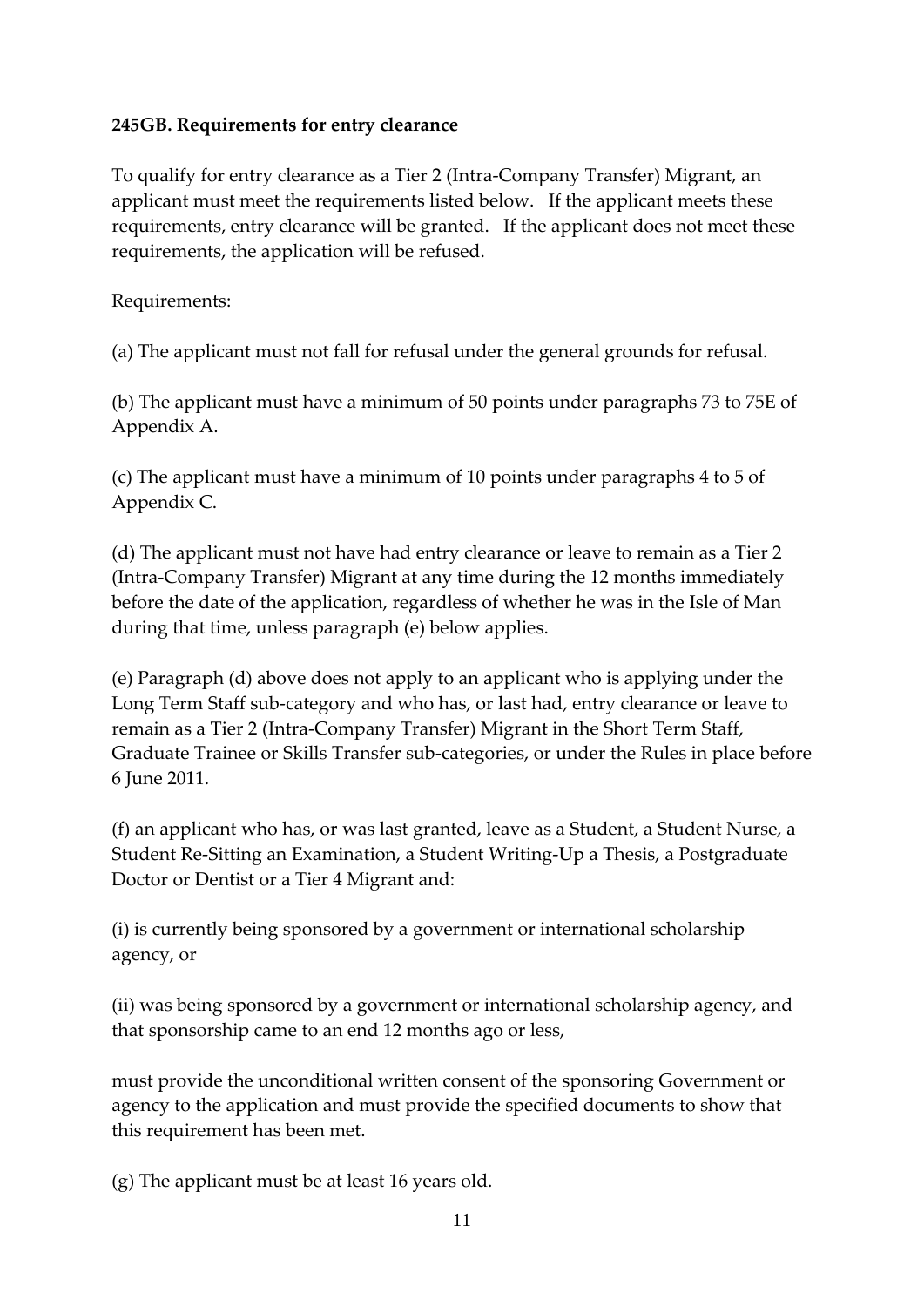(h) Where the applicant is under 18 years of age, the application must be supported by the applicant's parents or legal guardian, or by one parent if that parent has sole legal responsibility for the child.

(i) Where the applicant is under 18 years of age, the applicant's parents or legal guardian, or just one parent if that parent has sole responsibility for the child, must confirm that they consent to the arrangements for the applicant's travel to, and reception and care in, the Isle of Man.

# **245GC. Period and conditions of grant**

(a) If the applicant is applying as a Tier 2 (Intra-Company Transfer) Migrant in either of the Short Term Staff or Graduate Trainee sub-categories, entry clearance will be granted for:

- (i) a period equal to the length of the period of engagement plus 1 month, or
- (ii) a period of 1 year, whichever is the shorter.

(b) If the applicant is applying as a Tier 2 (Intra-Company Transfer) Migrant in the Skills Transfer sub-category, entry clearance will be granted for:

- (i) a period equal to the length of the period of engagement plus 1 month, or
- (ii) a period of 6 months, whichever is the shorter.

(c) If the applicant is applying as a Tier 2 (Intra-Company Transfer) Migrant in the Long Term Staff sub-category, entry clearance will be granted for:

- (i) a period equal to the length of the period of engagement plus 1 month, or
- (ii) a period of 3 years and 1 month, whichever is the shorter.

(d) Entry clearance will be granted with effect from 14 days before the date that the Certificate of sponsorship Checking service records as the start date for the applicant's employment in the Isle of Man, unless entry clearance is being granted less than 14 days before that date, in which case it will be granted with immediate effect.

(e) Entry clearance will be subject to the following conditions:

(i) no recourse to public funds,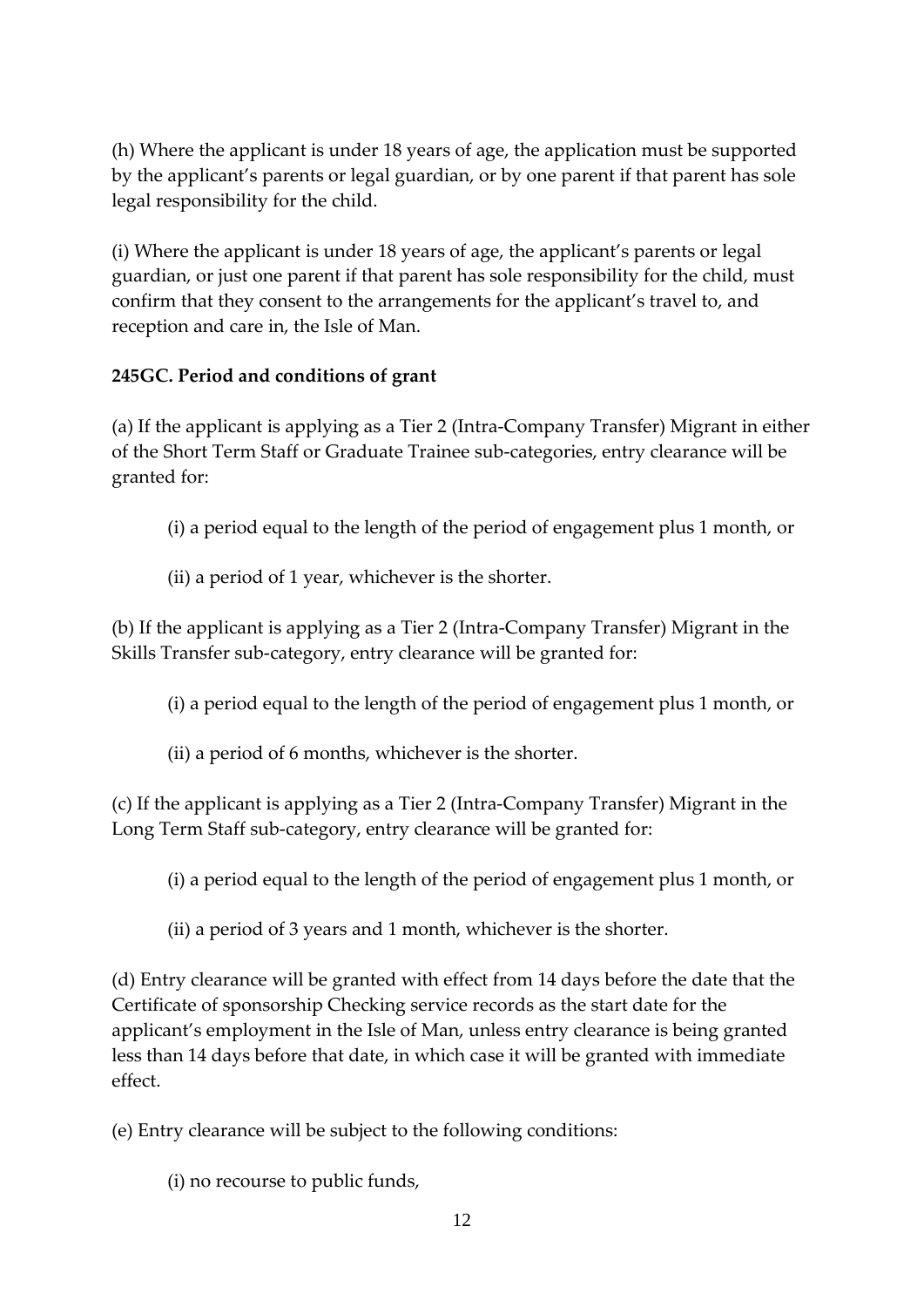(ii) registration with the police, if this is required by paragraph 326, and

(iii) no employment except:

(1) working for the sponsor in the employment that the Certificate of Sponsorship Checking service records that the migrant is being sponsored to do, subject to any notification of a permissible change to the details of that employment as defined in guidance published by the Department of Economic Development.

(2) supplementary employment, and

(3) voluntary work.

## **245GD. Requirements for leave to remain**

To qualify for leave to remain as a Tier 2 (Intra-Company Transfer) Migrant under this rule, an applicant must meet the requirements listed below. If the applicant meets these requirements, leave to remain will be granted. If the applicant does not meet these requirements, the application will be refused.

Requirements:

(a) The applicant must not fall for refusal under the general grounds for refusal, and must not be an illegal entrant.

(b) If the applicant is applying for leave to remain as a Tier 2 (Intra-Company Transfer) Migrant in the Long Term Staff sub-category:

(i) the applicant must have, or have last been granted, entry clearance, leave to enter or leave to remain as either:

(1) a Tier 2 (Intra-Company Transfer) Migrant in the Long Term Staff sub-category, or

(2) a Tier 2 (Intra-Company Transfer) Migrant in the Established Staff sub-category under the Rules in place before 6 June 2011, or

(3) a Tier 2 (Intra-Company Transfer) Migrant granted under the Rules in place before 26 July 2010, or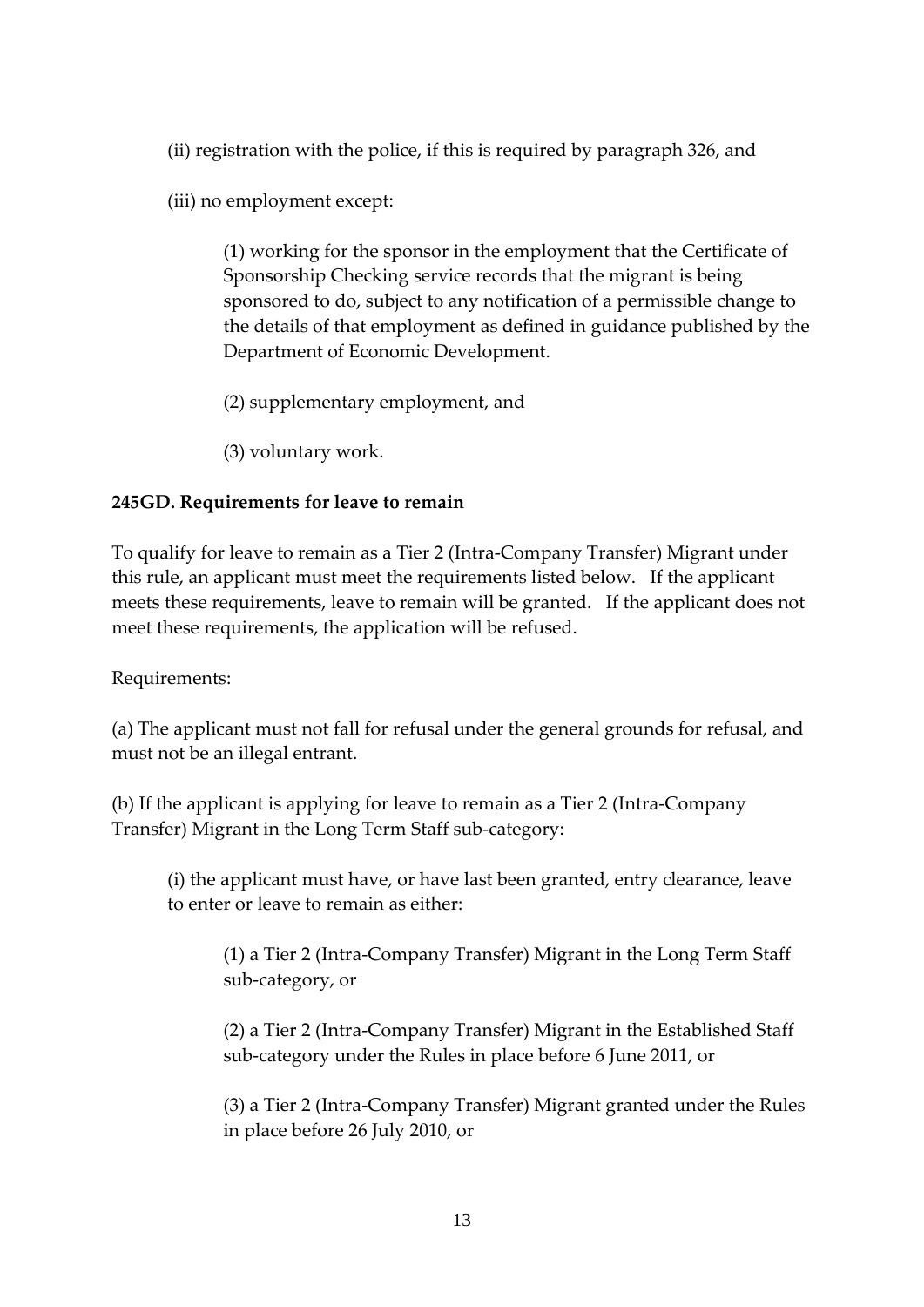(4) a Qualifying Work Permit Holder, provided that the work permit was granted because the applicant was the subject of an intra-company transfer, or

(5) NOT USED

(ii) the applicant must still be working for the same employer as he was at the time of that earlier grant of leave.

(c) If the applicant is applying for leave to remain as a Tier 2 (Intra-Company Transfer) Migrant in the Short Term Staff sub-category:

(i) the applicant must have, or have last been granted, entry clearance, leave to enter or leave to remain as a Tier 2 (Intra-Company Transfer) Migrant in the Short Term Staff sub-category, and(

ii) the applicant must still be working for the same employer as he was at the time of that earlier grant of leave.

(d) If the applicant is applying for leave to remain as a Tier 2 (Intra-Company Transfer) Migrant in the Graduate Trainee sub-category:

(i) the applicant must have, or have last been granted, entry clearance, leave to enter or leave to remain as a Tier 2 (Intra-Company Transfer) Migrant in the Graduate Trainee sub-category, and

(ii) the applicant must still be working for the same employer as he was at the time of that earlier grant of leave.

(e) If the applicant is applying for leave to remain as a Tier 2 (Intra-Company Transfer) Migrant in the Skills Transfer sub-category:

(i) the applicant must have, or have last been granted, entry clearance, leave to enter or leave to remain as a Tier 2 (Intra-Company Transfer) Migrant in the Skills Transfer sub-category, and

(ii) the applicant must still be working for the same employer as he was at the time of that earlier grant of leave.

(f) in all cases the applicant must have a minimum of 50 points under paragraphs 73 to 75e of Appendix A.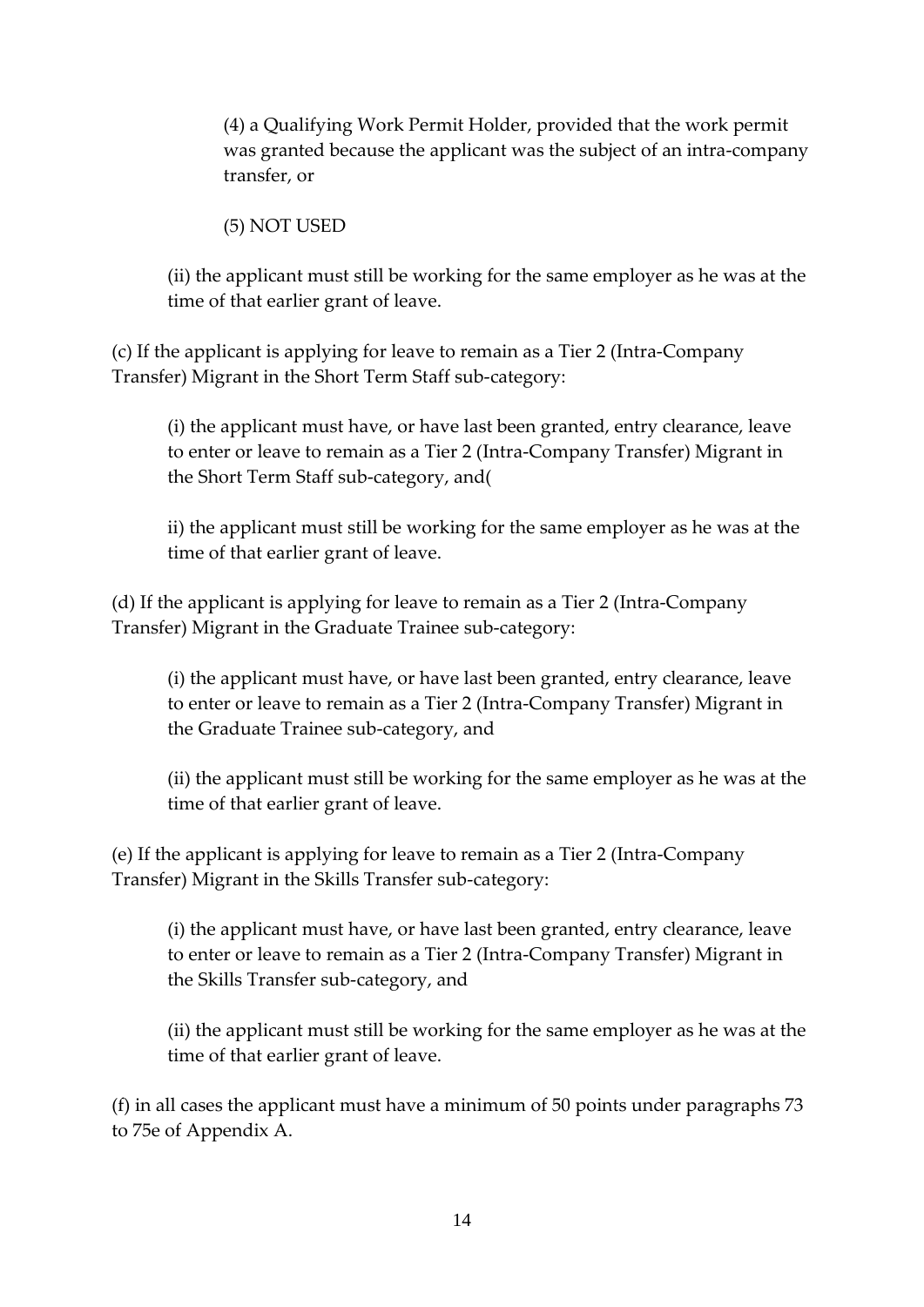(g) If the applicant is seeking a grant of leave to remain that would extend his total stay as a Tier 2 (Intra-Company Transfer) Migrant beyond 3 years, the applicant must have a minimum of 10 points under paragraphs 5 to 10 of Appendix B.

(h) The applicant must have a minimum of 10 points under paragraphs 4 to 5 of Appendix C.

(i) The applicant must be at least 16 years old.

(j) Where the applicant is under 18 years of age, the application must be supported by the applicant's parents or legal guardian, or by one parent if that parent has sole legal responsibility for the child.

(k) Where the applicant is under 18 years of age, the applicant's parents or legal guardian, or one parent if that parent has sole legal responsibility for the child, must confirm that they consent to the arrangements for the applicant's care in the isle of Man.

## **245GE. Period and conditions of grant**

(a) If the applicant is applying for leave to remain as a Tier 2 (Intra-Company Transfer) Migrant in either the Short Term staff or Graduate Trainee sub-categories, leave to remain will be granted for:

(i) the length of the period of engagement plus 14 days, or

(ii) the difference between the period of leave that the applicant has already been granted, beginning with his last grant of entry clearance as a Tier 2 (Intra-Company Transfer) Migrant, and 12 months, whichever is the shorter. If the calculation of period of leave comes to zero or a negative number, leave to remain will be refused.

(b) If the applicant is applying for leave to remain as a Tier 2 (Intra-Company Transfer) Migrant in the Skills Transfer sub-category, leave to remain will be granted for:

(i) the length of the period of engagement plus 14 days, or

(ii) the difference between the period of leave that the applicant has already been granted, beginning with his last grant of entry clearance as a Tier 2 (Intra-Company Transfer) Migrant, and 6 months, whichever is the shorter. If the calculation of period of leave comes to zero or a negative number, leave to remain will be refused.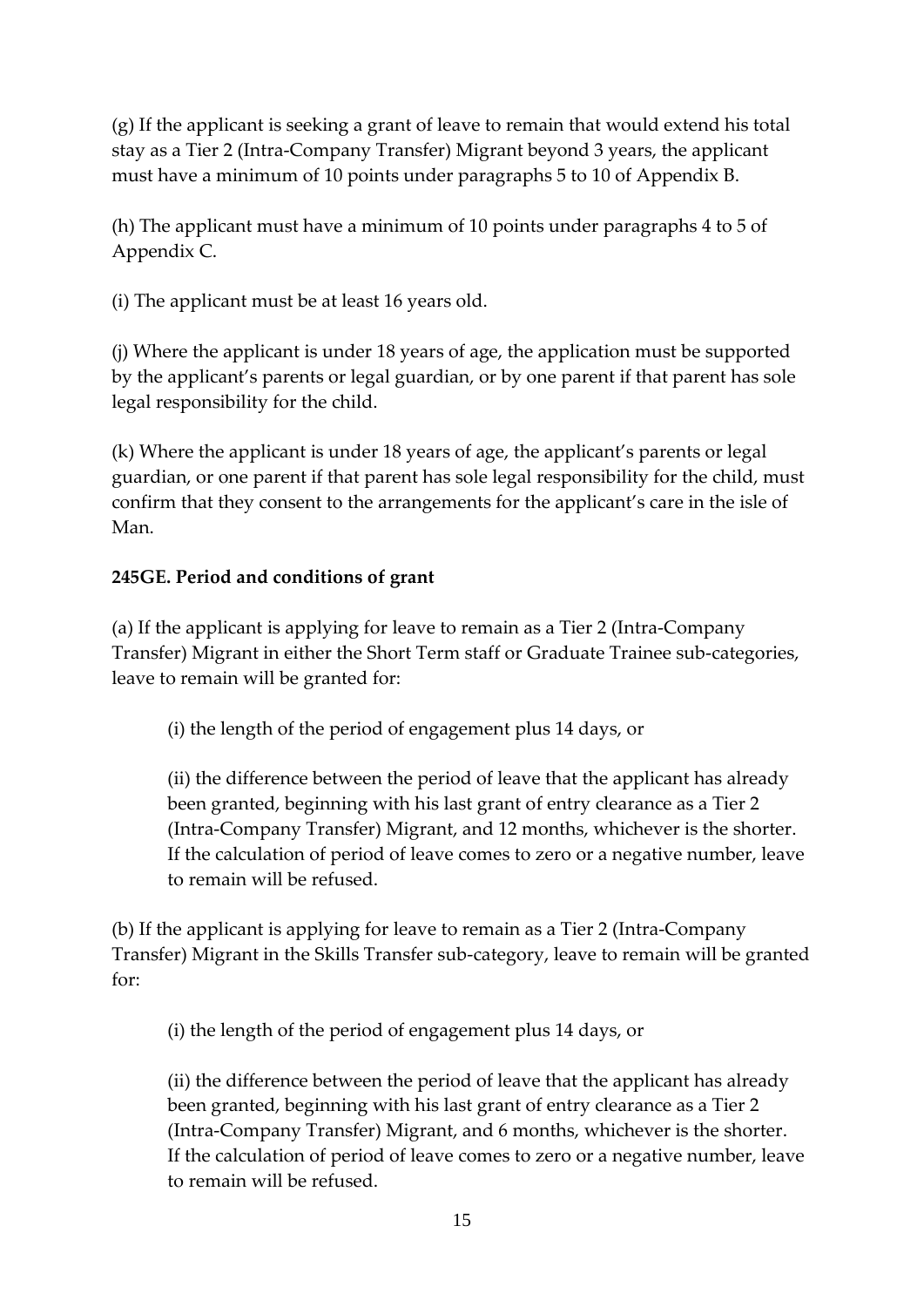(c) In the cases set out in paragraph (d) below, leave to remain will be granted for:

(i) subject to paragraph (ii) below, a period equal to 5 years less  $X$ , where  $X$  is the continuous period of time that the applicant has already spent in the Isle of Man with entry clearance, leave to enter or remain in any combination of the categories set out in paragraph 245GD(b), and where X commences on the date on which the applicant was granted entry clearance, leave to enter or leave to remain at the start of the continuous period;

(ii) where the calculation in paragraph (1) would lead to a period of leave of less than 2 years or a period of leave longer than the length of the period of engagement plus 14 days, a period equal to:

(1) the length of the period of engagement plus 14 days, or

(2) 2 years, whichever is the shorter.

(d) The cases referred to in paragraph (c) are those where the applicant is applying for leave to remain as a Tier 2 (Intra-Company Transfer) Migrant in the Long Term Staff sub-category, and was last granted:

(i) entry clearance, leave to enter or leave to remain as a Qualifying Work Permit Holder, or

(ii) leave to remain as a Tier 2 (Intra-Company Transfer) Migrant, provided:

(1) he previously had leave as a Qualifying Work Permit Holder,

(2) at some time during that period of leave as a Qualifying Work Permit Holder he was granted leave to remain as a Tier 2 (Intra-Company Transfer) Migrant,

(3) he has not been granted entry clearance in this or any other route since his last grant of leave as a Qualifying Work Permit Holder, and

(4) he is still working for the same employer named on the Work Permit document which led to his last grant of leave as a Qualifying Work Permit Holder.

(e) In the cases set out in paragraph (f) below, leave to remain will be granted for:

(i) a period equal to the length of the period of engagement plus 14 days, or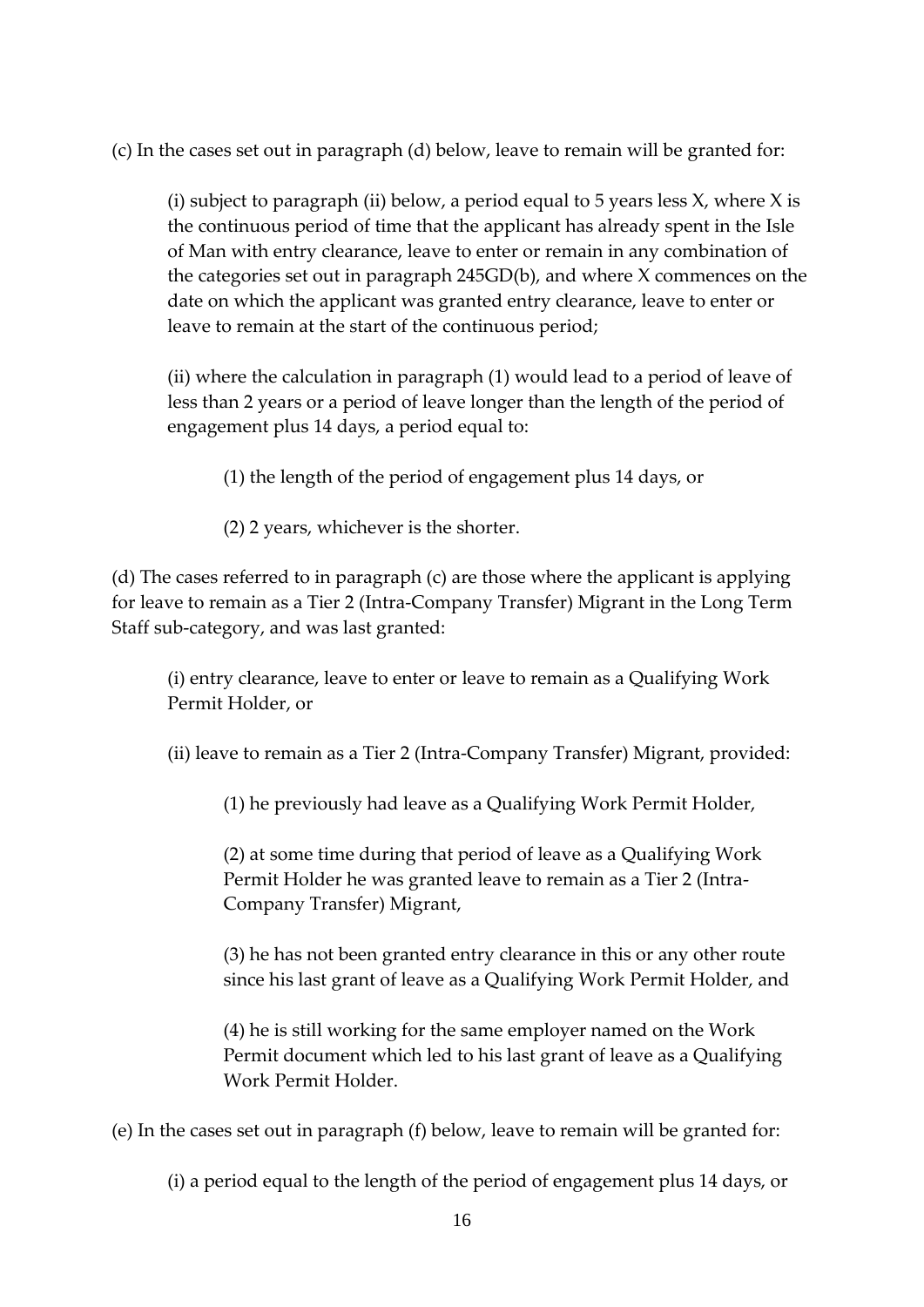(ii) a period of 2 years, whichever is the shorter.

(f) The cases referred to in paragraph (e) are those where:

(i) the applicant is applying for leave to remain as a Tier 2 (Intra-Company Transfer) Migrant in the Long Term Staff sub-category, and

(ii) the applicant was last granted entry clearance or leave to remain as a Tier 2 (Intra-Company Transfer) Migrant under the Rules in place before 6 June 2011, and

(iii) paragraphs (c) to (d) do not apply.

(g) If the applicant is applying for leave to remain as a Tier 2 (Intra-Company Transfer) Migrant in the Long Term Staff sub-category and paragraphs (c) to (f) do not apply, leave to remain will be granted for:

(i) a period equal to the length of the period of engagement plus 14 days, or

(ii) a period of 2 years,

(iii) the difference between the period that the applicant has already spent in the Isle of Man since his last grant of entry clearance as a Tier 2 (Intra-Company Transfer) Migrant and 5 years,

whichever is the shorter. If the calculation of period of leave comes to zero or a negative number, leave to remain will be refused.

(h) In addition to the periods in paragraphs (a) to (g), leave to remain will be granted for the period between the date that the application is decided and the date that the Certificate of Sponsorship Checking service records as the start date of employment in the Isle of Man, provided this is not a negative value.

(i) leave to remain will be granted subject to the following conditions:

(i) no recourse to public funds,

(ii) registration with the police, if this is required by paragraph 326, and

(iii) no employment except:

(1) working for the sponsor in the employment that the Certificate of sponsorship Checking service records that the migrant is being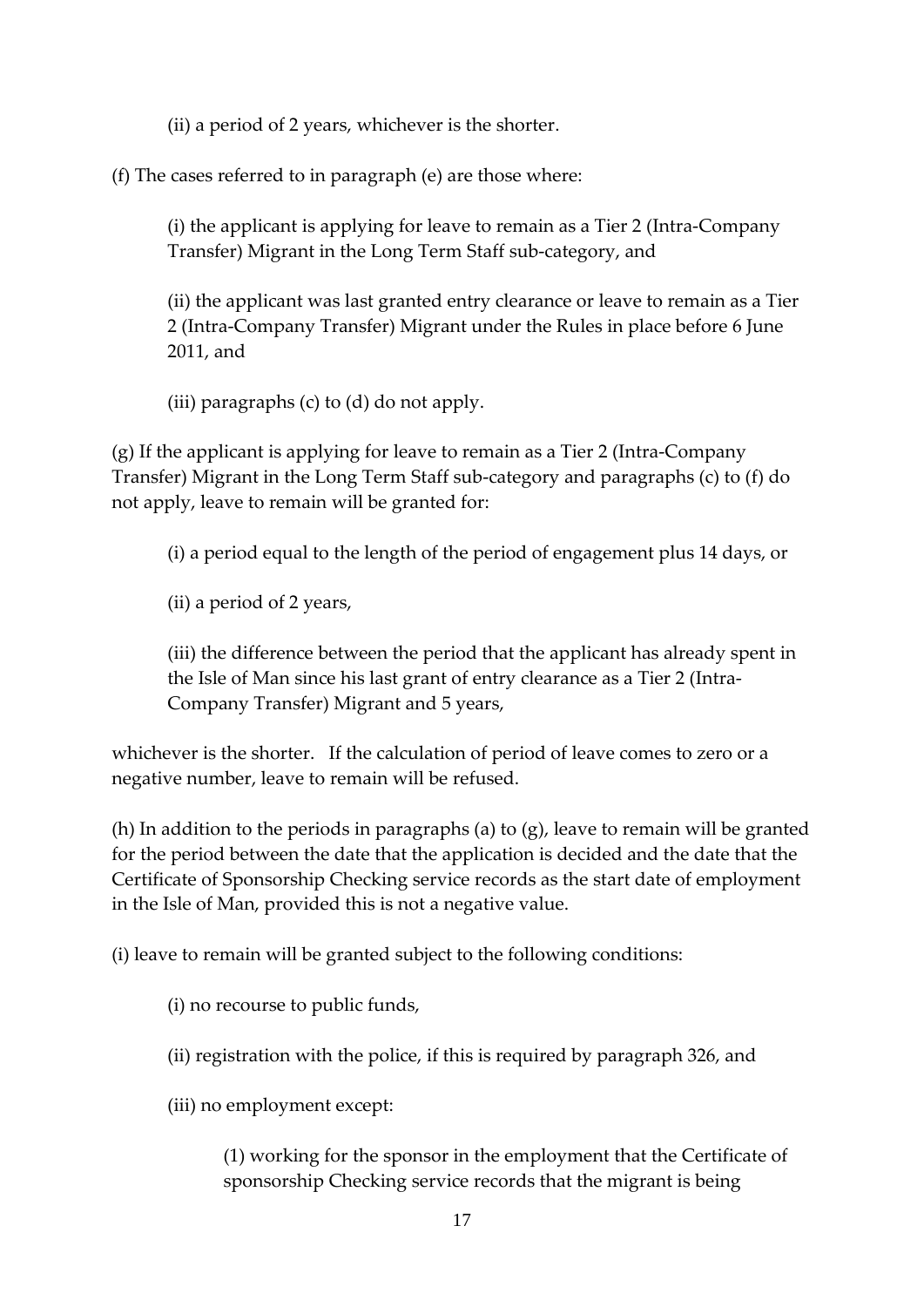sponsored to do, subject to any notification of a permissible change to the details of that employment as defined in Department of Economic Development guidance,

(2) supplementary employment, and

(3) voluntary work.

## **245GF. Requirements for indefinite leave to remain**

To qualify for indefinite leave to remain as a Tier 2 (Intra-Company Transfer) Migrant, an applicant must meet the requirements listed below. If the applicant meets these requirements, indefinite leave to remain will be granted. if the applicant does not meet these requirements, the application will be refused.

Requirements:

(a) The applicant must not have one or more unspent convictions.

(b) The applicant must not fall for refusal under the general grounds for refusal, and must not be an illegal entrant.

(c) The applicant must have spent a continuous period of 5 years lawfully in the Isle of Man, of which the most recent period must have been spent with leave as a Tier 2 (Intra-Company Transfer) Migrant, in any combination of the following categories:

(i) as a Tier 2 (Intra-Company Transfer) Migrant, or

(ii) as a Qualifying Work Permit Holder.

(iii) NOT USED

(d) The continuous period of 5 years referred to in paragraph (b) must include a period of leave as:

(i) a Tier 2 (Intra-Company Transfer) Migrant granted under the Rules in place before 26 July 2010, or

(ii) a Qualifying Work Permit Holder, provided that the work permit was granted because the applicant was the subject of an intra-company transfer.

(e) The sponsor that issued the Certificate of Sponsorship that led to the applicant's last grant of leave must certify in writing that: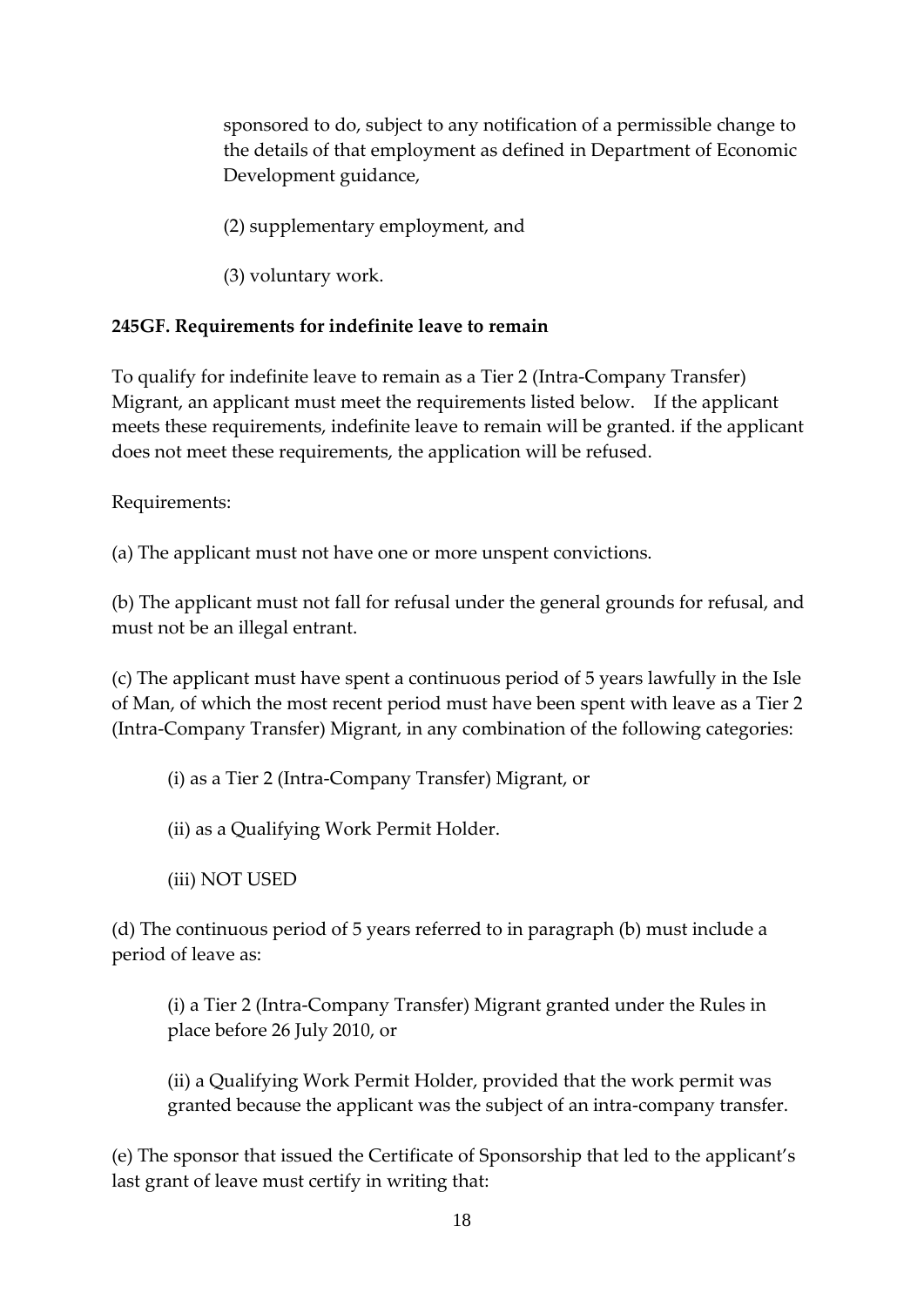(i) he still requires the applicant for the employment in question, and

(ii) his employer certifies that he is paid at or above the appropriate rate for the job as stated in the codes of practice for Tier 2 sponsors published by the Department of Economic Development.

(f) The applicant must have sufficient knowledge of the English language and sufficient knowledge about life in the United Kingdom and Islands, in accordance with paragraph 33BA of these Rules, unless the applicant is under the age of 18 or aged 65 or over at the date the application is made.

# **Tier 2 (General) Migrants, Tier 2 (Minister of Religion) Migrants and Tier 2 (Sportsperson) Migrants**

# **245H. Purpose of these routes and definitions**

These routes enable Isle of Man employers to recruit workers from outside the EEA to fill a particular vacancy that cannot be filled by a British or EEA worker.

# **245HA. Entry clearance**

All migrants arriving in the Isle of Man and wishing to enter as a Tier 2 (General) Migrant, Tier 2 (Minister of Religion) Migrant or Tier 2 (Sportsperson) Migrant must have a valid entry clearance for entry under the relevant one of these routes. If they do not have a valid entry clearance, entry will be refused.

# **245HB. Requirements for entry clearance**

To qualify for entry clearance as a Tier 2 (General) Migrant, Tier 2 (Minister of Religion) Migrant or Tier 2 (Sportsperson) Migrant, an applicant must meet the requirements listed below. If the applicant meets these requirements, entry clearance will be granted. If the applicant does not meet these requirements, the application will be refused.

Requirements:

(a) The applicant must not fall for refusal under the general grounds for refusal.

(b) If applying as a Tier 2 (General) Migrant, the applicant must have a minimum of 50 points under paragraphs 76 to 84A of Appendix A.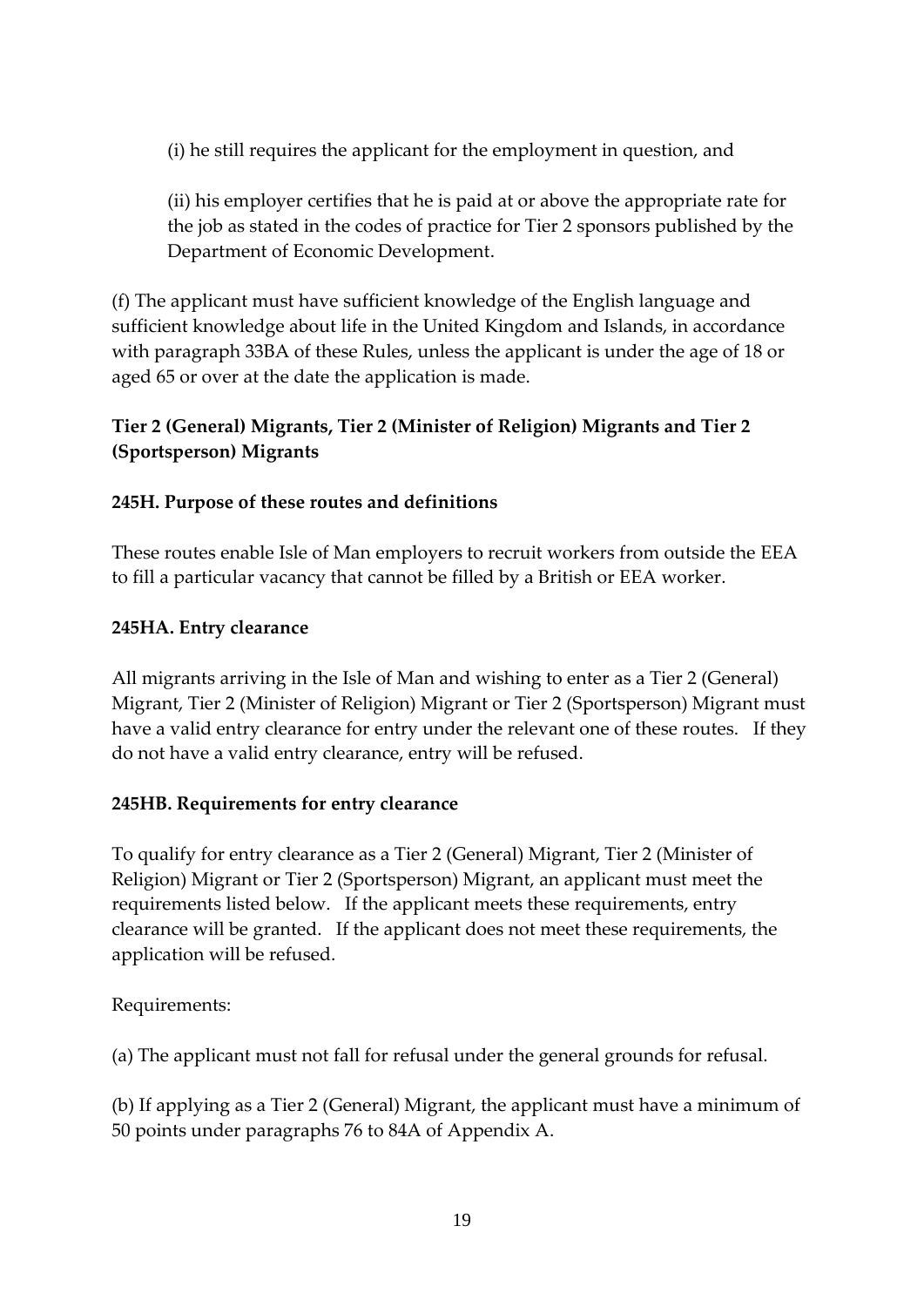(c) If applying as a Tier 2 (Minister of Religion) Migrant, the applicant must have a minimum of 50 points under paragraphs 85 to 92 of Appendix A.

(d) If applying as a Tier 2 (Sportsperson) Migrant, the applicant must have a minimum of 50 points under paragraphs 93 to 100 of Appendix A.

(e) The applicant must have a minimum of 10 points under paragraphs 5 to 10 of Appendix B.

(f) The applicant must have a minimum of 10 points under paragraphs 4 to 5 of Appendix C.

(g) An applicant who has, or was last granted, leave as a Student, a Student Nurse, a Student Re-Sitting an Examination, a Student Writing-Up a Thesis, a Postgraduate Doctor or Dentist or a Tier 4 Migrant and:

(i) is currently being sponsored by a government or international scholarship agency, or

(ii) was being sponsored by a government or international scholarship agency, and that sponsorship came to an end 12 months ago or less

must provide the unconditional written consent of the sponsoring Government or agency to the application and must provide the specified documents to show that this requirement has been met.

(h) The applicant must be at least 16 years old.

(i) Where the applicant is under 18 years of age, the application must be supported by the applicant's parents or legal guardian, or by one parent if that parent has sole legal responsibility for the child.

(j) Where the applicant is under 18 years of age, the applicant's parents or legal guardian, or one parent if that parent has sole responsibility for the child, must confirm that they consent to the arrangements for the applicant's travel to, and reception and care in, the UK.

(k) If the sponsor is a limited company, the applicant must not own more than 10% of its shares.

# **245HC. Period and conditions of grant**

(a) Entry clearance will be granted for: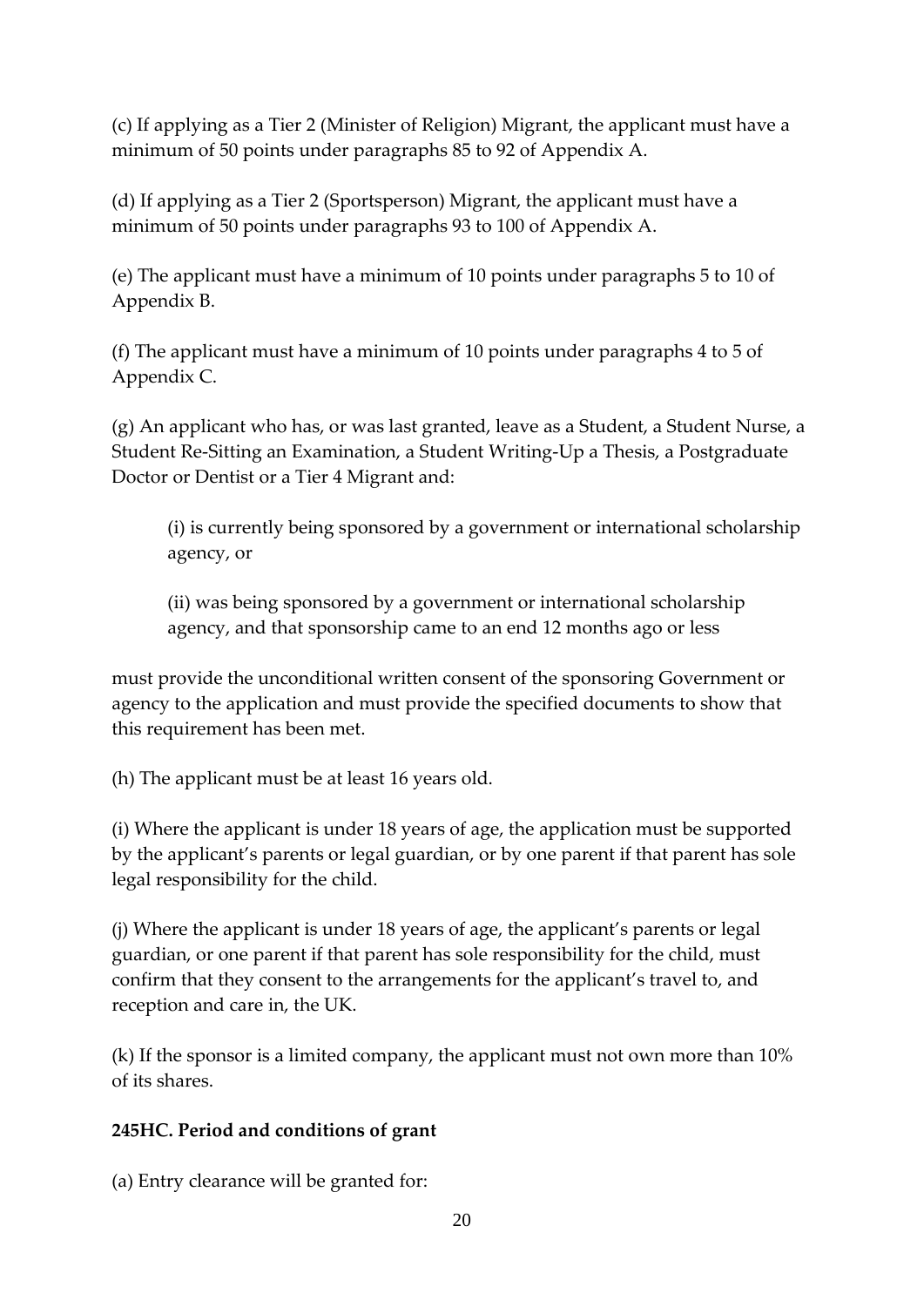(i) a period equal to the length of the period of engagement plus 1 month, or

(ii) a period of 3 years and 1 month, whichever is the shorter.

(d) Entry clearance will be granted with effect from 14 days before the date that the Certificate of Sponsorship Checking Service records as the start date for the applicant's employment in the Isle of Man, unless entry clearance is being granted less than 14 days before that date, in which case it will be granted with immediate effect.

(e) Entry clearance will be subject to the following conditions:

(i) no recourse to public funds,

(ii) registration with the police, if this is required by paragraph 326 of these Rules, and

(iii) no employment except:

(1) working for the sponsor in the employment that the Certificate of Sponsorship Checking Service records that the migrant is being sponsored to do, subject to any notification of a permissible change to the details of that employment as defined in Department of Economic Development guidance,

(2) supplementary employment,

(3) voluntary work, and

(4) if the applicant is applying as a Tier 2 (Sportsperson) Migrant, employment as a sportsperson for his national team while his national team is in the Isle of Man.

(f) (i) Applicants who meet the requirements for entry clearance and who obtain points under paragraphs 76 to 79D of Appendix A shall be granted entry clearance as a Tier 2 (General) Migrant.

(ii) Applicants who meet the requirements for entry clearance and who obtain points under paragraphs 85 to 92 of Appendix A shall be granted entry clearance as a Tier 2 (Minister of Religion) Migrant.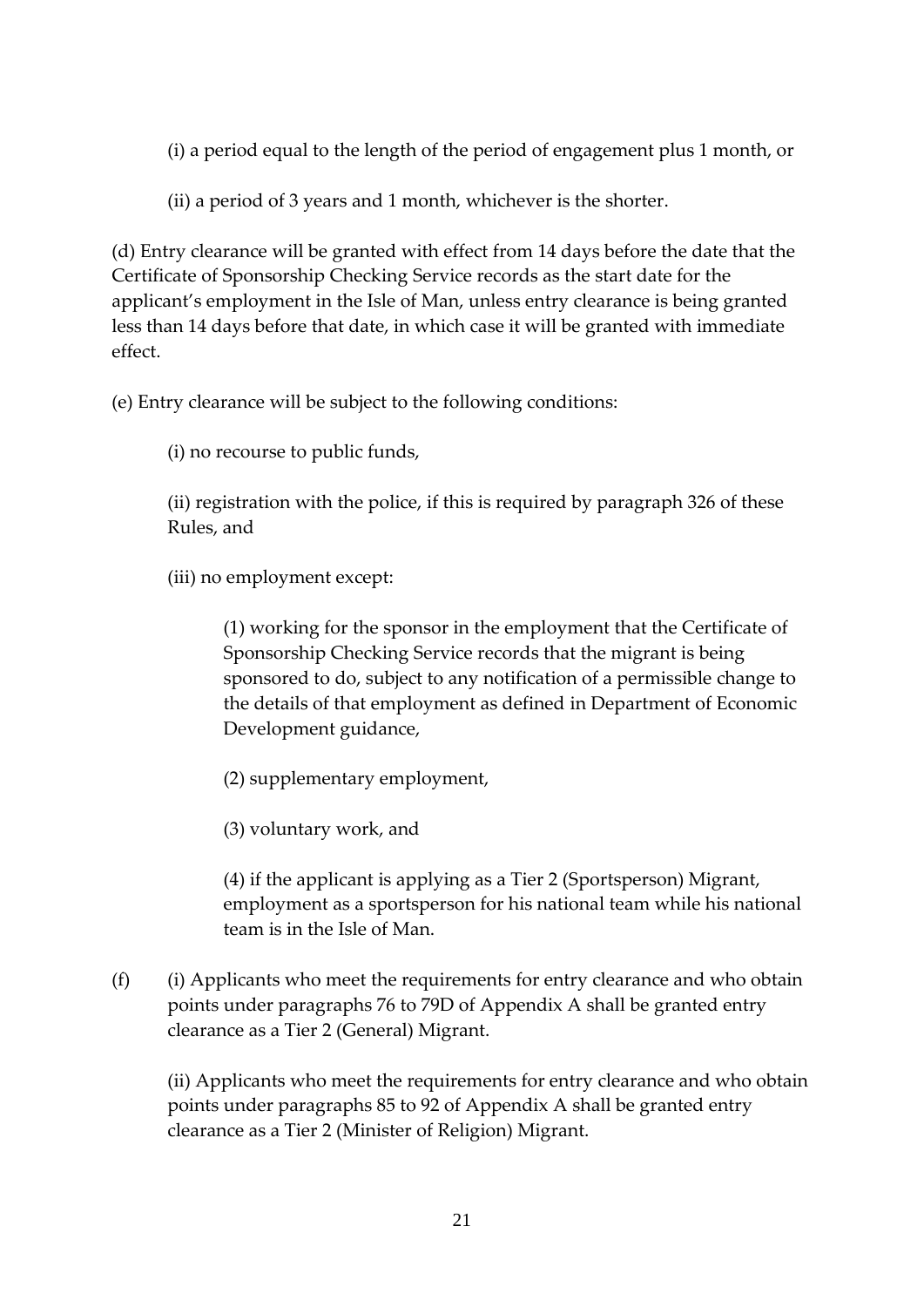(iii) Applicants who meet the requirements for entry clearance and who obtain points under paragraphs 93 to 100 of Appendix A shall be granted entry clearance as a Tier 2 (Sportsperson) Migrant.

#### **245HD. Requirements for leave to remain**

To qualify for leave to remain as a Tier 2 (General) Migrant, Tier 2 (Minister of Religion Migrant or Tier 2 (Sportsperson) Migrant under this rule, an applicant must meet the requirements listed below. If the applicant meets these requirements, leave to remain will be granted. If the applicant does not meet these requirements, the application will be refused.

Requirements:

(a) The applicant must not fall for refusal under the general grounds for refusal, and must not be an illegal entrant.

(b) The applicant must have, or have last been granted, entry clearance, leave to enter or leave to remain:

- (i) as a Tier 1 Migrant,
- (ii) as a Tier 2 (General) Migrant,
- (iii) as a Tier 2 (Minister of Religion) Migrant,
- (iv) as a Tier 2 (Sportsperson) Migrant,
- (v) as a Highly Skilled Migrant,
- (vi) NOT USED
- (vii) NOT USED
- (viii) NOT USED
- (ix) as a Minister of Religion, Missionary or Member of a Religious order,
- (x) as an Overseas Qualified Nurse or Midwife,
- (xi) NOT USED
- (xii) NOT USED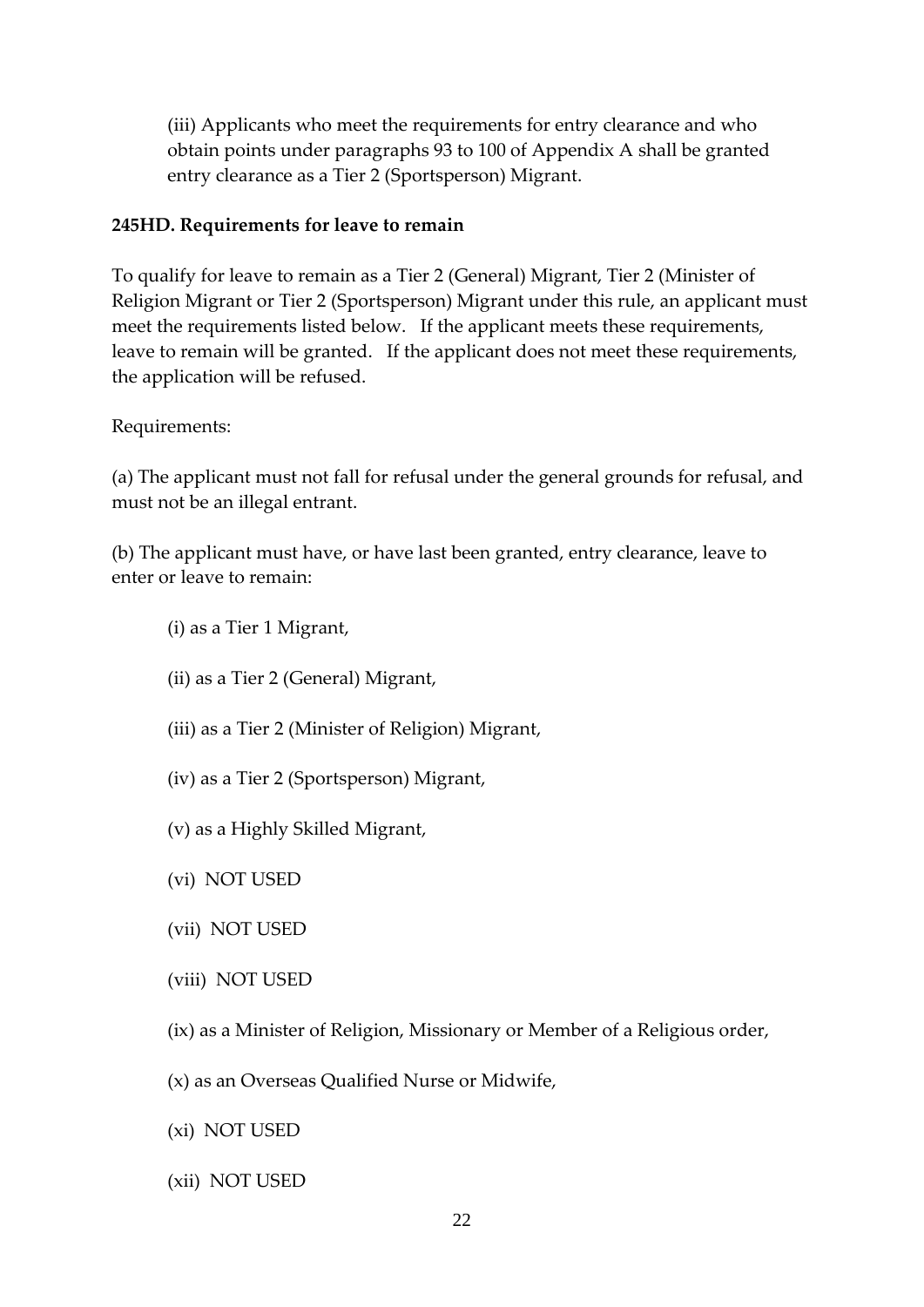(xiii) as a Person Writing Up a Thesis,

(xiv) as a Postgraduate Doctor or Dentist,

(xv) as a Qualifying Work Permit Holder,

(xvi) NOT USED

(xvii) NOT USED

(xviii) as a Student,

(xix) as a Student Re-Sitting an Examination,

(xx) as a Student Nurse,

(xxi) as a Student Union Sabbatical officer,

(xxii) as a Tier 4 Migrant,

(xxiii) as a Tier 5 (Temporary Worker) Migrant, or

(xxiv) as the partner of a Relevant Points Based System Migrant if the Relevant Points Based system Migrant is a Tier 4 Migrant.

(f) An applicant who has, or was last granted, leave as a Person Writing up a Thesis or a Postgraduate Doctor or Dentist and:

(i) is currently being sponsored by a government or international scholarship agency, or

(ii) was being sponsored by a government or international scholarship agency, and that sponsorship came to an end 12 months ago or less,

must provide the unconditional written consent of the sponsoring Government or agency to the application and must provide the specified documents to show that this requirement has been met.

(g) An applicant who was last granted leave as a Student, a Student Re-Sitting an Examination, a Student Nurse, a Student Union Sabbatical Officer, or a Tier 4 Migrant must have completed studying a course of study of at least one academic year in duration during that period of leave.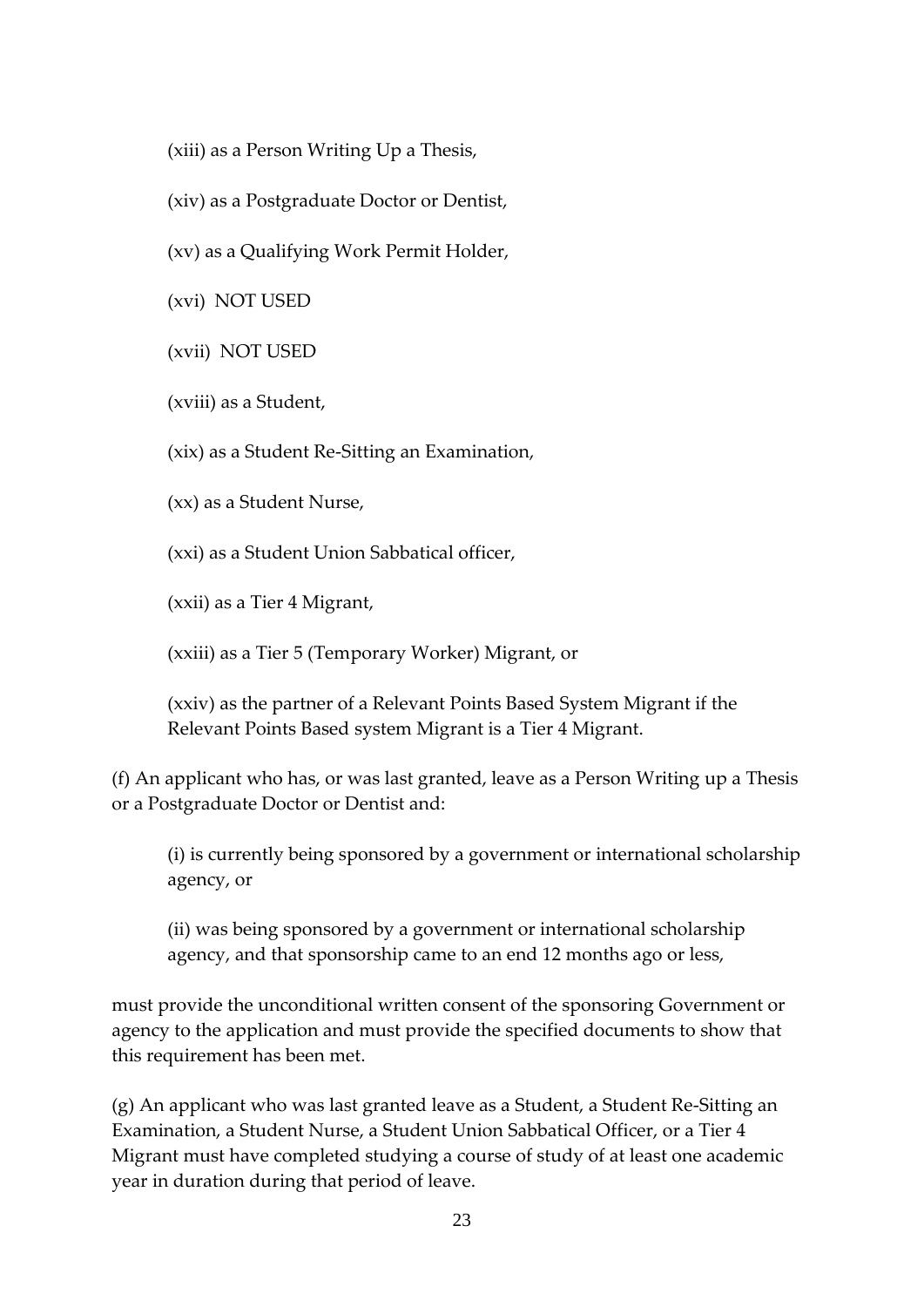(h) An applicant who was last granted leave as a Tier 5 (Temporary Worker) Migrant must have been granted such leave in the Creative and Sporting sub-category of Tier 5 in order to allow the applicant to work as a professional footballer, and the applicant must provide the specified documents to show that this requirement has been met.

(i) If applying as a Tier 2 (General) Migrant, the applicant must have a minimum of 50 points under paragraphs 76 to 79D of Appendix A.

(j) If applying as a Tier 2 (Minister of Religion) Migrant, the applicant must have a minimum of 50 points under paragraphs 85 to 92 of Appendix A.

(k) If applying as a Tier 2 (Sportsperson) Migrant, the applicant must have a minimum of 50 points under paragraphs 93 to 100 of Appendix A.

(l) The applicant must have a minimum of 10 points under paragraphs 5 to 10 of Appendix B.

(m) The applicant must have a minimum of 10 points under paragraphs 4 to 5 of Appendix C.

(n) The applicant must be at least 16 years old.

(o) Where the applicant is under 18 years of age, the application must be supported by the applicant's parents or legal guardian, or by just one parent if that parent has sole legal responsibility for the child.

(p) Where the applicant is under 18 years of age, the applicant's parents or legal guardian, or just one parent if that parent has sole legal responsibility for the child, must confirm that they consent to the arrangements for the applicant's care in the Isle of Man.

(q) If the sponsor is a limited company, the applicant must not own more than 10% of its shares.

# **245HE. Period and conditions of grant**

(a) in the cases set out in paragraphs (b) and (c) below, leave to remain will be granted for:

(i) subject to paragraph (ii), a period equal to 5 years less  $X$ , where  $X$  is the period of time that the applicant has already spent in the Isle of Man with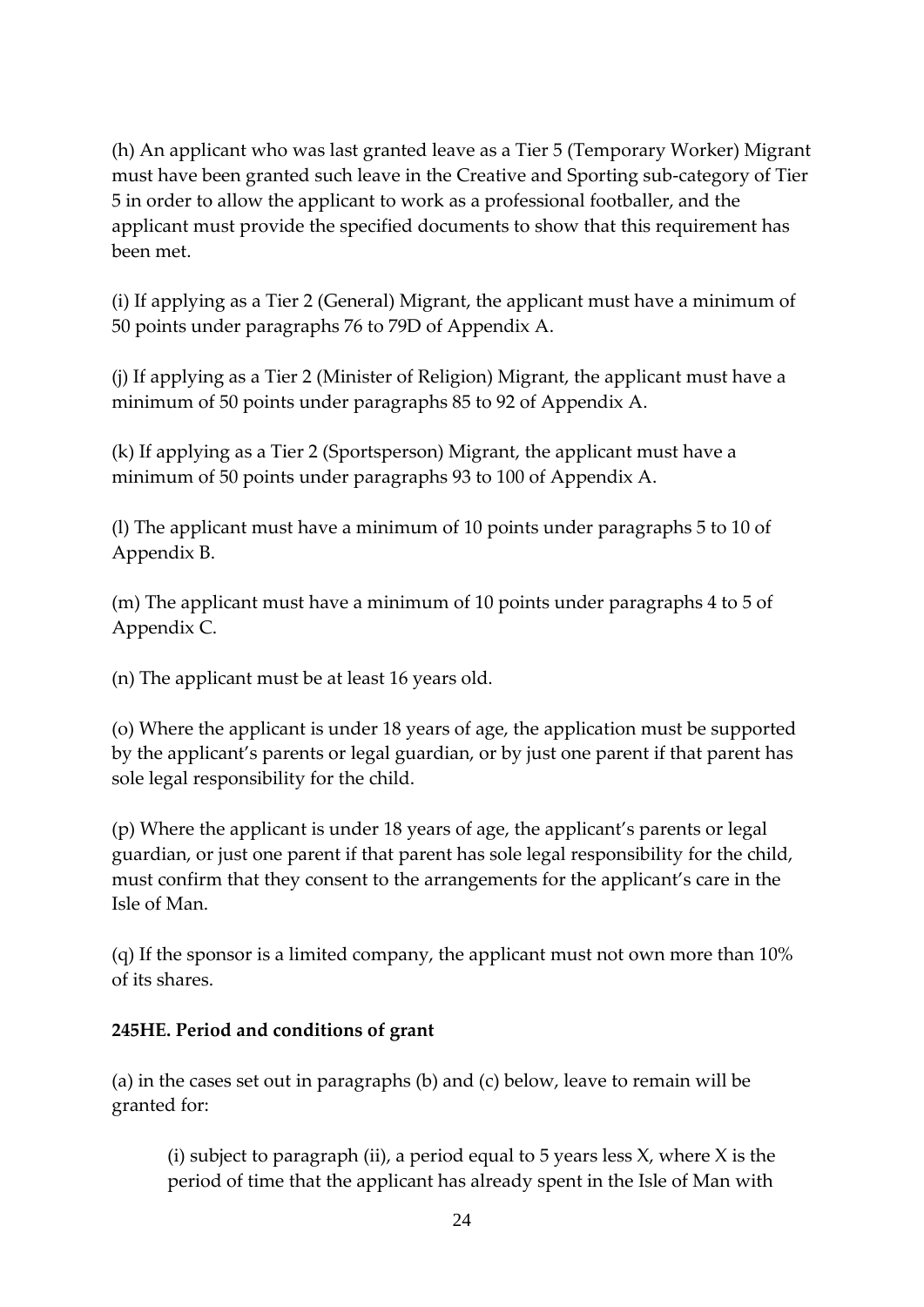entry clearance, leave to enter or remain in any combination of the categories set out in paragraph (b), and where X commences on the date on which the applicant was granted entry clearance, leave to enter or leave to remain at the start of the continuous period;

(ii) where the calculation in paragraph (i) would lead to a period of leave of less than 2 years or a period of leave longer than the length of the period of engagement plus 14 days, a period equal to:

(1) the length of the period of engagement plus 14 days, or

(2) 2 years, whichever is the shorter

(b) The cases referred to in paragraph (a) are those where the applicant was last granted:

- (i) NOT USED
- (ii) NOT USED

(iii) entry clearance, leave to enter or leave to remain as a Minister of Religion, Missionary or Member of a Religious Order,

(iv) entry clearance, leave to enter or leave to remain as a Qualifying Work Permit Holder,

(v) NOT USED

(vi) leave to remain as a Tier 2 (Minister of Religion) Migrant, provided:

(1) he previously had leave as a Minister of Religion, Missionary or Member of a Religious Order, and received his last grant of entry clearance or leave in one of those categories,

(2) at some time during that period of leave as a Minister of Religion, Missionary or Member of a Religious order he was granted leave to remain as a Tier 2 (Minister of Religion) Migrant, and

(3) he has not been granted entry clearance in these or any other route since his last grant of leave in one of the categories in (1) above,

(vii) leave to remain as a Tier 2 (Sportsperson) Migrant, provided: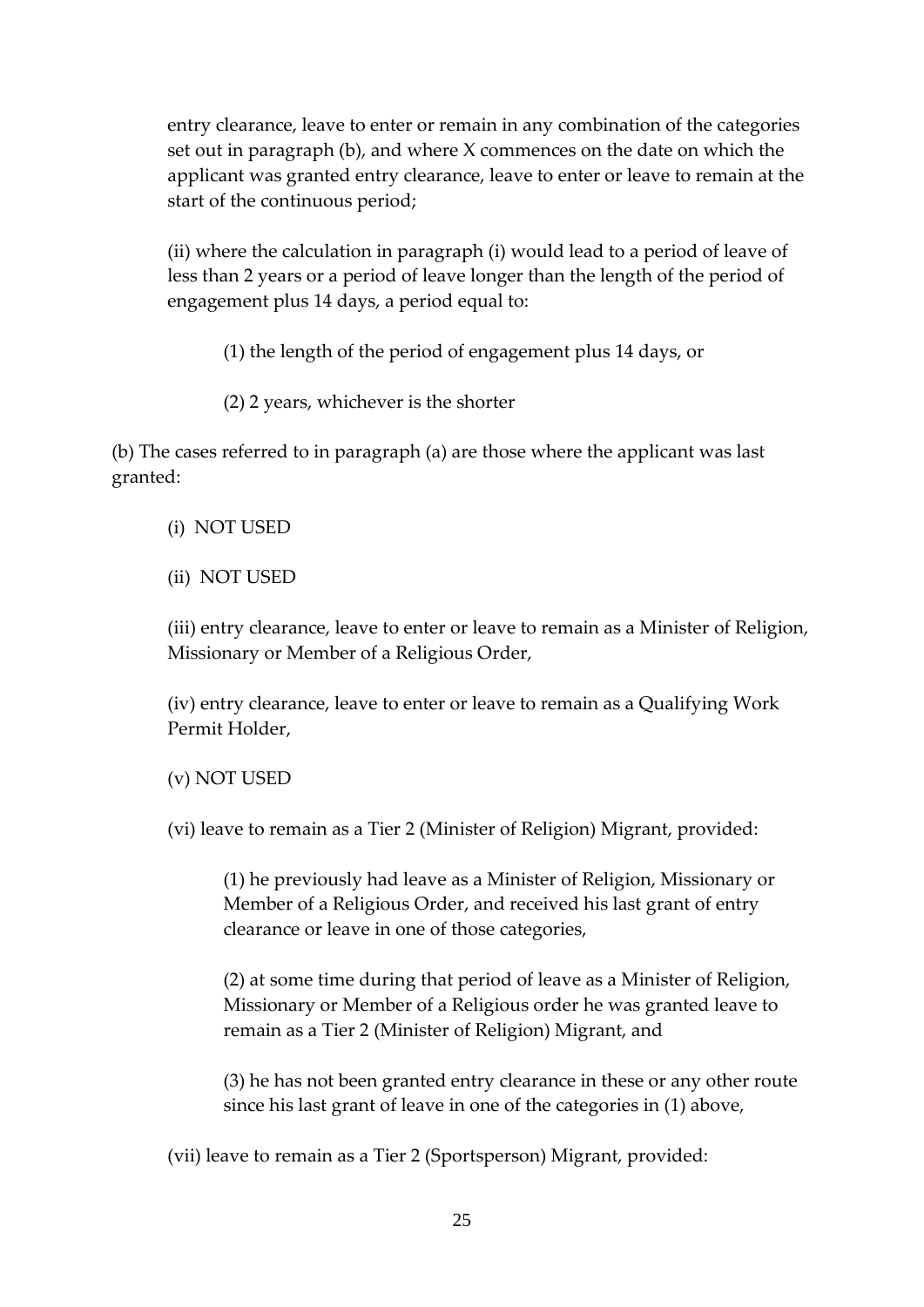(1) he previously had leave as a Work Permit Holder,

(2) at some time during that period of leave as a Work Permit Holder he was granted leave to remain as a Tier 2 (Sportsperson) Migrant,

(3) he has not been granted entry clearance in these or any other route since his last grant of leave as a Work Permit Holder, or

(viii) leave to remain as a Tier 2 (General) Migrant, provided:

(1) he previously had leave in one of the categories in (i) to (v) above,

(2) at some point during the period of leave referred to in (1) he was granted leave to remain as a Tier 2 (General) Migrant, and

(3) he has not been granted entry clearance in these or any other route since his last grant of leave in one of the categories in (i) to (v) above.

and paragraph (c) below applies.

(c) in order for paragraph (a) to apply, in respect of all criteria in paragraph (b) the sponsor must be the same employer:

(i) as the sponsor on the previous application that was granted, in the case of an applicant whose last grant of leave was as a Tier 2 (General) Migrant,

(ii) that the work permit was issued to, in the case of an applicant whose last grant of leave was as a Qualifying Work Permit Holder,

(iii) NOT USED

(d) Where:

(i) paragraphs (a) to (c) do not apply,

(ii) the applicant has, or was last granted, entry clearance, leave to enter or leave to remain as a Tier 2 Migrant, and

(iii) the applicant is working for the same employer doing the same job as he was at the time of that earlier grant, leave to remain will be granted for a period equal to the length of the period of engagement plus 14 days, or for a period of 2 years, whichever is the shorter.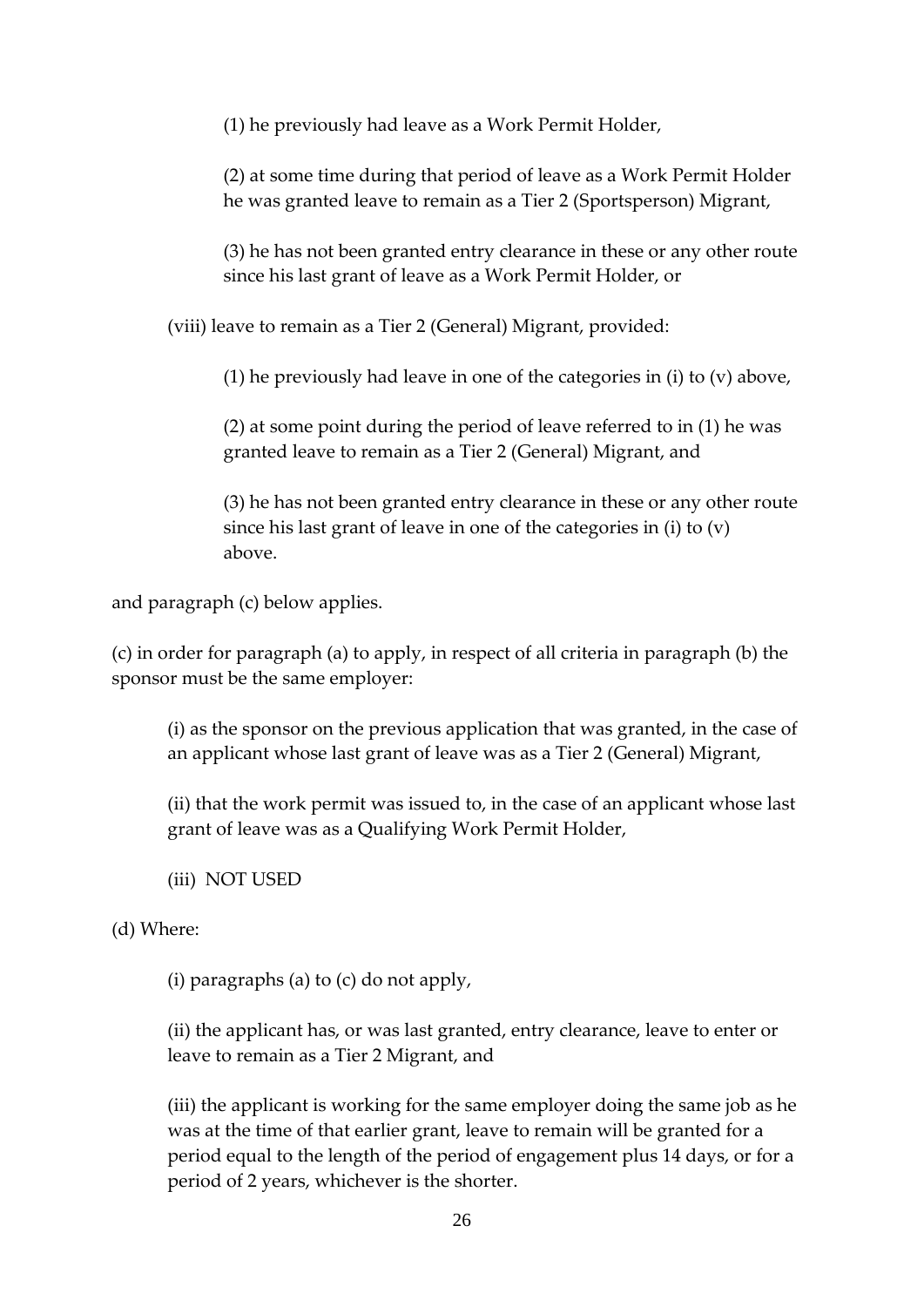(e) In all other cases, leave to remain will be granted for:

(i) a period equal to the length of the period of engagement plus 14 days, or

(ii) 3 years whichever is the shorter.

(f) In addition to the periods in paragraphs (a), (d) and (e), leave to remain will be granted for the period between the date that the application is decided and the date that the Certificate of Sponsorship Checking service records as the start date of employment in the Isle of Man, provided this is not a negative value.

(g) Leave to remain will be granted subject to the following conditions:

(i) no recourse to public funds,

(ii) registration with the police, if this is required by paragraph 326 of these Rules, and

(iii) no employment except:

(1) working for the sponsor in the employment that the Certificate of Sponsorship Checking Service records that the migrant is being sponsored to do, subject to any notification of a permissible change to the details of that employment as defined in Department of Economic Development guidance,

(2) supplementary employment,

(3) voluntary work, and

(4) if the applicant is applying as a Tier 2 (Sportsperson) Migrant, employment as a sportsperson for his national team while his national team is in the Isle of Man.

(h) (i)Applicants who meet the requirements for leave to remain and who obtain points under paragraphs 76 to 79D of Appendix A shall be granted leave to remain as a Tier 2 (General) Migrant.

(ii) Applicants who meet the requirements for leave to remain and who obtain points under paragraphs 85 to 92 of Appendix A shall be granted leave to remain as a Tier 2 (Minister of Religion) Migrant.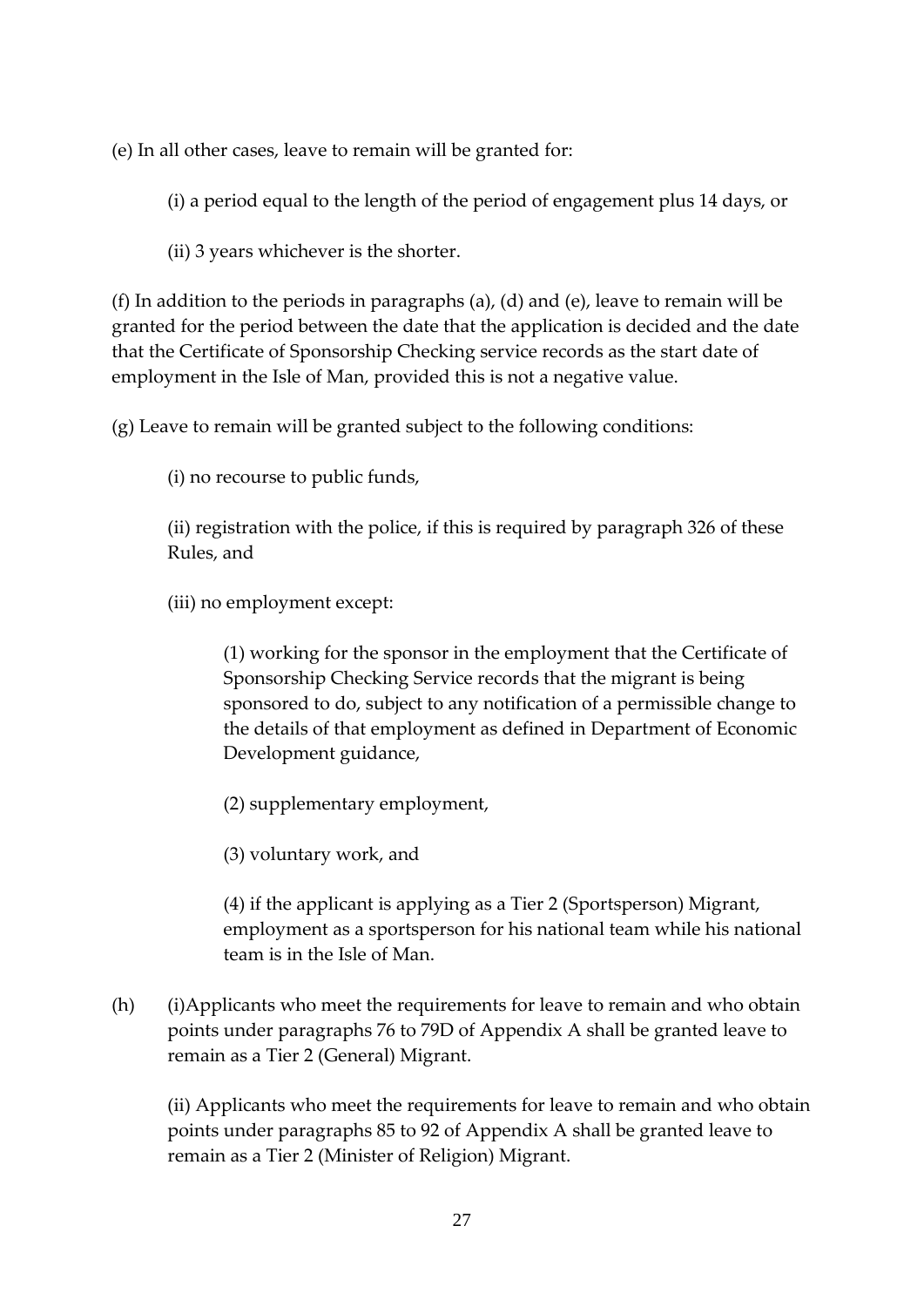(iii) Applicants who meet the requirements for leave to remain and who obtain points under paragraphs 93 to 100 of Appendix A shall be granted leave to remain as a Tier 2 (Sportsperson) Migrant.

### **245HF. Requirements for indefinite leave to remain**

To qualify for indefinite leave to remain as a Tier 2 (General) Migrant, Tier 2 (Minister of Religion) Migrant or Tier 2 (Sportsperson) Migrant, an applicant must meet the requirements listed below. If the applicant meets these requirements, indefinite leave to remain will be granted. If the applicant does not meet these requirements, the application will be refused.

Requirements:

(a) The applicant must not have one or more unspent convictions.

(b) The applicant must not fall for refusal under the general grounds for refusal, and must not be an illegal entrant.

(c) The applicant must have spent a continuous period of 5 years lawfully in the Isle of Man, of which the most recent period must have been spent with leave as a Tier 2 Migrant, in any combination of the following categories:

- (i) NOT USED,
- (ii) as a Minister of Religion, Missionary or Member of a Religious Order,
- (iii) as a Qualifying Work Permit Holder,
- (iv) NOT USED,
- (v) NOT USED,
- (vi) as a Tier 1 Migrant, other than a Tier 1 (Post Study Work) Migrant,
- (vii) as a Highly Skilled Migrant,
- (viii) NOT USED,

(ix) as a Tier 2 (General) Migrant, a Tier 2 (Minister of Religion) Migrant or a Tier 2 (Sportsperson) Migrant, or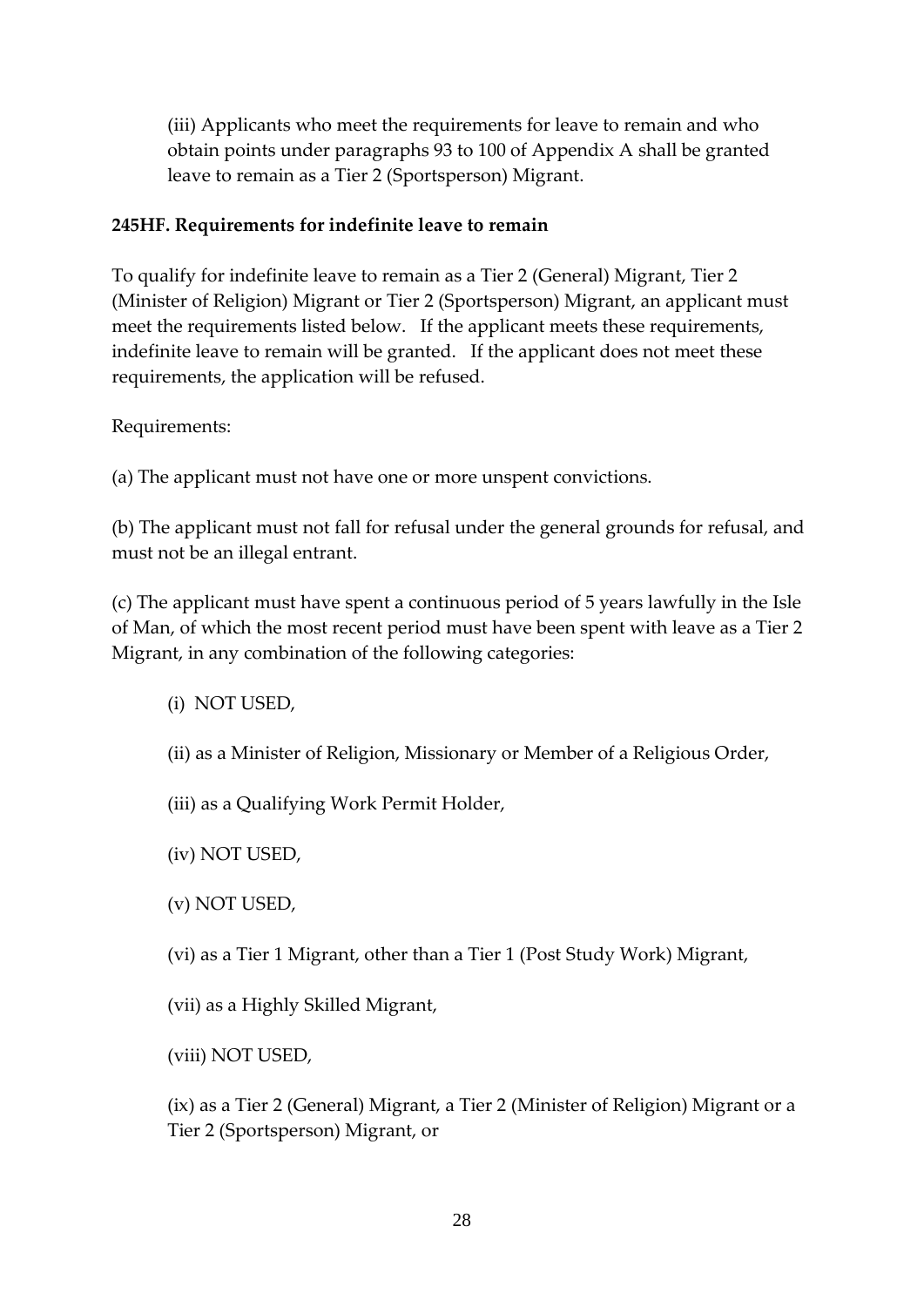(x) as a Tier 2 (Intra-Company Transfer) Migrant, provided the continuous period of 5 years spent lawfully in the Isle of Man includes a period of leave as:

(1) a Tier 2 (Intra-Company Transfer) Migrant granted under the Rules in place before 26 July2010, or

(2) a Qualifying Work Permit Holder, provided that the work permit was granted because the applicant was the subject of an intra-company transfer.

(d) The sponsor that issued the Certificate of Sponsorship that led to the applicant's last grant of leave must certify in writing that:

(i) he still requires the applicant for the employment in question, and

(ii) in the case of a Tier 2 (General) Migrant applying for settlement, that they are paid at or above the appropriate rate for the job as stated in the codes of practice for Tier 2 sponsors published by the Department of Economic Development.

(e) The applicant must have sufficient knowledge of the English language and sufficient knowledge about life in the United Kingdom and Islands, in accordance with paragraph 33BA of these Rules, unless the applicant is under the age of 18 or aged 65 or over at the time the application is made.".

- 50. In paragraph 245ZQ(b), delete "The applicant must have, or have last been granted, entry clearance, leave to enter or leave to remain:" and substitute - "The applicant must have, or have last been granted:".
- 51. Delete paragraph 245ZQ(b)(i) and substitute -

"(i) entry clearance or leave to remain as a Tier 5 (Temporary Worker) Migrant, or".

- 52. In paragraph 245ZQ(b)(ii), delete "as" and substitute "entry clearance, leave to enter or leave to remain as".
- 53. In paragraph 245ZS, before (a) insert –

"(aa) The applicant must not have one or more unspent convictions.".

54. In paragraph 245ZV(c), delete "13" and substitute - "14".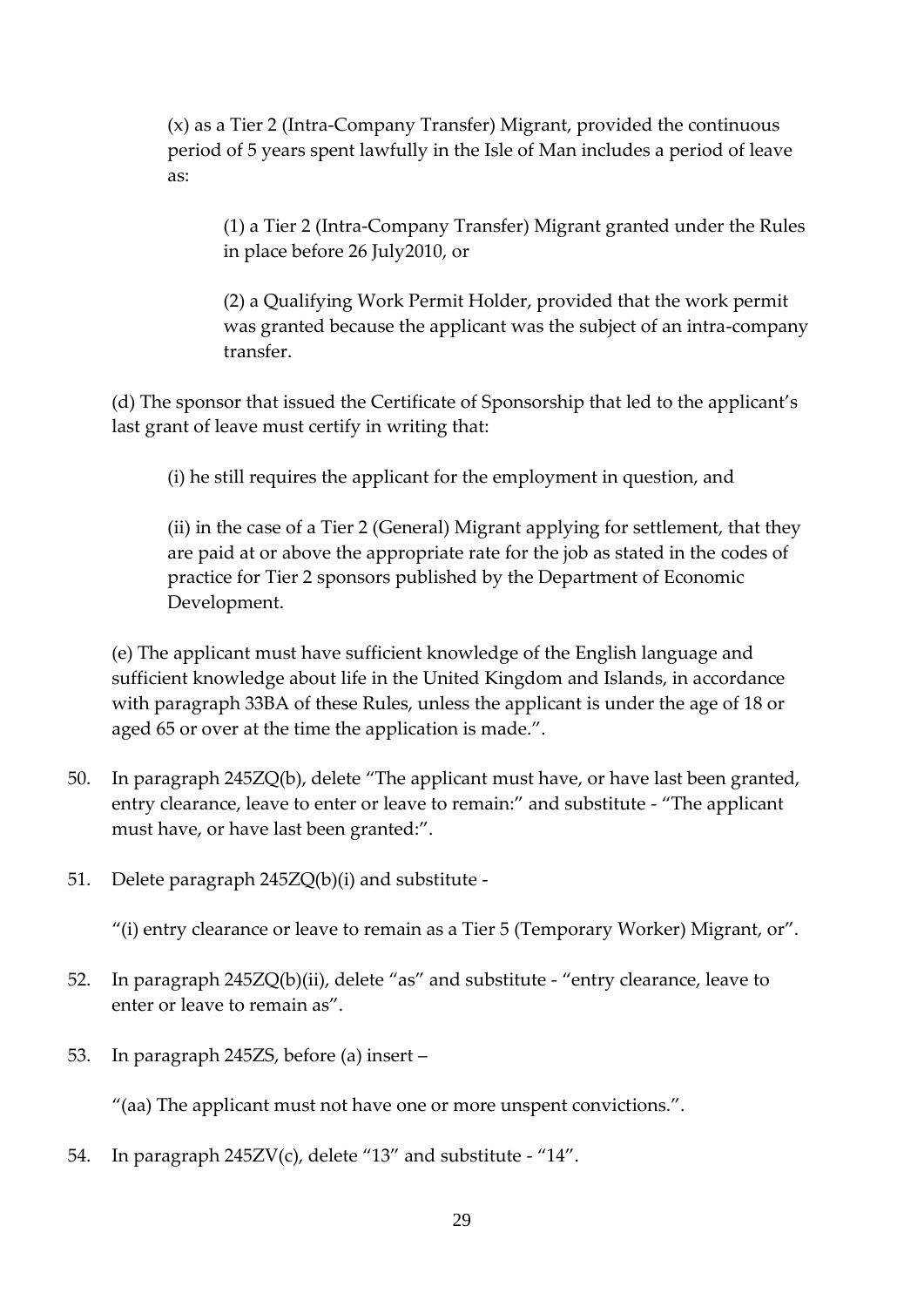#### 55. After paragraph 245ZV(c), insert –

"(ca) Where an applicant has been issued with a Confirmation of Acceptance for Studies on or after 27th June 2011 the applicant must, if required to do so on examination or interview, be able to demonstrate without the assistance of an interpreter English language proficiency of a standard to be expected from an individual who has reached the standard specified in a Confirmation of Acceptance for Studies assigned in accordance with Appendix A paragraph 118(c) (for the avoidance of doubt, the applicant will not be subject to a test at the standard set out in Appendix A, paragraph 118(c)).".

56. In paragraph 245ZW(c)(iv)(1), after "visa letter" insert –

"unless the migrant is studying at an institution which is a partner institution of the migrant's sponsor,".

- 57. In paragraph 245ZX(d), delete "13" and substitute "14".
- 58. In paragraph 245ZX(l), after "current entry clearance or leave to remain", insert "granted under these Rules".
- 59. In paragraph 245ZY(c)(iv)(1), after "visa letter" insert –

"unless the migrant is studying at an institution which is a partner institution of the migrant's sponsor,".

- 60. In paragraph 245ZZA(c), delete "14 to 18" and substitute "15 to 22".
- 61. In paragraph 245ZZC(b)(i), delete "(Child) student" and substitute "Migrant".
- 62. In paragraph 245ZZC(d), delete "14 to 18" and substitute "15 to 22".
- 63. In paragraph 245ZZC(j), after "current entry clearance or leave to remain", insert "granted under these Rules".
- 64. After paragraph 248D(vii)delete the full stop and insert
	- "; and

(viii) The applicant must not have one or more unspent convictions.".

65. At the end of paragraph 269(ii) delete the full stop and insert – "; and (iii) The applicant must not have one or more unspent convictions.".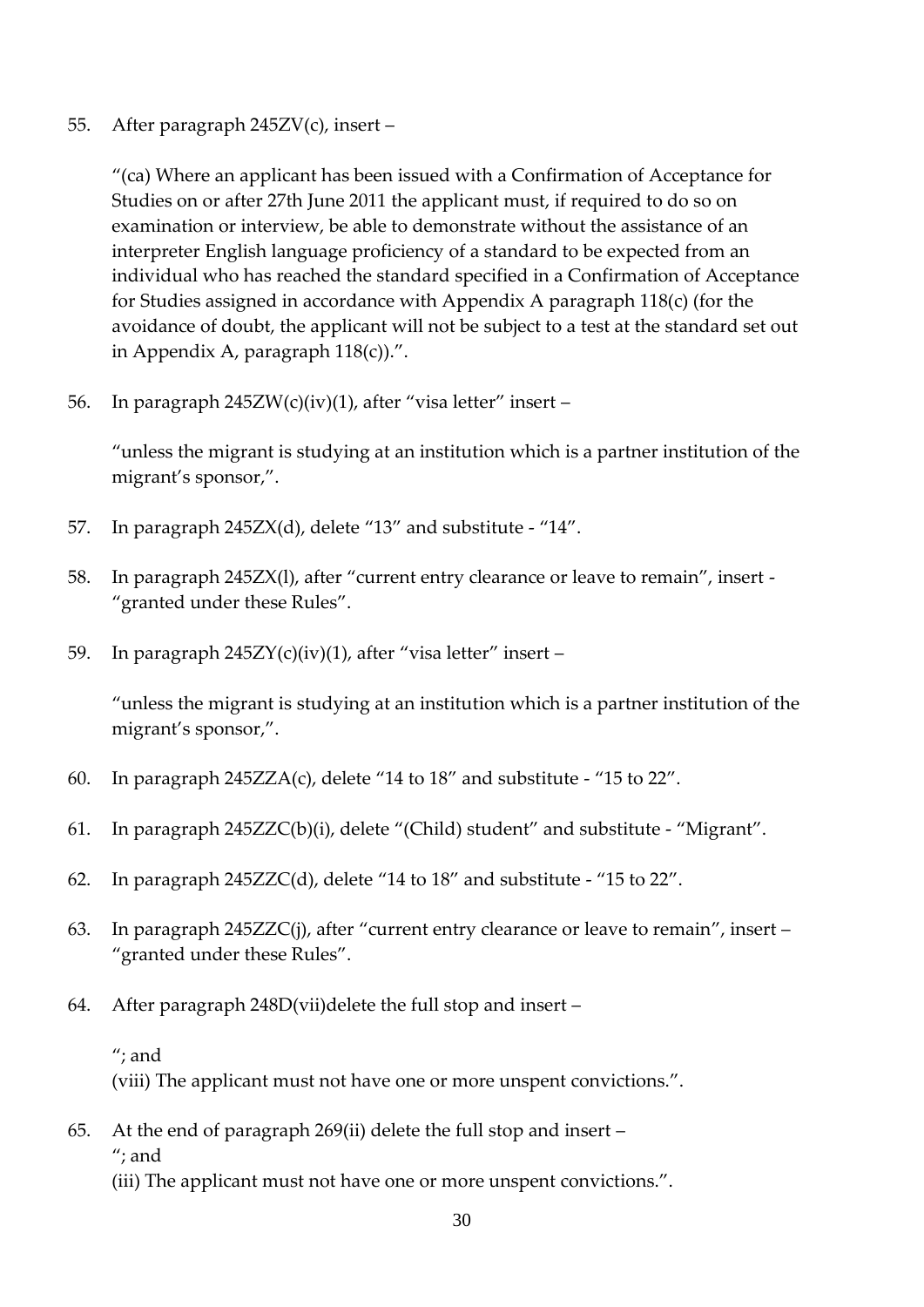66. After paragraph 273D(v), insert -

"; and

(vi) does not have one or more unspent convictions.".

- 67. In paragraph 276B(ii), delete "(e) previous criminal record and the nature of any offence of which the person has been convicted; and".
- 68. Renumber paragraph 276B(ii)(f) as 276B(ii)(e).
- 69. Renumber paragraph 276B(ii)(g) as 276B(ii)(f).
- 70. Renumber paragraph 276B(iii) as 276B(iv).
- 71. After the renumbered paragraph  $276B(ii)(f)$  insert –

"; and

(iii) the applicant does not have one or more unspent convictions.".

- 72. In paragraph 277, for "21" substitute "18".
- 73. After paragraph 281(i)(b)(ii), insert –

"(b)(iii) the applicant does not have one or more unspent convictions; and".

- 74. At paragraph 282(b), replace the word "both" with the word "all".
- 75. In paragraph 284(i), delete "or unless the leave in question was granted to the applicant as the spouse, civil partner, unmarried or same-sex partner of a Tier 1 Migrant and that spouse or partner is the same person in relation to whom the applicant is applying for an extension of stay under this rule".
- 76. In paragraph  $287(a)(i)$  (c), delete "and" and substitute "or".
- 77. In paragraph 287(a)(i)\_(d), delete "Tier 1 Migrant" and insert "Relevant Points Based System Migrant".
- 78. In paragraph 287(a)(i)\_(e), delete "Tier 1 Migrant" and insert "Relevant Points Based System Migrant".
- 79. At the end of paragraph  $287 \text{ (a)(i)(e)}$ , delete "; and" and replace with "; or".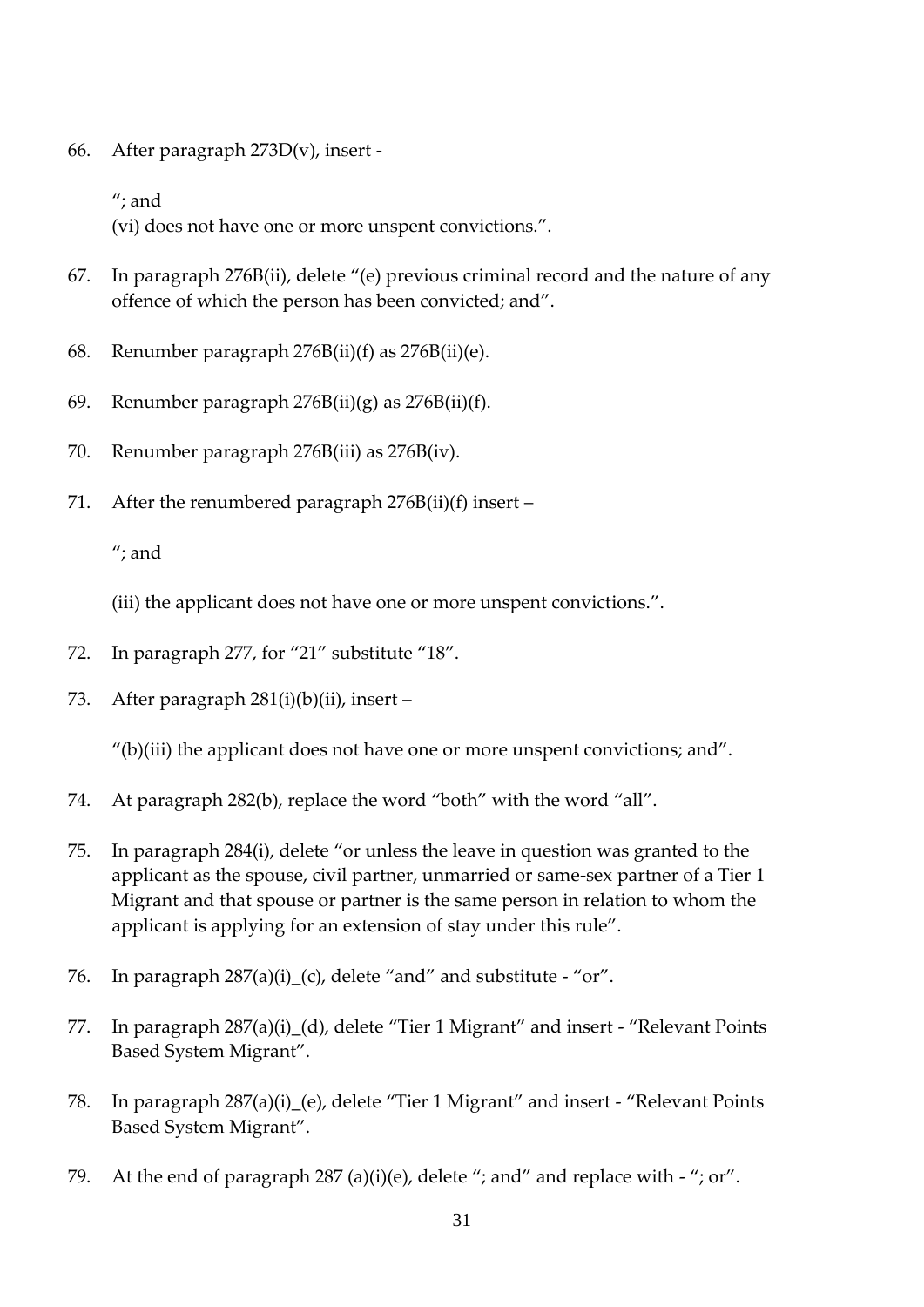80. After paragraph 287(a)(vi), insert –

"; and (vii) the applicant does not have one or more unspent convictions.".

81. After paragraph 287(b)(iv) and 289A(iv), insert –

"; and (v) the applicant does not have one or more unspent convictions.".

- 82. In paragraph 289AA, for "21" substitute "18".
- 83. In paragraph 295AA, for "21" substitute "18".
- 84. After paragraph 295A(i)(b)(ii), insert " (iii) the applicant does not have one or more unspent convictions and,".
- 85. At paragraph 295B(b), replace the word "both" with the word "all".
- 86. In paragraph 295G(i)(b), delete "Tier 1 Migrant" and insert "Relevant Points Based System Migrant".
- 87. After paragraph 295G(vi), insert -

"; and

(vii) the applicant does not have one or more unspent convictions.".

88. Delete paragraph 295K and substitute -

"295K. Leave to enter as the unmarried or same-sex partner of a person with limited leave to enter or remain in the Isle of Man under paragraphs 128-193; 200-239; or 263-270; may be granted provided that a valid Isle of Man entry clearance for entry in this capacity is produced to the Immigration Officer on arrival. Leave to remain as the unmarried partner or same-sex of a person with limited leave to enter or remain in the Isle of Man under paragraphs 128-193; 200-239; or 263-270; may be granted provided that the Lieutenant Governor is satisfied that each of the requirements of paragraph 295J is met. If the applicant is seeking leave to enter or remain as the unmarried or same-sex partner of a Highly Skilled Migrant, any leave which is granted will be subject to a condition prohibiting Employment as a Doctor or Dentist in Training, unless the applicant: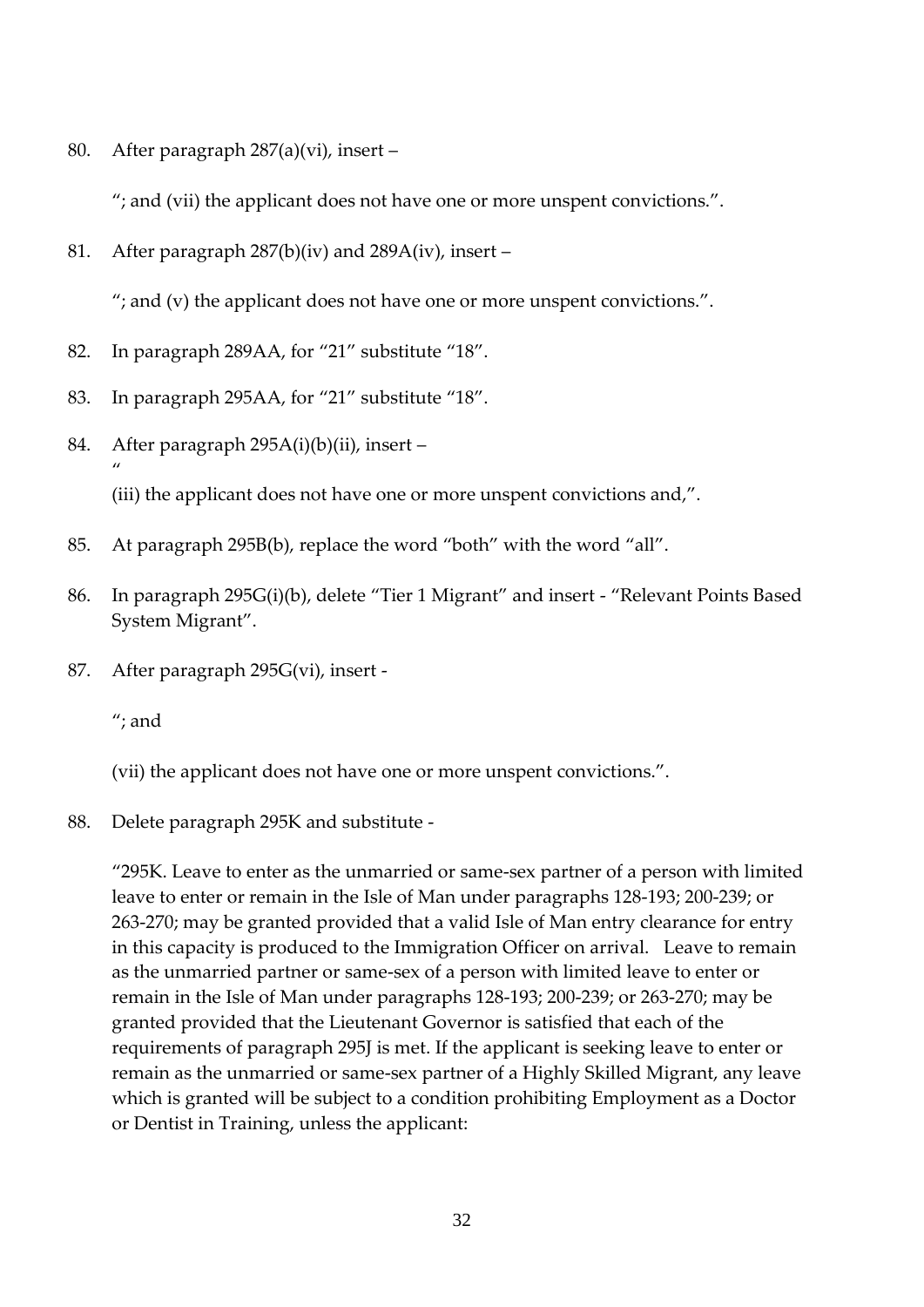(1) has obtained a primary degree in medicine or dentistry at bachelor's level or above from a UK institution that is a UK recognised or listed body, or which holds a sponsor licence under Tier 4 of the Points Based System; or

(2) is applying for leave to remain and has, or has last been granted, entry clearance, leave to enter or leave to remain that was not subject to any condition restricting him from taking employment as a Doctor in Training, and has been employed during that leave as a Doctor in Training; or

(3) is applying for leave to remain and has, or has last been granted, entry clearance, leave to enter or leave to remain that was not subject to any condition restricting him from taking employment as a Dentist in Training, and has been employed during that leave as a Dentist in Training. ".

89. After paragraph 295M(iv), insert –

"; and

(v) the applicant does not have one or more unspent convictions.".

#### 90. After paragraph 297(vi) and 317(vi) insert –

"; and

(vii) does not have one or more unspent convictions.".

91. After paragraph 298(v), insert –

"; and

(vi) does not have one or more unspent convictions.".

92. After paragraph 310(xii), insert –

"; and

(xiii) does not have one or more unspent convictions.".

93. After paragraph 311(xi), insert –

"; and

(xii) does not have one or more unspent convictions.".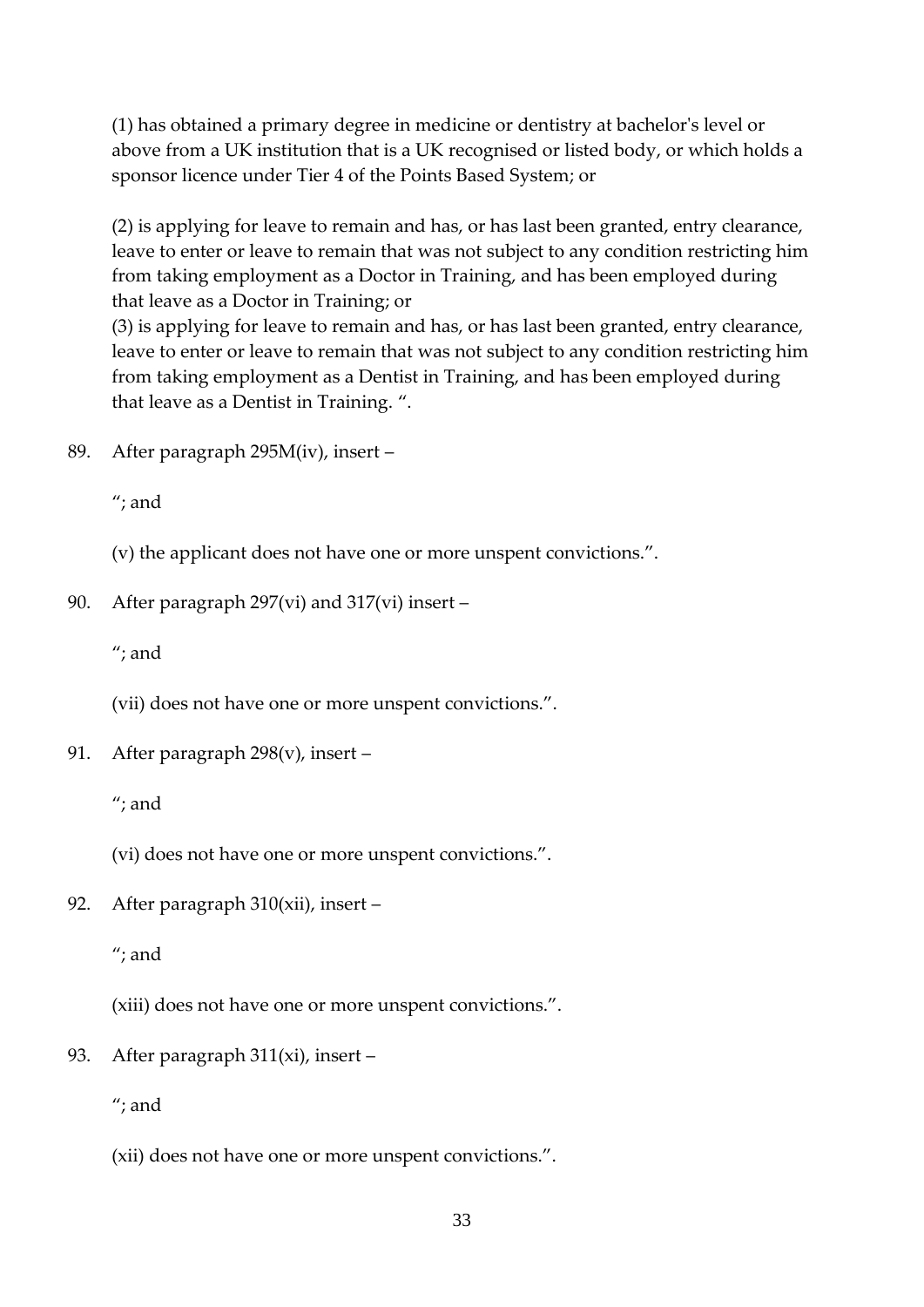- 94. In paragraph 319AA, delete "Tier 4 Migrant" and substitute "Tier 4 (General) Student".
- 95. In paragraph 319C(i); 319D(b)(iv); 319D(b)(v); 319H(i); 319I(b)(iii) and 319I(b)(iv) delete "Tier 4 Migrant", wherever occurring, and substitute in each instance - "Tier 4 (General) Student".
- 96. Delete paragraph 319D(b)(iii) and substitute -

" (iii) no Employment as a Doctor or Dentist in Training, unless the applicant:

(1) has obtained a primary degree in medicine or dentistry at bachelor's level or above from a UK institution that is a UK recognised or listed body, or which holds a sponsor licence under Tier 4 of the Points Based System; or

(2) is applying for leave to remain and has, or has last been granted, entry clearance, leave to enter or leave to remain that was not subject to any condition restricting him from taking employment as a Doctor in Training, and has been employed during that leave as a Doctor in Training; or

(3) is applying for leave to remain and has, or has last been granted, entry clearance, leave to enter or leave to remain that was not subject to any condition restricting him from taking employment as a Dentist in Training, and has been employed during that leave as a Dentist in Training.".

97. After paragraph 319E(g), insert –

"; and

(h) The applicant does not have one or more unspent convictions.".

98. Delete paragraph 319H(h) and substitute –

"(h) an applicant who is applying for leave to remain must have, or have last been granted leave as the child of a parent who had leave under any category of these Rules.".

99. After paragraph 319J(f), insert –

"; and

(g) The applicant does not have one or more unspent convictions.".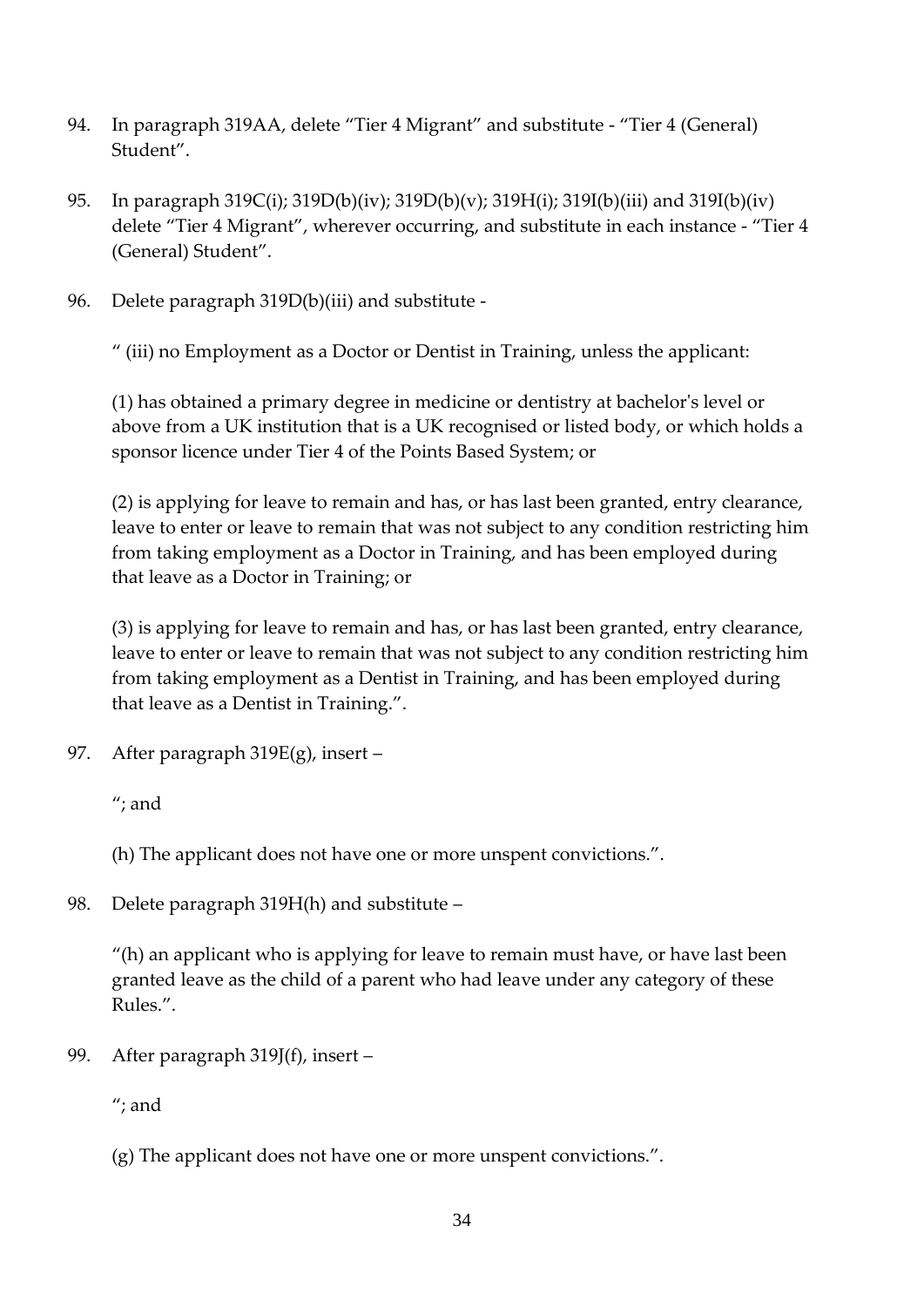- 100. In paragraph 319K(a), delete "the Relevant Points-Based System Migrant's (Dependants) Policy Guidance" and substitute - "the Points Based System (Dependants) Policy Guidance".
- 101. Delete paragraphs 320(7B)(iv) and (v) and insert –

"(iv) left the Isle of Man voluntarily, at the expense (directly or indirectly) of the Lieutenant Governor, more than 2 years ago; and the date the person left the Isle of Man was no more than 6 months after the date on which the person was given notice of the removal decision, or no more than 6 months after the date on which the person no longer had a pending appeal; whichever is the later;

(v) left the Isle of Man voluntarily, at the expense (directly or indirectly) of the Lieutenant Governor, more than 5 years ago; or

(vi) was removed or deported from the Isle of Man more than 10 years ago.".

### 102. After paragraph 323 insert –

# **"Curtailment of leave or alteration of duration of leave in relation to a Tier 2 Migrant, a Tier 5 Migrant or a Tier 4 Migrant**

323A. In addition to the grounds specified in paragraph 323, the leave to enter or remain of a Tier 2 Migrant, a Tier 4 Migrant or a Tier 5 (Temporary Worker) Migrant may be curtailed, or its duration altered, if:

(a) the migrant's Sponsor ceases to have a sponsor licence (for whatever reason)

(b) the migrant's Sponsor transfers the business for which the migrant works or at which the migrant is studying to another person, that person does not have a sponsor licence and that person:

(i) fails to apply for a sponsor licence within 28 days of the date of the transfer of the business,

(ii) applies for a sponsor licence but is refused, or

(iii) applies for a sponsor licence and is granted one, but not in a category that would allow it to issue a Certificate of Sponsorship to the migrant,

(c) the migrant fails to commence, or ceases, working for the Sponsor, or

(d) in the case of a Tier 4 Migrant: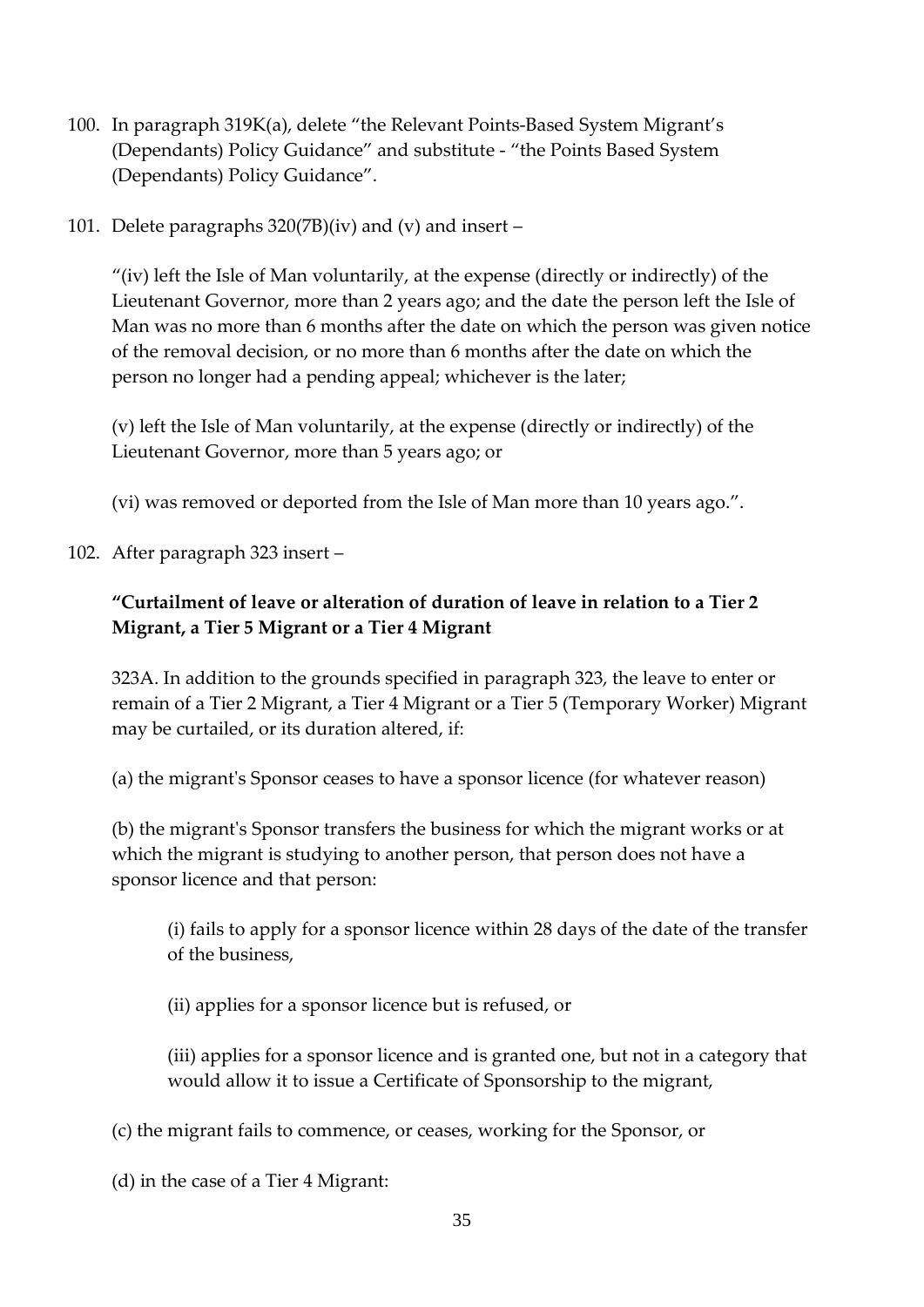(i) the migrant fails to commence studying with the Sponsor, or

(ii) the migrant studies at an institution other than that which issued the visa letter on the basis of which the migrant's current entry clearance, leave to enter or leave to remain was granted unless the Isle of Man Immigration Office has given its written consent for the migrant to transfer to another Sponsor, or

(iii) the migrant ceases studying with the Sponsor.".

103. In Appendix A, delete paragraphs 1 to 50 and Tables 1 to 8 and substitute –

"Paragraphs 1 to 6 [Not Used]

# **Attributes for Tier 1 (General) Migrants**

7. An applicant applying for leave to remain or indefinite leave to remain as a Tier 1 (General) Migrant must score 75 points for attributes, if the applicant has, or has had, leave as a Highly Skilled Migrant, as a Writer, Composer or Artist or as a Tier 1 (General) Migrant under the Rules in place before 28 February 2011, and has not been granted leave in any categories other than these under the Rules in place since 28 February 2011.

8. An applicant applying for leave to remain or indefinite leave to remain as a Tier 1 (General) Migrant who does not fall within the scope of paragraph 7 above or paragraph 9 below must score 80 points for attributes.

### 9. NOT USED

10. Available points are shown in Table 2 and Table 3 below. Only one set of points will be awarded per column in each table. For example, points will only be awarded for one qualification.

11. Notes to accompany Table 2 and Table 3 appear below Table 3.

**Table 2 – Applications for leave to remain and indefinite leave to remain where the applicant has, or has had, leave as a Highly Skilled Migrant, as a Writer, Composer or Artist, Self-Employed Lawyer, or as a Tier 1 (General) Migrant under the Rules in place before 26th July 2010, and has not been granted leave in any categories other than these since 26th July 2010**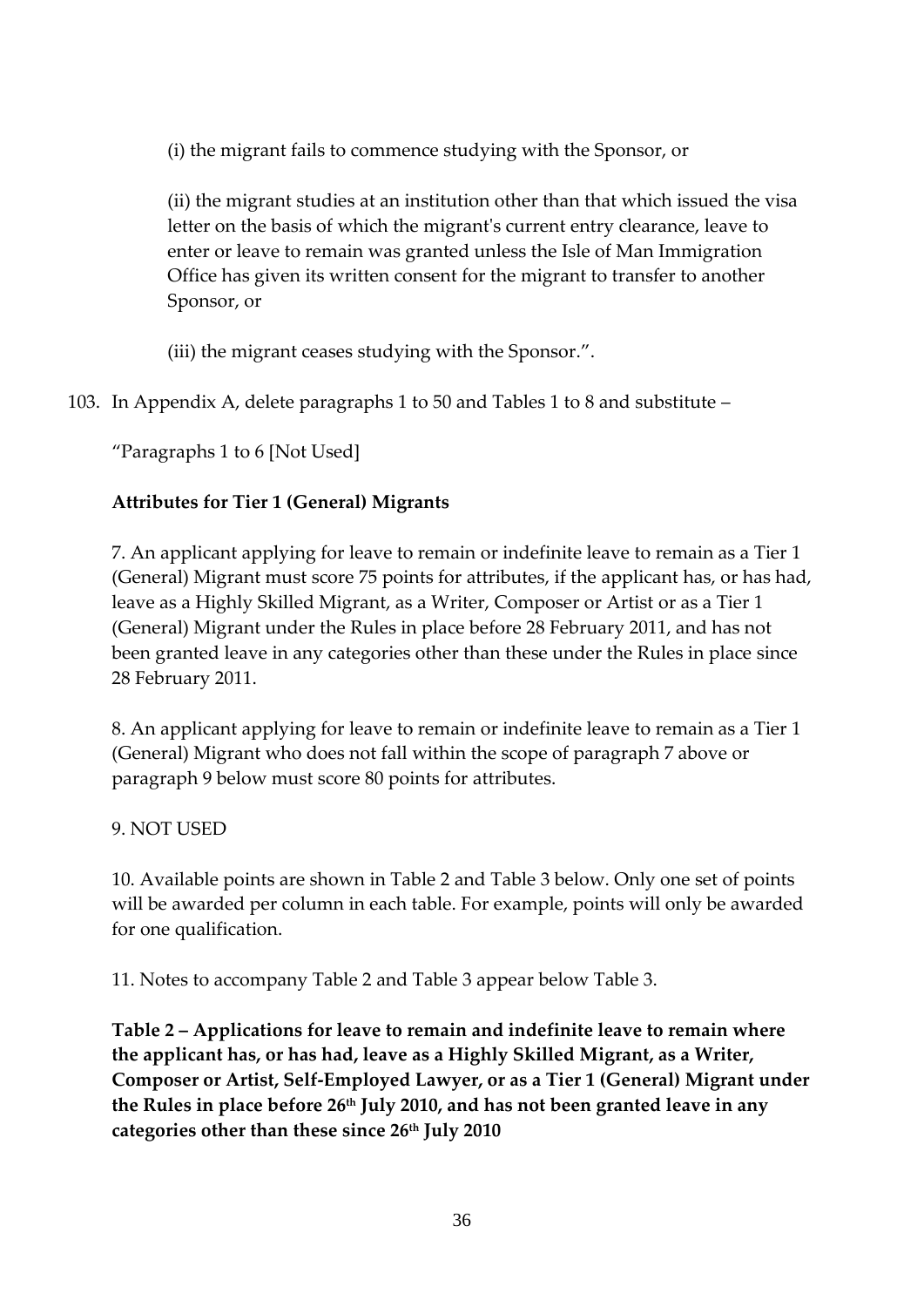| Qualification                                       | Points | Previous<br>Earnings                                     | Points   | Isle of<br>Man<br>Experience                                         | Points | Age (at<br>date of<br>application<br>for first | Points |
|-----------------------------------------------------|--------|----------------------------------------------------------|----------|----------------------------------------------------------------------|--------|------------------------------------------------|--------|
|                                                     |        |                                                          |          |                                                                      |        | grant                                          |        |
| Bachelor's<br>degree (see<br>paragraph 13<br>below) | 30     | £16,000-<br>£17,999.99<br>(see<br>paragraph<br>18 below) | 5        | If £16,000<br>or more of<br>the<br>previous<br>earnings<br>for which | 5      | Under 28<br>years of<br>age                    | 20     |
| Master's<br>degree                                  | 35     | £18,000-<br>£19,999.99<br>(see<br>paragraph<br>18 below) | 10       | points are<br>being<br>claimed<br>were<br>earned in<br>the Isle of   |        | 28 or 29<br>years of<br>age                    | 10     |
| PhD                                                 | 50     | £20,000-<br>£22,999.99<br>£23,000-<br>£25,999.99         | 15<br>20 | Man.                                                                 |        | 30 or 31<br>years of<br>age                    | 5      |
|                                                     |        | £26,000-<br>£28,999.99                                   | 25       |                                                                      |        |                                                |        |
|                                                     |        | £29,000-<br>£31,999.99                                   | 30       |                                                                      |        |                                                |        |
|                                                     |        | £32,000-<br>£34,999.99                                   | 35       |                                                                      |        |                                                |        |
|                                                     |        | £35,000-<br>£39,999.99                                   | 40       |                                                                      |        |                                                |        |
|                                                     |        | £40,000 or<br>more                                       | 45       |                                                                      |        |                                                |        |

# **Table 3 – All other applications for leave to remain and indefinite leave to remain**

| Qualification | Points | Previous   | Points | Isle of    | Points | Age (at     | Points    |
|---------------|--------|------------|--------|------------|--------|-------------|-----------|
|               |        | earnings   |        | Man        |        | date of     |           |
|               |        |            |        | Experience |        | application |           |
|               |        |            |        |            |        | for first   |           |
|               |        |            |        |            |        | grant)      |           |
| Bachelor's    | 30     | £25,000-   | 5      | If £25,000 | 5      | Under 30    | 20        |
| degree        |        | £29,999.99 |        | or more of |        | years of    |           |
|               |        |            |        | the        |        | age         |           |
| Master's      | 35     | £30,000-   | 15     | previous   |        |             |           |
| degree        |        | £34,999.99 |        | earnings   |        | 30 to 34    | <b>10</b> |
|               |        |            |        | for which  |        | years of    |           |
| PhD           | 45     | £35,000-   | 20     | points are |        | age         |           |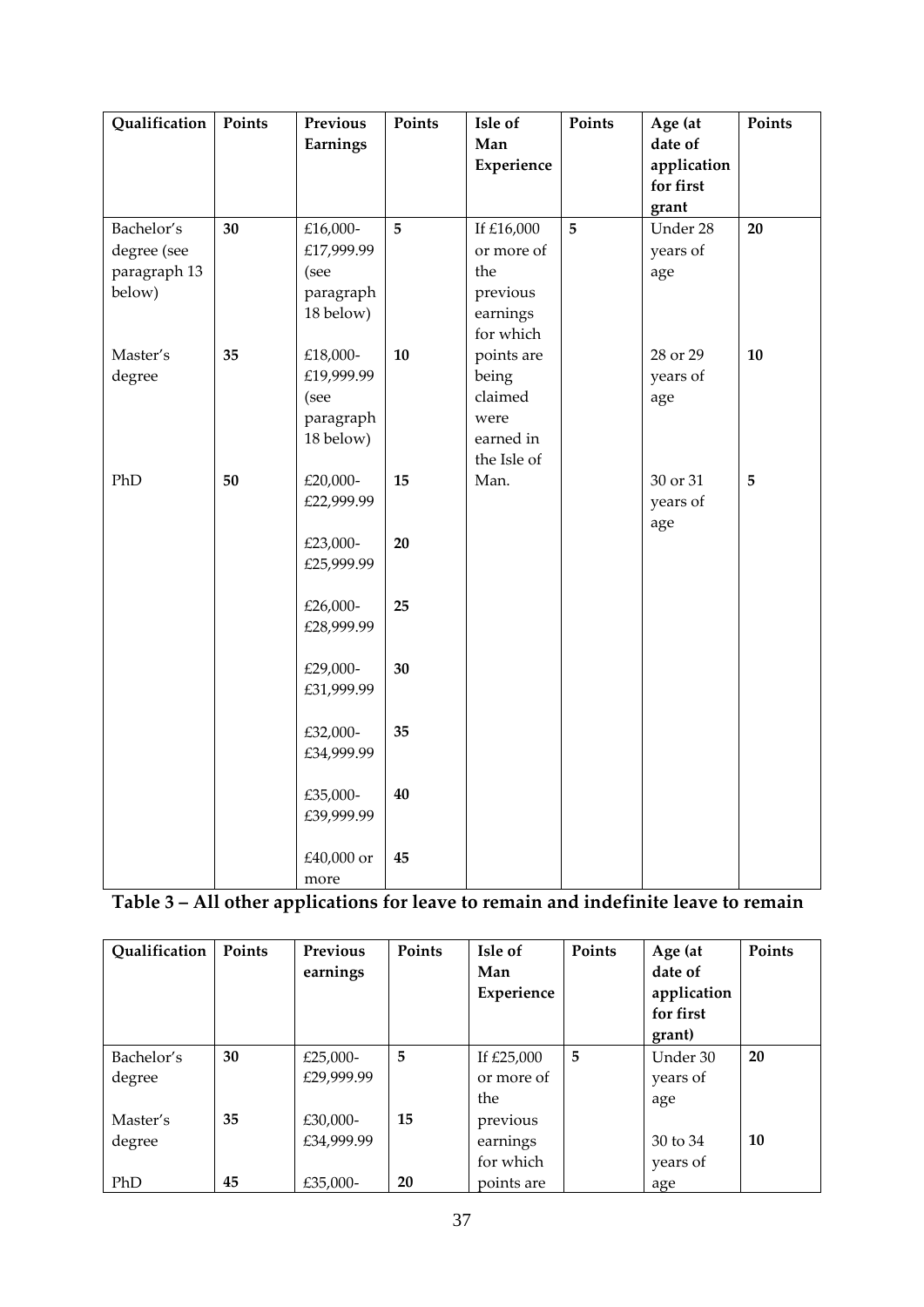| £39,999.99  |    | claimed     |          |                |
|-------------|----|-------------|----------|----------------|
|             |    | were        | 35 to 39 | $\overline{5}$ |
| £40,000-    | 25 | earned in   | years of |                |
| £49,999.99  |    | the Isle of | age      |                |
|             |    | Man         |          |                |
| £50,000-    | 30 |             |          |                |
| £54,999.99  |    |             |          |                |
|             |    |             |          |                |
| £55,000-    | 35 |             |          |                |
| £64,999.99  |    |             |          |                |
|             |    |             |          |                |
| £65,000-    | 40 |             |          |                |
| £74,999.99  |    |             |          |                |
|             |    |             |          |                |
| £75,000-    | 45 |             |          |                |
| £149,999.99 |    |             |          |                |
|             |    |             |          |                |
| £150,000 or | 80 |             |          |                |
|             |    |             |          |                |
| more        |    |             |          |                |

### **Notes**

12. Qualifications and/or earnings will not be taken into account if the applicant was in breach of the Isle of Man's immigration laws at the time those qualifications were studied for or those earnings were made.

## **Qualifications: notes**

13. An applicant will be awarded no points for a Bachelor's degree if:

(a) his last grant of entry clearance was as a Tier 1 (General) Migrant under the Rules in place between 1<sup>st</sup> December 2009 and 26<sup>th</sup> July 2010, or

(b) (i) he has had leave to remain as a Tier 1 (General) Migrant under the Rules in place between 1<sup>st</sup> December 2009 and 26<sup>th</sup> July 2010, and

(ii) his previous entry clearance, leave to enter or leave to remain before that leave was not as a Highly Skilled Migrant, as a Writer, Composer or Artist or as a Tier 1 (General) Migrant.

14. Specified documents must be provided as evidence of the qualification, unless the applicant has, or was last granted, leave as a Highly Skilled Migrant or a Tier 1 (General) Migrant and previously scored points for the same qualification in respect of which points are being claimed in this application.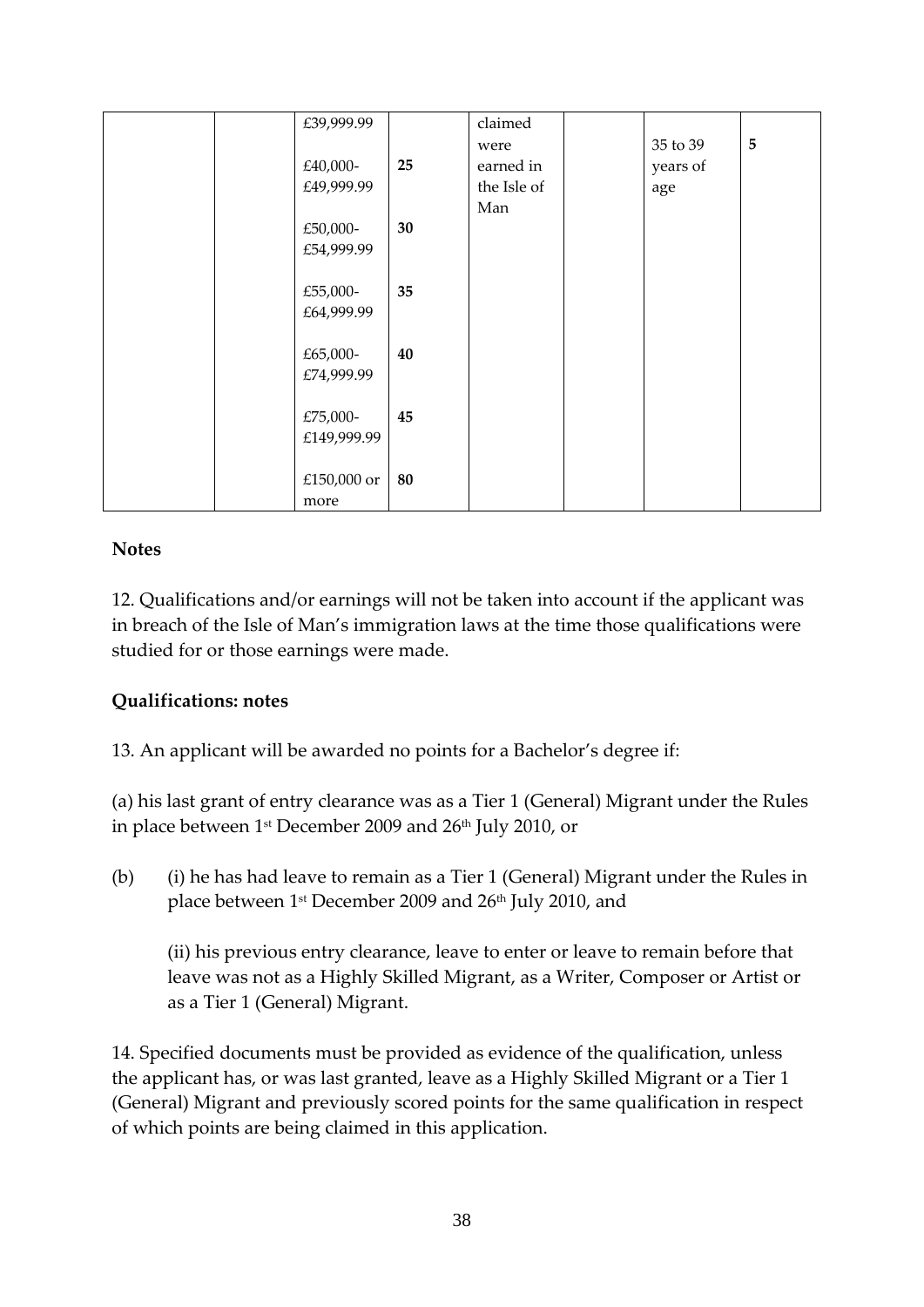15. Points will only be awarded for an academic qualification if an applicant's qualification is deemed by the National Academic Recognition Information Centre for the United Kingdom (UK NARIC) to meet or exceed the recognised standard of a Bachelor's or Master's degree or a PhD, as appropriate, in the UK.

16. Points will also be awarded for vocational and professional qualifications that are deemed by UK NARIC or the appropriate UK professional body to be equivalent to a Bachelor's or Master's degree or a PhD in the UK.

17. If the applicant has, or was last granted, leave as a Tier 1 (General) Migrant or a Highly Skilled Migrant and the qualification for which points are now claimed was, in the applicant's last successful application for leave or for a Highly Skilled Migrant Programme Approval Letter, assessed to be of a higher level than now indicated by UK NARIC, the higher score of points will be awarded in this application too.

### **Previous earnings: notes**

18. An applicant will be awarded no points for earnings of less than £20,000 if:

(a) his last grant of entry clearance was as a Tier 1 (General) Migrant under the Rules in place between 1<sup>st</sup> December 2009 and 26<sup>th</sup> July 2010, or

(b) (i) he has had leave to remain as a Tier 1(General) Migrant under the Rules in place between 1<sup>st</sup> December 2009 and 26<sup>th</sup> July 2010, and

(ii) his previous entry clearance, leave to enter or leave to remain before that leave was not as a Highly Skilled Migrant, as a Writer, Composer or Artist or as a Tier 1 (General) Migrant.

19. Specified documents from two or more sources must be provided as evidence for each source of previous earnings.

### **Period for assessment**

20. Applicants should indicate in the application form for which 12-month period their earnings should be assessed.

21. (a) For all applicants the period for assessment of earnings must:

(i) consist of no more than 12 months which must run consecutively, and

(ii) fall within the 15 months immediately preceding the application.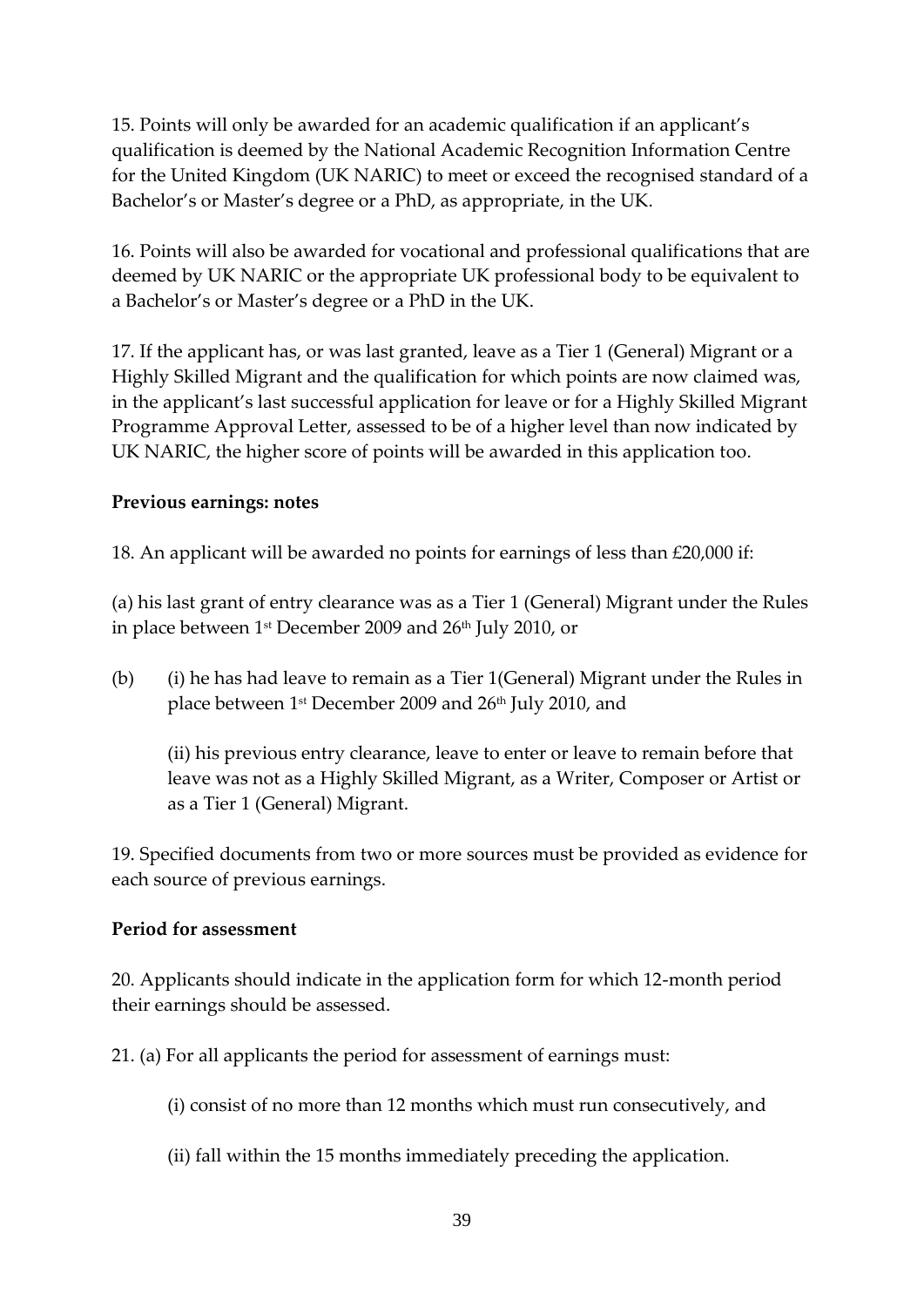(b) If the applicant:

(i) has been on maternity or adoption leave at some point within the 12 months preceding the application, and

(ii) has provided the specified, or where due to exceptional circumstances the specified documents are not available, has provided alternative documents which show that the circumstances provided for in (i) apply,

The applicant may choose for a period of no more than 12 months spent on maternity or adoption leave to be disregarded when calculating both the 12-month and the 15-month period.

22. If the applicant has not indicated a period for assessment of earnings, or has indicated a period which does not meet the conditions in paragraph 21 above, their earnings will be assessed against the 12-month period immediately preceding their application, assuming the specified documents have been provided. Where the specified documents have not been provided, points will not be awarded for previous earnings.

### **Earnings**

23. Earnings include, but are not limited to:

- (a) salaries (includes full-time, part-time and bonuses),
- (b) earnings derived through self-employment,
- (c) earnings derived through business activities,

(d) statutory and contractual maternity pay, statutory and contractual adoption pay,

(e) allowances (such as accommodation, schooling or car allowances) which form part of an applicant's remuneration package and are specified in the applicant's payslips,

(f) dividends paid by a company in which the applicant is active in the day-to-day management, or where the applicant receives the dividend as part or all of their remuneration package,

(g) property rental income, where this constitutes part of the applicant's business, and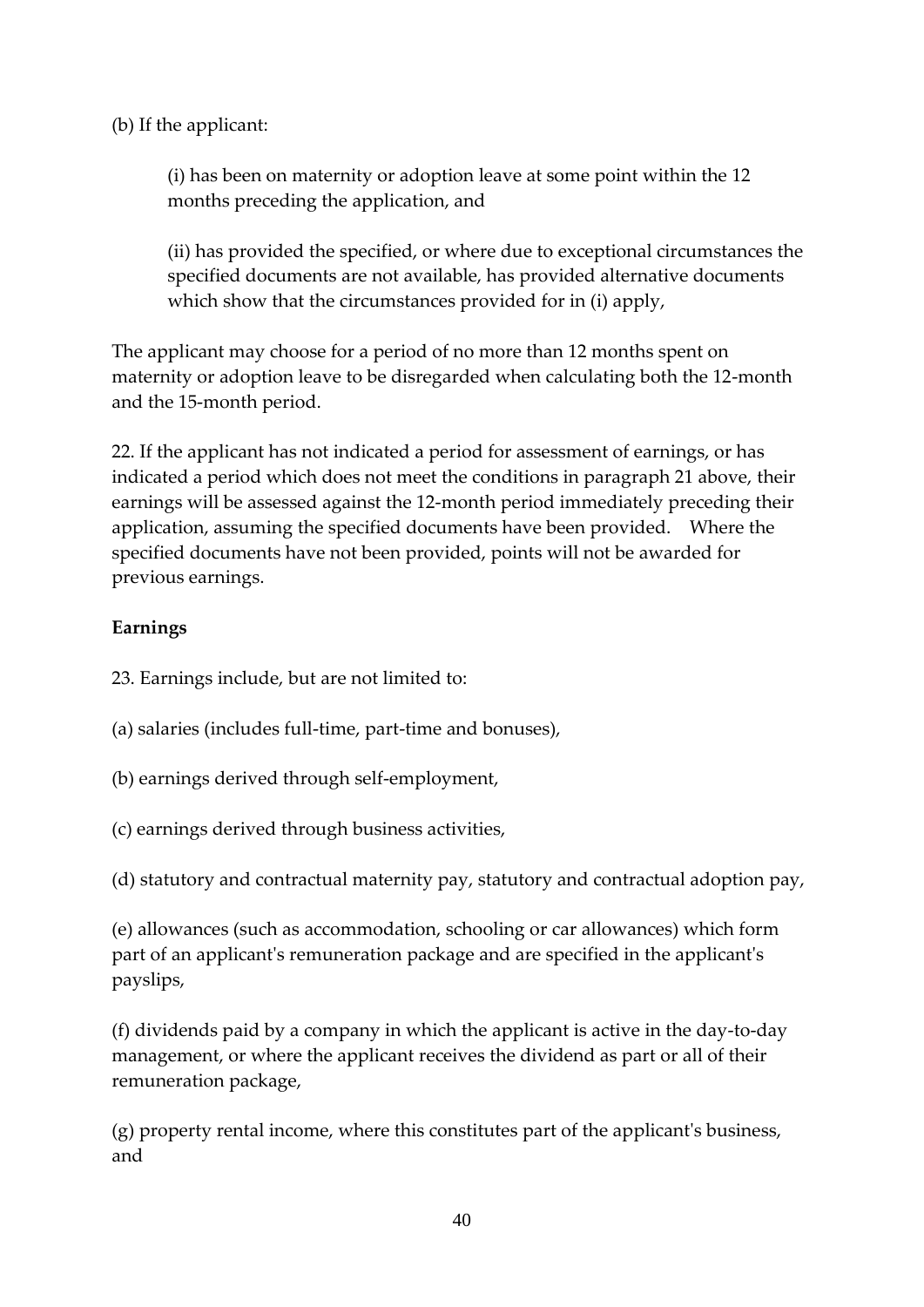(h) payments in lieu of notice.

24. Where the earnings take the form of a salary or wages, they will be assessed before tax (i.e. gross salary).

25. Where the earnings are the profits of a business derived through selfemployment or other business activities:

(a) the earnings that will be assessed are the profits of the business before tax. Where the applicant only has a share of the business, the earnings that will be assessed are the profits of the business before tax to which the applicant is entitled, and

(b) the applicant must be registered as self-employed in the UK, and must provide the specified evidence.

26. Earnings do not include unearned sources of income, such as:

(a) allowances (such as accommodation, schooling or car allowances) which are paid as reimbursement for monies the applicant has previously paid,

(b) any other allowances, unless part of the applicant's remuneration package and specified in the applicant's payslips,

(c) dividends, unless paid by a company in which the applicant is active in the dayto-day management, or unless the applicant receives the dividend as part or all of their remuneration package,

(d) property rental income, unless this constitutes part of the applicant's business,

(e) interest on savings and investments,

(f) funds received through inheritance,

(g) monies paid to the applicant as a pension,

(h) expenses where the payment constitutes a reimbursement for monies the applicant has previously outlaid,

(i) redundancy payment,

(j) sponsorship for periods of study,

(k) state benefits, or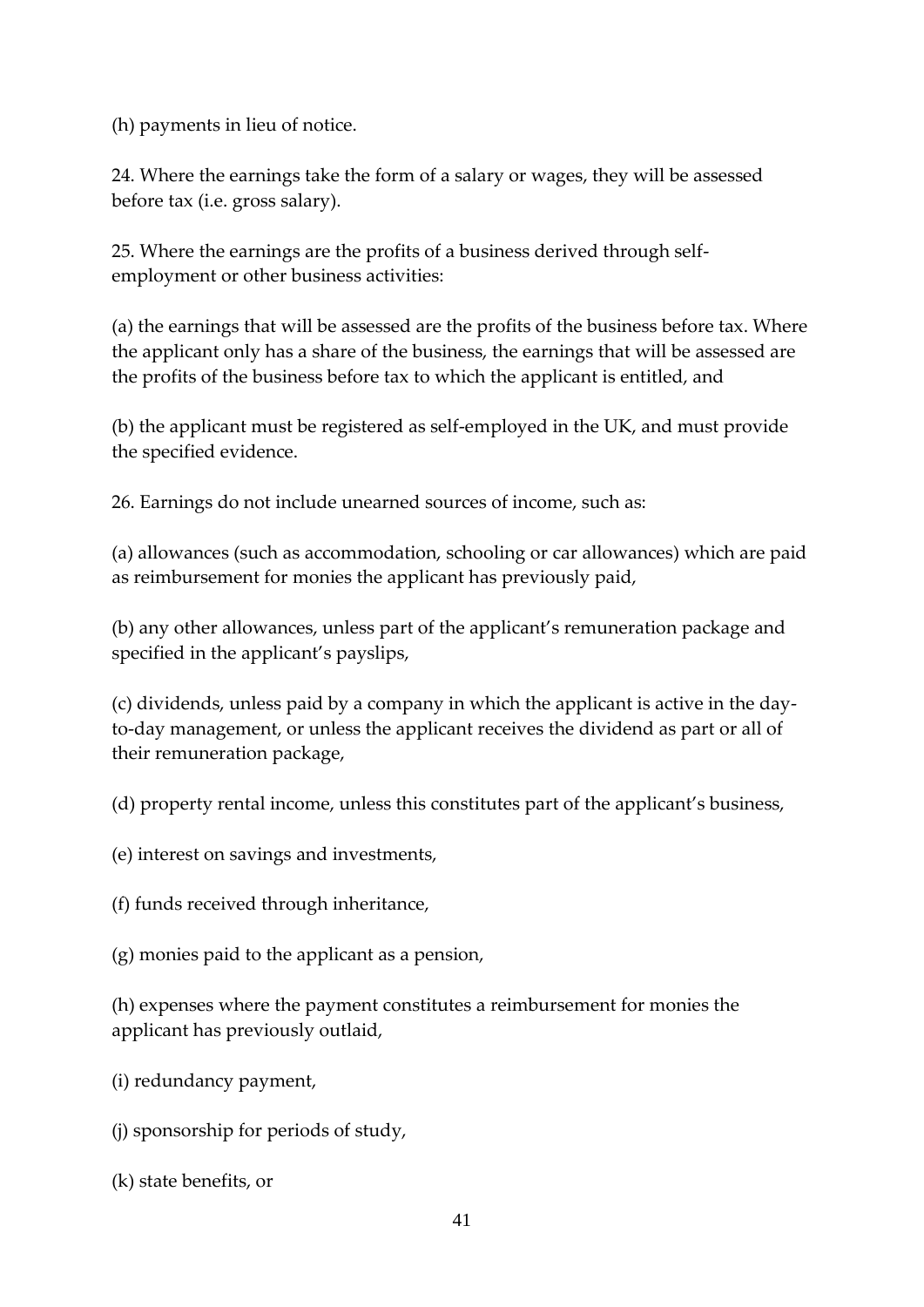(l) prize money or competition winnings, other than where they are directly related to the applicant's main profession or occupation.

Converting foreign currencies

27. Earnings in a foreign currency will be converted to pound sterling  $(E)$  using the closing spot exchange rate for the last day of the period for which the applicant has claimed earnings in that currency.

28. If the applicant's earnings fall either side of a period of maternity or adoption leave, earnings in a foreign currency will be converted to pounds sterling  $(E)$  using the closing spot exchange rate which exists:

(a) for the earnings earned before maternity or adoption leave, on the last day of the period before maternity leave, and

(b) for the earnings earned after maternity or adoption leave, on the last day of the period after maternity leave.

29. The spot exchange rate which will be used is that which appears on www.oanda.com\*

30. Where the previous earnings claimed are in different currencies, any foreign currencies will be converted before being added together, and then added to any UK earnings, to give a total amount.

## **Isle of Man experience: notes**

31. Previous earnings will not be taken into account for the purpose of awarding points for Isle of Man experience if the applicant was not physically present in the Isle of Man at the time those earnings were made.

32. Previous earnings will not be taken into account for the purpose of awarding points for Isle of Man experience if the applicant was physically present in the UK or the Channel Islands at the time those earnings were made.

### **Age: notes**

33. If the applicant was first granted leave in the categories of Highly Skilled Migrant, Writer, Composer or Artist or Tier 1 (General) Migrant and has not been granted leave in any category other than those listed here since the first grant of leave, points will be awarded based on the applicant's age at the date of the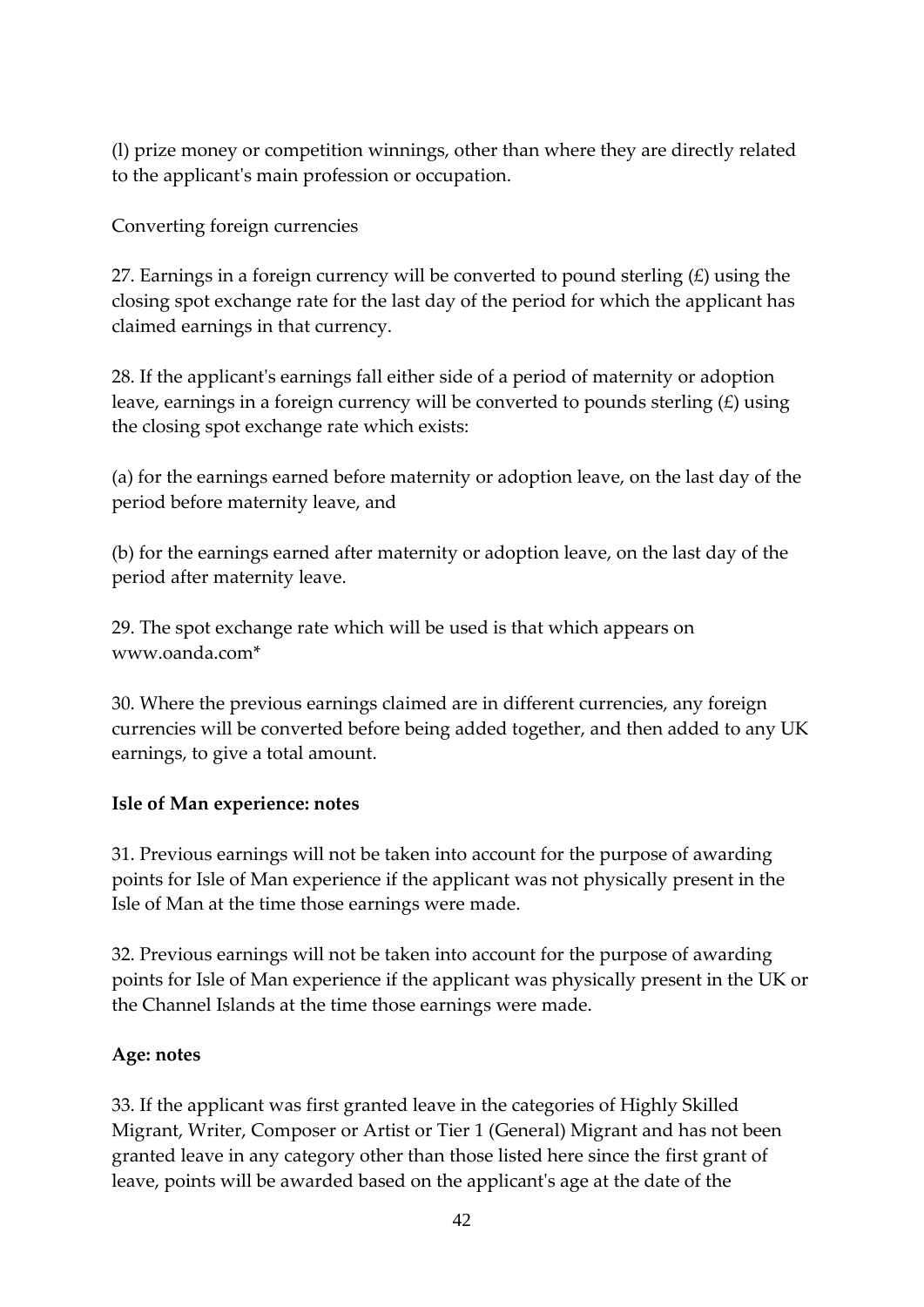application for that first grant of leave. if the applicant has been granted leave since his first grant of leave in a category not listed in this paragraph, points will be awarded based on his age at the date of application for a grant of leave in a category listed in this paragraph where leave has not been granted in any category not listed in this paragraph between that grant of leave and the current application.

34. Specified documents must be provided as evidence of age.

# **Attributes for Tier 1 (Entrepreneur) Migrants**

35. An applicant applying for entry clearance, leave to remain or indefinite leave to remain as a Tier 1 (Entrepreneur) Migrant must score 75 points for attributes.

36. Subject to paragraph 37, available points for applications for entry clearance or leave to remain are shown in Table 4.

37. Available points for an applicant applying for leave to remain who has, or has last been granted entry clearance, leave to enter or remain as:

(i) a Tier 1 (Entrepreneur),

(ii) a Businessperson,

(iii) an Innovator

are shown in Table 5.

38. Available points for applications for indefinite leave to remain are shown in Table 6.

39. (a) Notes to accompany Table 4 appear below Table 4.

(b) Notes to accompany Table 5 and Table 6 appear below Table 6.

(c) Notes on entrepreneurial teams appear below Table 6 and apply to Tables 4, 5 and 6.

# **Table 4: Applications for entry clearance or leave to remain referred to in paragraph 36**

| Investment                                                    | Points |
|---------------------------------------------------------------|--------|
| (a) The applicant has access to not less than $£200,000$ , or | 25     |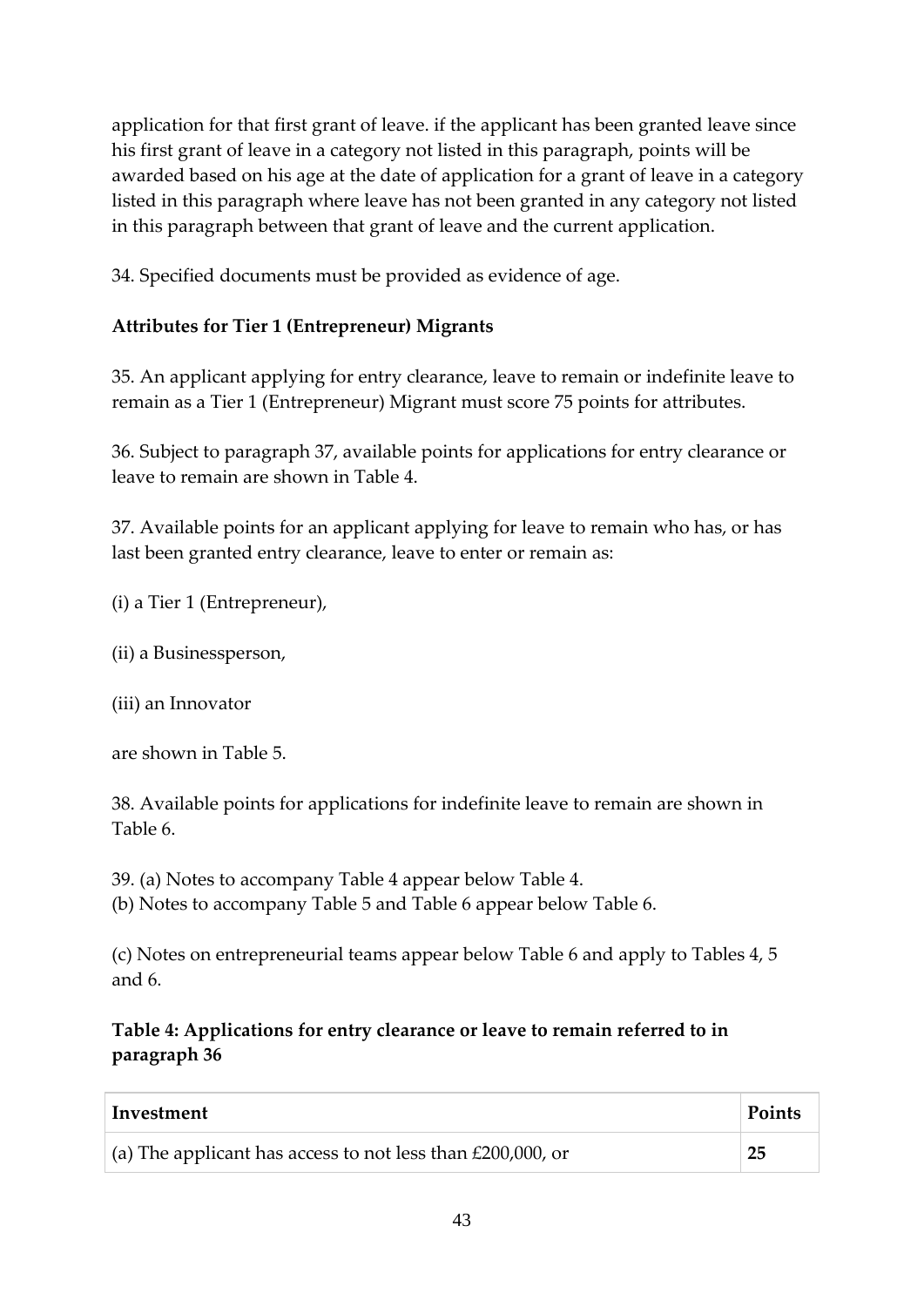| (b) [Not Used]                                                    |    |
|-------------------------------------------------------------------|----|
| The money is held in one or more regulated financial institutions | 25 |
| The money is disposable in the Isle of Man                        | 25 |

### Investment: notes

40. Specified documents as set out in the Tier 1 (Entrepreneur) Guidance, published on the Isle of Man Government website, must be provided as evidence of any investment.

41. An applicant will only be considered to have access to funds if:

(a) The specified documents are provided to show cash money to the amount required (this must not be in the form of assets);

(b) The specified documents are provided to show that the applicant has permission to use the money to invest in a business in the ; and

(c) The money is either held in a Isle of Man regulated financial institution or is transferable to the Isle of Man.

42. Points will only be awarded to an applicant to whom Table 4, paragraph (b) applies if the total sum of those funds derives from one or more of the sources listed in  $(b)(i)$  to (iii) in Table 4.

43. A regulated financial institution is one which is regulated by the appropriate regulatory body for the country in which the financial institution operates.

44. Money is disposable in the Isle of Man if all of the money is held in an Isle of Man based financial institution or if the money is freely transferable to the Isle of Man and convertible to sterling. Funds in a foreign currency will be converted to pounds sterling  $(E)$  using the spot exchange rate which appeared on www.oanda.com on the date on which the application was made.

45. If the applicant has invested the money referred to in Table 4 in the Isle of Man before the date of the application, points will be awarded for funds available as if the applicant had not yet invested the funds, providing the investment was made no more than 12 months before the date of the application.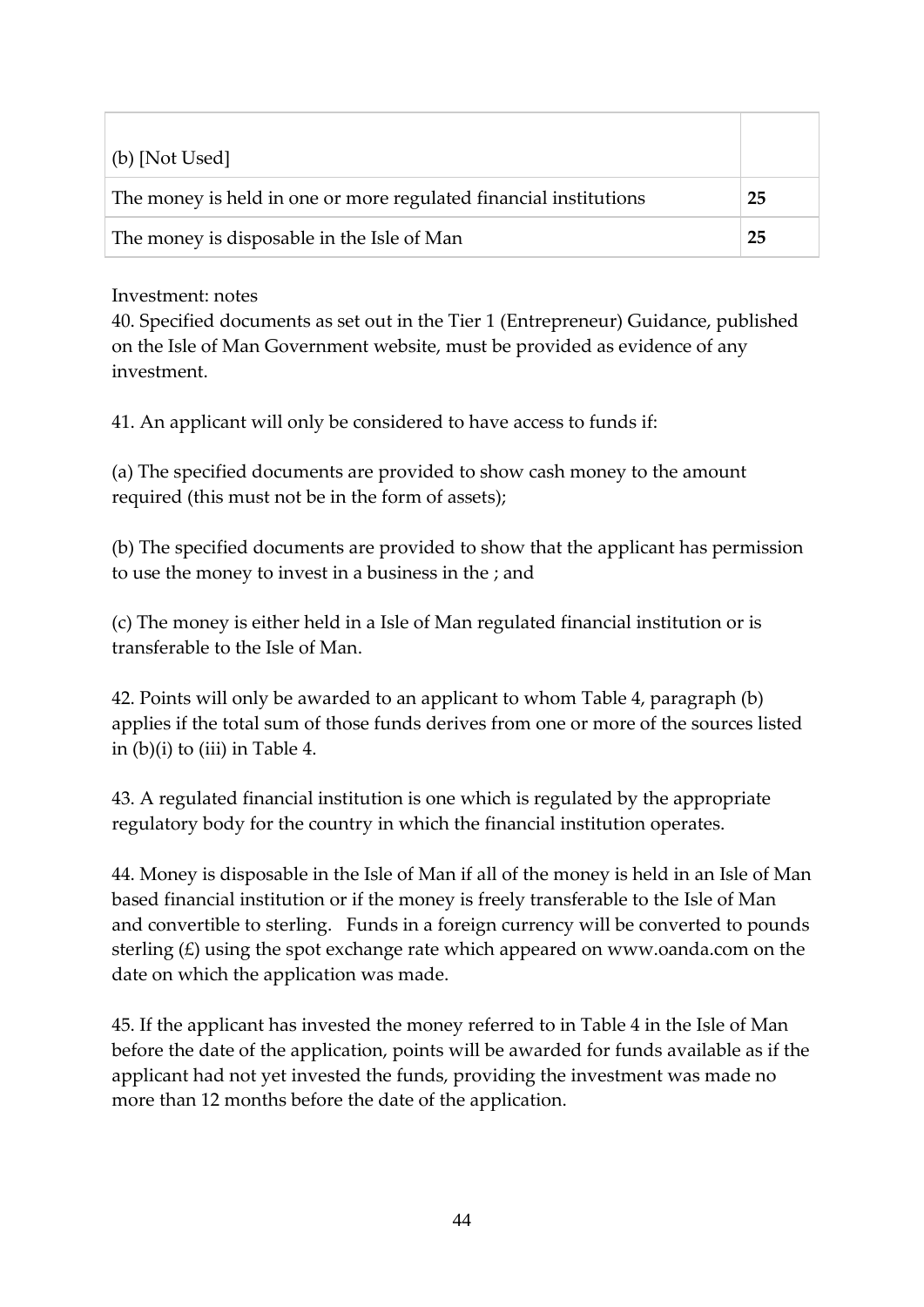# **Table 5: Applications for leave to remain referred to in paragraph 37**

| Investment and business activity                                                                                                                                                                                                                                                                                                                                                                                                                                                                                                                                                                                                                                                                                                                                                                                                                              | Points |
|---------------------------------------------------------------------------------------------------------------------------------------------------------------------------------------------------------------------------------------------------------------------------------------------------------------------------------------------------------------------------------------------------------------------------------------------------------------------------------------------------------------------------------------------------------------------------------------------------------------------------------------------------------------------------------------------------------------------------------------------------------------------------------------------------------------------------------------------------------------|--------|
| The applicant has invested, or had invested on his behalf, not less than<br>£200,000 in cash directly into one or more businesses in the Isle of Man.                                                                                                                                                                                                                                                                                                                                                                                                                                                                                                                                                                                                                                                                                                         | 20     |
| The applicant has:<br>(a) in accordance with regulation 87 of the Social Security (Contributions)<br>Regulations 2001 <sup>5</sup> (as applied to the Island) <sup>6</sup> , notified the Treasury of the Isle<br>of Man of his liability to pay Class 2 contributions, or<br>(b) registered a new business in which he is a director, or<br>(c) registered as a director of an existing business.<br>Where the applicant's last grant of entry clearance, leave to enter or leave to<br>remain was as a Tier 1 (Entrepreneur) Migrant, the above condition must<br>have been met within 6 months of his entry to the Isle of Man (if he was<br>granted entry clearance as a Tier 1 (Entrepreneur) Migrant and there is<br>evidence to establish his date of arrival to the Isle of Man), or, in any other<br>case, the date of the grant of leave to remain. | 20     |
| On a date no earlier than three months prior to the date of application, the $ 15 $<br>applicant:<br>had, in accordance with regulation 87 of the Social Security<br>(a)<br>(Contributions) Regulations 2001 (as applied to the Island), notified the<br>Treasury of the Isle of Man of his liability to pay Class 2 contributions; or<br>registered a new business in which he is a director, or<br>(b)<br>was registered as a director of an existing business.<br>(c)                                                                                                                                                                                                                                                                                                                                                                                      |        |
| The applicant has:<br>(a) established a new business or businesses that has or have created the<br>equivalent of at least two new full time jobs for persons settled in the Isle of<br>Man, or<br>(b) taken over or invested in an existing business or businesses and his<br>services or investment have resulted in a net increase in the employment<br>provided by the business or businesses for persons settled in the Isle of Man<br>by creating the equivalent of at least two new full time jobs.<br>Where the applicant's last grant of entry clearance or leave to enter or remain<br>was as a Tier 1 (Entrepreneur) Migrant, the jobs must have existed for at<br>least 12 months of the period for which the previous leave was granted.                                                                                                          | 20     |

<sup>&</sup>lt;sup>5</sup> SI 2001/1004

 $6$  See Schedule 2 to SD 374/02. The application of regulation 87 was amended by article 2 of the Social Security Legislation (Application) (No. 9) Order 2003 (SD 273/03).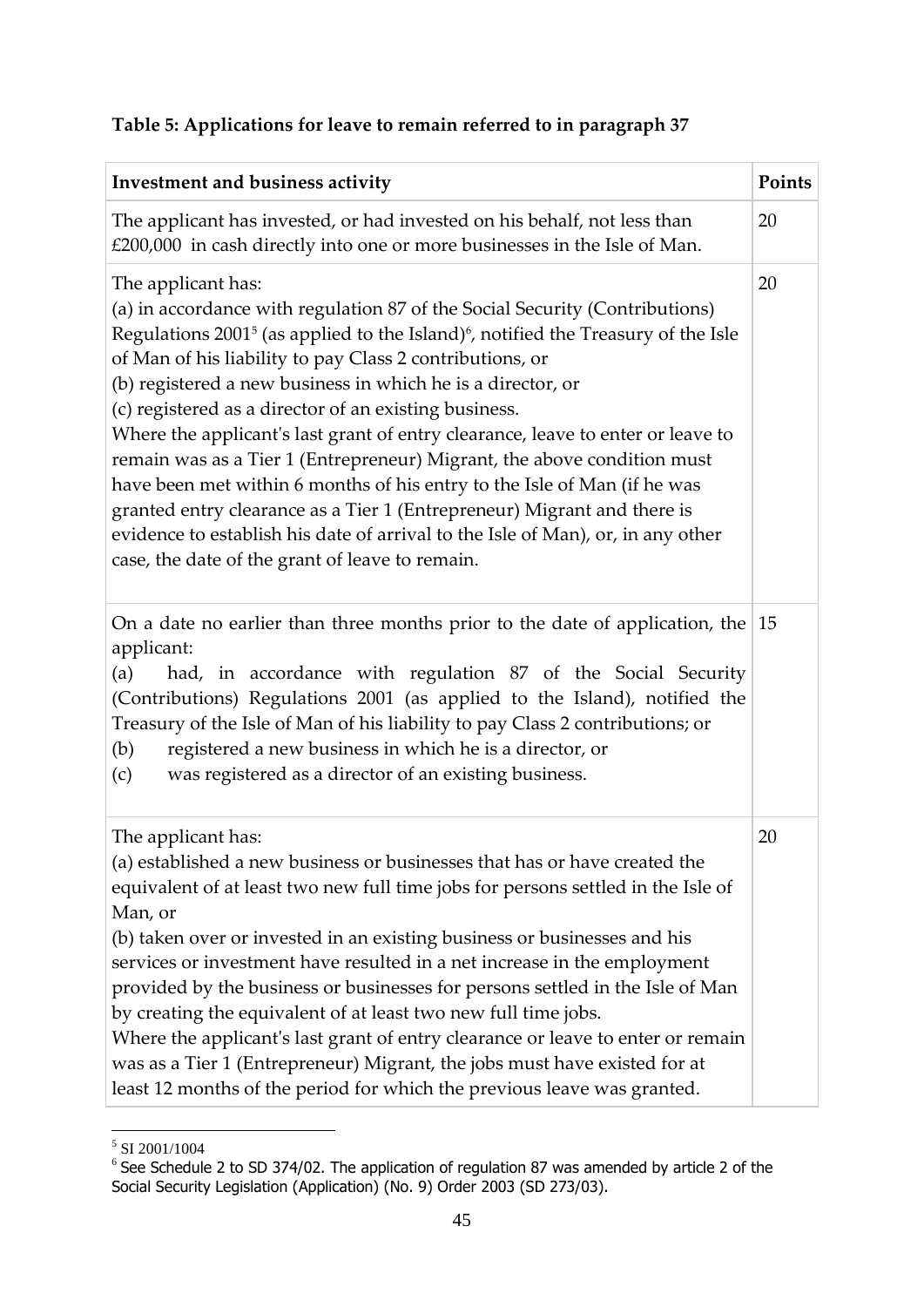| Table 6: Applications for indefinite leave to remain as referred to in paragraph 38 |  |  |
|-------------------------------------------------------------------------------------|--|--|
|                                                                                     |  |  |

|    | Row Investment and business activity                                                                                                                                                                                                                                                                                                                                                                                                                                                                                                                                                                                                                                                                                                                                                                                                                                                                                             | Points |
|----|----------------------------------------------------------------------------------------------------------------------------------------------------------------------------------------------------------------------------------------------------------------------------------------------------------------------------------------------------------------------------------------------------------------------------------------------------------------------------------------------------------------------------------------------------------------------------------------------------------------------------------------------------------------------------------------------------------------------------------------------------------------------------------------------------------------------------------------------------------------------------------------------------------------------------------|--------|
| 1. | On a date no earlier than three months prior to the date of application,<br>the applicant:<br>had, in accordance with regulation 87 of the Social Security<br>(a)<br>(Contributions) Regulations 2001 (as applied to the Island), notified the<br>Treasury of the Isle of Man of his liability to pay Class 2 contributions;<br><b>or</b><br>(b)<br>registered a new business in which he is a director, or<br>was registered as a director of an existing business.<br>(c)                                                                                                                                                                                                                                                                                                                                                                                                                                                      | 20     |
| 2. | The applicant has:<br>(a) established a new Isle of Man business or businesses that has or<br>have created the equivalent of X new full time jobs for persons settled<br>in the Isle of Man, or<br>(b) taken over or invested in an existing Isle of Man business or<br>businesses and his services or investment have resulted in a net<br>increase in the employment provided by the business or businesses for<br>persons settled in the Isle of Man by creating the equivalent of X new<br>full time jobs where X is at least 2.<br>Where the applicant's last grant of entry clearance or leave to enter or<br>remain was as a Tier 1 (Entrepreneur) Migrant, the jobs must have<br>existed for at least 12 months of the period for which the previous<br>leave was granted.                                                                                                                                               | 20     |
| 3. | The applicant has spent the specified continuous period lawfully in the<br>Isle of Man, with absences from the Isle of Man of no more than 180<br>days in any 12 calendar months during that period.<br>The specified period must have been spent with leave as a Tier 1<br>(Entrepreneur) Migrant or as a Businessperson, of which the most<br>recent period must have been spent with leave as a Tier (1)<br>(Entrepreneur) Migrant.<br>The specified continuous period is:<br>(a) 3 years if the number of new full time jobs, X, referred to in row 2<br>above is at least 10,<br>(b) 3 years if the applicant has:<br>(i) established a new Isle of Man business that has had an income from<br>business activity of at least $£5$ million during a 3 year period in which<br>the applicant has had leave as a Tier 1 (Entrepreneur) Migrant, or<br>(ii) taken over or invested in an existing Isle of Man business and his | 35     |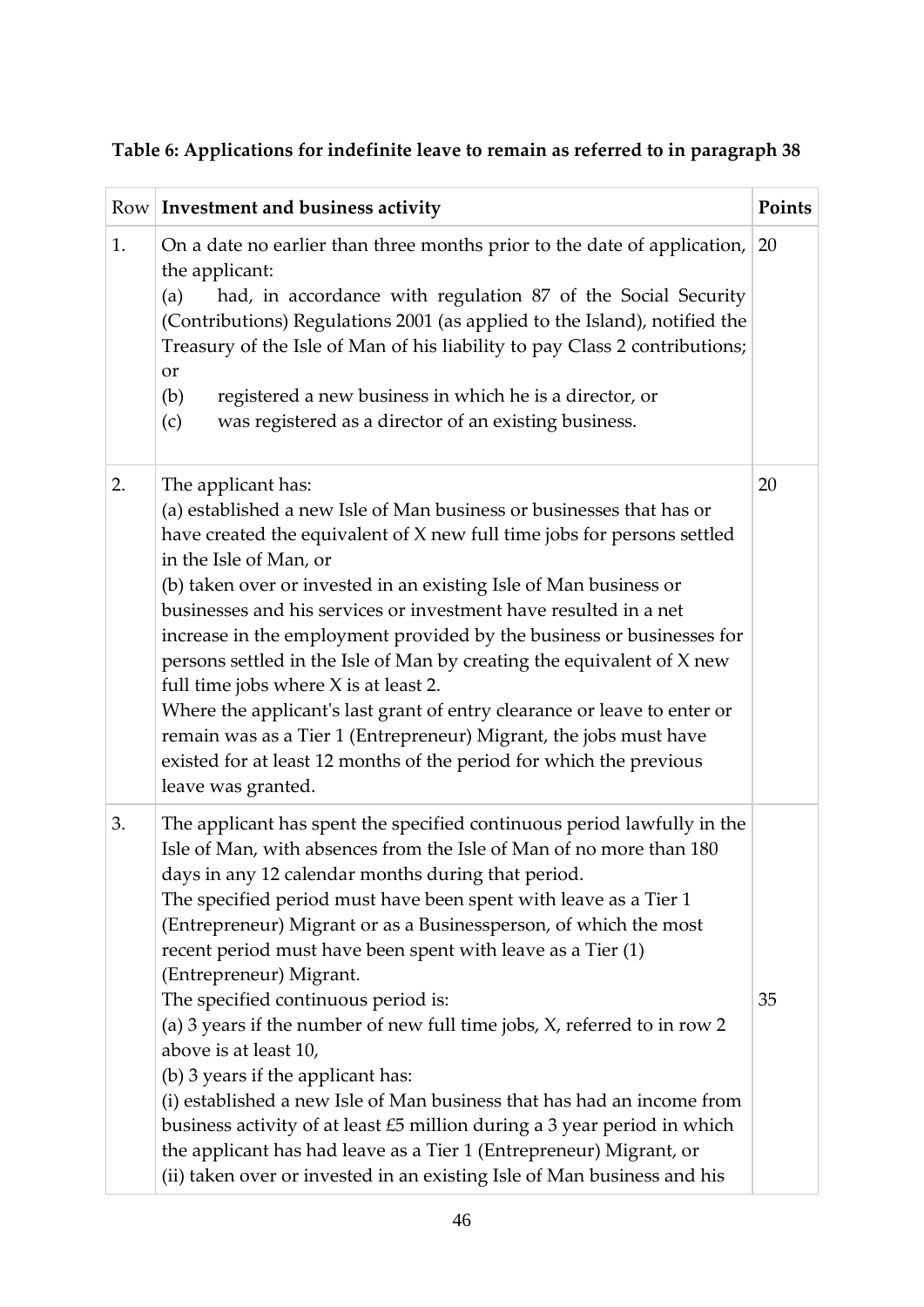services or investment have resulted in a net increase in income from business activity to that business of £5 million during a 3 year period in which the applicant has had leave as a Tier 1 (Entrepreneur) Migrant, when compared to the immediately preceding 3 year period, or

(c) 5 years in all other cases.

### **Investment and business activity: notes**

46. Documentary evidence must be provided in all cases. Specified documents as set out in the Tier 1 (Entrepreneur) Guidance, published on the Isle of Man Government website, must be provided as evidence of any investment and business activity that took place when the applicant had leave as a Tier 1 (Entrepreneur) Migrant.

47. For the purposes of tables 4, 5 and 6, "investment" does not include the value of any residential accommodation, property development or property management and must not be in the form of a director's loan, unless it is unsecured and subordinated in favour of the business.

48. Points will only be awarded in respect of an Isle of Man business or businesses. A business will be considered to be in the Isle of Man if:

(i) it is trading within the Isle of Man economy, and

(ii) it has a registered office in the Isle of Man, except where the applicant has, in accordance with regulation 87 of the Social Security (Contributions) Regulations 2001 (as applied to the Island), notified the Treasury of the Isle of Man of his liability to pay Class 2 contributions and does not have a business office; and

(iii) it has an Isle of Man bank account, and

(iv) it is subject to Isle of Man taxation.

Multinational companies that are registered as Isle of Man companies with either a registered office or head office in the Isle of Man are considered to be Isle of Man businesses for the purposes of tables 4, 5 and 6.

49. A full time job is one involving at least 30 hours' of work a week. Two or more part time jobs that add up to 30 hours a week will count as one full time job but one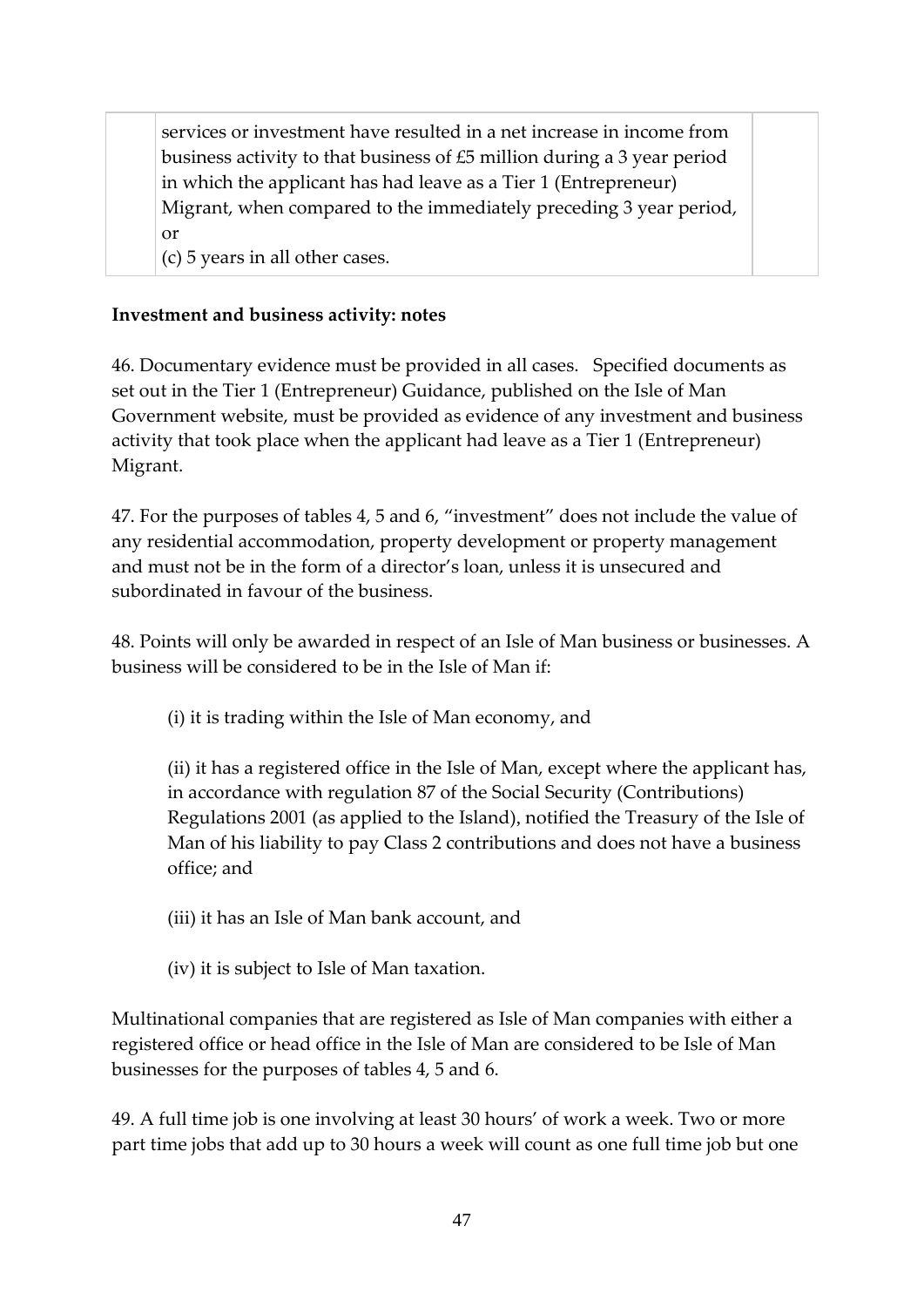full time job of more than 30 hours work a week will not count as more than one full time job.

50. Where the applicant's last grant of entry clearance or leave was as a Tier 1 (Entrepreneur) Migrant, the jobs must have existed for a total of at least 12 months during the period in which the migrant had leave in that category. This need not consist of 12 consecutive months and the jobs need not exist at the date of application, provided they existed for at least 12 months during the period in which the migrant had leave as a Tier 1 (Entrepreneur) Migrant.

51. The jobs must comply with all relevant Isle of Man legislation including, but not limited to, the Minimum Wage Act 2001 and the Control of Employments Act 1975.

### **Entrepreneurial teams: notes**

52. Two applicants may claim points for the same investment and business activity in Tables 4, 5 or 6 providing the following requirements are met.

Requirements:

(a) The applicants have equal level of control over the funds and/or the business or businesses in question;

(b) The applicants are both shown by name in each other's applications and in the specified evidence required in the relevant table; and

(c) Neither applicant has previously been granted leave as a Tier 1 (Entrepreneur) Migrant on the basis of investment and/or business activity linked in this way with any applicant other than each other if the same funds are being relied on as in a previous application.

53. If the two applicants referred to in paragraph 52 above make their applications on different dates, or are granted leave on different dates, where the dates referred to in Table 4, Table 5 and the associated notes relate to investment and/or business activity, the relevant date will be taken as the date of the earlier application or grant of leave of the two, for both applications. The dates referred to in Table 6 will be the date of each individual application.

## **Attributes for Tier 1 (Investor) migrants**

54. An applicant applying for entry clearance, leave to remain or indefinite leave to remain as a Tier 1 (Investor) Migrant must score 75 points for attributes.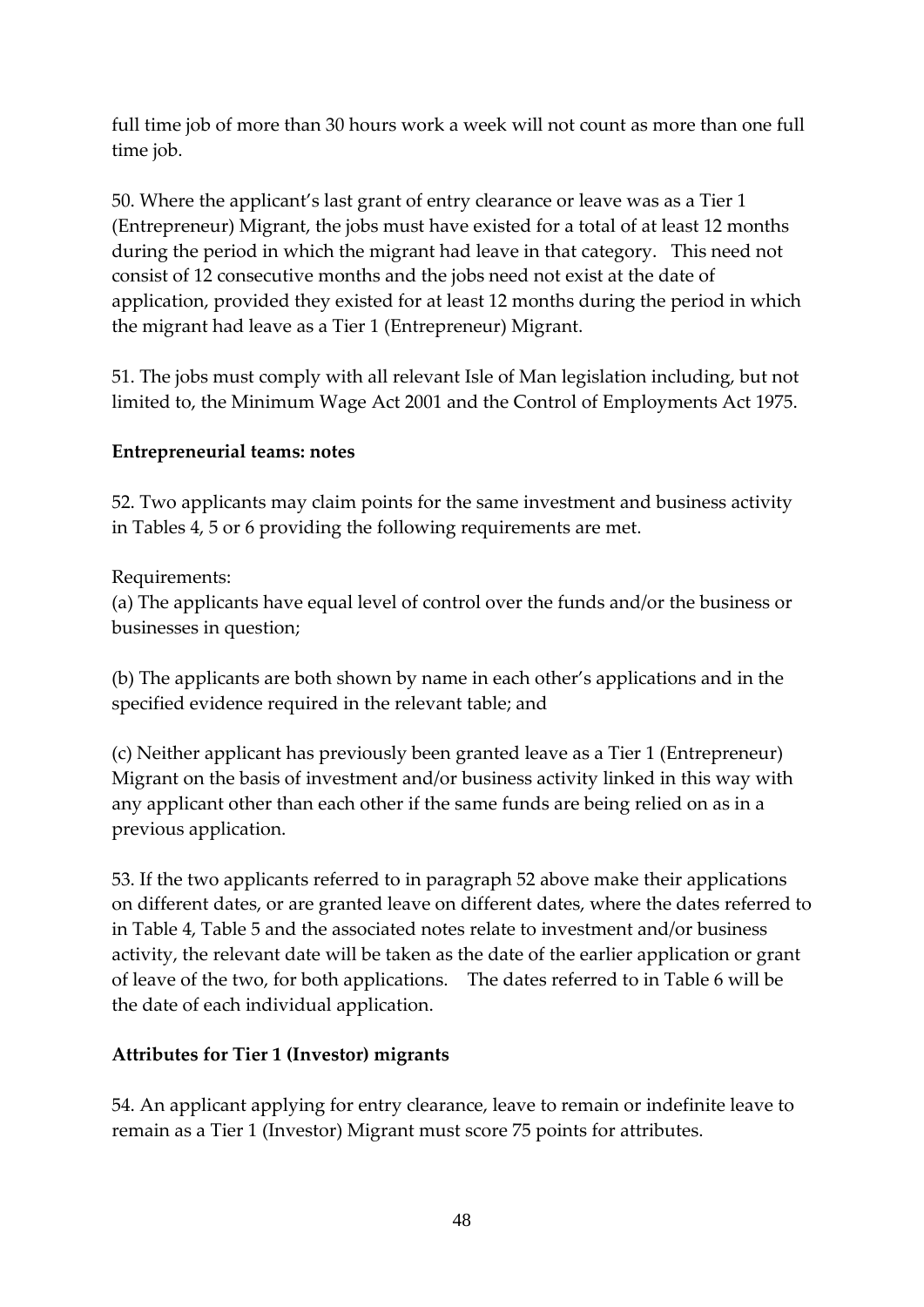55. Subject to paragraph 56, available points for applications for entry clearance or leave to remain are shown in Table 7.

56. Available points for an applicant applying for leave to remain who has, or has last been granted, entry clearance, leave to enter or remain as:

- (i) a Tier 1 (Investor) Migrant, or
- (ii) an Investor are shown in Table 8.

57. Available points for applications for indefinite leave to remain are shown in Table 9.

58. Notes to accompany Table 7, Table 8 and Table 9 appear below Table 9.

## **Table 7: applications for entry clearance or leave to remain referred to in paragraph 60**

| <b>Assets</b>                                                                                                                                                       | Points |
|---------------------------------------------------------------------------------------------------------------------------------------------------------------------|--------|
| The applicant:                                                                                                                                                      | 75     |
| (a) has money of his own under his control held in a regulated financial institution<br>and disposable in the Isle of Man amounting to not less than £1 million; or |        |
| (b) (i) owns personal assets which, taking into account any liabilities to which they<br>are subject, have a value exceeding £2 million.                            |        |
| (ii) has money under his control held in a regulated financial institution and                                                                                      |        |
| disposable in the Isle of Man amounting to not less than £1 million which has been                                                                                  |        |
| loaned to him by an Isle of Man regulated financial institution.                                                                                                    |        |

## **Table 8: applications for leave to remain referred to in paragraph 61**

| Assets and investment                                                      | Points |
|----------------------------------------------------------------------------|--------|
| The applicant:                                                             | 30     |
|                                                                            |        |
| has money of his or her own under his or her control in the Isle of<br>(a) |        |
| Man amounting to not less than £1 million, or                              |        |
| (b) (i) owns personal assets which, taking into account any                |        |
| liabilities to which they are subject, have a value of not                 |        |
| less than £2 million, and                                                  |        |
| (ii) has money under his or her control held in a regulated                |        |
| financial institution and disposable in the Isle of Man                    |        |
| amounting to not less than $£1$ million which has been by                  |        |
| loaned to him or her a financial institution regulated by                  |        |
| the Financial Services Commission.                                         |        |
|                                                                            |        |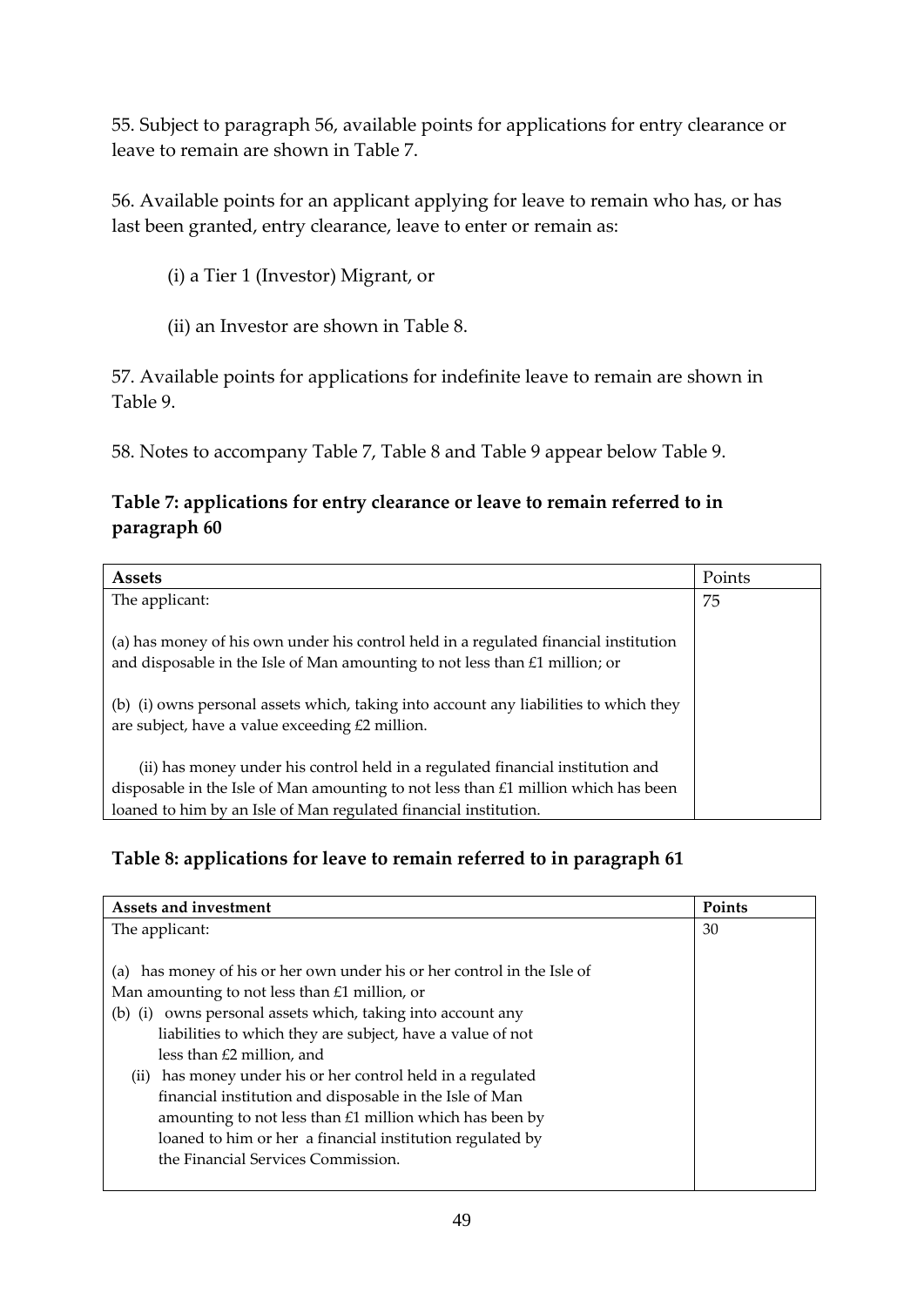| The applicant has invested not less than £750,000 of his or her capital in the Isle of<br>Man by way of share capital or loan capital in active and trading Isle of Man<br>registered companies other than those principally engaged in property investment.                                                                                                                                  | 30 |
|-----------------------------------------------------------------------------------------------------------------------------------------------------------------------------------------------------------------------------------------------------------------------------------------------------------------------------------------------------------------------------------------------|----|
| The investment referred to above was made within 3 months of obtaining entry<br>clearance, leave to enter or leave to remain as a Tier 1 (Investor) Migrant and the<br>investment has been maintained<br>for the whole of the remaining period of that leave;<br><sub>or</sub><br>The migrant has, or was last granted, entry clearance, leave to enter or leave to<br>remain as an investor. | 15 |

# **Table 9: Applications for indefinite leave to remain**

| Row | <b>Assets and Investment</b>                                                                                                                      | Points |
|-----|---------------------------------------------------------------------------------------------------------------------------------------------------|--------|
| 1.  | The applicant:                                                                                                                                    | 20     |
|     | (a) (i) has money of his own under his control in the Isle of Man                                                                                 |        |
|     | amounting to not less than £10 million, or                                                                                                        |        |
|     | (ii) (1) owns personal assets which, taking into account any liabilities to                                                                       |        |
|     | which they are subject, have a value of not less than £20 million, and                                                                            |        |
|     | (2) has money under his control and disposable in the Isle of Man                                                                                 |        |
|     | amounting to not less than £10 million which has been loaned to him by                                                                            |        |
|     | an Isle of Man regulated financial institution,                                                                                                   |        |
|     | or                                                                                                                                                |        |
|     | (b) (i) has money of his own under his control in the Isle of Man                                                                                 |        |
|     | amounting to not less than £5 million, or                                                                                                         |        |
|     | (ii) (1) owns personal assets which, taking into account any liabilities to                                                                       |        |
|     | which they are subject, have a value of not less than £10 million, and                                                                            |        |
|     | (2) has money under his control and disposable in the Isle of Man                                                                                 |        |
|     | amounting to not less than £5 million which has been loaned to him by an                                                                          |        |
|     | Isle of Man regulated financial institution,                                                                                                      |        |
|     | or                                                                                                                                                |        |
|     | (c) (i) has money of his own under his control in the Isle of Man                                                                                 |        |
|     | amounting to not less than £1 million, or                                                                                                         |        |
|     | (ii) (1) owns personal assets which, taking into account any liabilities to                                                                       |        |
|     | which they are subject, have a value of not less than £2 million, and                                                                             |        |
|     | (2) has money under his control and disposable in the Isle of Man                                                                                 |        |
|     | amounting to not less than £1 million which has been loaned to him by a                                                                           |        |
|     | Isle of Man regulated financial institution.                                                                                                      |        |
|     |                                                                                                                                                   |        |
| 2.  | The applicant has invested not less than 75% of the specified invested<br>amount of his capital in the by way of share capital or loan capital in | 20     |
|     | active and trading Isle of Man registered companies, subject to the                                                                               |        |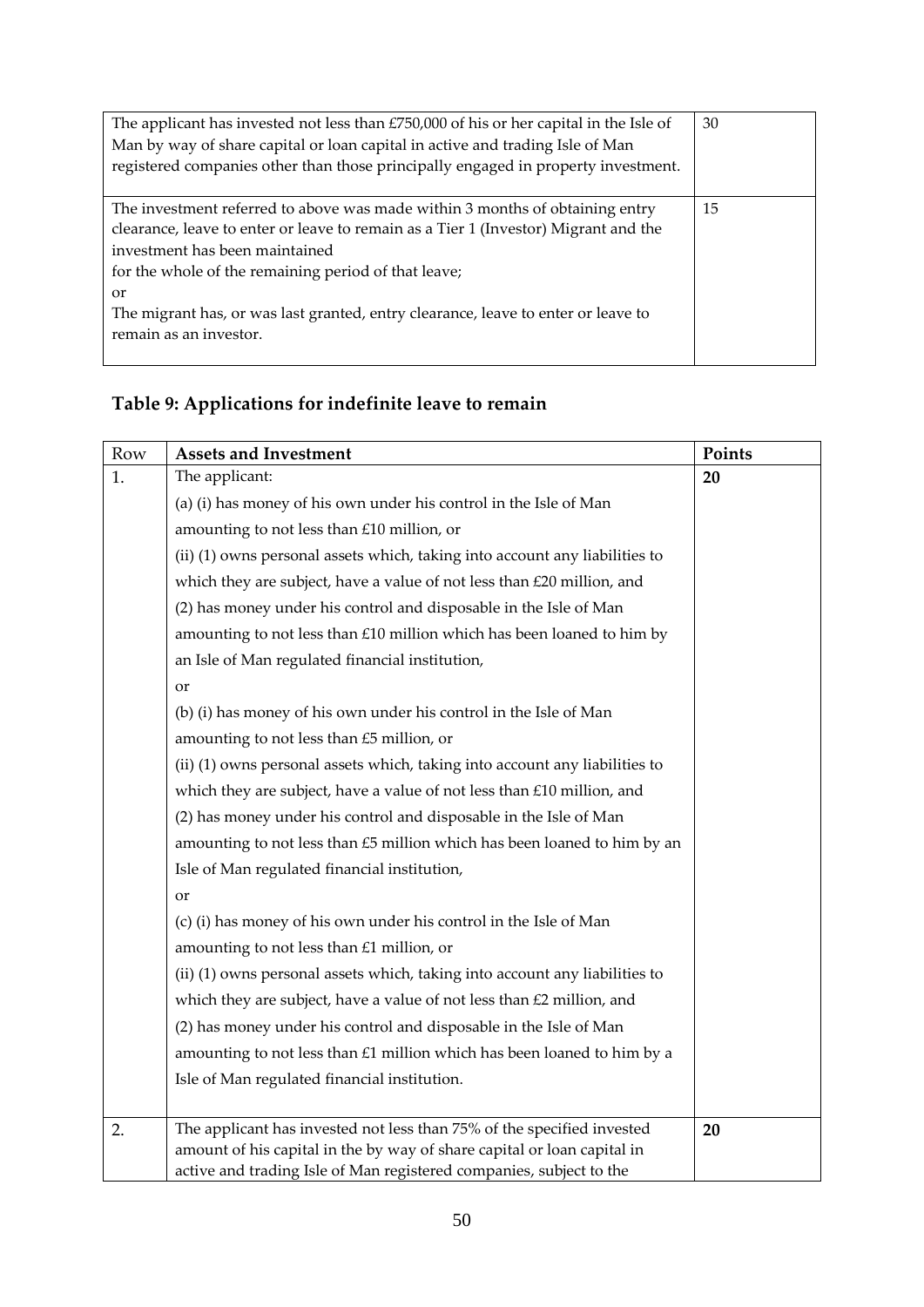|                  | restrictions set out in paragraph 65 below, and has invested the remaining<br>balance of the specified invested amount in the Isle of Man by the<br>purchase of assets or by maintaining the money on deposit in an Isle of<br>Man regulated financial institution.<br>The specified invested amount is:<br>(a) $£10,000,000$ if the applicant scores points from row $1(a)$ above,<br>(b) $£5,000,000$ if the applicant scores points from row $1(b)$ above, or<br>(c) $£1,000,000$ if the applicant scores points from row $1(c)$ above.                                                                                                                                                   |    |
|------------------|----------------------------------------------------------------------------------------------------------------------------------------------------------------------------------------------------------------------------------------------------------------------------------------------------------------------------------------------------------------------------------------------------------------------------------------------------------------------------------------------------------------------------------------------------------------------------------------------------------------------------------------------------------------------------------------------|----|
| 3.               | The applicant has spent the specified continuous period lawfully in the<br>Isle of Man, with absences from the Isle of Man of no more than 180 days<br>in any 12 calendar months during that period.<br>The specified continuous period must have been spent with leave as a Tier<br>1 (Investor) Migrant and/or as an Investor, of which the most recent<br>period must have been spent with leave as a Tier 1 (Investor) Migrant.<br>The specified continuous period is:<br>(a) 2 years if the applicant scores points from row 1(a) above,<br>(b) 3 years if the applicant scores points from row $1(b)$ above, or<br>(c) $5$ years if the applicant scores points from row $1(c)$ above. | 20 |
| $\boldsymbol{4}$ | The applicant has maintained the full specified invested amount referred<br>to in the relevant part of row 2 throughout the relevant specified<br>continuous period referred to in row 3, other than in the first 3 months of<br>that period and, in relation to time spent with leave as a Tier 1 (investor)<br>Migrant, has provided specified documents to show that this requirement<br>has been met.<br>When calculating the specified continuous period, the first day of that<br>period will be taken to be the day 3 months before the full specified<br>amount is invested.                                                                                                         | 15 |

### **Assets and investment: notes**

59. Specified documents are set out in the Tier 1 (Investor) Guidance, published by the Isle of Man Immigration Office, must be provided as evidence of investment.

60. Money is disposable in the Isle of Man if all of the money is held in an Isle of Man based financial institution or of the money is freely transferable to the Isle of Man and convertible to sterling  $(E)$  using the spot exchange rate which appeared on www.oanda.com on the date when the application was made.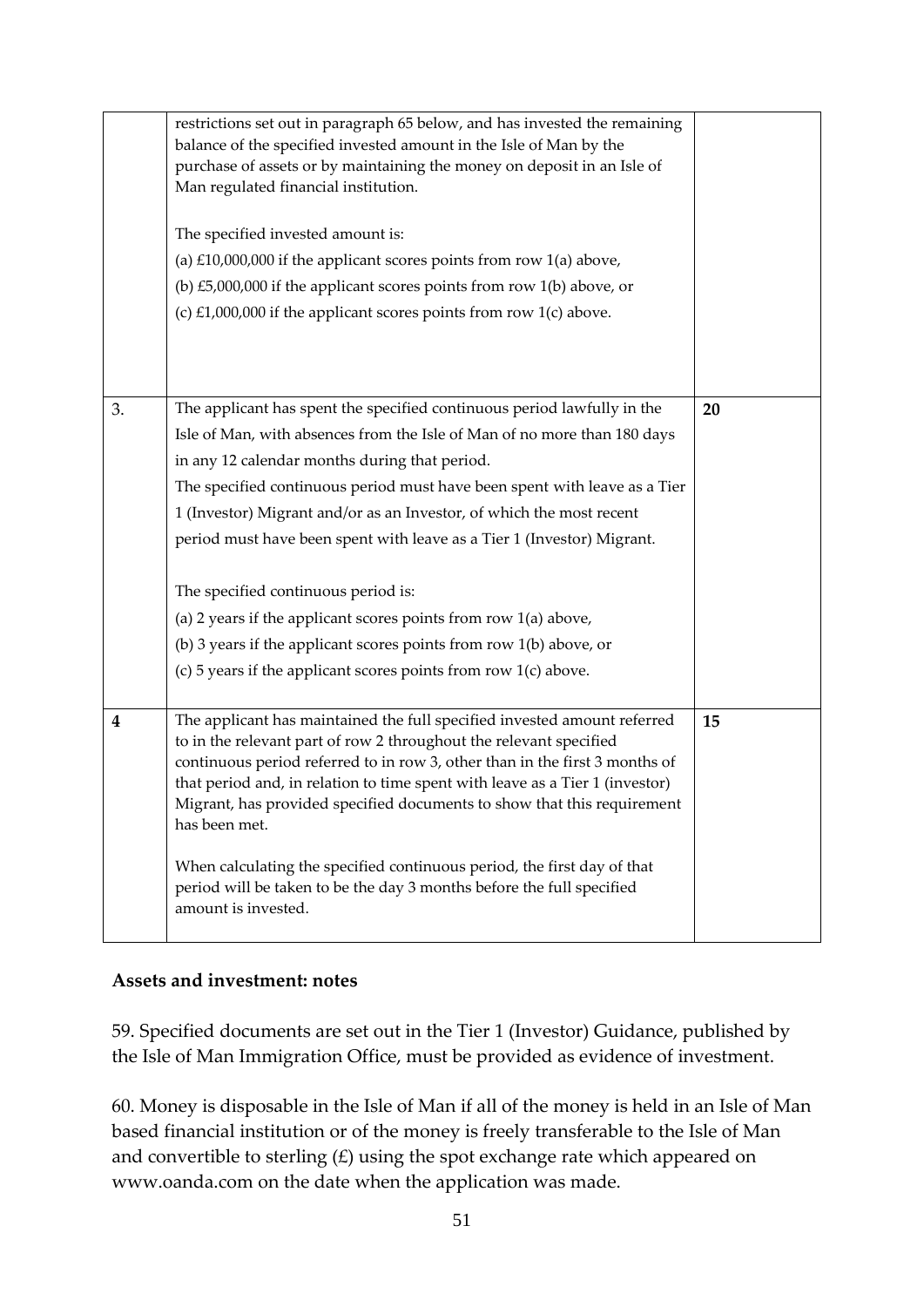61. 'Money of his own', 'personal assets' and 'his capital' include money or assets belonging to the applicant's spouse, civil partner or unmarried or same-sex partner, provided that:

(a) the applicant's spouse, civil partner or unmarried or same sex-partner meets the requirements of paragraph 319(c) and (d) of these Rules, and

(b) specified documents are provided to show that the money or assets are under the applicant's control and that he is free to invest them.

62. 'Regulated financial institution' is defined in paragraph 43, Appendix A.

63. In the case of an application where Table 7 applies, where the money or assets referred to in Table 7 have already been invested in the Isle of Man before the date of application, points will only be awarded if they were invested in the Isle of Man no more than 12 months before the date of application.

64. In the case of an application where Table 7 applies, points will only be awarded if the applicant:

(a) has had the money or assets referred to in Table 7 for a consecutive 90-day period of time, ending no earlier than one calendar month before the date of application, and provides the specified evidence; or

(b) provides additional specified evidence of the source of the money or assets.

65. Investment excludes investment by the applicant by way of:

(a) An offshore company or trust

(b) Open-ended investment companies, investment trust companies or pooled investment vehicles,

(c) Companies mainly engaged in property investment, property management or property development,

(d) Deposits with a bank, building society or other enterprise whose normal course of business includes the acceptance of deposits,

(e) ISAs, premium bonds and saving certificates issued by the National Savings and Investment agency (NS&I), for an applicant who has, or last had leave as a Tier 1 (investor) Migrant, or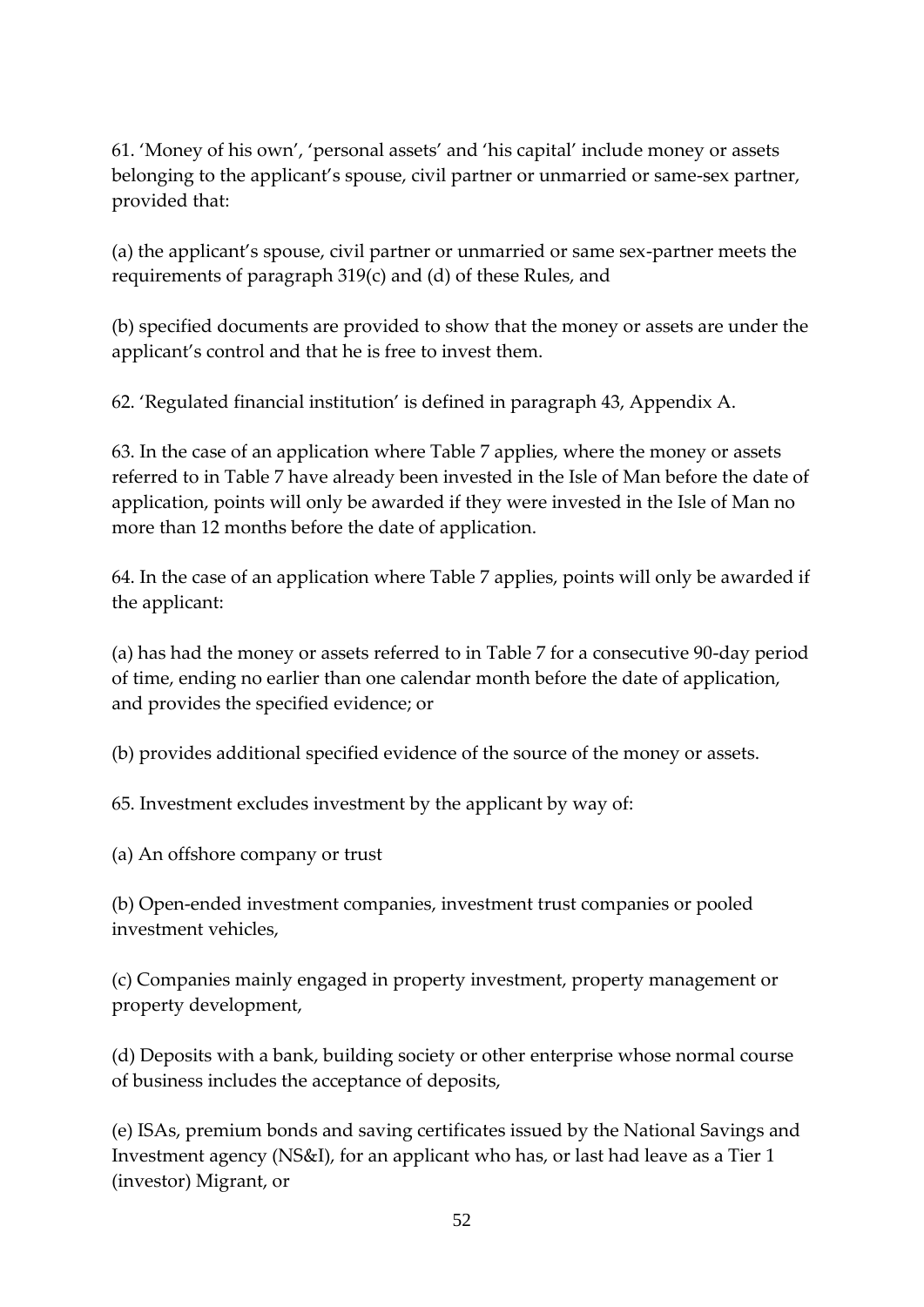(f) Leveraged investment funds.".

- 104. In Appendix A, renumber existing paragraphs 51 to 55 as 66 to 70.
- 105. In new paragraph number 67, delete "Table 9" and substitute "Table 10".
- 106. In Appendix A, renumber existing Table 9 as Table 10.
- 107. In Appendix A, delete existing paragraphs 56 and 57, which currently both read "Not Used." and substitute –

"71. If the institution studied at is removed from one of the relevant lists referred to in Table 10, or from the Tier 4 sponsor register, no points will be awarded for a qualification obtained on or after the date the institution was removed from the relevant list or from the Tier 4 sponsor register.".

- 108. In Appendix A, renumber existing paragraph 58 as paragraph 72.
- 109. In Appendix A, delete existing paragraphs 58a to 84 and pre-existing Tables 10 and 11 and substitute –

## **"Attributes for Tier 2 (Intra-Company transfer) migrants**

73. An applicant applying for entry or leave to remain as a Tier 2 (Intra-Company Transfer) Migrant must score 50 points for attributes.

73a. Available points for entry clearance or leave to remain are shown in Table 11.

73B. Notes to accompany Table 11 appear below the table.

| Table 11 |  |
|----------|--|
|----------|--|

| Criterion                  | Points         |
|----------------------------|----------------|
| Certificate of Sponsorship | 3 <sub>0</sub> |
| Appropriate salary         | 20             |

**Notes**

## **Certificate of Sponsorship**

74. In order to obtain points for a Certificate of Sponsorship, the applicant must produce a valid Certificate of Sponsorship reference number.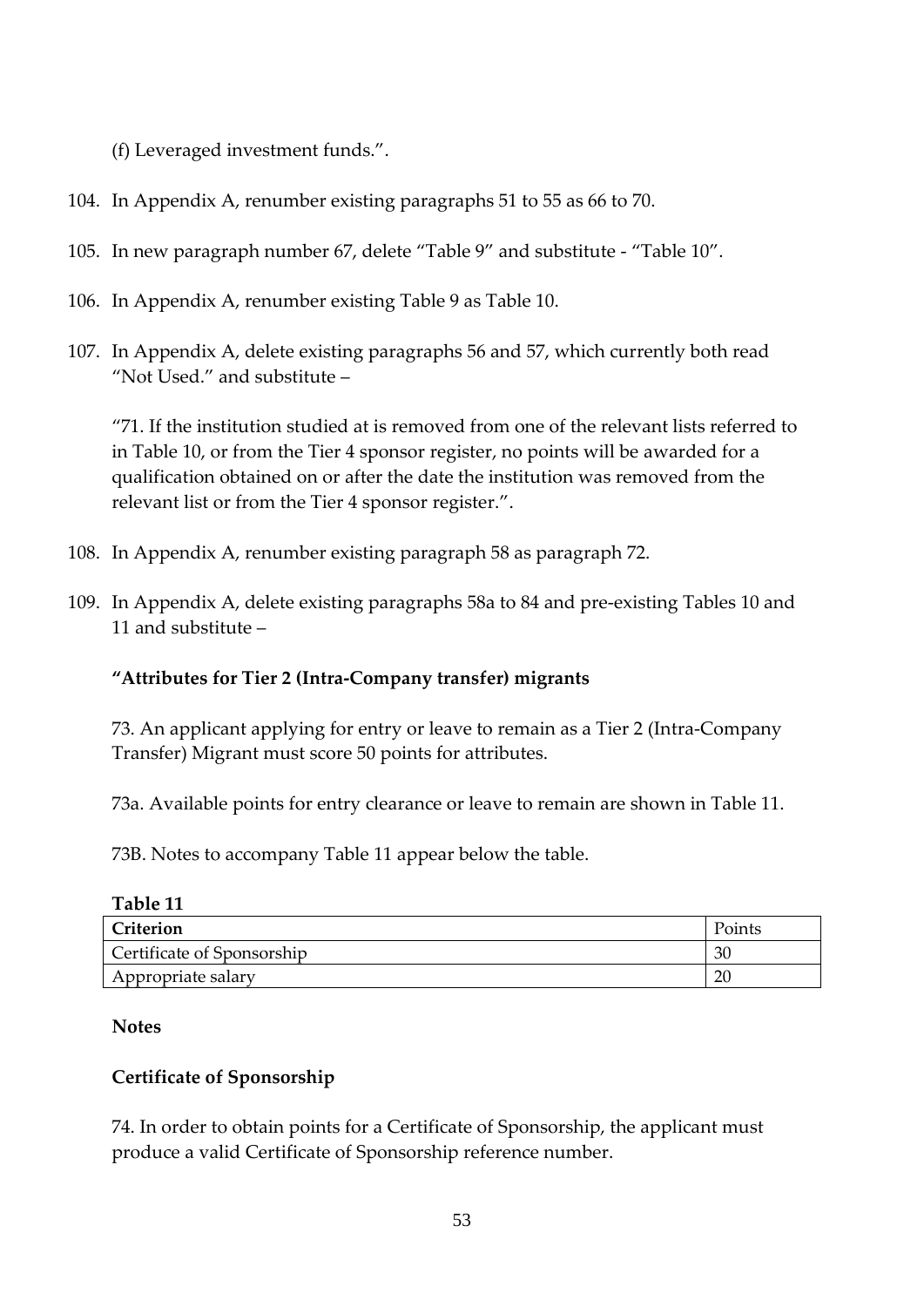74A. A Certificate of Sponsorship reference number will only be considered to be valid if:

(a) the number supplied links to a Certificate of Sponsorship Checking Service entry that names the applicant as the migrant and confirms that the Sponsor is sponsoring him as a Tier 2 (Intra-Company Transfer) Migrant and specifies the sub-category of the Tier 2 (Intra Company Transfer) under which he is applying,

(b) the sponsor assigned the Certificate of Sponsorship reference no more than 3 months before the application for entry clearance or leave to remain is made,

(c) the application for entry clearance or leave to remain is made no more than 3 months before the start of the employment as stated on the Certificate of Sponsorship,

(d) the migrant must not previously have applied for entry clearance or leave to remain using the same Certificate of Sponsorship reference number, if that application was either approved or refused (not rejected as an invalid application or withdrawn),

(e) that reference number must not have been withdrawn or cancelled by the sponsor or by the Department of Economic Development since it was assigned, including where it has been cancelled by the Department of Economic Development due to having been used in a previous application, and

(f) the sponsor is an a-rated sponsor, unless the application is for leave to remain and the applicant has, or was last granted, leave as a Tier 2 (Intra-Company) Migrant or a Qualifying Work Permit Holder.

74B. (a) Except in the cases referred to in paragraph (b) below, no points will be awarded for a Certificate of Sponsorship unless the job that the Certificate of Sponsorship Checking Service entry records that the person is being sponsored to do appears on the list of graduate level occupations as stated in the codes of practice for Tier 2 Sponsors published by the Department of Economic Development.

(b) Paragraph (a) does not apply where the applicant is applying for leave to remain as a Tier 2 (Intra-Company Transfer) Migrant in the Long Term staff sub-category, and was last granted entry clearance, leave to enter or leave to remain as:

(i) a Qualifying Work Permit Holder, or

(ii) a Tier 2 (Intra-Company Transfer) Migrant under the Rules in place before 6 June 2011.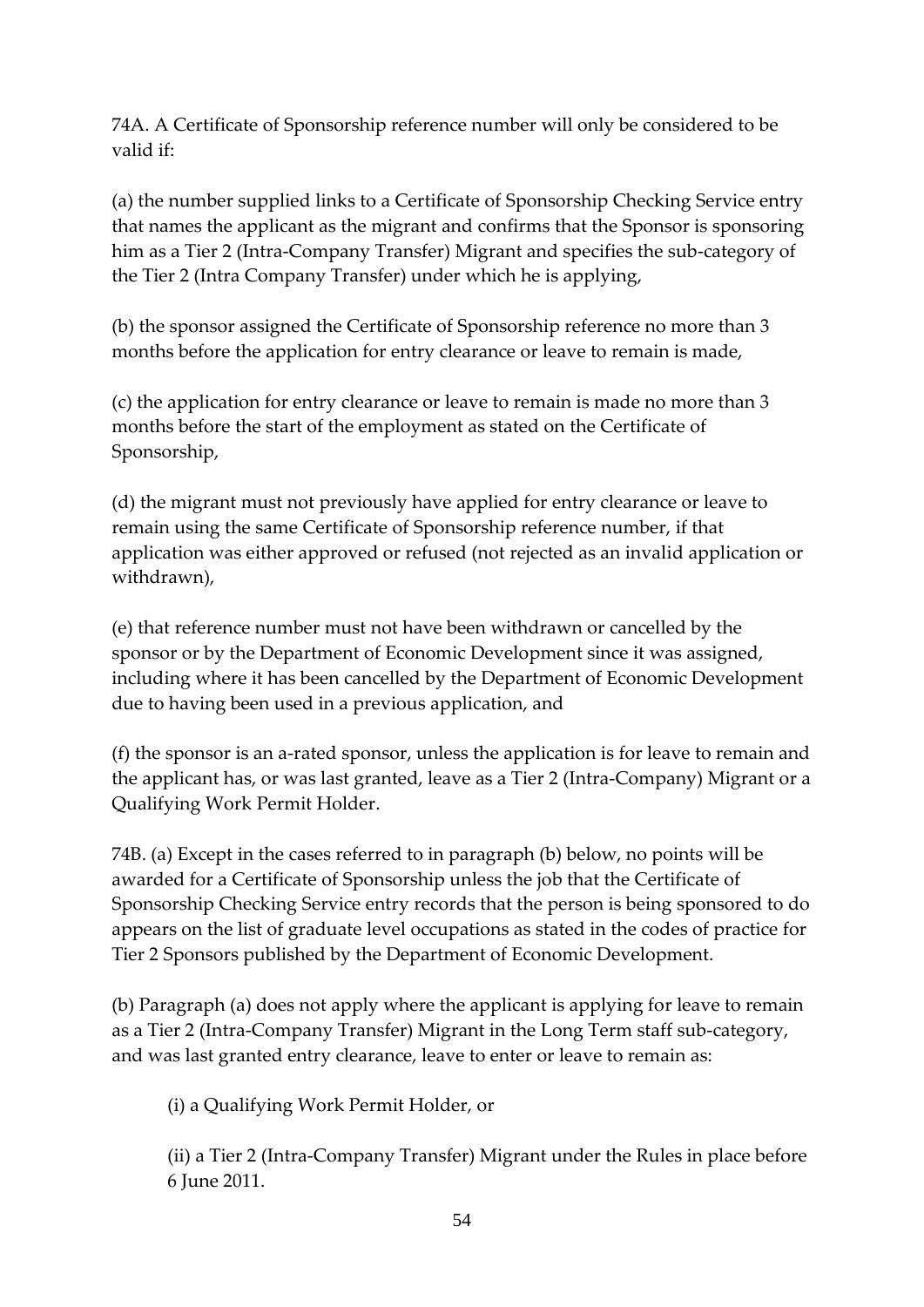(c) in the cases referred to in paragraph (b) above, no points will be awarded for a Certificate of Sponsorship unless:

(i) the job that the Certificate of Sponsorship Checking Service entry records that the person is being sponsored to do appears on the list of occupations skilled to National Qualifications Framework level 3 as stated in the codes of practice for Tier 2 sponsors published by Department of Economic Development, or

(ii) the applicant is a Senior Care Worker or an Established Entertainer as defined in paragraph 6 of these Rules.

74C. (a) if the applicant is applying as a Tier 2 (Intra-Company Transfer) Migrant in either the Short Term Staff or Long Term Staff sub-categories, no points will be awarded for a Certificate of Sponsorship unless:

(i) the applicant has been working for the sponsor for the specified period in paragraph (b) below,

(ii) the applicant has been working for the sponsor outside the Isle of Man and/or in the Isle of Man, provided he had leave to work for the sponsor as:

(1) a Tier 2 (Intra-Company Transfer) Migrant in either of the Short Term Staff or Long Term Staff sub-categories,

(2) a Tier 2 (Intra-Company Transfer) Migrant in the Established Staff sub-category under the Rules in place before 6 June 2011,

(3) a Tier 2 (Intra-Company Transfer) Migrant under the Rules in place before 6 June 2011,

(4) a Qualifying Work Permit Holder (provided that the work permit was granted because the holder was the subject of an Intra-Company Transfer), and/or

(5) Not Used

(iii) the applicant provides the specified documents as set out in the Tier 2 (Intra-Company Transfer) Guidance published by the Department of Economic Development.

(b) The specified period referred to in paragraph (a)(i) above is: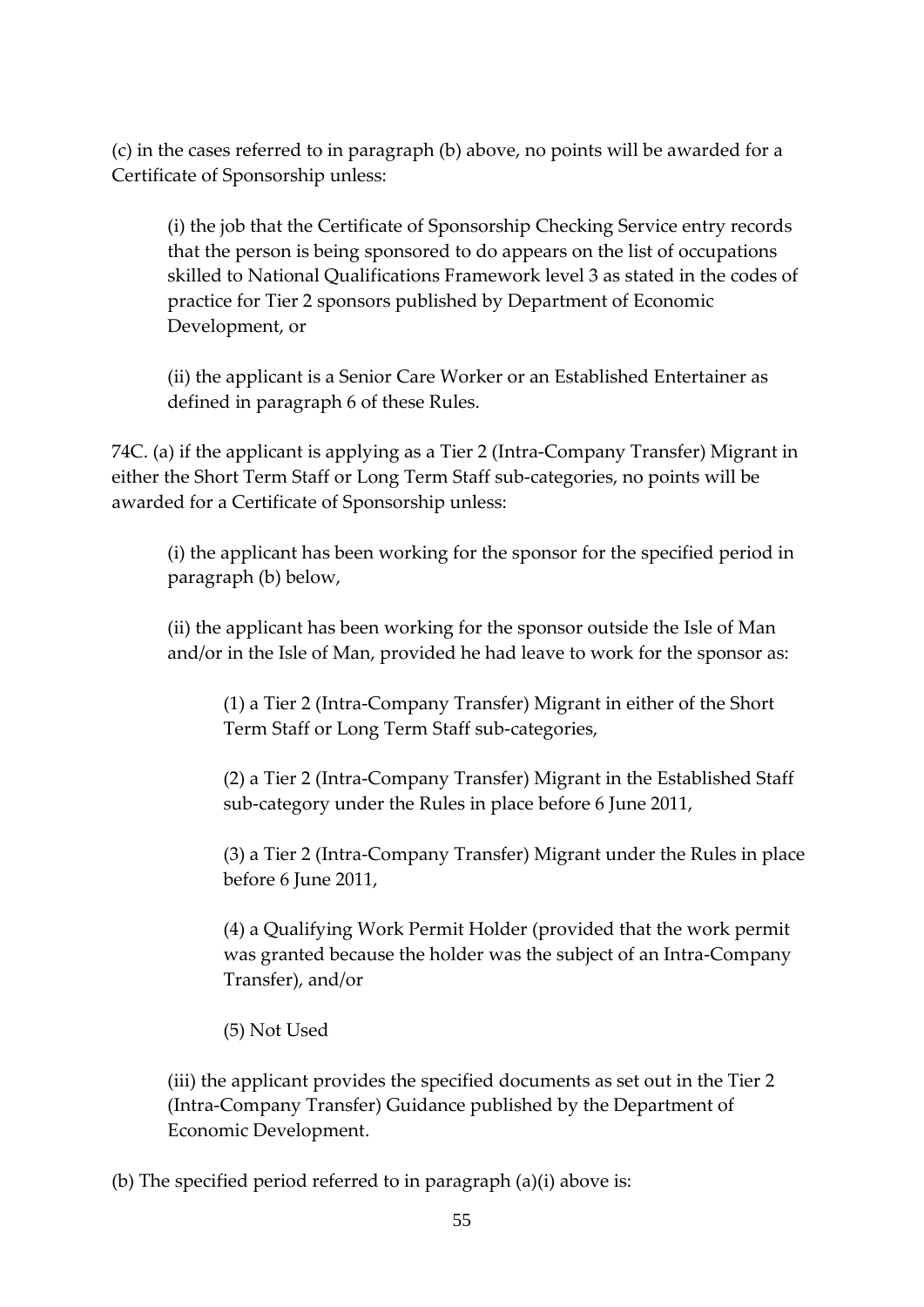(i) a continuous period of 12 months immediately prior to the date of application, or

(ii) if at some point within the 12 months preceding the date of application, the applicant has been:

(1) on maternity, paternity or adoption leave,

(2) on long-term sick leave lasting one month or longer, or

(3) working for the sponsor in the Isle of Man as a Tier 2 (Intra-Company Transfer) Migrant in either of the Graduate Trainee or Skills Transfer sub-categories,

and provides the specified evidence as set out in the Tier 2 (Intra-Company Transfer) Guidance published by the Department of Economic Development, an aggregated period of at least 12 months within the 24 month period immediately prior to the date of application.

74D. If the applicant is applying as a Tier 2 (Intra-Company Transfer) Migrant in the Graduate Trainee sub-category, no points will be awarded for a Certificate of Sponsorship unless:

(a) the job that the Certificate of Sponsorship Checking Service entry records that the person is being sponsored to do is part of a structured graduate training programme as defined in Tier 2 (Intra-Company Transfer) Guidance published by the Department of Economic Development,

(b) the sponsor has assigned Certificates of Sponsorship to 5 applicants or fewer, including the applicant in question, under the Graduate Trainee sub-category in the current year, beginning 6 June 2011 and ending 5 June 2012, and

(c) the applicant has been working for the sponsor outside the Isle of Man for a continuous period of 3 months immediately prior to the date of application, and must provide the specified documents to prove this.

74E. If the applicant is applying as a Tier 2 (Intra-Company Transfer) Migrant in the Skills Transfer subcategory, no points will be awarded for a Certificate of Sponsorship unless the job that the Certificate of Sponsorship Checking Service entry records that the person is being sponsored to do is for the sole purpose of transferring skills to or from the sponsor's Isle of Man work environment. The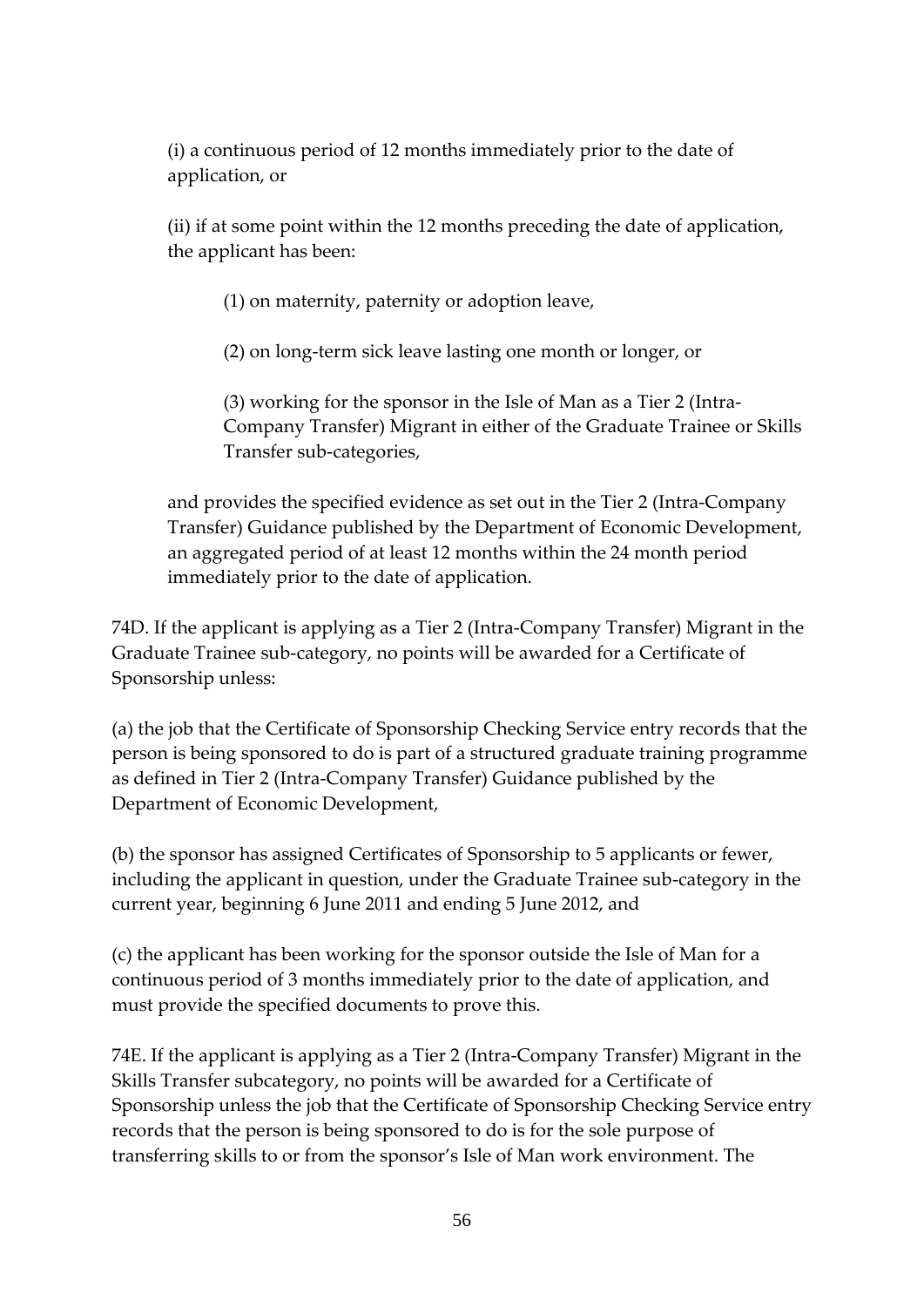appointment must be additional to staffing requirements, that is the role in the Isle of Man would not exist but for the need for skills transfer.

74F. An applicant cannot score points for a Certificate of Sponsorship from Table 11 if the job that the Certificate of Sponsorship Checking Service entry records that he is being sponsored to do is as a Sports person or a Minister of Religion.

## **Appropriate salary**

75. The points awarded for appropriate salary will be based on the applicant's gross annual salary to be paid by the Sponsor, as recorded in the Certificate of Sponsorship Checking Service entry to which the applicant's Certificate of Sponsorship reference number relates, subject to the following conditions:

(i) Points will be awarded based on basic pay (excluding overtime);

(ii) Allowances will be included in the salary for the awarding of points where they are part of the guaranteed salary package and:

(1) would be paid to a local settled worker in similar circumstances, or

(2) are paid to cover the additional cost of living in the Isle of Man;

(iii) Where allowances are made available solely for the purpose of accommodation, they will only be included up to a value of:

(1) 40% of the total salary package for which points are being awarded, if the applicant is applying in either the Short Term Staff, Graduate Trainee or Skills Transfer sub-categories, or

(2) 30% of the total salary package for which points are being awarded, if the applicant is applying in the Long Term Staff sub-category;

(iv) allowances to cover business expenses, including (but not limited to) travel to and from the sending country, will not be included.

75A. No points will be awarded if the salary referred to in paragraph 75 above is less than £40,000 per year where the applicant is applying in the Long Term Staff subcategory, unless the applicant is appl

ying for leave to remain and has, or last had entry clearance, leave to enter or leave to remain as:

(i) a Qualifying Work Permit Holder, or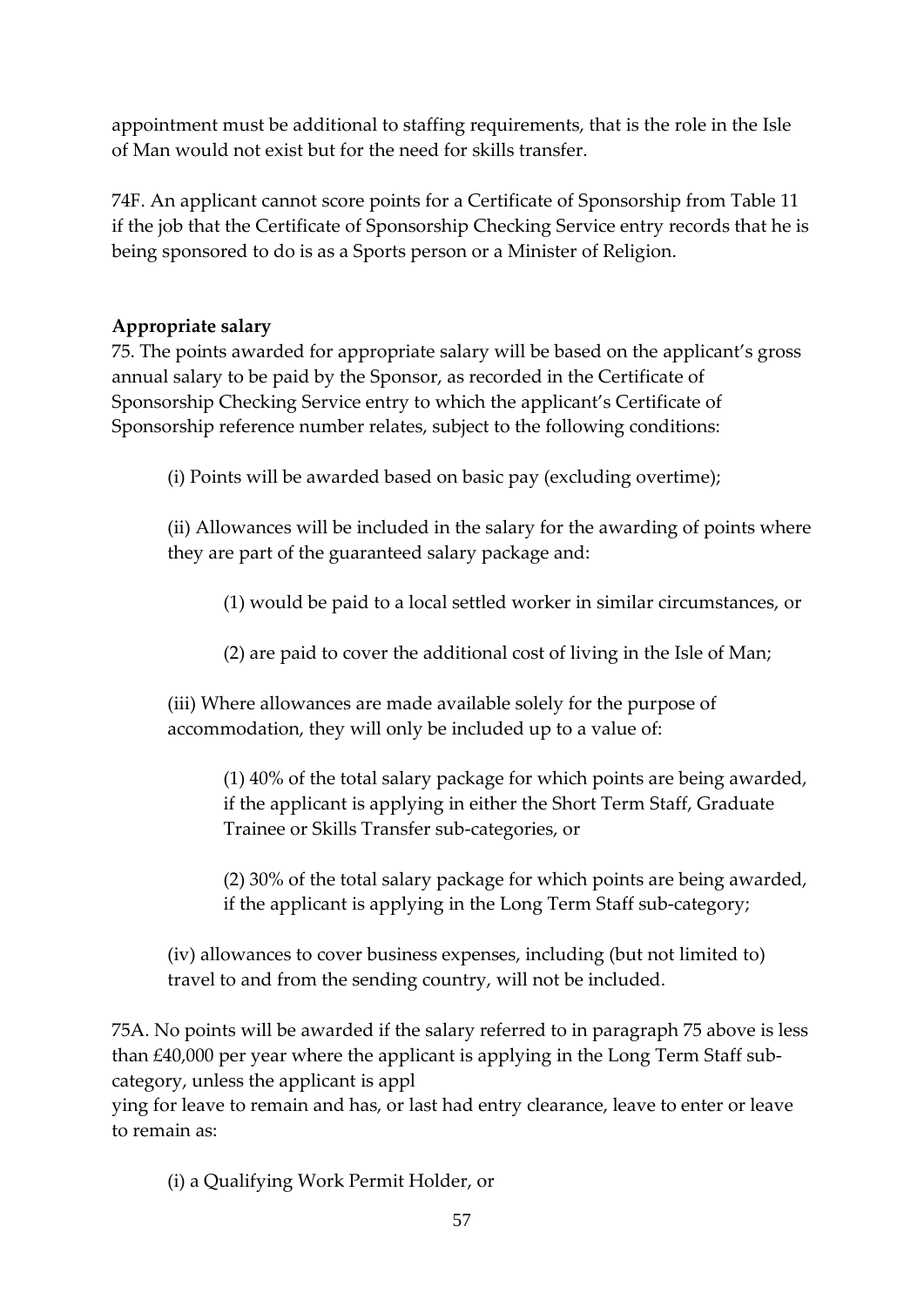(ii) a Tier 2 (Intra-Company Transfer) Migrant under the Rules in place before 6 June 2011.

75B. No points will be awarded if the salary referred to in paragraph 75 above is less than £24,000 per year where the applicant is applying in the Short Term Staff, Graduate Trainee or Skills Transfer sub-categories, unless the applicant is applying for leave to remain and has, or last had entry clearance, leave to enter or leave to remain as a Tier 2 (Intra-Company Transfer) Migrant under the Rules in place before 6 June 2011.

75C. No points will be awarded if the salary referred to in paragraph 75 above is less than the appropriate rate for the job as stated in the codes of practice for Tier 2 sponsors published by the Department of Economic Development, unless the applicant is an Established Entertainer as defined in paragraph 6 of these Rules.

75D. Where the applicant is paid hourly, the appropriate salary consideration will be based on earnings up to a maximum of 48 hours a week, even if the applicant works for longer than this. For example, an applicant who works 60 hours a week for  $\text{\pounds}8$ per hour be considered to have a salary of £19,968 (8x48x52) and not £25,960 (8x60x52), and will therefore not be awarded points for appropriate salary.

75E. No points will be awarded for appropriate salary if the applicant does not provide a valid Certificate of Sponsorship reference number with his application.

## **Attributes for Tier 2 (General) Migrants**

76. An applicant applying for entry or leave to remain as a Tier 2 (General) Migrant must score 50 points for attributes.

76A. Available points for entry clearance or leave to remain are shown in Table 11A.

76B. Notes to accompany Table 11A appear below the table.

| <b>Certificate of Sponsorship</b> | Points | <b>Appropriate Salary</b> | Points |
|-----------------------------------|--------|---------------------------|--------|
| Shortage Occupation               | 30     | Appropriate Salary        | 20     |
| Job offer with salary of £150,000 | 30     |                           |        |
| or more                           |        |                           |        |
| Job offer passes Resident         | 30     |                           |        |
| Labour Market Test                |        |                           |        |
| Post-Study Work                   | 30     |                           |        |
| Continuing to work in the same    | 30     |                           |        |

#### **Table 11A**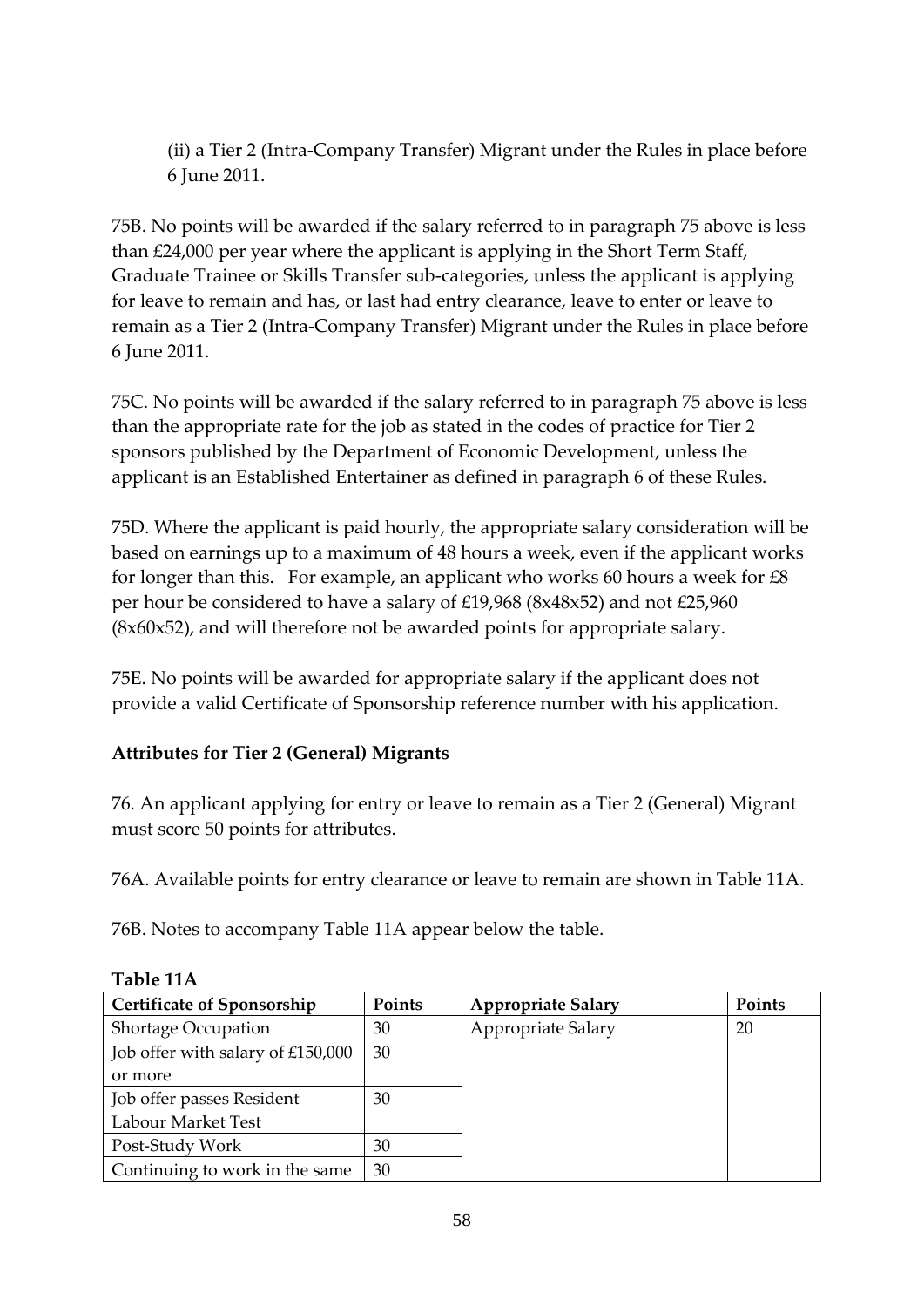| . .<br>job for the same employer |
|----------------------------------|
|----------------------------------|

**Notes**

## **Certificate of Sponsorship**

77. Points may only be scored for one entry in the Certificate of Sponsorship column.

77A. In order to obtain points for a Certificate of Sponsorship, the applicant must provide a valid Certificate of Sponsorship Reference Number.

77B. The only Certificates of Sponsorship to be allocated to Sponsors for applicants to be sponsored as Tier 2 (General) Migrants during the period 6 June 2011 to 5 June 2012 are:

(a) Certificates of Sponsorship to be assigned to applicants for entry clearance as a Tier 2 (General) Migrant, as allocated to sponsors under the Tier 2 (General) limit, which is set out in paragraphs 80 to 84A below.

(b) Certificates of Sponsorship to be assigned to applicants for leave to remain as a Tier 2 (General) Migrant,

(c) Certificates of Sponsorship to be assigned to an applicant to do a job for which the gross annual salary (including such allowances as are specified as acceptable for this purpose in guidance issued by the UK Border Agency) is £150,000 or higher, and

77C. A Certificate of sponsorship reference number will only be considered to be valid if:

(a) the number supplied links to a Certificate of Sponsorship Checking Service entry that names the applicant as the migrant and confirms that the sponsor is sponsoring him as a Tier 2 (General) Migrant,

(b) the Sponsor assigned that reference number to the migrant no more than 3 months after the sponsor was allocated the Certificate of Sponsorship, if the Certificate of Sponsorship was allocated to the sponsor under the Tier 2 (General) limit,

(c) the Sponsor assigned that reference number to the migrant no more than 3 months before the application for entry clearance or leave to remain is made,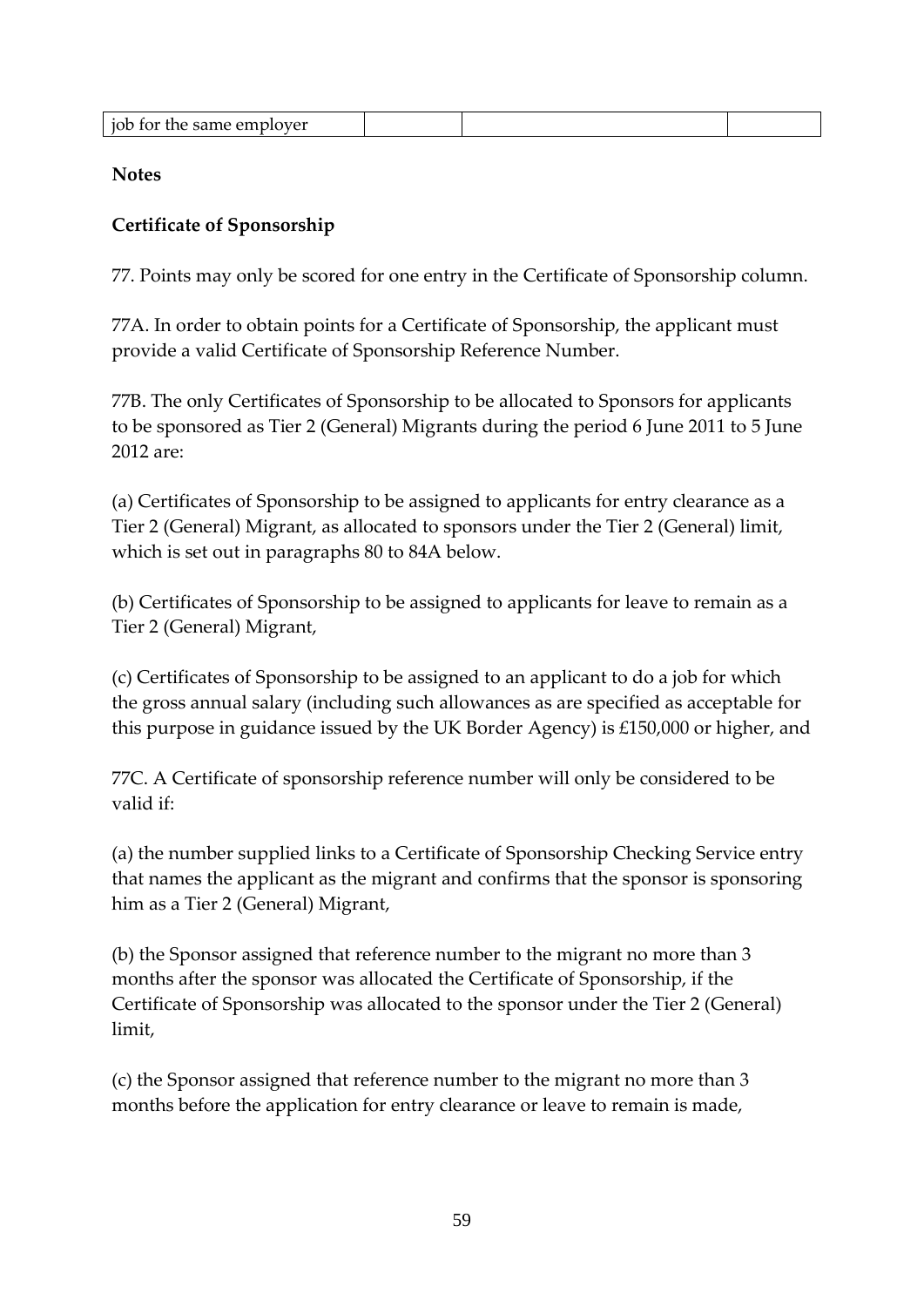(d) the application for entry clearance or leave to remain is made no more than 3 months before the start of the employment as stated on the Certificate of Sponsorship,

(e) the migrant must not previously have applied for entry clearance, leave to enter or leave to remain using the same Certificate of Sponsorship reference number, regardless of whether that previous application was successful,

(f) that reference number must not have been withdrawn or cancelled by the sponsor or by the Department of Economic Development since it was assigned, including where it has been cancelled by the Department of Economic Development due to having been used in a previous application, and

(g) the sponsor is an A-rated sponsor, unless:

(1) the application is for leave to remain, and

(2) the applicant has, or was last granted, leave as a Tier 2 (General) Migrant or a Qualifying Work Permit Holder, and

(3) the applicant is applying to work for the same employer named on the Certificate of Sponsorship or Work Permit document which led to his last grant of leave.

77D. No points will be awarded for a Certificate of Sponsorship unless:

(a) in the case of a Certificate of Sponsorship which was allocated to the Sponsor under the Tier 2 (General) limit, the number supplied links to a Certificate of Sponsorship Checking Service entry which contains the same job and at least the same salary details as stated in the sponsor's application for that Certificate of Sponsorship,

(b) in the case of a Certificate of Sponsorship which was not allocated to the Sponsor under the Tier 2 (General) limit:

(i) the applicant is applying for leave to remain, or

(ii) the number supplied links to a Certificate of Sponsorship Checking Service entry which shows that the applicant's gross annual salary (including such allowances as are specified as acceptable for this purpose in paragraph 79 of this Appendix) to be paid by the sponsor is £150,000 or higher.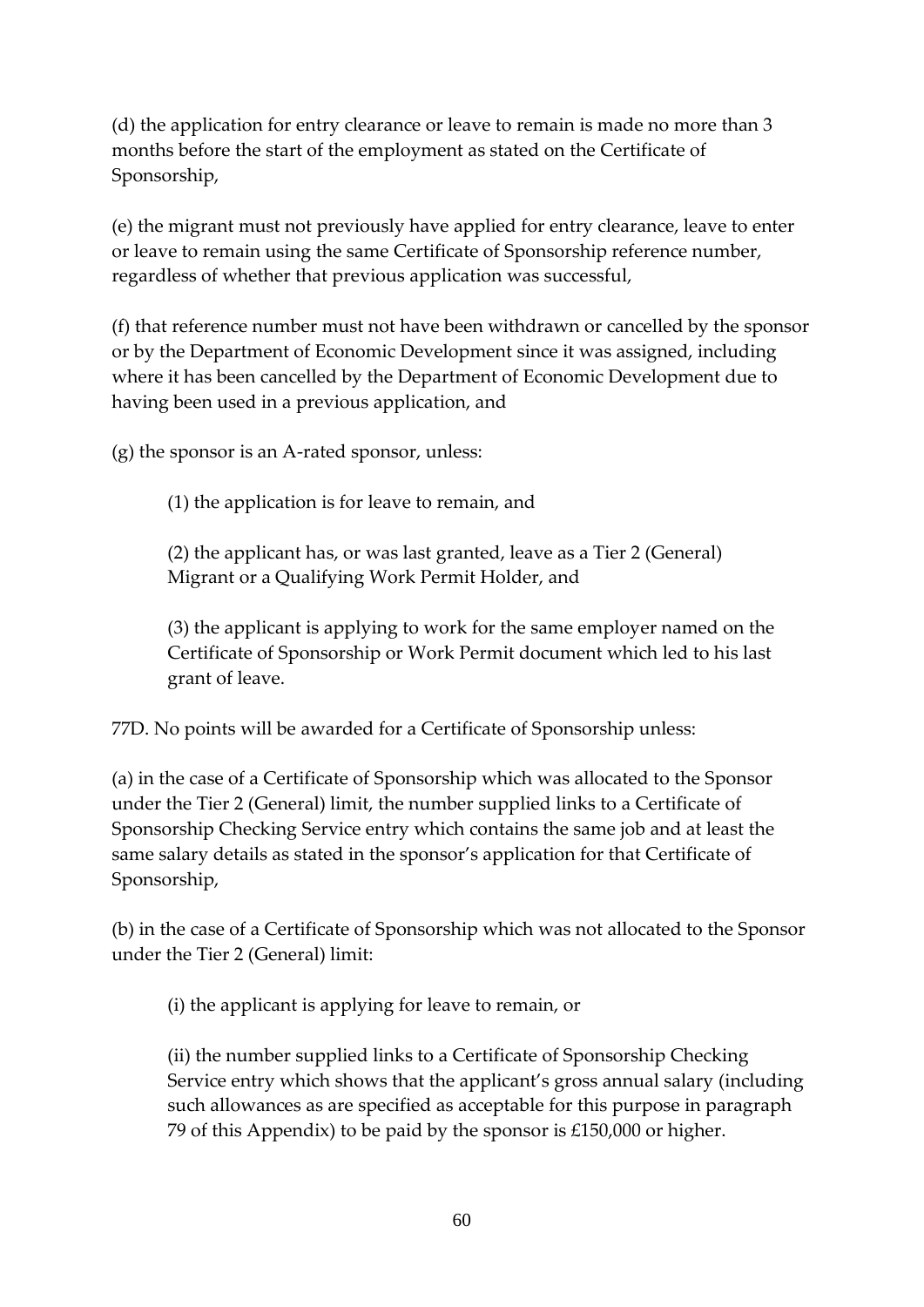77E. (a) except in the cases referred to in paragraphs (b) and (c) below, no points will be awarded for a Certificate of Sponsorship unless the job that the Certificate of Sponsorship Checking service entry records that the person is being sponsored to do appears on the list of graduate level occupations as stated in the Codes of Practice for Tier 2 Sponsors published by the Department of Economic Development, or on the list of shortage occupations published by the UK Border Agency.

(b) Paragraph (a) above does not apply to cases where the applicant:

- (i) is applying for leave to remain as a Tier 2 (General) Migrant,
- (ii) has previously had entry clearance, leave to enter or leave to remain as:

(1) a Qualifying Work Permit Holder,

(2 Not used,

(3) Not Used

(4) Not Used

5) a Tier 2 (General) Migrant under the Rules in place before 6 June

2011

less than 5 years before the date that the applicant's last grant of entry clearance, leave to enter or leave to remain expires, and

(iii) has not been granted entry clearance as a Tier 2 (General) Migrant or in any other category since his last grant of leave in one of the categories in (ii) above.

(c) Paragraph (a) above also does not apply to cases where:

(i) the applicant is applying for leave to remain,

(ii) the applicant has, or last had, entry clearance, leave to enter or leave to remain as a Tier 2 (General) Migrant or a Qualifying Work Permit Holder,

(iii) at the time the Certificate of Sponsorship or Work Permit which led to the grant of leave in (ii) was issued, the job referred to in that Certificate of Sponsorship or Work Permit appeared on the list of shortage occupations published by the Department of Economic Development, and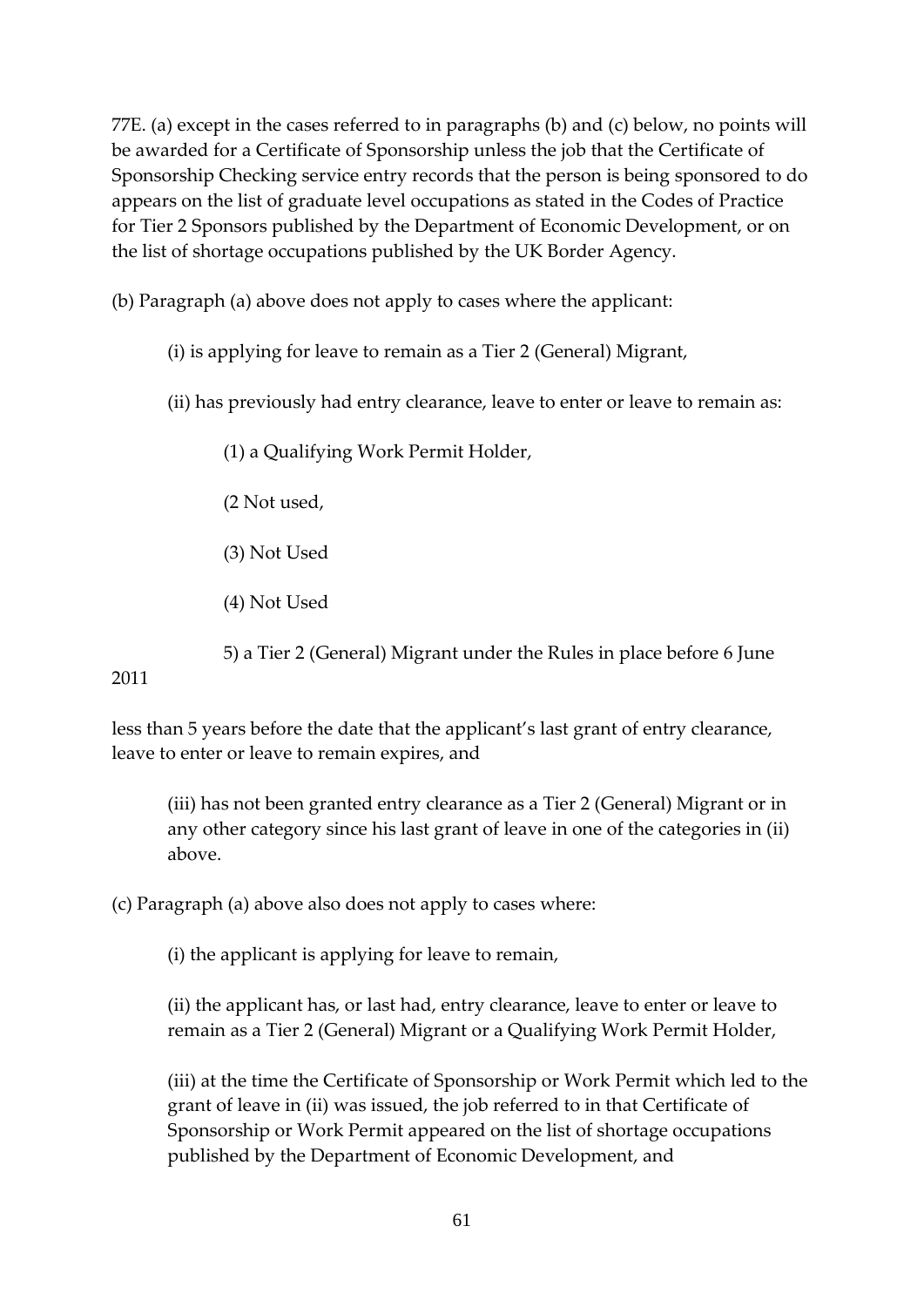(iv) the job that the Certificate of Sponsorship Checking Service entry records that the person is being sponsored to do in his current application is the same as the job referred to in (iii), for either the same or a different employer.

(d) in the cases referred to in paragraphs (b) and (c) above, no points will be awarded for a Certificate of Sponsorship unless:

(i) the job that the Certificate of Sponsorship Checking Service entry records that the person is being sponsored to do appears on the list of occupations skilled to National Qualifications Framework level 3 as stated in the Codes of Practice for Tier 2 sponsors published by the Department of Economic Development, or

(ii) the applicant is a Senior Care Worker or an Established Entertainer as defined in paragraph 6 of these Rules.

77F. an applicant cannot score points for a Certificate of Sponsorship from Table 11a if the job that the Certificate of Sponsorship Checking Service entry records that he is being sponsored to do is as a Sports person or a Minister of Religion.

### **Shortage occupation**

78. In order for the applicant to be awarded points for a job offer in a shortage occupation:

(a) the job must, at the time the Certificate of Sponsorship was assigned to the applicant, have appeared on the list of shortage occupations published by the United Kingdom Border Agency,

(b) in all cases, contracted working hours must be for at least 30 hours a week, and

(c) Not Used

### **Job offer with a salary of £150,000 or more**

78A. In order for the applicant to be awarded points for a job offer with a salary of £150,000 or more, the Certificate of Sponsorship Checking Service entry must show that the applicant's gross annual salary (including such allowances as are specified as acceptable for this purpose in paragraph 79 of this Appendix) to be paid by the sponsor is £150,000 or higher.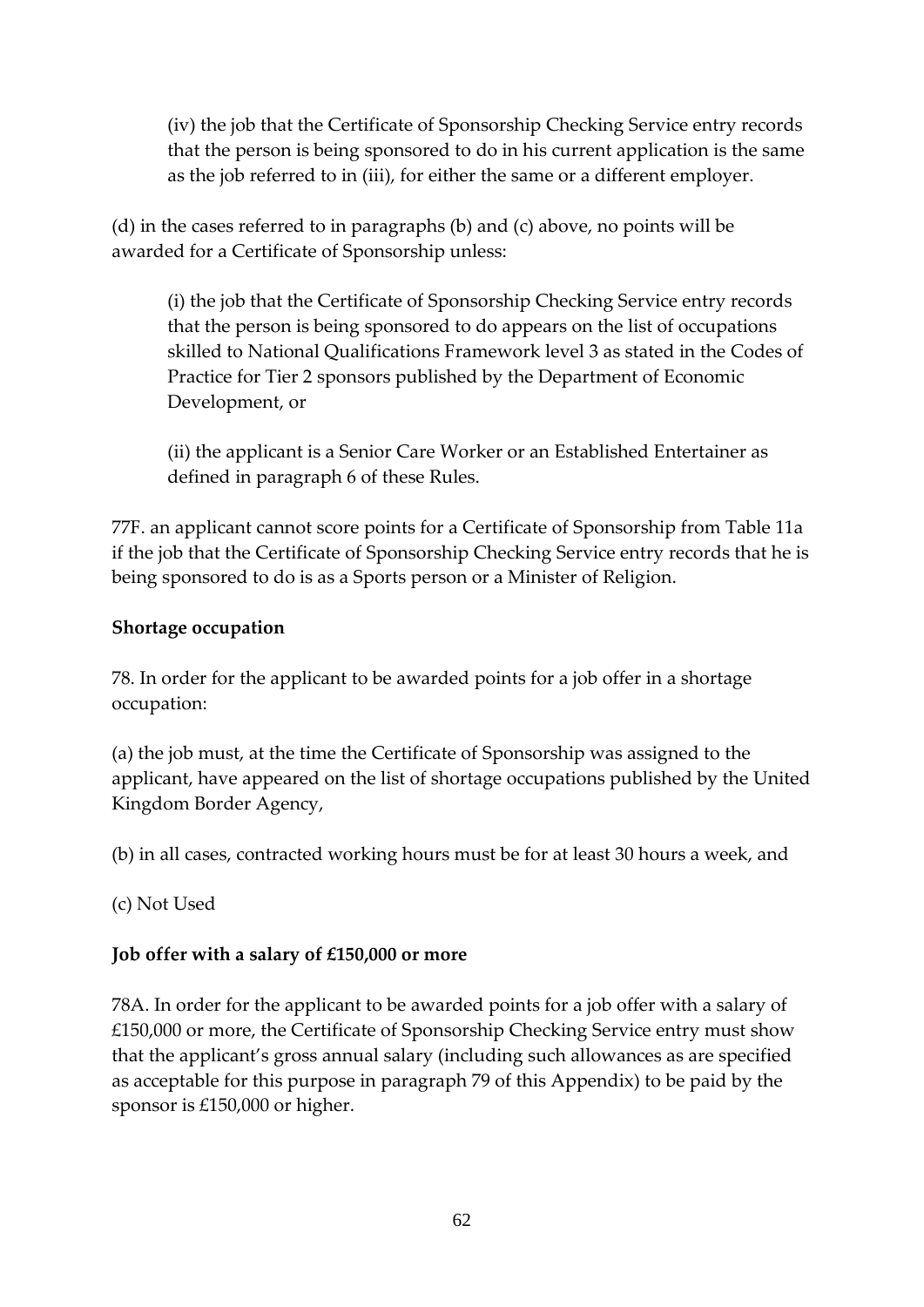## **Job offer passes Resident Labour Market Test**

78B. In order for the applicant to be awarded points for a job offer that passes the resident labour market test:

(a) the Certificate of Sponsorship Checking Service entry must indicate that the Sponsor has met the requirements of that test, as defined in guidance published by the Department of Economic Development, in respect of the job, and

(b) if the guidance referred to in (a) specifies that the job must have been advertised in Jobcentre Plus or JobCentre online, the Certificate of Sponsorship Checking Service entry must also contain the Jobcentre Plus or JobCentre online vacancy reference number.

### **Post-Study Work**

78C. In order for the applicant to be awarded points for post-study work:

(a) the applicant must be applying for leave to remain,

(b) the applicant must have entry clearance or leave to remain as a Tier 1 (Post Study Work) Migrant, or as a Participant in the International Graduates' scheme (or its predecessor, the Science and Engineering Graduates Scheme) or as a Participant in the Fresh Talent: Working in Scotland scheme,

(c) the applicant must have been working for the Sponsor for the specified period, and must provide the specified documents to prove this. The specified period is:

(i) a continuous period of 6 months immediately prior to the date of application, or

(ii) if at some point within the 6 months preceding the date of application the applicant has been:

(1) on maternity, paternity or adoption leave, or

(2) on long-term sick leave lasting one month or longer

and provides the specified evidence as set out in the Tier 2 (General) Guidance published by the Department of Economic Development, an aggregated period of at least 6 months within the 18 month period immediately prior to the date of application, and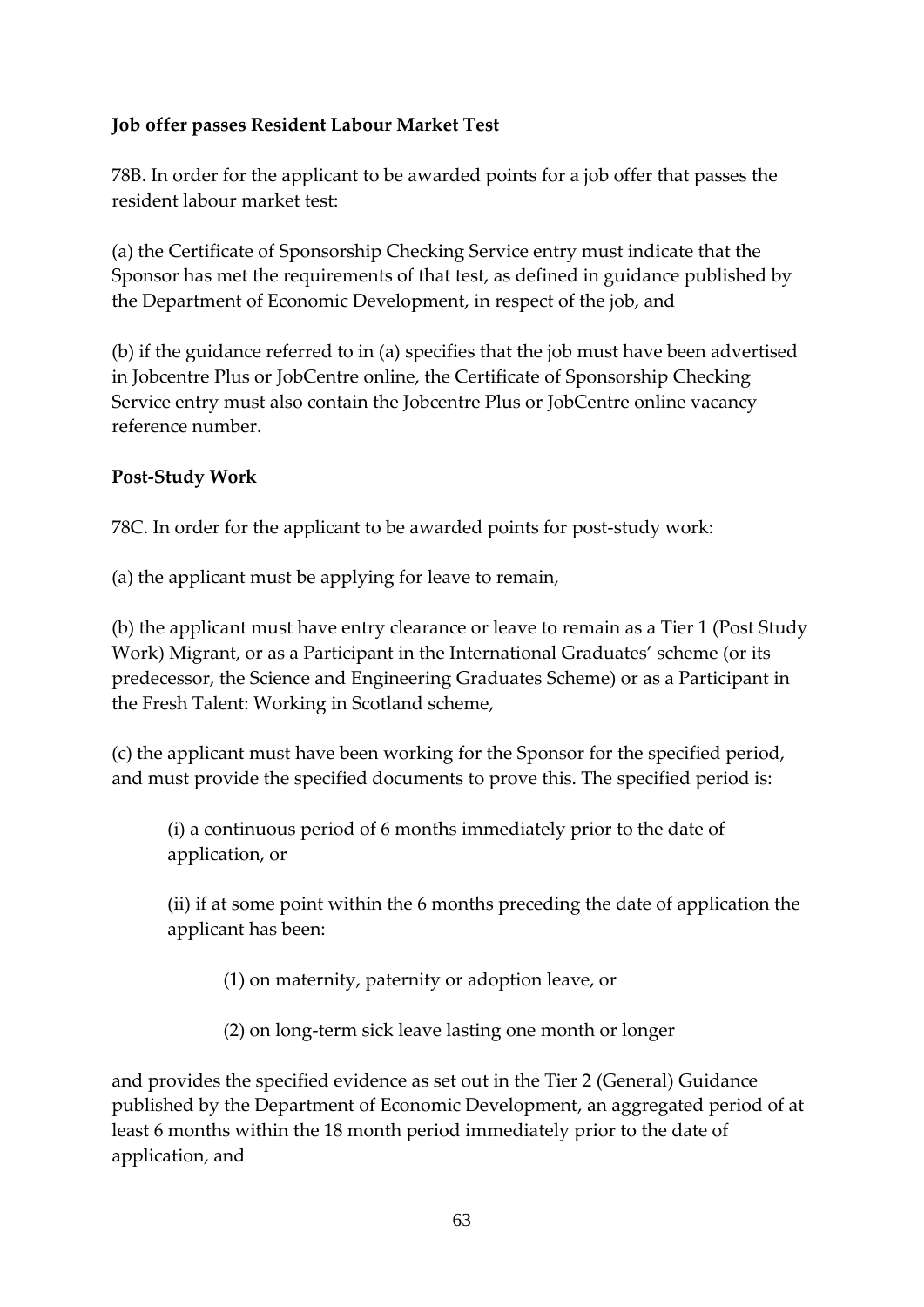(d) the job the applicant is being sponsored to do must be the same as the one he is doing at the time of his application.

### **Continuing to work in the same job for the same Sponsor**

78D. In order for the applicant to be awarded points for continuing to work in the same job for the same sponsor:

(a) the applicant must be applying for leave to remain,

- (b) the applicant must have entry clearance or leave to remain as: (i) a Tier 2 (General) Migrant,
	- (ii) a Qualifying Work Permit Holder,
	- (iii) Not Used,
	- (iv) Not Used
	- (v) Not used,

(c) the sponsor must be the same employer:

(i) as the sponsor on the previous application that was granted, in the case of an applicant whose last grant of leave was as a Tier 2 (General) Migrant,

(ii) that the work permit was issued to, in the case of an applicant whose last grant of leave was as a Qualifying Work Permit Holder,

(iii) Not Used.

(d) the job that the Certificate of Sponsorship Checking service entry records the applicant as having been engaged to do must be the same job:

(i) in respect of which the Certificate of Sponsorship that led to the previous grant was issued, in the case of an applicant whose last grant of leave was as a Tier 2 (General) Migrant,

(ii) in respect of which the previous work permit was issued, in the case of an applicant whose last grant of leave was as a Qualifying Permit Holder, or

(iii) Not Used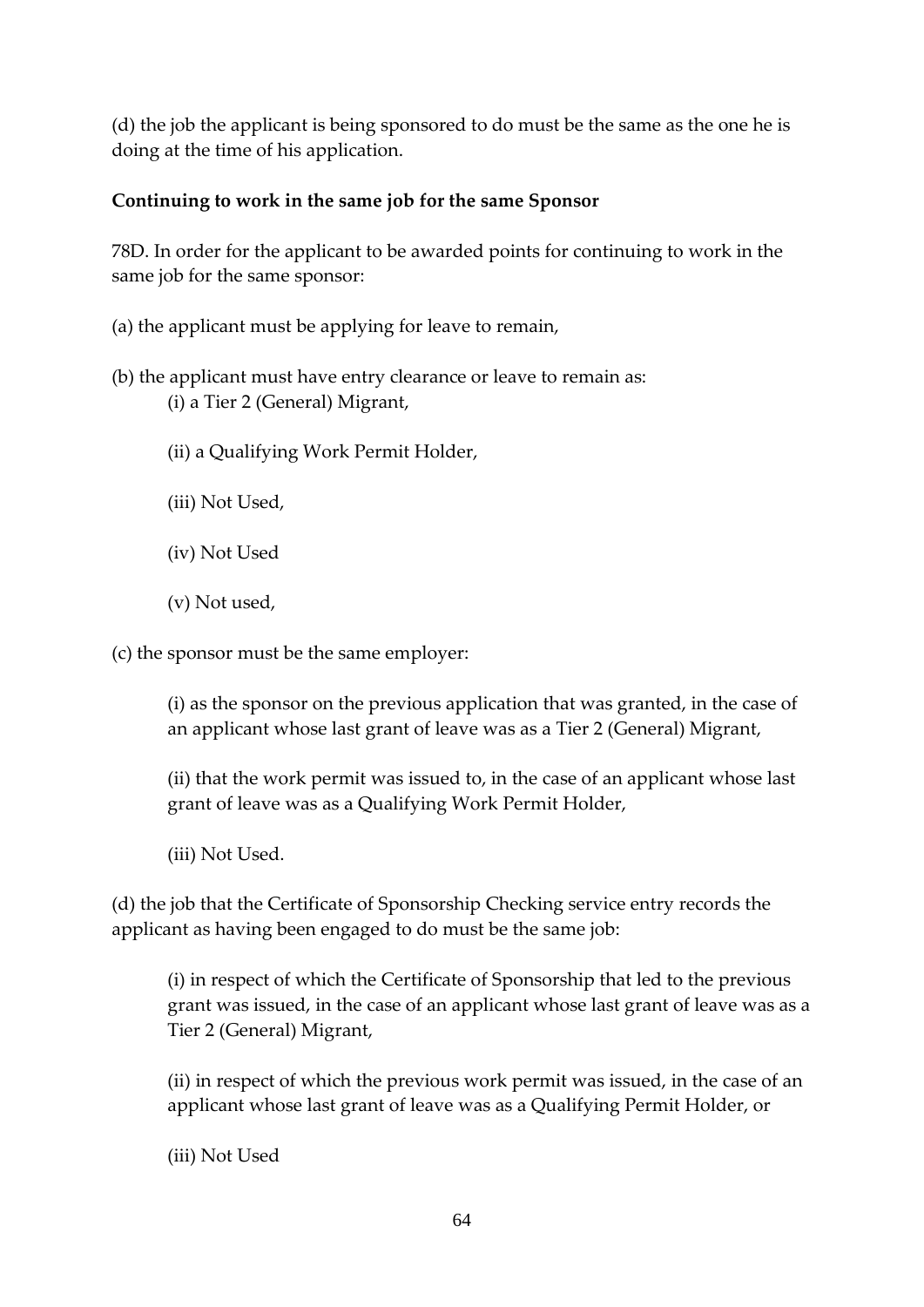## **Appropriate salary**

79. The points awarded for appropriate salary will be based on the applicant's gross annual salary to be paid by the Sponsor, as recorded in the Certificate of Sponsorship Checking Service entry to which the applicant's Certificate of Sponsorship reference number relates, subject to the following conditions:

(i) Points will be awarded based on basic pay (excluding overtime);

(ii) Allowances will be included in the salary for the awarding of points where they are part of the guaranteed salary package and would be paid to a local settled worker in similar circumstances;

(iii) Other allowances and benefits, such as bonus or incentive pay, travel and subsistence (including travel to and from the applicant's home country), will not be included.

79A. No points will be awarded if the salary referred to in paragraph 79 above is less than £20,000 per year, unless the applicant is applying for leave to remain and has, or last had entry clearance, leave to enter or leave to remain as:

(i) a Qualifying Work Permit Holder, or

(ii) Not Used

(iii) Not Used

(iv) Not Used,

(v) a Tier 2 (General) Migrant under the Rules in place before 6 June 2011.

79B. No points will be awarded for appropriate salary if the salary referred to in paragraph 79 above is less than the appropriate rate for the job as stated in the codes of practice for Tier 2 sponsors published by the Department of Economic Development, unless the applicant is an established entertainer as defined in paragraph 6 of these Rules.

79C. Where the applicant is paid hourly, the appropriate salary consideration will be based on earnings up to a maximum of 48 hours a week, even if the applicant works for longer than this. For example, an applicant who works 60 hours a week for  $\text{\pounds}8$ per hour be considered to have a salary of £19,968 (8x48x52) and not £25,960 (8x60x52), and will therefore not be awarded points for appropriate salary.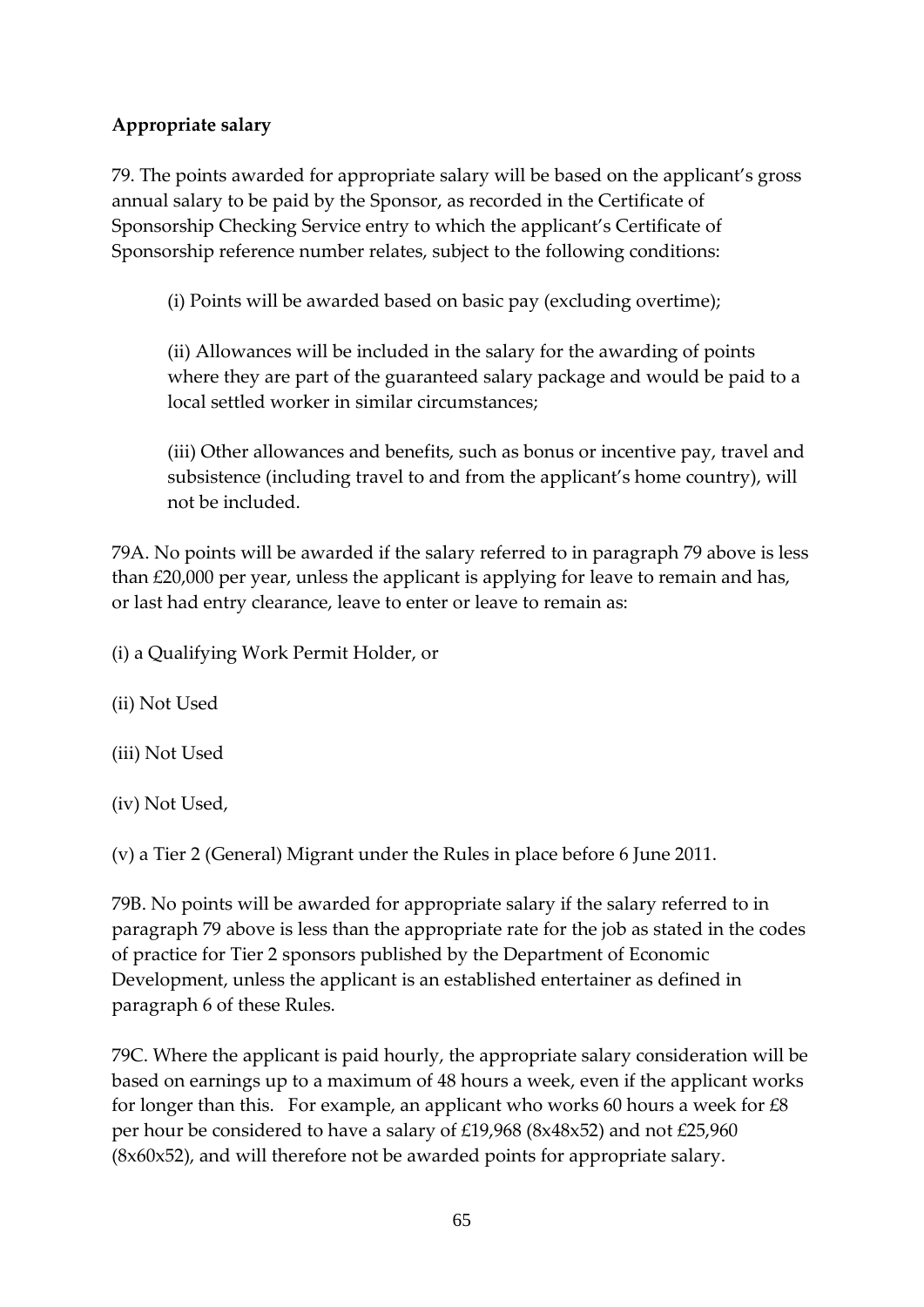79D. No points will be awarded for appropriate salary if the applicant does not provide a valid Certificate of Sponsorship reference number with his application.

80. to 84A [Not Used].".

110. In Appendix A, delete paragraph 89 and substitute –

"89. A Certificate of sponsorship reference number will only be considered to be valid for the purposes of this sub-category if:

(a) the number supplied links to a Certificate of Sponsorship Checking service entry that names the applicant as the Migrant and confirms that the sponsor is sponsoring him as a Tier 2 (Minister of Religion) Migrant, and

(b) the sponsor is an A-rated sponsor, unless:

(1) the application is for leave to remain, and

(2) the applicant has, or was last granted, leave as a Tier 2 (Minister of Religion) Migrant, a Minister of Religion, Missionary or Member of a Religious Order, and

(3) the applicant is applying to work for the same employer named on the Certificate of Sponsorship which led to his last grant of leave or, in the case of an applicant whose last grant of leave was as a Minister of Religion, Missionary or Member of a Religious Order, the same employer for whom the applicant was working or stated he was intending to work when last granted leave.".

#### 111. In Appendix A, delete paragraph 97 and substitute -

"97. A Certificate of Sponsorship reference number will only be considered to be valid for the purposes of this sub-category if:

(a) the number supplied links to a Certificate of Sponsorship Checking Service entry that names the applicant as the Migrant and confirms that the sponsor is sponsoring him as a Tier 2 (Sportsperson) Migrant, and

(b) the sponsor is an A-rated sponsor, unless:

(1) the application is for leave to remain, and

(2) the applicant has, or was last granted, leave as a Tier 2 (Sportsperson) Migrant or a Qualifying Work Permit Holder, and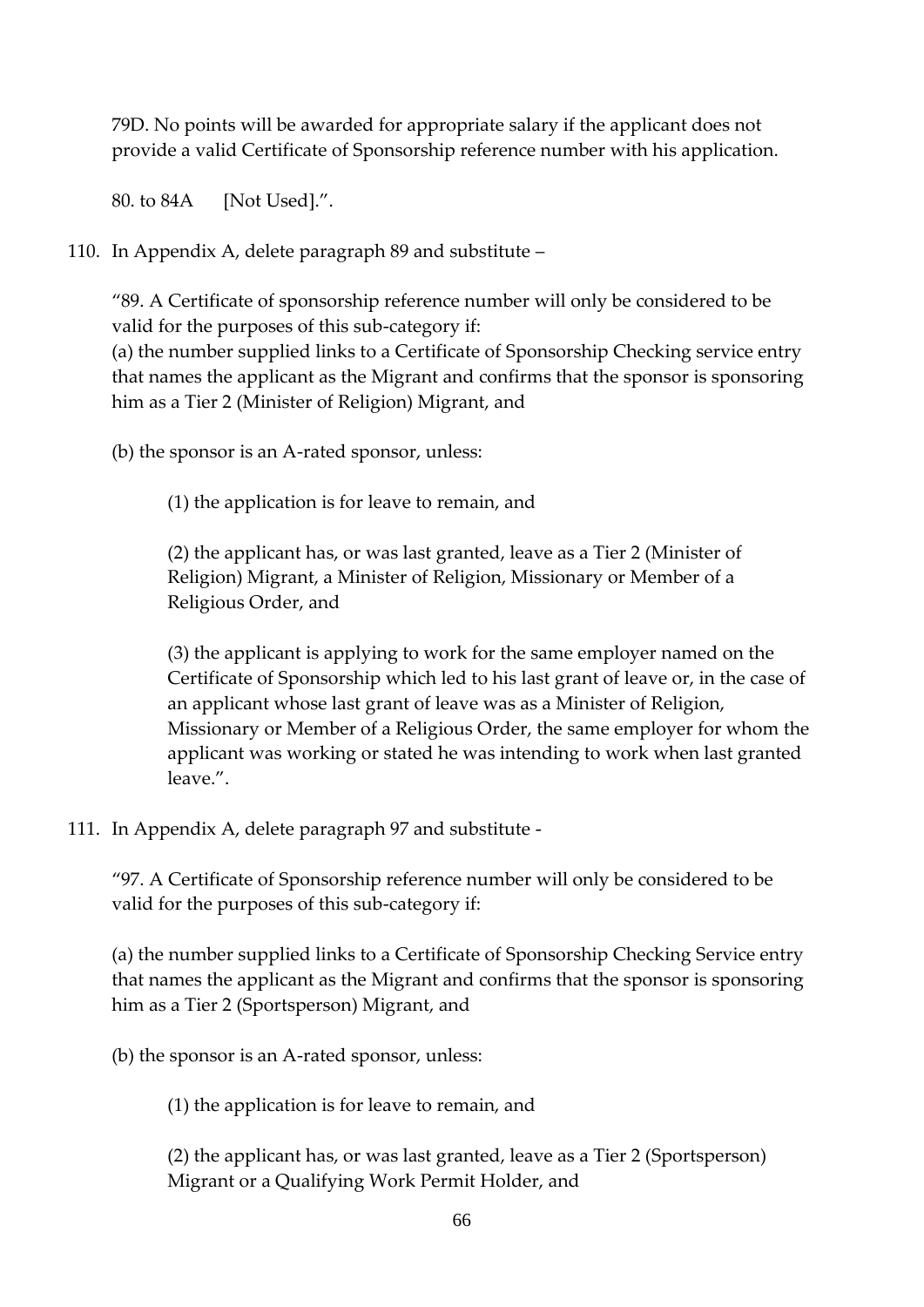(3) the applicant is applying to work for the same employer named on the Certificate of Sponsorship or Work Permit document which led to his last grant of leave.".

112. In Appendix A, after paragraph 100(b), insert -

"(c) The endorsement referred to in  $(b)$  above must confirm that the player or coach is internationally established at the highest level whose employment will make a significant contribution to the development of his sport at the highest level in the Isle of Man, and that the post could not be filled by a suitable settled worker,".

- 113. In Appendix A, renumber pre-existing paragraphs 100(c) and 100(d) as 100(d) and 100(e) respectively.
- 114. In Appendix A, at the end of paragraph 109A(b), delete "and".
- 115. In Appendix A, at the end of paragraph  $109A(c)$ , delete "." and substitute ", and".
- 116. In Appendix A, after paragraph 109A(c) insert –

 $''$ (d) the sponsor is an A-rated sponsor, unless the application is for leave to remain and the applicant has, or was last granted, leave as a Tier 5 Migrant or a Qualifying Work Permit Holder.".

117. In Appendix A, delete paragraphs 110 and 111 and substitute –

"110. The migrant must not previously have applied for entry clearance or leave to remain using the same Certificate of Sponsorship reference number, regardless of whether that previous application was successful.

111. In addition, where the Certificate of Sponsorship Checking Service entry shows that the Certificate of Sponsorship has been issued in creative and sporting subcategory of a Tier 5 (Temporary Worker) route to enable the applicant to work as a sportsperson:

(a) The Certificate of Sponsorship Checking service entry must show that the applicant has been endorsed by the Governing Body for his sport (that is, the organisation which is specified in the UK Border Agency's published guidelines as being the Governing Body for the sport in question), and

(b) The endorsement referred to in (a) above must confirm that the player or coach is internationally established at the highest level and/or will make a significant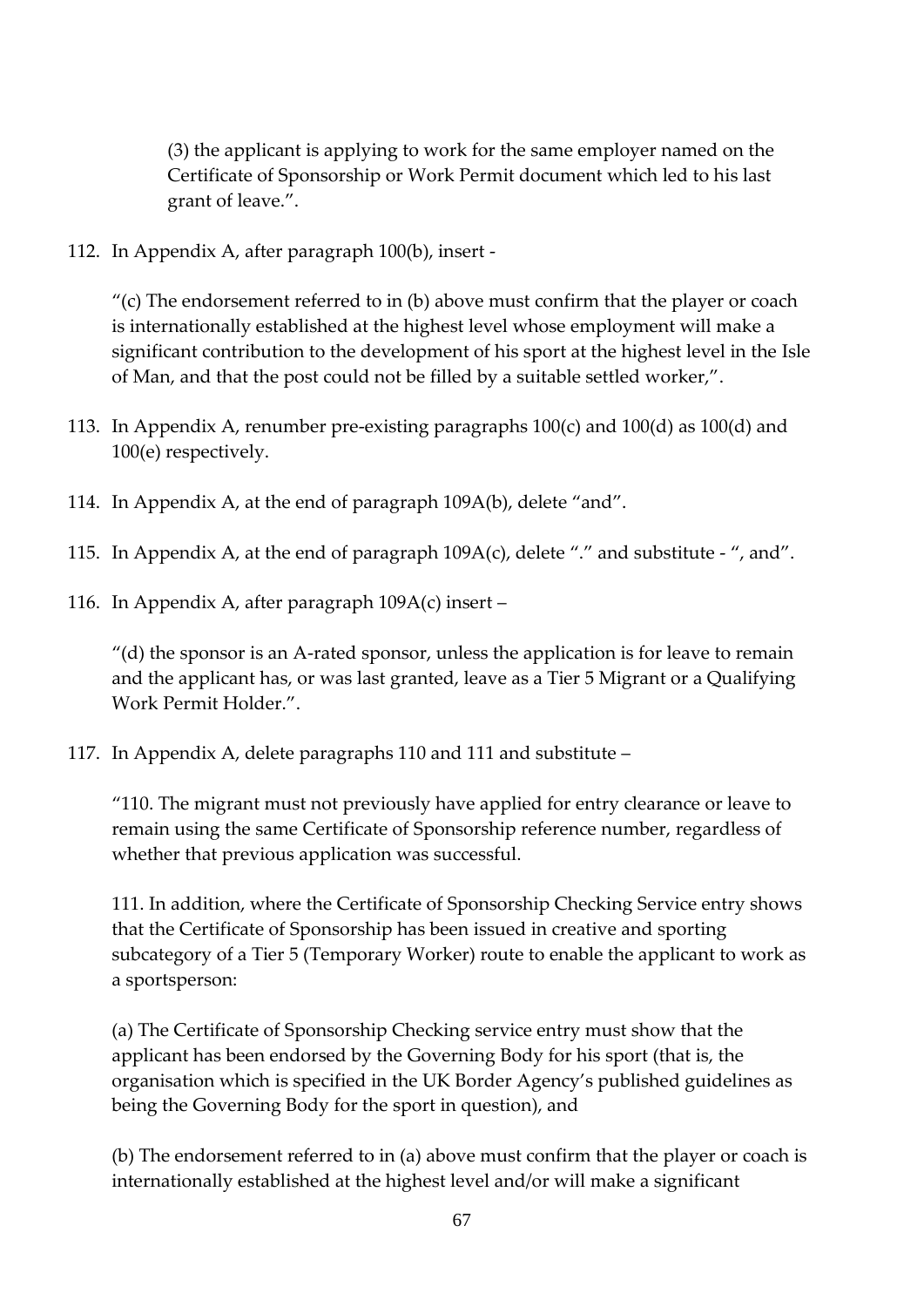contribution to the development of his sport at the highest level in the Isle of Man, and that the post could not be filled by a suitable settled worker.".

118. In Appendix A, after paragraph 116(e) insert –

",(ea) the migrant must not previously have applied for entry clearance, leave to enter or leave to remain using the Visa letter where that application was either approved or refused (not rejected as an invalid application or withdrawn),".

119. In Appendix A, paragraph 118(b), delete "one of the requirements in (i) to (viii) below is met:" and substitute –

"for Visa letters assigned on or before 6 June 2011 one of the requirements in (i) to (vii) below is met:".

120. In Appendix A, at the end of paragraph  $118(b)(vii)(4)(ii)$ , insert -

"(c) for Visa letters assigned on or after  $1<sup>st</sup>$  March 2012 one of the requirements in (i) to (iii) below is met:

(i) the course is degree level study and the Visa letter has been assigned by a sponsor which is a recognised Body or a body in receipt of funding as a higher education institution from the Department of Education and Children, and

(1) the applicant is a national of one of the following countries: Antigua and Barbuda; Australia; The Bahamas; Barbados; Belize; Canada; Dominica; Grenada; Guyana; Jamaica; New Zealand; St Kitts and Nevis; St Lucia; St Vincent and the Grenadines; Trinidad and Tobago; United States of America, and provides the specified documents; or

(2) has obtained an academic qualification (not a professional or vocational qualification), which is deemed by UK NARIC to meet or exceed the recognised standard of a Bachelor's or Master's degree or a PhD in the United Kingdom, from an educational establishment in one of the following countries: Antigua and Barbuda; Australia; The Bahamas; Barbados; Belize; Dominica; Grenada; Guyana; Ireland; Jamaica; New Zealand; St Kitts and Nevis; St Lucia; St Vincent and The Grenadines; Trinidad and Tobago; the United Kingdom; the United States of America, and provides the specified documents; or

(3) the applicant has successfully completed a course as a Tier 4 (Child) student (or under the student Rules that were in force before 26 July 2010, where the student was granted permission stay whilst he was under 18 years old) which: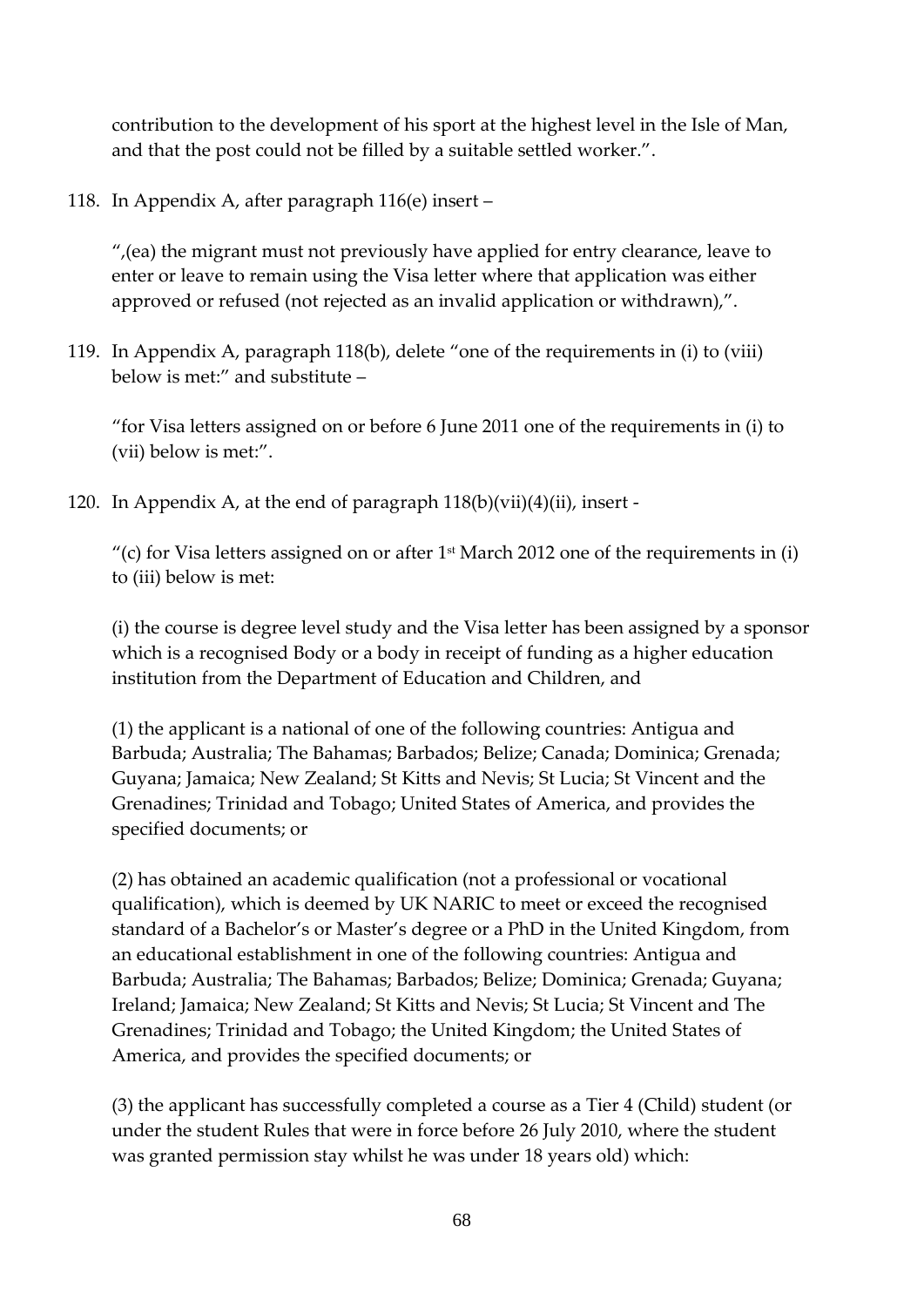i. was at least six months in length, and

ii. ended within two years of the date the sponsor assigned the Confirmation of Acceptance for studies; or

(4) the Visa letter confirms that the applicant has a knowledge of English equivalent to level B2 of the Council of Europe's Common European framework for language learning in all four components (reading, writing, speaking and listening), or above.

Or

(ii) the course is degree level study and the Visa letter has been assigned by a sponsor which is not a recognised Body or is not a body in receipt of funding as a Higher Education Institution from the Department of Education and Children and:

(1) the applicant is a national of one of the following countries: Antigua and Barbuda; Australia; The Bahamas; Barbados; Belize; Canada; Dominica; Grenada; Guyana; Jamaica; New Zealand; St Kitts and Nevis; St Lucia; St Vincent and the Grenadines; Trinidad and Tobago; United States of America, and provides the specified documents; or

(2) has obtained an academic qualification (not a professional or vocational qualification), which is deemed by UK NARIC to meet or exceed the recognised standard of a Bachelor's or Master's degree or a PhD in the UK, from an educational establishment in one of the following countries: Antigua and Barbuda; Australia; The Bahamas; Barbados; Belize; Dominica; Grenada; Guyana; Ireland; Jamaica; New Zealand; St Kitts and Nevis; St Lucia; St Vincent and The Grenadines; Trinidad and Tobago; the United Kingdom; the United States of America, and provides the specified documents; or

(3) the applicant has successfully completed a course as a Tier 4 (Child) student (or under the student Rules that were in force before 26 July 2011, where the student was granted permission stay whilst he was under 18 years old) which:

- i. was at least six months in length, and
- ii. ended within two years of the date the sponsor assigned the Visa letter; or

(4) the applicant provides an original English language test certificate from an English language test provider approved by the Lieutenant Governor for these purposes, which is within its validity date, and clearly shows: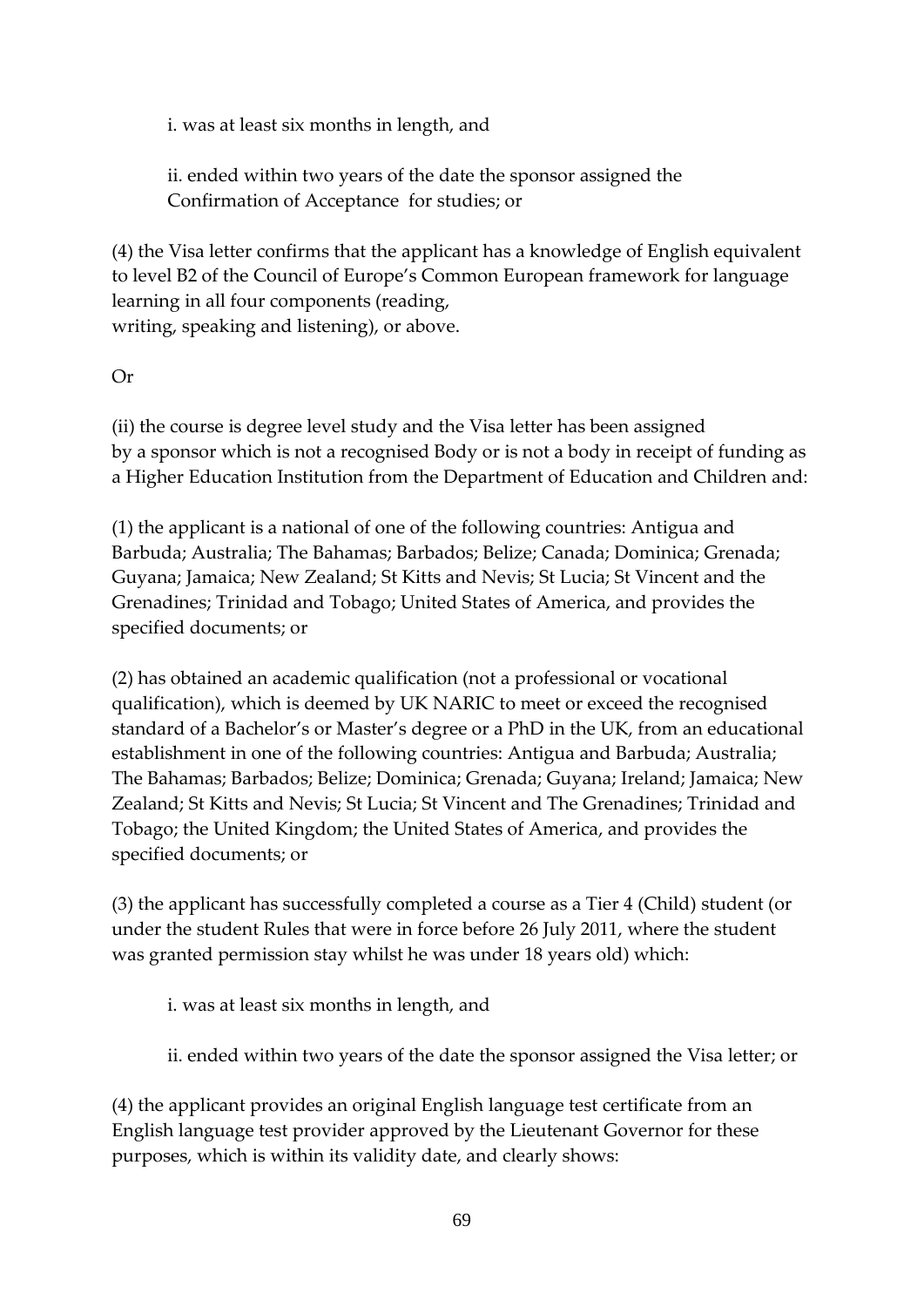i. the applicant's name,

ii. that the applicant has achieved or exceeded level B2 of the Council of Europe's Common European framework for language learning in all four components (reading, writing, speaking and listening), unless exempted from sitting a component on the basis of the applicant's disability, and

iii. the date of the award. Or

(iii) the course is for below degree level study and:

1) the applicant is a national of one of the following countries: Antigua and Barbuda; Australia; The Bahamas; Barbados; Belize; Canada; Dominica; Grenada; Guyana; Jamaica; New Zealand; St Kitts and Nevis; St Lucia; St Vincent and the Grenadines; Trinidad and Tobago; United States of America, and provides the specified documents; or

(2) has obtained an academic qualification (not a professional or vocational qualification), which is deemed by UK NARIC to meet or exceed the recognised standard of a Bachelor's or Master's degree or a PhD in the UK, from an educational establishment in one of the following countries: Antigua and Barbuda; Australia; The Bahamas; Barbados; Belize; Dominica; Grenada; Guyana; Ireland; Jamaica; New Zealand; St Kitts and Nevis; St Lucia; St Vincent and The Grenadines; Trinidad and Tobago; the United Kingdom; the United States of America, and provides the specified documents; or

(3) the applicant has successfully completed a course as a Tier 4 (Child) student (or under the student Rules that were in force before 26 July 2010, where the student was granted permission stay whilst he was under 18 years old) which:

i. was at least six months in length, and

ii. ended within two years of the date the sponsor assigned the Visa letter; or

(4) the applicant provides an original English language test certificate from an English language test provider approved by the Lieutenant Governor for these purposes, which is within its validity date, and clearly shows:

i. the applicant's name,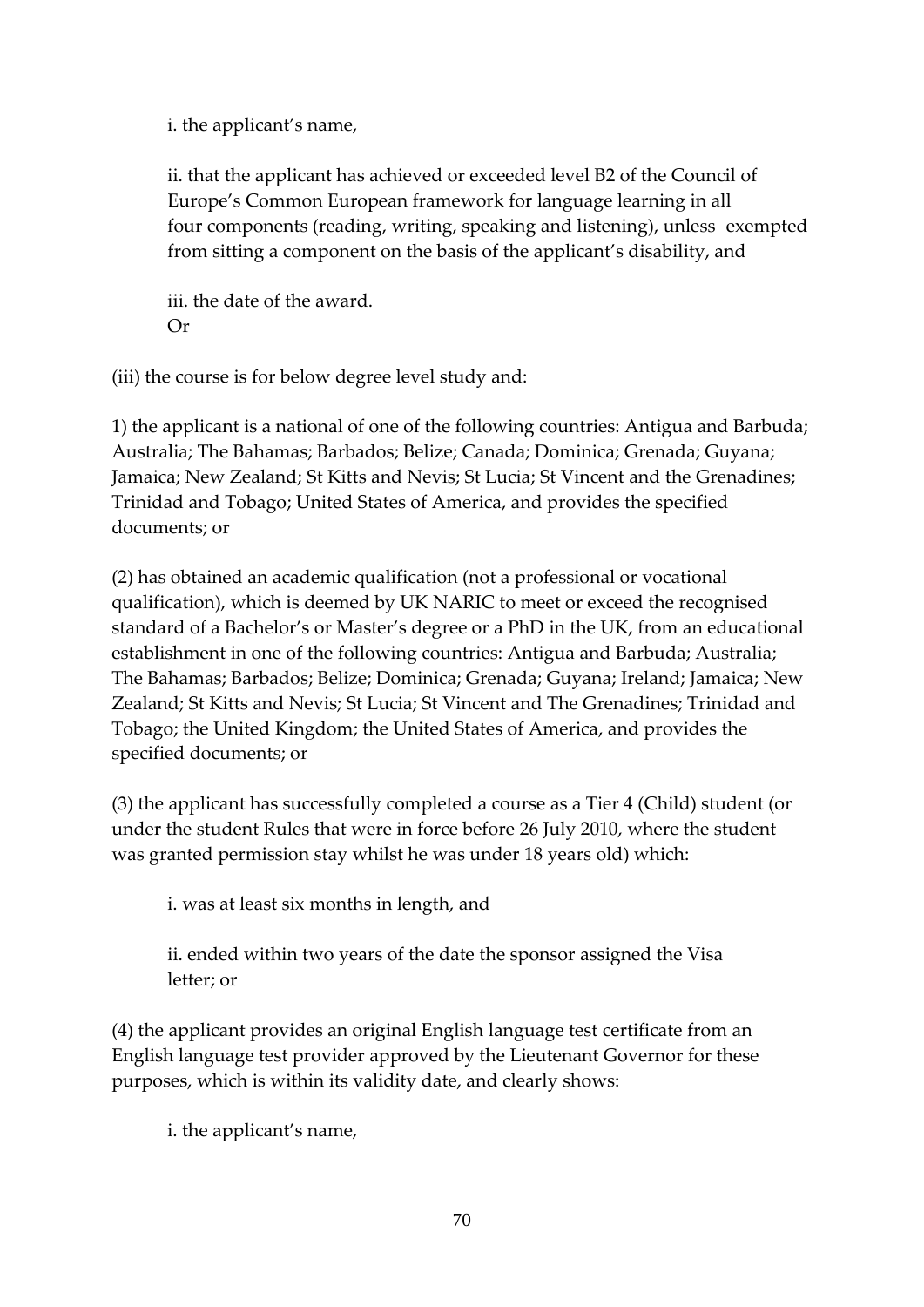ii. that the applicant has achieved or exceeded level B1 of the Council of Europe's Common European framework for language learning in all four components (reading, writing, speaking and listening), unless exempted from sitting a component on the basis of the applicant's disability, and

iii. the date of the award.".

- 121. In Appendix A, paragraph 120, after "Visa letter" insert "assigned on or before 6 June 2011".
- 122. In Appendix A, following paragraph 120(e) insert new paragraph –

"120A. Points will only be awarded for a Visa letter assigned on or after  $1<sup>st</sup>$  March 2012 (even if all the requirements in paragraphs 116 to 119 above are met) if the course in respect of which it is issued meets each of the following requirements:

(a) (i) The course must be at National Qualifications framework (NQF) / Qualifications and Credit Framework (QCF) level 3 or above, or

(ii) the course must be an English language course at level B2 or above of the Common European framework of reference for languages; or

(iii). the course must be a recognised Foundation Programme for postgraduate doctors or dentists;

(b) The Visa letter must be for a single course of study except where the Visa letter is:

(i) issued by a sponsor which is a recognised Body or a body in receipt of funding as a Higher Education institution from the Department of Education and Children to cover both a pre-sessional course of no longer than three months' duration and a course of degree level study at that sponsor; and

(ii) the applicant has an unconditional offer of a place on a course of degree level study at that sponsor; and

(iii) the course of degree level study commences no later than one month after the end date of the pre-sessional course.

(c) The course must, except in the case of a pre-sessional course, lead to an approved qualification as defined in the Tier 4 (Sponsor) guidance published by the Isle of Man Immigration Office.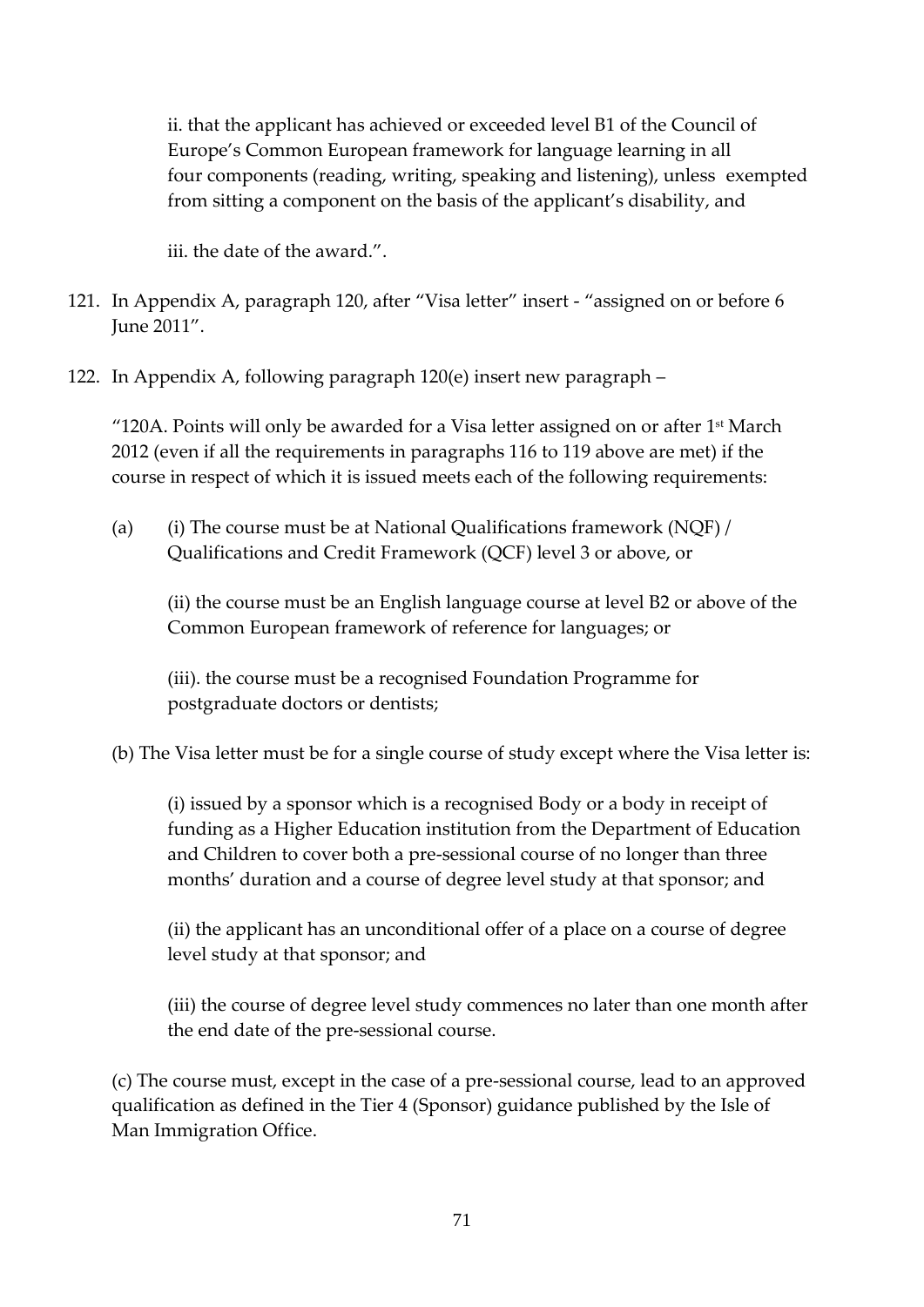(d) Other than when the applicant is on a course-related work placement or a presessional course, all study that forms part of the course must take place on the premises of the sponsoring educational institution or an institution which is a partner institution of the migrant's sponsor.

(e) The course must meet one of the following requirements:

i. be a full time course of degree level study that leads to an approved qualification as defined in Immigration Office guidance;

ii. be an overseas course of degree level study that is recognised as being equivalent to a UK Higher Education course and is being provided by an overseas Higher Education Institution; or

iii. be a full time course of study involving a minimum of 15 hours per week organised daytime study and, except in the case of a pre-sessional course, lead to an approved qualification, below bachelor degree level as defined in the Tier 4 (Sponsor) guidance published by the Isle of Man Immigration Office.

(f) If the course contains a course-related work placement, any period that the applicant will be spending on that placement must not exceed half of the total length of the course spent in the Isle of Man except where it is a statutory requirement that the placement should exceed half the total length of the course. Where the student is following a course of study below degree level study including a course-related work placement, the course can only be offered if the sponsor is a Highly Trusted sponsor.".

123. In Appendix A, after paragraph 124(f) insert -

 $^{\prime\prime}$ , (fa) the migrant must not previously have applied for entry clearance, leave to enter or leave to remain using the same Visa letter, if that application was either approved or refused (not rejected as an invalid application or withdrawn), and".

124. In Appendix A, delete paragraph 125(b) and substitute -

"(b) that Visa letter must not have been withdrawn or cancelled by the sponsor or the Isle of Man Immigration Office since it was assigned.".

125. In Appendix A, after paragraph 126(d) insert -

"(e) is a single course of study, except where the Visa letter is: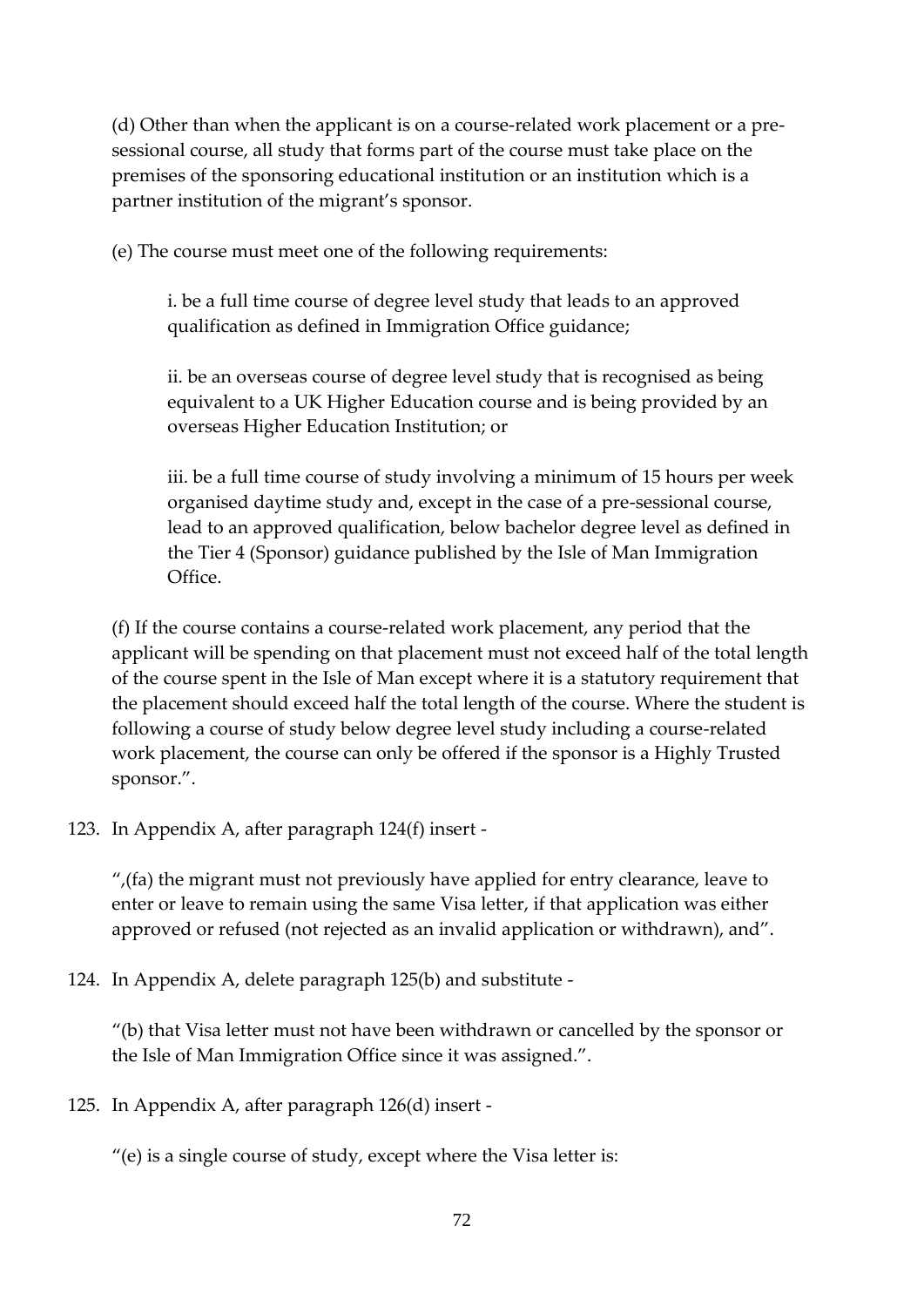(i) issued by an independent school to cover both a pre-sessional course and a course at an independent school; and

(ii) the applicant has an unconditional offer of a place at the independent school; and

(iii) the duration of the pre-sessional course and period of study at the independent school does not exceed the maximum period of entry clearance or leave to remain that can be granted under paragraphs 245ZZB and 245ZZd of the Immigration Rules.".

126. In Appendix B, delete paragraph 2(a) and substitute -

"(a) has the level of English language shown in the table below and:

(i) provides an original English language test certificate from an English language test provider approved by the Lieutenant Governor for these purposes, which is within its validity date and clearly shows:

(1) the applicant's name,

(2) the qualification obtained, which must meet or exceed the level shown in the table below in all four components (reading, writing, speaking and listening), unless the applicant was exempted from sitting a component on the basis of his disability, and

(3) the date of the award, or

(ii) has obtained an academic qualification (not a professional or vocational qualification) which is deemed by UK NARIC to meet the recognised standard of a Bachelor's degree in the United Kingdom, and:

(1) provides the specified evidence as set out in the appropriate Tier 1 guidance, published on the Isle of Man Government website, to show he has the qualification, and

(2) UK NARIC has confirmed that the degree was taught or researched in English to level C1 of the Council of Europe's Common European framework for language learning or above, or".

### **Level of English language Points**

A knowledge of English equivalent to level C1 of the Council of 10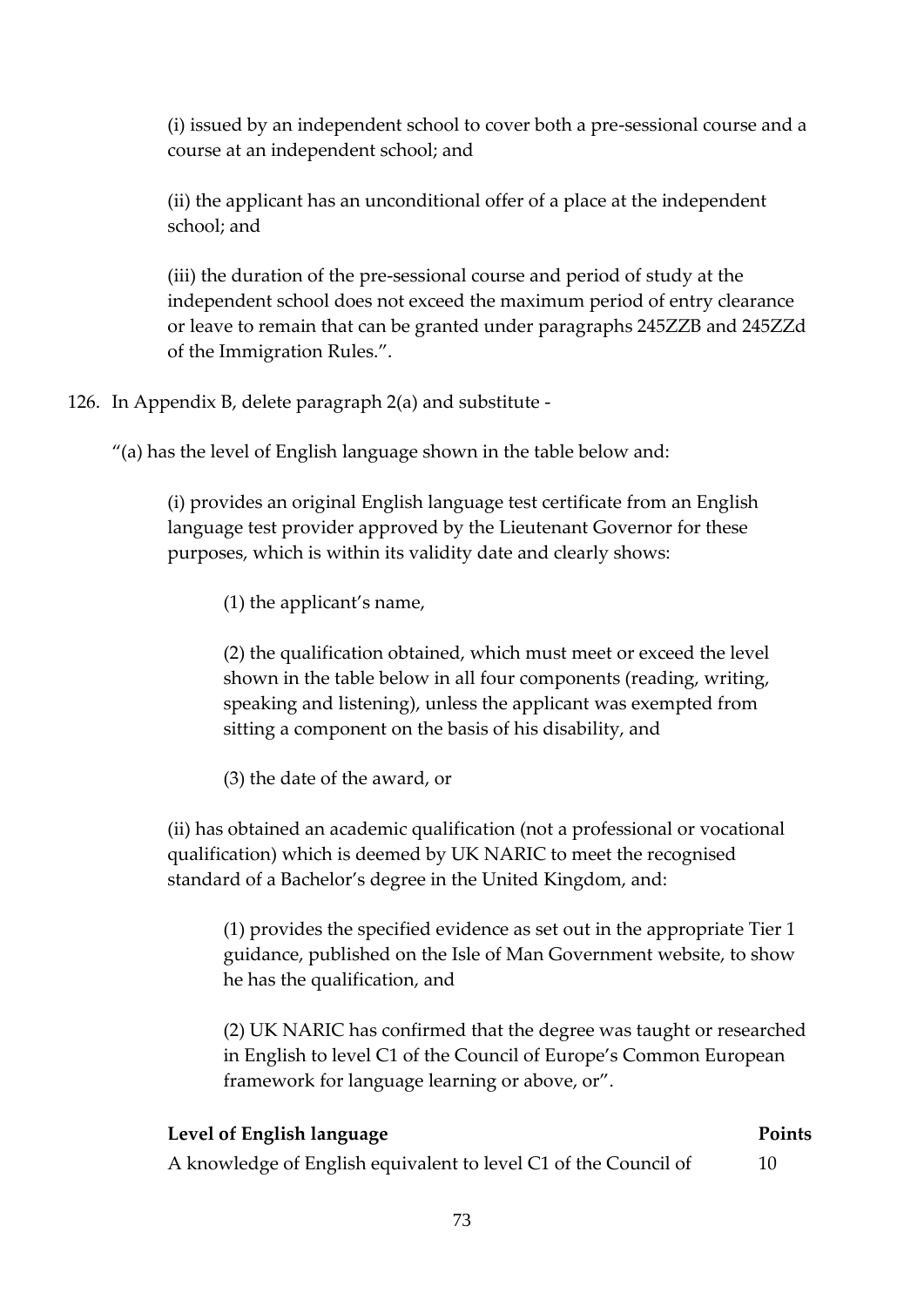Europe's Common European Framework for Language Learning or above

- 127. In Appendix B, after paragraph 3, insert
	- "4. [Not Used]".
- 128. In Appendix B, renumber pre-existing paragraph 4 as paragraph 5.
- 129. In Appendix B, delete pre-existing paragraphs 5 to 6 and Tables 1 to 2 and substitute -
	- "6. 10 points will only be awarded to an applicant if:
	- (a) The applicant has the level of English shown in the table below and:

(i) provides an original English language test certificate from an English language test provider approved by the Lieutenant Governor for these purposes, which is within its validity period and clearly shows:

(1) the applicant's name,

(2) the qualification obtained, which must meet or exceed the level that the Lieutenant Governor specifies in the guidance as being required to meet the standard laid down in the table below in all four components (reading, writing, speaking and listening), and:

(3) the date of the award, or

(ii) has obtained an academic qualification (not a professional or vocational qualification) which is deemed by UK NARIC to meet the recognised standard of a Bachelor's degree in the UK, and

(1) provides the specified evidence to show he has the qualification, and

(2) UK NARIC has confirmed that the degree was taught or researched in English to level C1 of the Council of Europe's Common European framework for language learning or above, or

(iii) in the cases referred to in row 1 of the table below, the applicant has obtained an academic qualification (not a professional or vocational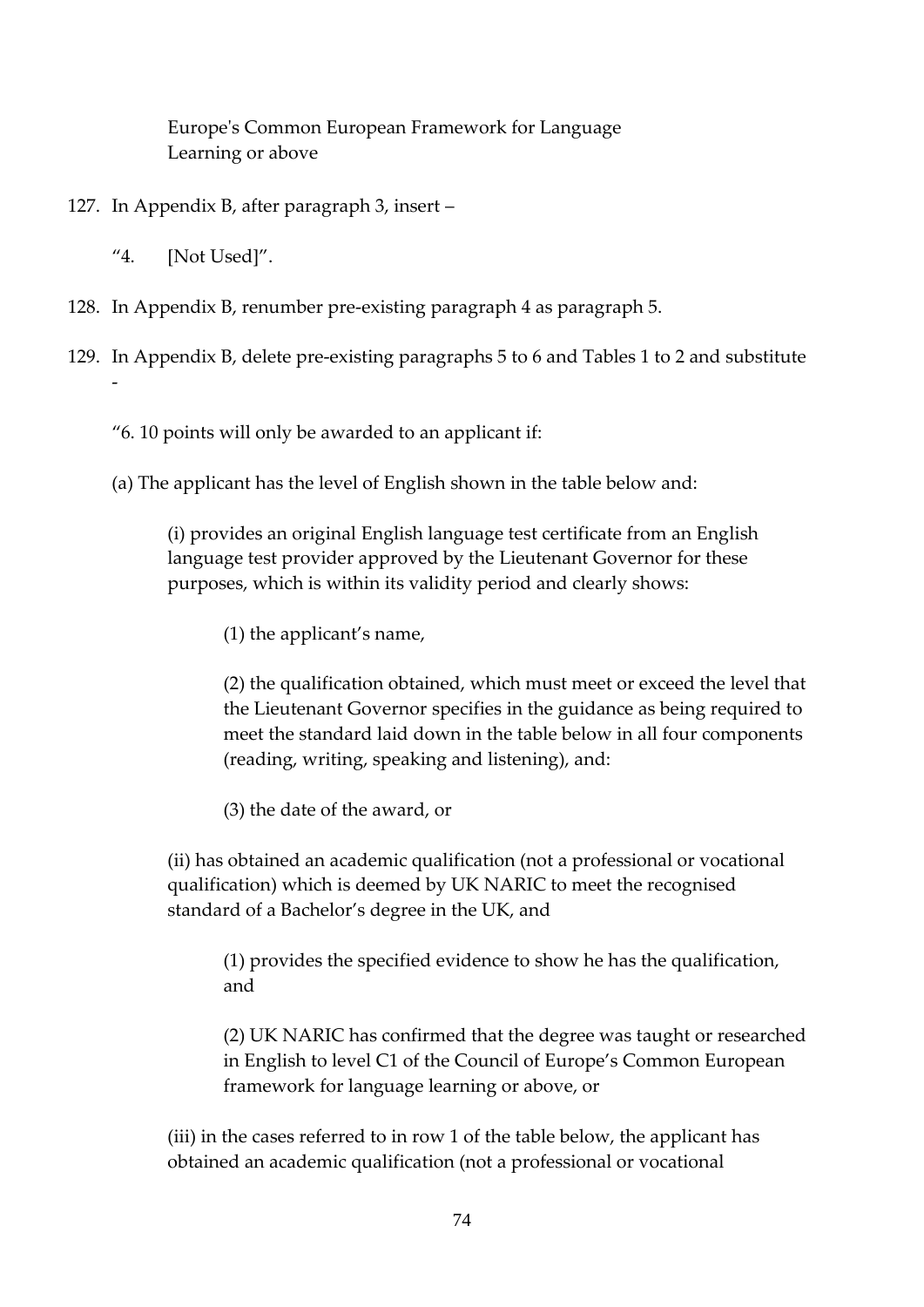qualification) which is deemed by UK NARIC to meet or exceed the recognised standard of a Bachelor's or Master's degree in the UK, and provides the specified evidence to show that:

(1) he has the qualification, and

(2) the qualification was taught or researched in English,

and

(b) one or more of paragraph 2(b)-2(e), 7 or 8 applies to the applicant.

| <b>Row</b>     | Route                                    | Level of English language     | Points |
|----------------|------------------------------------------|-------------------------------|--------|
| 1.             | Applications for leave to remain as a    | Competence of English to a    | 10     |
|                | Tier 2 (Intra-Company Transfer)          | basic user standard,          |        |
|                | Migrant, other than the cases referred   | including the ability to      |        |
|                | to in paragraph 5(b) above               | understand and use familiar   |        |
|                |                                          | everyday expressions, to      |        |
|                | Applications for leave to remain as a    | introduce himself and         |        |
|                | Tier 2 (General) Migrant where the       | others and to ask and         |        |
|                | applicant has, or was last granted,      | answer questions about        |        |
|                | entry clearance, leave to enter or leave | basic personal details.       |        |
|                | to remain as:                            |                               |        |
|                |                                          |                               |        |
|                | (i) a Tier 2 (General) Migrant under     |                               |        |
|                | the Rules in place before 1st March      |                               |        |
|                | 2012,                                    |                               |        |
|                |                                          |                               |        |
|                | (ii) a Qualifying Work Permit Holder,    |                               |        |
|                |                                          |                               |        |
|                | And all applications for entry           |                               |        |
|                | clearance or leave to remain as a Tier   |                               |        |
|                | 2 (Sportsperson) Migrant.                |                               |        |
| $\overline{2}$ | Applications for entry clearance and     | A level of English            | 10     |
|                | all other applications for leave to      | equivalent to level B1 of the |        |
|                | remain as a Tier 2 (General) Migrant     | Council of Europe's           |        |
|                |                                          | Common European               |        |
|                | Applications for leave to remain as a    | framework for language        |        |
|                | Tier 1 (Exceptional Talent) Migrant      | learning or above.            |        |
|                |                                          |                               |        |
| 3.             | All applications for entry clearance or  | A level of English            | 10     |
|                | leave to remain as a Tier 2 (Minister of | equivalent to level B2 of the |        |
|                | Religion) Migrant                        | Council of Europe's           |        |
|                |                                          | Common European               |        |
|                |                                          | framework for language        |        |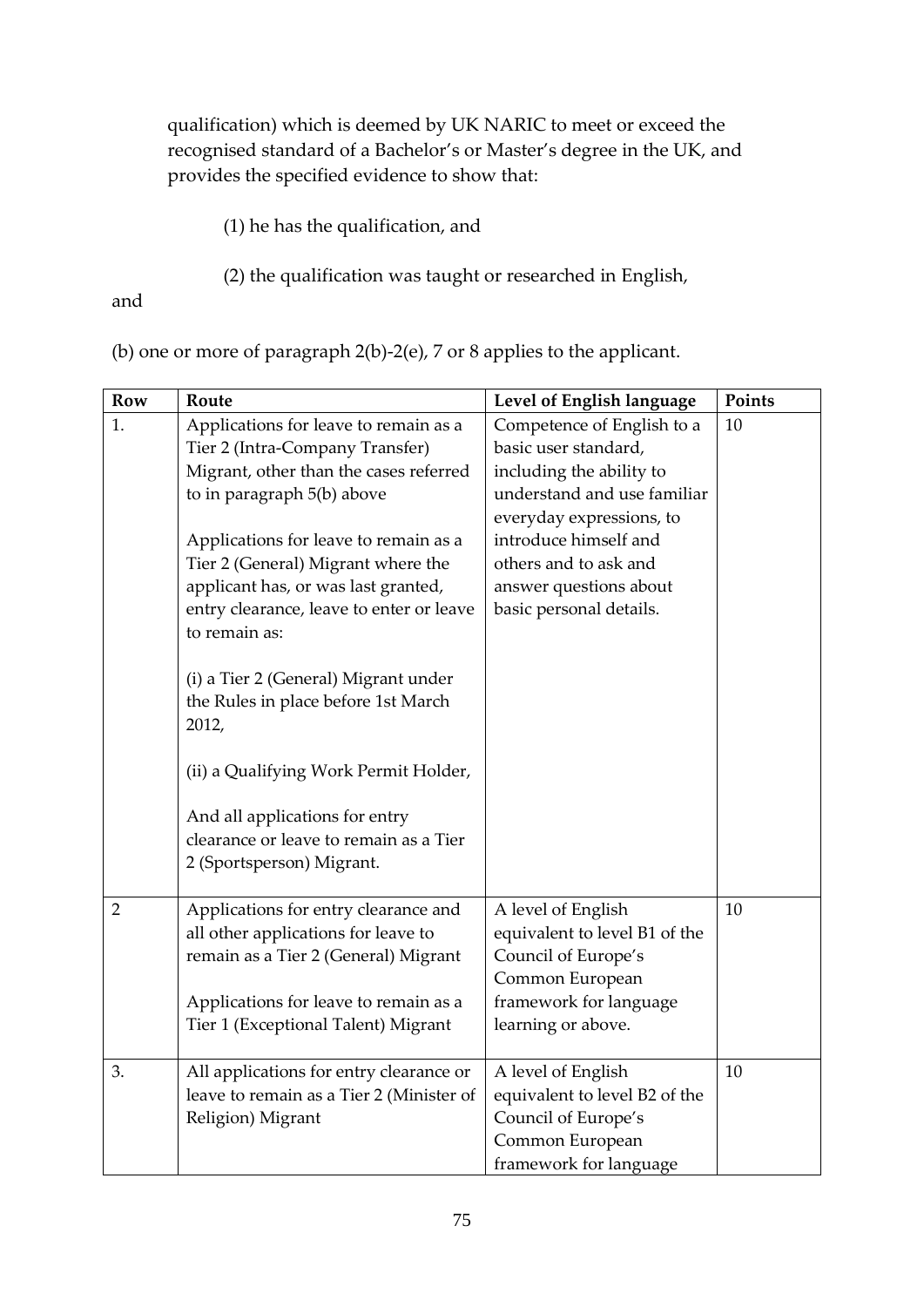|  | earning or above. |  |
|--|-------------------|--|
|  |                   |  |

7. 10 points will be awarded in the cases referred to in row 1 of the table above if the applicant has ever been granted:

(a) entry clearance, leave to enter or leave to remain as a Minister of Religion, provided that leave was granted on or after 17 May 2005, or

(b) entry clearance, leave to enter or leave to remain as a Tier 2 (General), Tier 2 (Intra-Company Transfer) or Tier 2 (Sportsperson) Migrant, provided that when he was granted that leave he obtained points for English language from paragraph 6(a), 6(b), or

(c) entry clearance, leave to enter or leave to remain as a Tier 2 (Minister of Religion) migrant, provided that when he was granted that leave he obtained points for English language from paragraph 6(a) or (b) above, or paragraph 10 below.

8. 10 points will be awarded if the applicant:

(a) is applying for leave to remain as a Tier 2 (General) or a Tier 2 (Intra-Company Transfer) Migrant,

(b) has, or was granted entry clearance, leave to enter or leave to remain as:

- (i) Not used,
- (ii) Not used,
- (iii) a Minister of Religion, Missionary or Member of a Religious Order,
- (iv) a Qualifying Work Permit Holder,
- (v) Not used,

less than 5 years before the date that his last grant of entry clearance, leave to enter or leave to remain expires, and

(c) has not been granted leave in any categories other than those listed in (b) above under the Rules in place since 26 July 2010.

9. 10 points will be awarded in the cases referred to in row 2 of the table above if the applicant has ever been granted: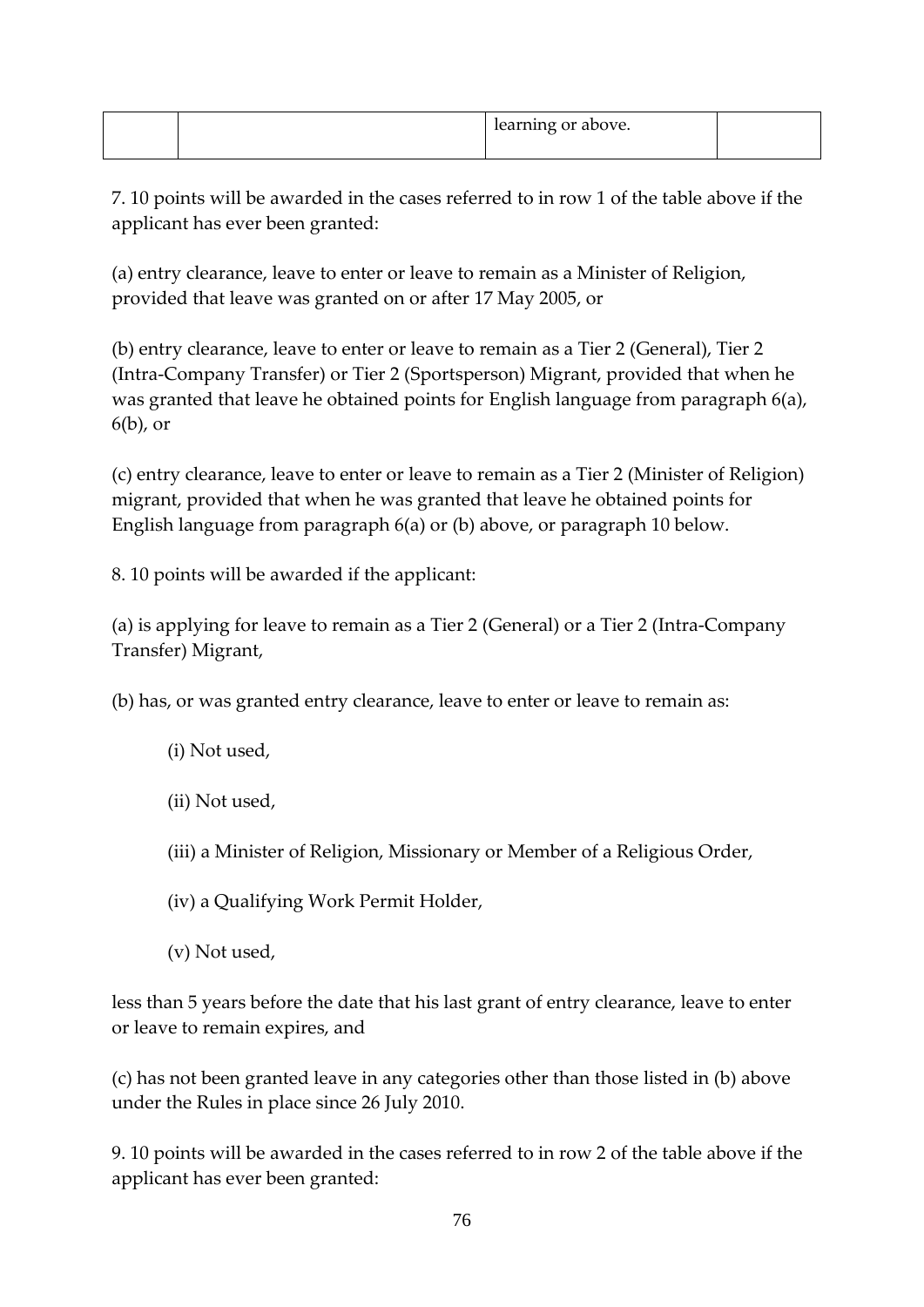(i) leave as a Tier 2 (General) Migrant under the Rules in place on or after 6 June 2011, provided that when he was granted that leave he obtained points for the level of English language in row 2 of the table above,

(ii) leave to remain as a Tier 1 (Exceptional Talent) Migrant, or

(iii) leave as a Tier 2 (Minister of Religion) Migrant, provided that when he was granted that leave he obtained points for English language from this paragraph, paragraph 6(a) or 6(b) above, or paragraph 10 below.

10. 10 points will be awarded in the cases referred to in row 3 of the table above if the applicant has ever been granted leave as:

(i) a Minister of Religion, provided the leave was granted on or after 19 April 2007, or

(ii) a Tier 2 (Minister of Religion) Migrant, provided that when he was granted that leave he obtained points for English language from paragraph  $6(a)$ ,  $6(b)$  or  $10(a)$  above.

11. 10 points will be awarded if the applicant:

(a) is applying for leave to remain as a Tier 2 (Minister of Religion) Migrant,

(b) has been granted entry clearance, leave to enter and/or leave to remain as a Minister of Religion, Missionary or Member of a Religious Order less than 5 years before the date that his last grant of entry clearance, leave to enter or leave to remain expires, and

(c) has not been granted leave in any categories other than those listed in (b) above under the Rules in place since 26 July 2010.".

130. In Appendix C, at the end of paragraph 1A(d), delete "and"

131. In Appendix C, after paragraph 1A(e), insert -

" $(f)$  Where the funds are in one or more foreign currencies, the applicant must have the specified level of funds when converted to pound sterling  $(E)$  using the spot exchange rate which appears on www.oanda.com for the date of the application;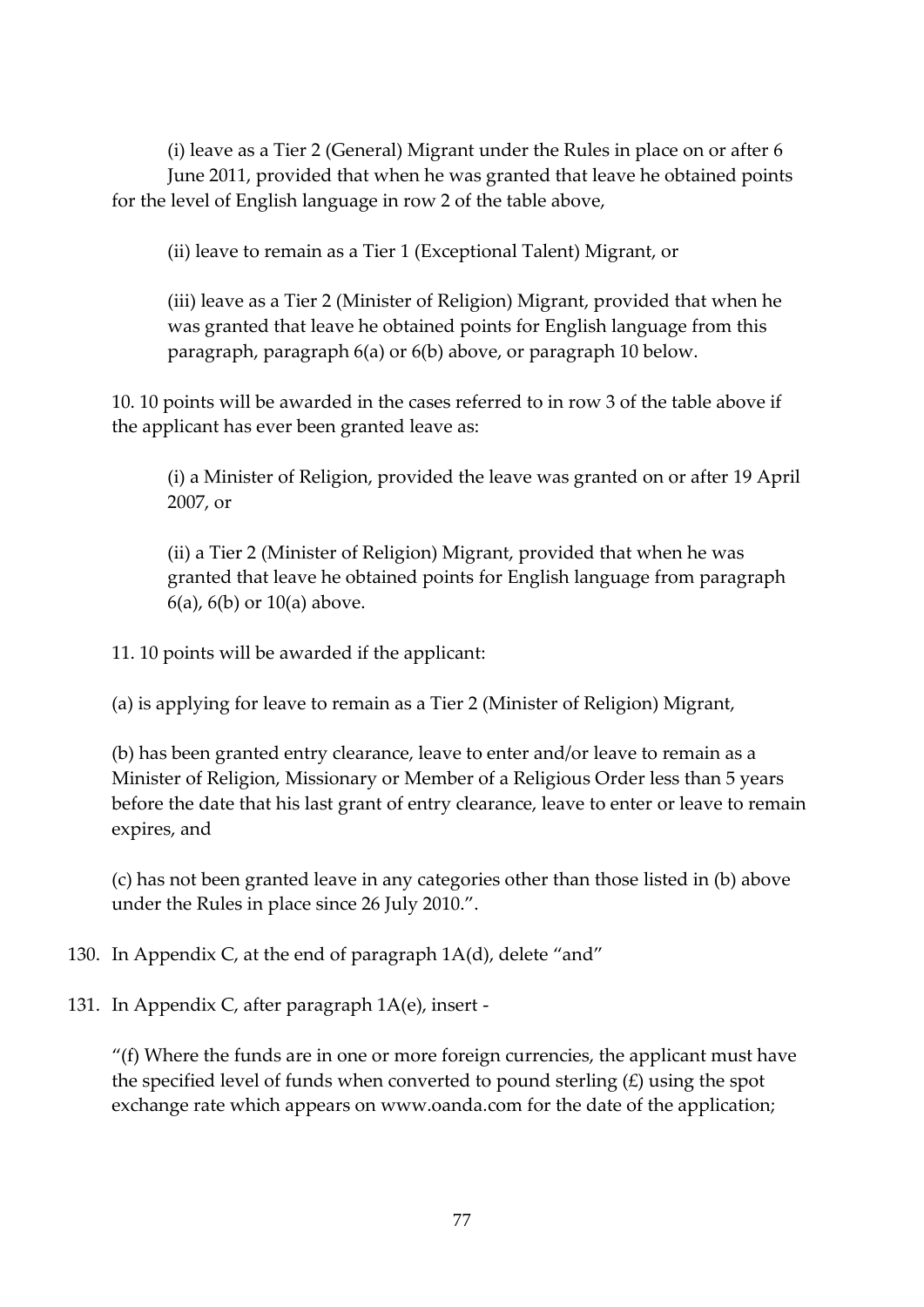(g) Where the applicant is applying as a Tier 1 Migrant, a Tier 2 Migrant or a Tier 5 Migrant, the funds must have been under his own control on the date of the application and for the period specified in (b) above; and

(h) Where the application is made at the same time as applications by the partner or child of the applicant (such that the applicant is a Relevant Points Based System migrant for the purposes of paragraph 319(AA), each applicant must have the total requisite funds specified in the relevant parts of appendices C and E. If each applicant does not individually meet the requirements of Appendices C and / or E, as appropriate, all the applications (the application by the Relevant Points Based System Migrant and applications as the partner or child of that Relevant Points Based System Migrant) will be refused.".

- 132. In Appendix C, in paragraph 5(c), delete "Table 10 of Appendix A" and substitute "Table 11A of Appendix A".
- 133. In Appendix C, delete paragraph 5(d) and substitute –

"(d) the sponsor is an a rated sponsor and has certified on the Certificate of Sponsorship that, should it become necessary, it will maintain and accommodate the migrant up to the end of the first month of his employment. The sponsor may limit the amount of the undertaking but any limit must be at least £800. Points will only be awarded if the applicant provides a valid Certificate of Sponsorship reference number with his application.".

134. In Appendix C, in the table following paragraph 9, after "Tier 5 (Temporary Worker) Migrant." insert –

"Points will only be awarded if the applicant provides a valid Certificate of Sponsorship reference number with his application.".

135. In Appendix C, after paragraph 12 insert -

"12A. If the length of the applicant's course includes a part of a month, the time will be rounded up to the next full month. For example, if a course is seven months and two weeks, the applicant must show that he has the specified funds for eight months.".

136. In Appendix C, delete paragraph 13 and substitute -

"13. Funds will be available to the applicant only where the specified documents show the funds are held or provided by: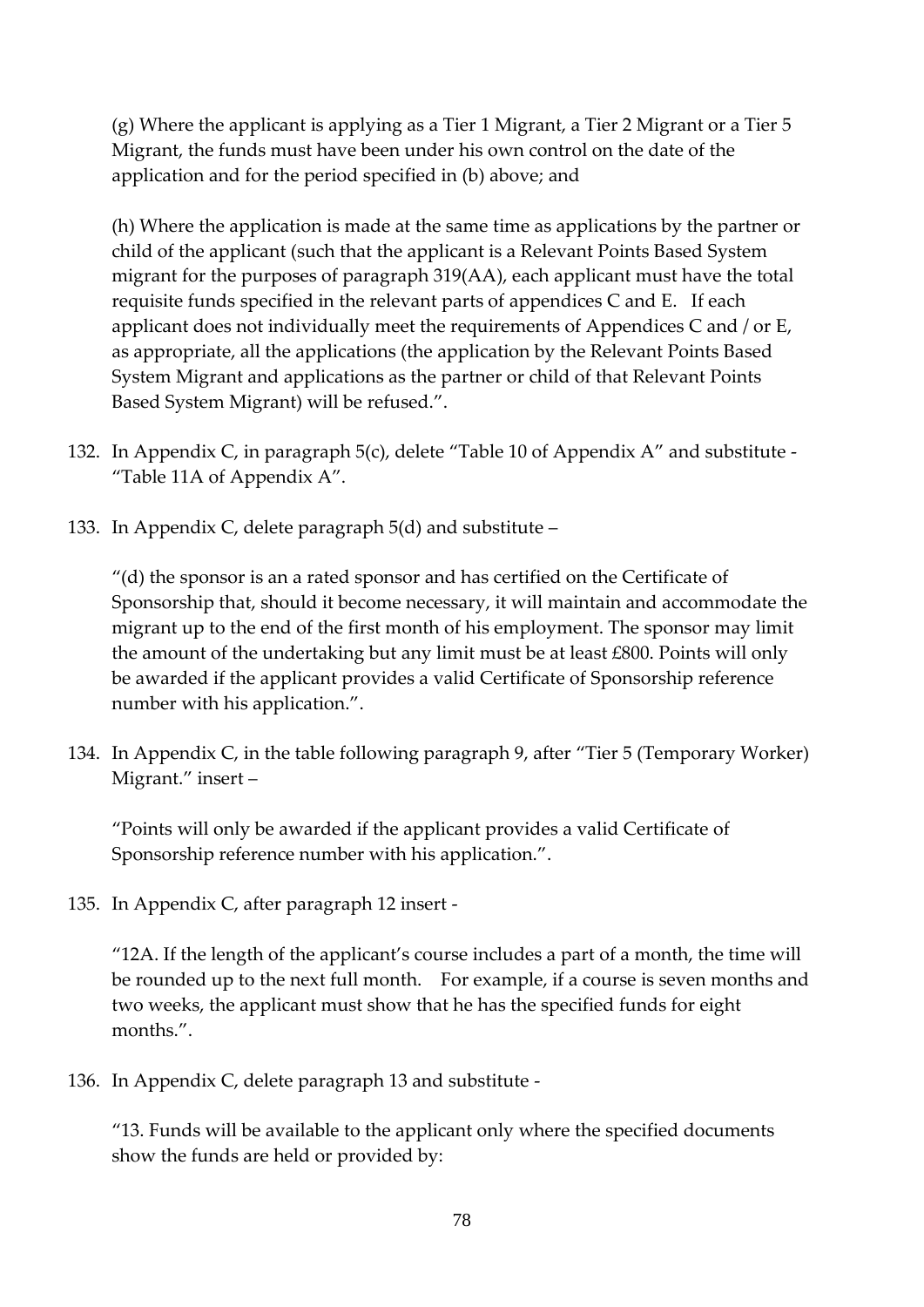(i) the applicant (whether as a sole or joint account holder); and/or

(ii) the applicant's parent(s) or legal guardian(s), and the parent(s) or legal guardian(s) have provided written consent that their funds may be used by the applicant in order to study in the Isle of Man; and/or

(iii) an official financial sponsor which must be the Isle of Man Government, the applicant's home government, the British Council or any international organisation, international company, University or Independent school.".

137. In Appendix C, delete paragraph 14 and substitute -

"14. an applicant will have an established presence studying in the Isle of Man if the applicant has current entry clearance, leave to enter or leave to remain as a Tier 4 migrant, student or as a Postgraduate doctor or dentist and at the date of application:

(i) has finished a single course that was at least six months long within the applicant's last period of entry clearance, leave to enter or leave to remain, or

(ii) is applying for continued study on a single course where the applicant has completed at least six months of that course.".

# 138. In Appendix C, delete paragraph 20 and substitute -

"20. If the length of the applicant's course includes a part of a month, the time will be rounded up to the next full month.

21. Funds will be available to the applicant only where the specified documents show the funds are held or provided by:

(i) the applicant (whether as a sole or joint account holder); and/or

(ii) the applicant's parent(s) or legal guardian(s), and the parent(s) or legal guardian(s) have provided written consent that their funds may be used by the applicant in order to study in the Isle of Man; and/or

(iii) an official financial sponsor which must be the Isle of Man Government, the applicant's home government, the British Council or any international organisation, international company, University or Independent school.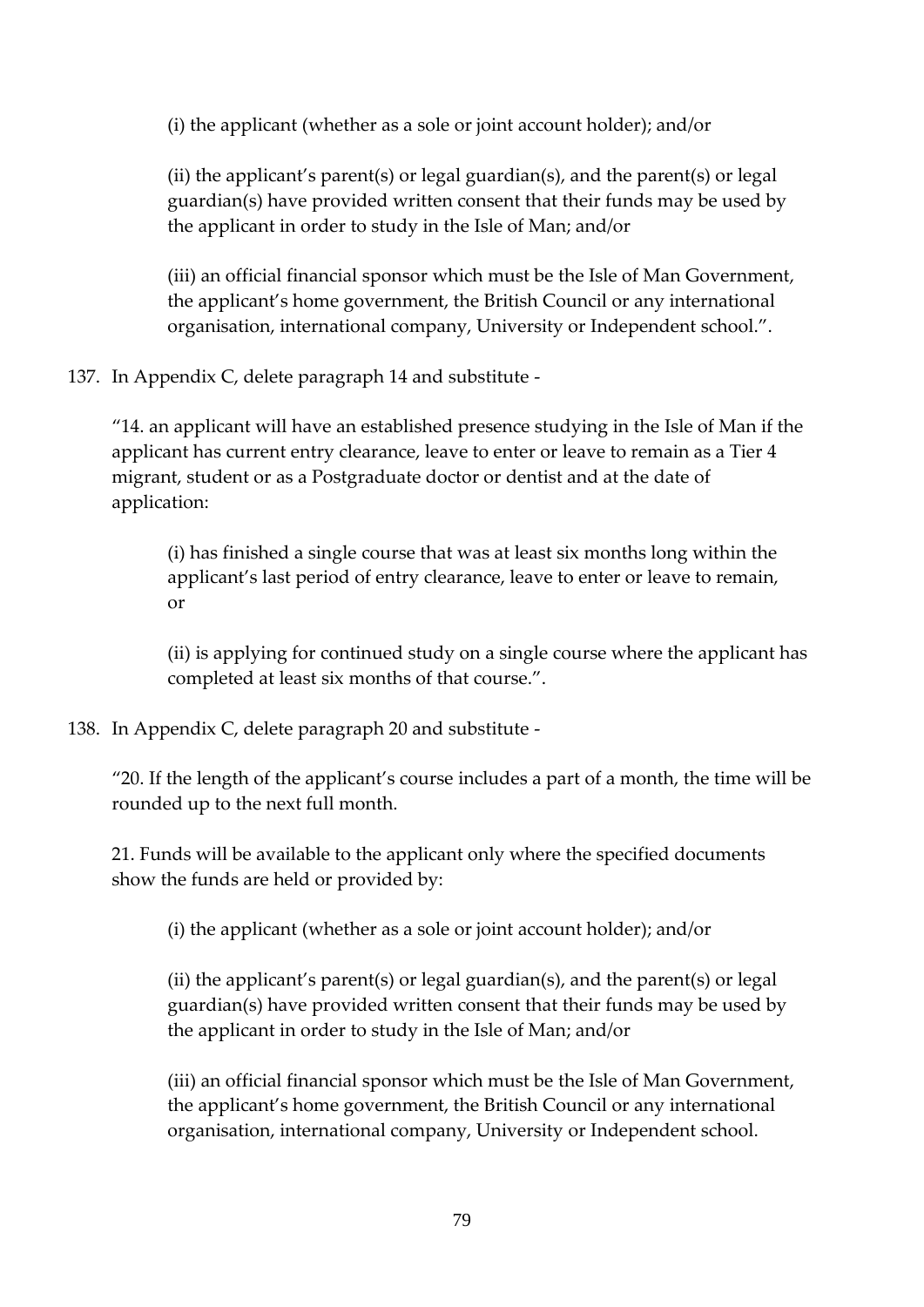22. An applicant will have an established presence studying in the Isle of Man if the applicant has current entry clearance, leave to enter or leave to remain as a Tier 4 migrant or student and at the date of application:

(i) has finished a single course that was at least six months long within the applicant's last period of entry clearance, leave to enter or leave to remain, or

(ii) is applying for continued study on a single course where the applicant has completed at least six months of that course.".

- 139. In the heading of Appendix E, for "Tier 1 Migrants" substitute "Relevant Points Based System Migrants".
- 140. In the opening paragraph of Appendix E, for "Tier 1 Migrant" substitute "relevant points based system migrant".
- 141. In Appendix E, after paragraph (b) insert –

"(ba) Where the application is connected to a Tier 4 Migrant:

(1) There must be £400 in funds for each month for which the applicant would, if successful, be granted leave under paragraph 319D(a), up to a maximum of £3,600.".

142. In Appendix E, delete paragraph (i)(3) and substitute -

"(3) that Sponsor has certified on the Certificate of Sponsorship that, should it become necessary, it will maintain and accommodate the dependants of the Relevant Points Based System Migrant up to the end of the first month of the Relevant Points Based System Migrant's employment. The undertaking may be limited provided the limit is at least £533 per dependant. If the Relevant Points Based System Migrant is applying at the same time as the applicant, points will only be awarded if the Relevant Points Based System Migrant provides a valid Certificate of Sponsorship reference number with his application.".

143. In Appendix E, after paragraph (j) insert –

 $''(k)$  Where the funds are in one or more foreign currencies, the applicant must have the specified level of funds when converted to pound sterling (£) using the spot exchange rate which appears on www.oanda.com for the date of the application.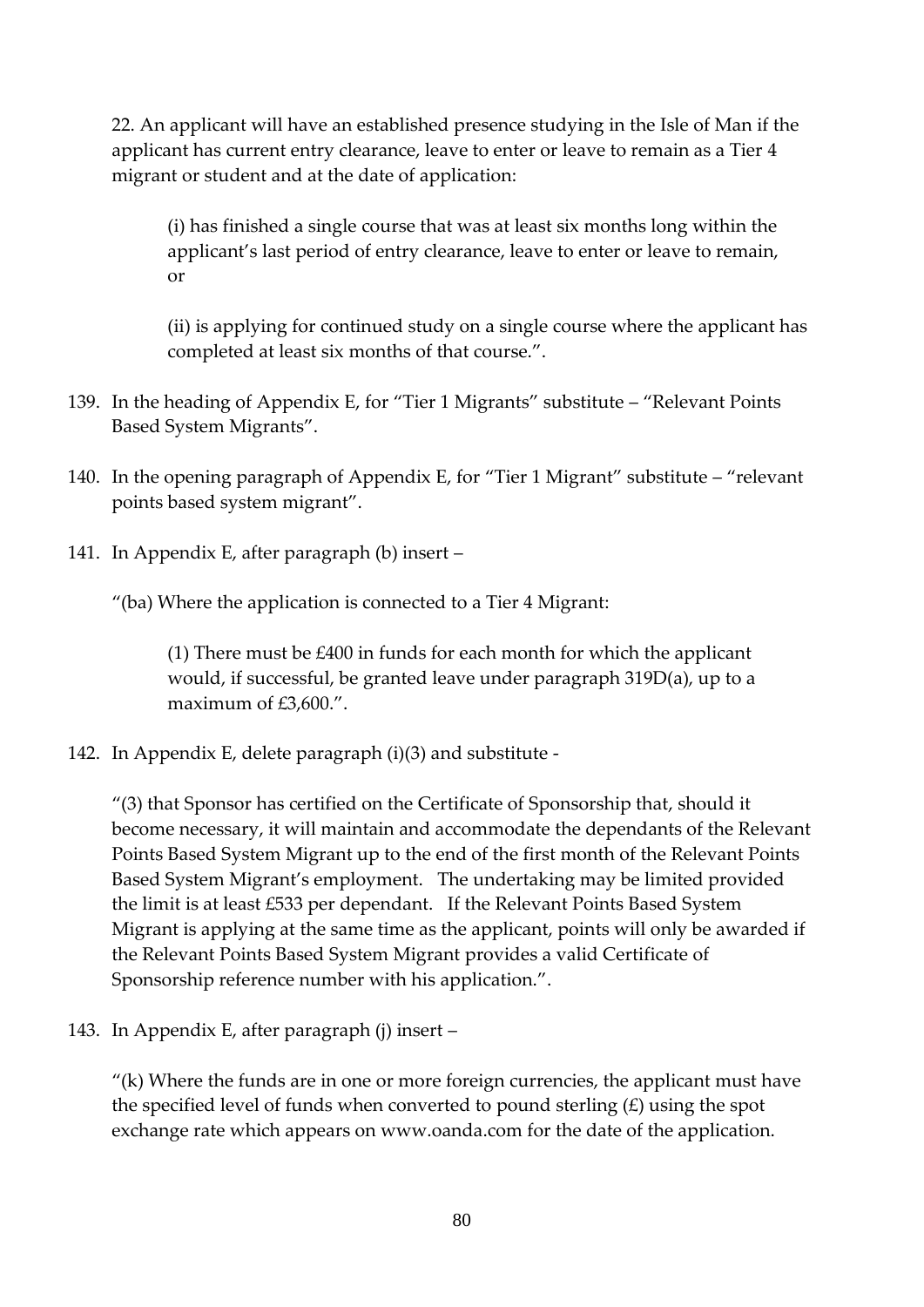(l) Where the application is one of a number of applications made at the same time as a partner or child of a Relevant Points Based System Migrant (as set out in paragraphs 319A and 319F) each applicant, including the Relevant Points Based System Migrant if applying at the same time, must have the total requisite funds specified in the relevant parts of Appendices C and E. If each applicant does not individually meet the requirements of Appendices C and / or E, as appropriate, all the applications (the application by the Relevant Points Based System Migrant and applications as the partner or child of that Relevant Points Based System Migrant) will be refused.".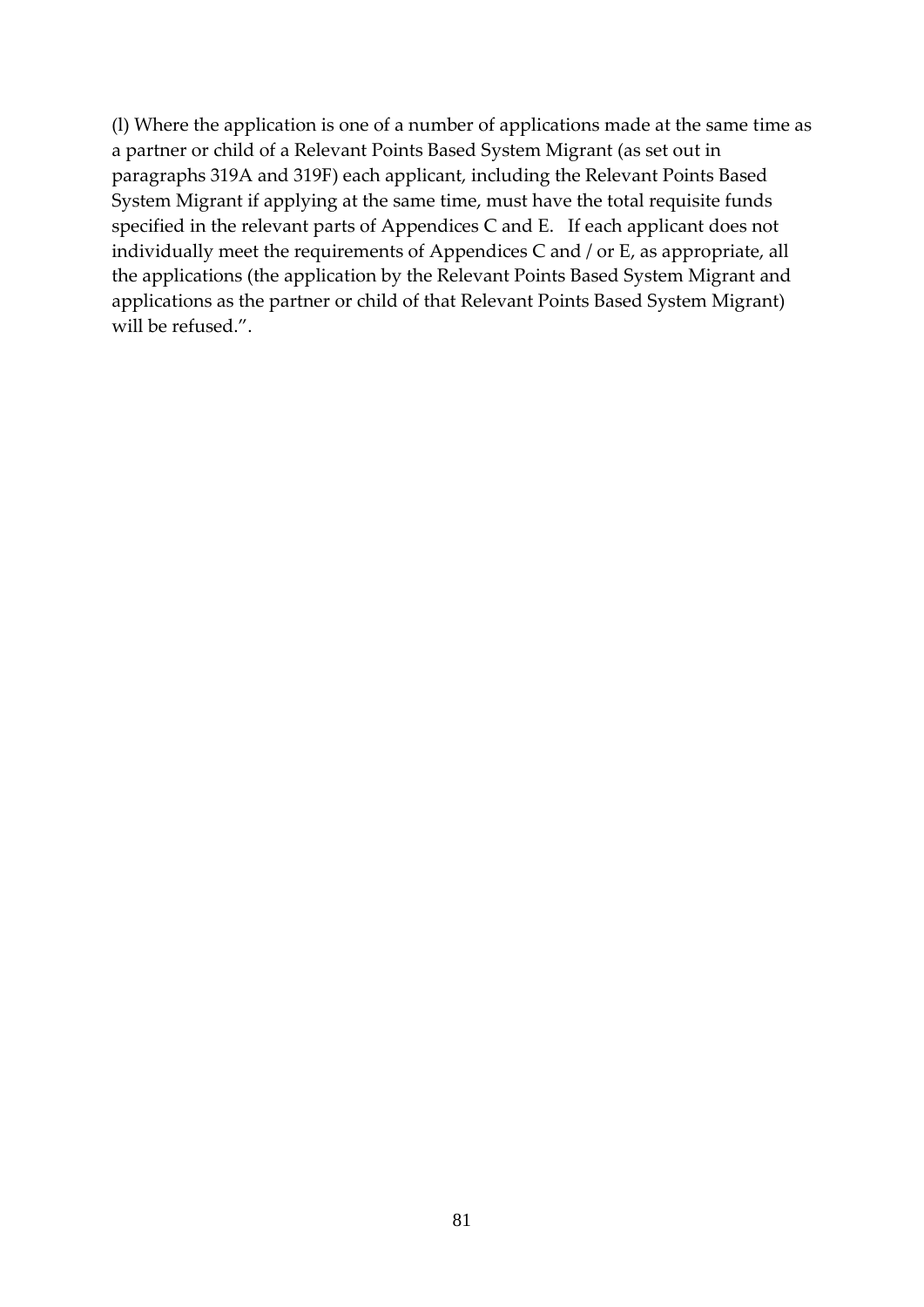#### **EXPLANATORY MEMORANDUM**

- 1. Purpose of the Document
	- 1.1 The purposes of these changes are:
	- To implement changes to the Tier 1 categories for Entrepreneurs and Investors, including provisions for accelerated settlement;
	- To implement changes to the Tier 2 (Intra-Company Transfer) category, including differing requirements for transfers depending on whether they are to be for more or less than 12 months;
	- To implement changes to the Tier 2 (General) category, including revised minimum skill, salary and English language thresholds;
	- To apply a new criminality threshold to settlement applications, requiring applicants to be clear of unspent convictions;
	- To apply to settlement applications made by skilled and highly skilled migrants the income criteria that applied when they last extended their permission to stay, and to require such applicants to pass the 'Life in the UK' test prior to gaining settlement, except those applying under transitional arrangements;
	- To bring various existing Points-Based System requirements within the Immigration Rules, following legal challenges in the United Kingdom;
	- To reduce the re-entry ban for those who voluntarily leave the Isle of Man promptly and at public expense;
	- To exempt diplomatic and special passport holders from Qatar, the United Arab Emirates and Oman from the visa requirement for visitors;
	- To reduce from 21 to 18 the minimum age at which someone may sponsor or be sponsored for entry clearance etc. as a spouse, fiancé(e), civil partner, proposed civil partner, or unmarried or same-sex partner; and
	- To make a small number of corrections and technical changes to the rules.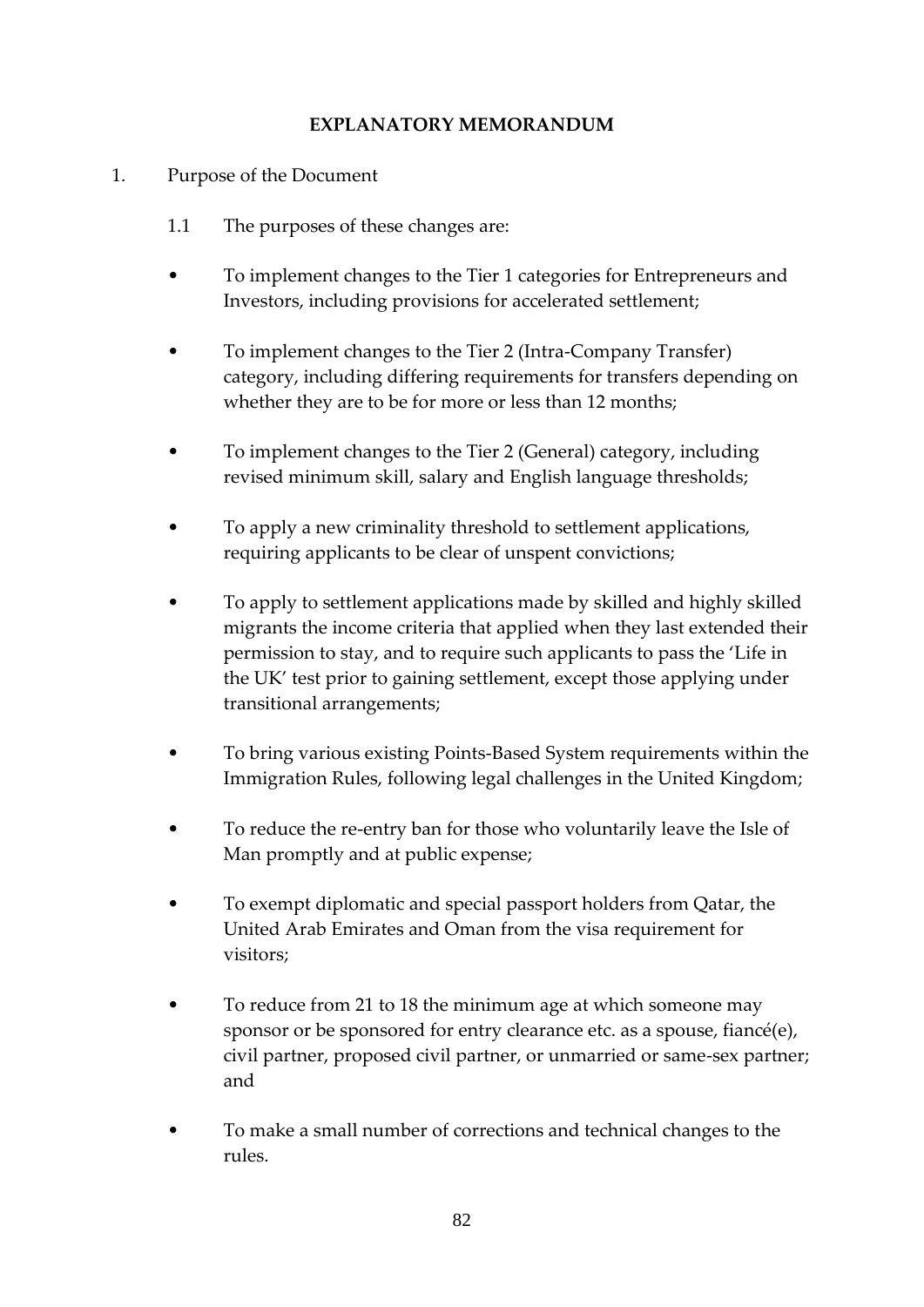## 2. **Policy Background**

2.1 A summary of the policy changes contained in this Statement of Changes in Immigration Rules follows:

#### *Amendments to Tier 1 of the Points Based System*

- 2.2 Tier 1 of the Points-Based System caters for highly skilled workers, and was launched on 1<sup>st</sup> December 2009. Tier 1 consists of four categories: Tier 1 (General), Tier 1 (Entrepreneur), Tier 1 (Investor) and Tier 1 (Post-Study Work).
- 2.3 The following changes are being made to the Tier 1 (General) category, which caters for migrants who wish to find highly skilled employment or self-employment in the Isle of Man:
- Applicants for indefinite leave to remain as a Tier 1 (General) Migrant will be required to pass the same points test as they had to pass when they applied for further leave to remain. This effectively means that applicants will need to have achieved the same minimum level of earnings as they had to achieve in their previous application.
- The Tier 1 (General) rules were originally constructed to provide for one initial application and one extension per applicant. This does not cater adequately for migrants who wish to apply for a second extension, as they may find themselves subject to new, tighter requirements. Amendments are being made to the Tier 1 (General) points tables to ensure applicants who apply for a second extension continue to be subject to the same points requirements as they had to achieve in their previous application.
- The multipliers for overseas earnings and the transitional provisions for qualifying MBAs are being deleted, as they do not apply to any of the applicants for whom the category is remaining open.
- 2.4 The following changes are being made to the Tier 1 (Entrepreneur) category, which caters for those investing in the Isle of Man by setting up or taking over, or being actively involved in the running of, a business: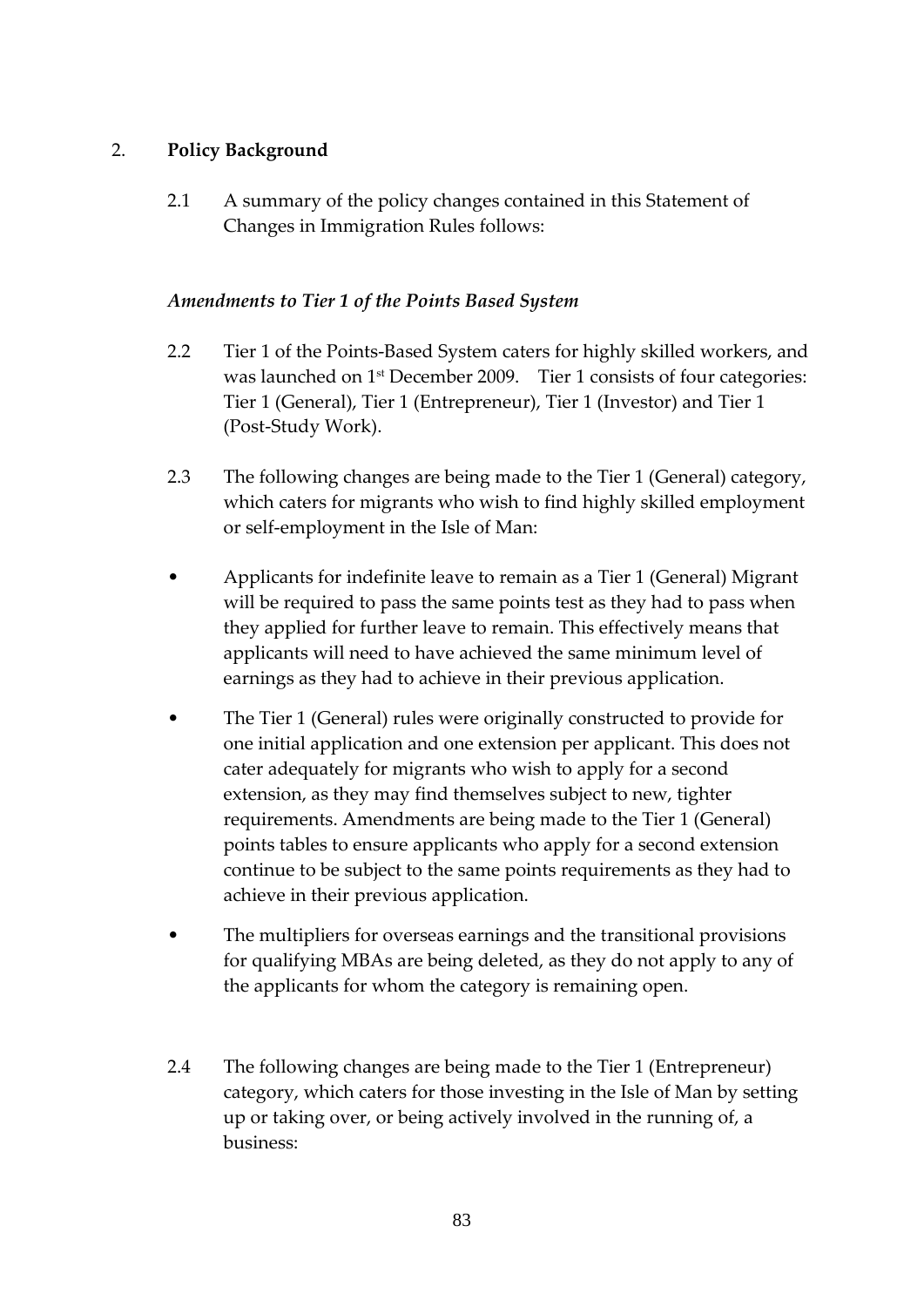- To allow for flexibility, the current requirement for Tier 1 (Entrepreneur) Migrants to register their business within 3 months of entry is being extended to 6 months.
- A change is being made to enable pairs of entrepreneurs to be able to access this category without the need for increased levels of funding. Both entrepreneurs will need equal access to the required funds.
- To prevent controls in Tier 2 of the Points-Based System from being undermined, Tier 1 (Entrepreneur) Migrants will not be able to work as a sportsperson or sports coach.
- To reward success, an amendment is being made to enable Tier 1 (Entrepreneur) Migrants to qualify for accelerated settlement after 3 years (rather than the usual 5 years). Applicants will qualify if they have created:
	- the equivalent of 10 full-time jobs; or
	- at least £5 million in income from business activity within a 3 year period.
- To reduce the likelihood of applicants needing to apply for additional extensions in order to reach the qualifying period for settlement, the period of entry clearance in this category is being increased from 3 years to 3 years and 4 months.
- Tier 1 (Entrepreneur) Migrants will be permitted to be absent from the Isle of Man for up to 180 days in any 12 months, without jeopardising their applications for settlement.
- 2.5 The following changes are being made to the Tier 1 (Investor) category, which caters for high net worth individuals making a substantial financial investment in the Isle of Man:
- An amendment is being made to enable Tier 1 (Investor) Migrants to qualify for accelerated settlement if they have invested:
	- A sum of £10 million or more for two years, or
	- A sum of £5 million or more for three years.
- Tier 1 (Investor) Migrants continue to qualify for indefinite leave to remain after five years if they have invested  $£1$  million in the UK
- As with Tier 1 (Entrepreneur), to reduce the likelihood of applicants needing to apply for additional extensions in order to reach the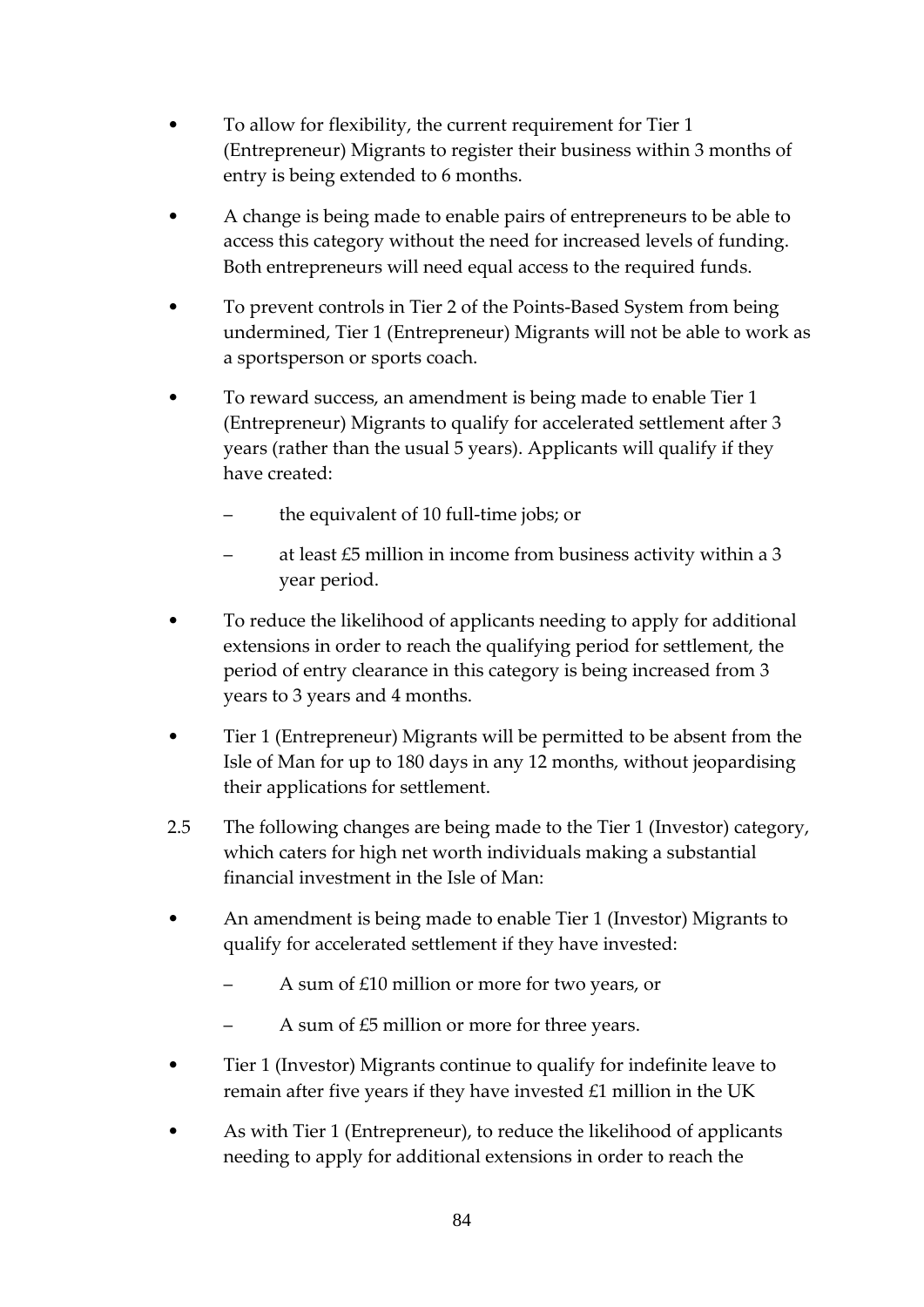qualifying period for settlement, the period of entry clearance in this category is being increased from 3 years to 3 years and 4 months.

- Also as with Tier 1 (Entrepreneur), Tier 1 (Investor) Migrants will be permitted to be absent from the Isle of Man for up to 180 days in any 12 months, without jeopardising their applications for settlement.
- 2.6 No changes, other than those set out in 7.16 and 7.17 below, are being made to the Tier 1 (Post-Study Work) category, which caters for international graduates who have studied in the Isle of Man and wish to work following their graduation.

### *Amendments to Tier 2 of the Points Based System*

- 2.7 Tier 2 of the Points-Based System caters for skilled workers with a job offer, and was launched on 26 July 2010. Tier 2 consists of four categories: Tier 2 (General), Tier 2 (Intra-Company Transfer), Tier 2 (Ministers of Religion) and Tier 2 (Sportsperson).
- 2.8 The following changes are being made to the Tier 2 (Intra-Company Transfer) category, which caters for skilled workers moving from an overseas branch of a company to a UK branch:
- The minimum skill threshold of jobs which may be sponsored under this category is being raised from jobs at NQF level 3 (roughly equivalent to A-level) to jobs at graduate level.
- Applicants will no longer be required to submit evidence of their academic or vocational qualifications.
- The pre-existing Established Staff sub-category is being split into two new sub-categories: Short Term Staff and Long Term Staff.
- Short Term Staff applicants may be granted leave in the Isle of Man for a maximum of 12 months, after which time they will be required to spend a minimum 12 months overseas before they can return in this sub-category. A minimum salary threshold of £24,000 will be applied and, in addition, the salary must be equivalent to the Isle of Man appropriate rate for the job.
- Long Term Staff applicants may be granted leave in the Isle of Man for a maximum of 3 years and 1 month, with a possible extension up to a maximum of 5 years, after which time they will be required to spend a minimum 12 months overseas before they can return as a Tier 2 (Intra-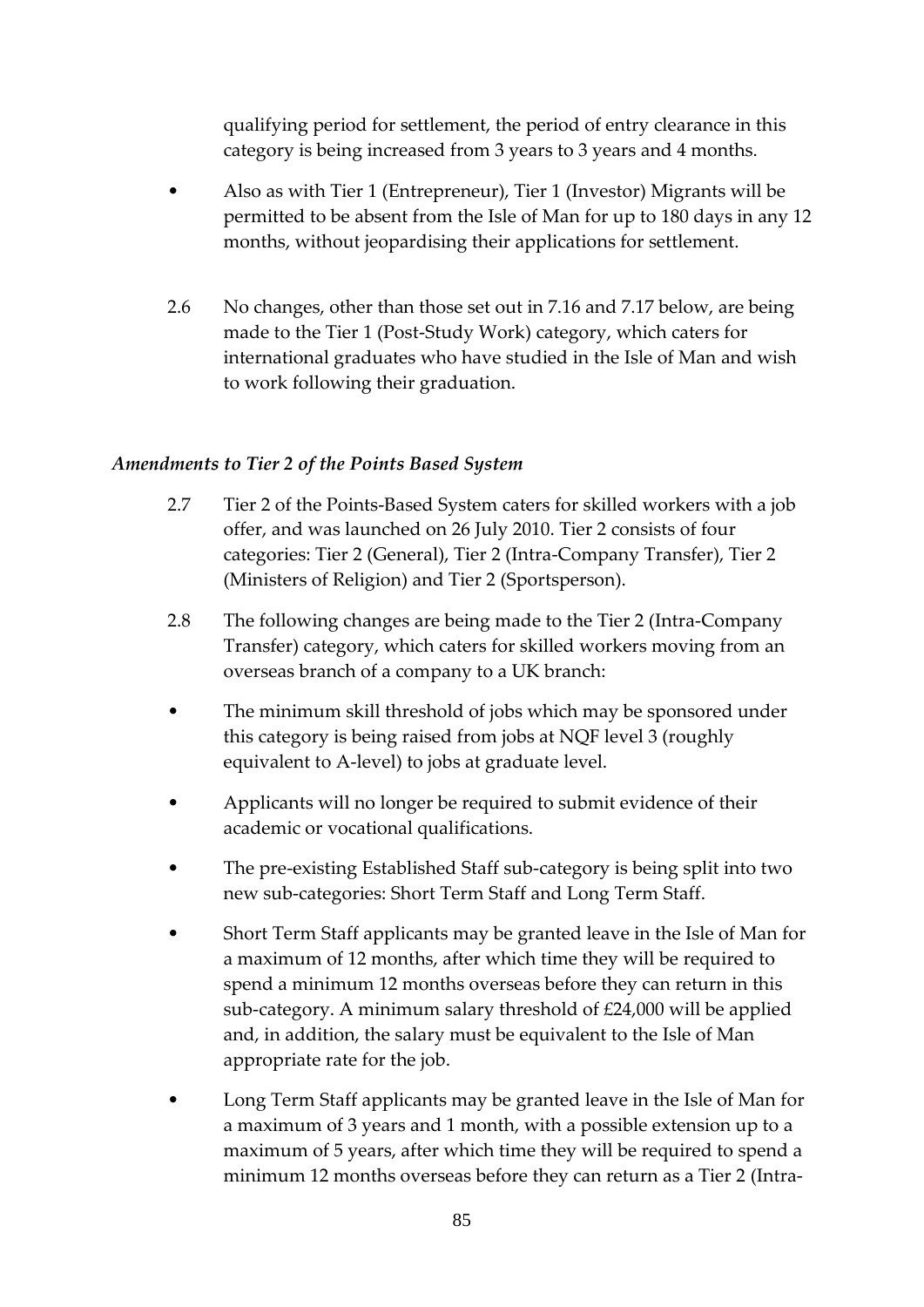Company Transfer) Migrant. A minimum salary threshold of £40,000 will be applied and, in addition, the salary must be equivalent to the Isle of Man appropriate rate for the job.

- The pre-existing Graduate Trainee and Skills Transfer sub-categories will continue to exist, and will be subject to the same requirements as the Short Term Staff sub-category in terms of the £24,000 minimum salary threshold and the requirement to spend 12 months overseas before returning in either of these categories or the Short Term Staff sub-category.
- Applicants will not be able to switch between sub-categories while they are in the Isle of Man. However, a Tier 2 (Intra-Company Transfer) migrant who has previously had leave in one of the Short Term Staff, Graduate Trainee or Skills Transfer sub-categories will not be required to spend 12 months overseas before they can return in the Long Term Staff sub-category.
- As a transitional arrangement, Tier 2 (Intra-Company Transfer) Migrants who are already in the Isle of Man under the Rules in place before 1 st March 2012 will be able to apply to extend their stay without being subject to the new graduate level job requirement or the new salary thresholds. Those who are currently here in the Established Staff sub-category can continue to apply extend their stay beyond five years.
- In the transitional cases where Tier 2 (Intra-Company Transfer) Migrants qualify for indefinite leave to remain, an additional requirement is being introduced to confirm that the applicant continues to earn at least the Isle of Man appropriate rate for the job they are doing.
- 2.9 The following changes are being made to the Tier 2 (General) category, which caters for skilled workers coming to do jobs that cannot be filled from the resident labour market:
- As with Tier 2 (Intra-Company Transfer), the minimum skill threshold of jobs which may be sponsored under this category is being raised from jobs at NQF level 3 (roughly equivalent to A-level) to jobs at graduate level.
- Also as with Tier 2 (Intra-Company Transfer), applicants will no longer be required to submit evidence of their academic or vocational qualifications.
- A minimum salary threshold of  $£20,000$  is being applied.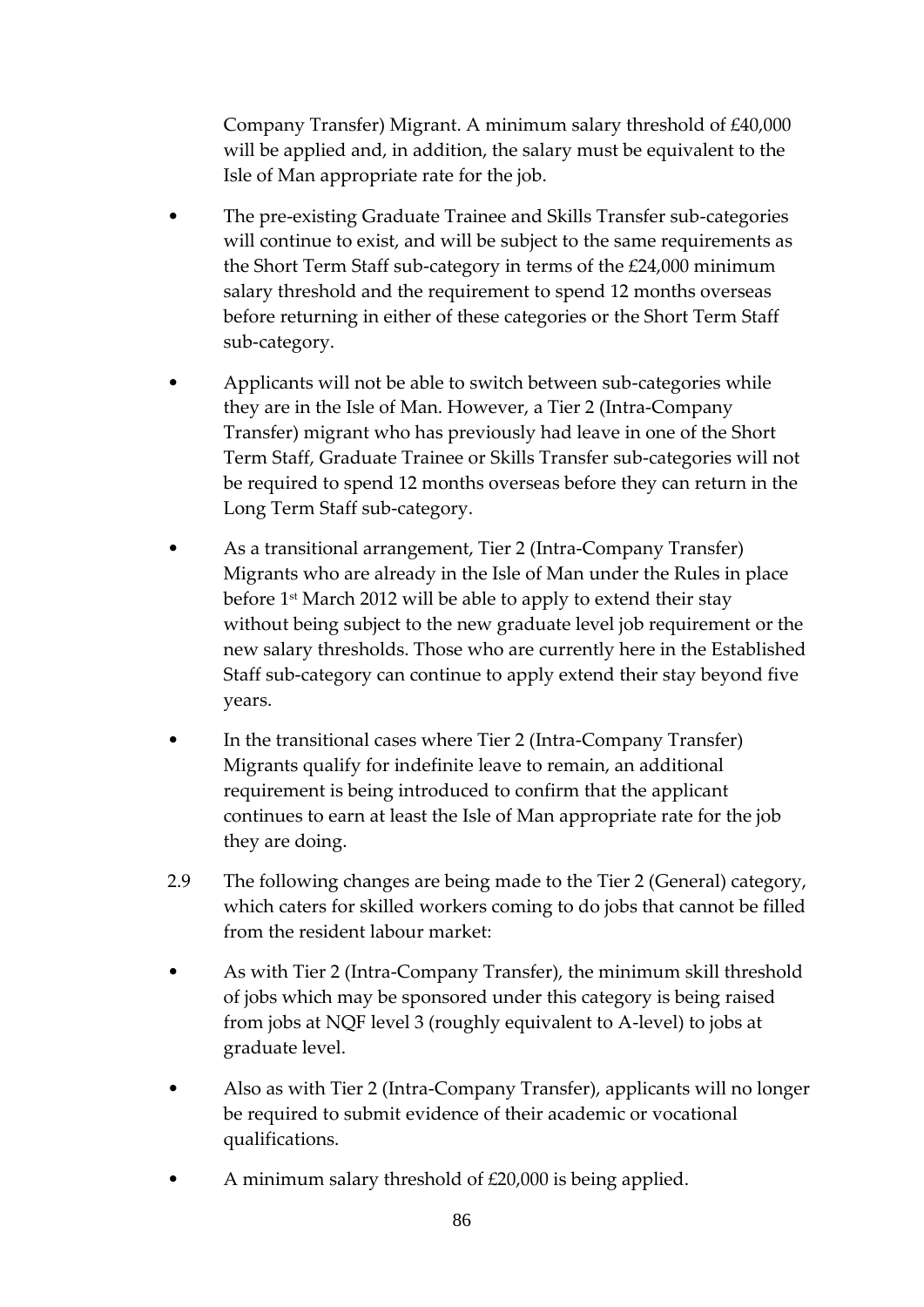- The English language requirement is being raised from basic user standard to intermediate level (B1 on the Council of Europe's Common European Framework for Language Learning).
- As a transitional arrangement, Tier 2 (General) Migrants, and those in pre-Tier 2 predecessor categories (such as Work Permit Holders) who are already in the Isle of Man under the Rules in place before 1st March 2012 will be able to apply to extend their stay without being subject to the new graduate level job requirement, the new salary threshold, or the new English language level. This applies whether they are extending with the same employer or changing employers.
- For consistency, the pre-existing transitional arrangements for applicants switching into Tier 2 from pre-Tier 2 predecessor categories (such as Work Permit Holders) are being widened to include changes of employment as well as extensions with the same employer. As with other Tier 2 (General) applications, a resident labour market test will be required for all changes of employment where the job is not a current shortage occupation. These applications are not subject to the annual limit.
- The provision for applicants to switch into Tier 2 who have or were last granted leave as a Student, a Student Re-Sitting an Examination, a Student Nurse, a Student Union Sabbatical Officer, or a Tier 4 Migrant is being restricted to applicants who have completed a course of study of at least one academic year in duration during that period of leave. The purpose of this is to ensure that such applicants are genuinely coming to the UK to study, and not simply to facilitate switching into Tier 2.
- An additional requirement is being introduced for indefinite leave to remain applications to confirm that the applicant continues to earn at least the Isle of Man appropriate rate for the job they are doing.

### *Amendments to Tier 2 of the Points Based System*

- 2.10 Tier 4 of the Points-Based System caters for international students who wish to study in the Isle of Man. Tier 4 consists of two categories: Tier 4 (General) Student and Tier 4 (Child) Student.
- 2.11 The UK Government ran a public consultation on reform of the Tier 4 student immigration system from 7 December 2010 to 31 January 2011. This Statement sets out the first set of changes to bring the Isle of Man Rules in line with the United Kingdom's.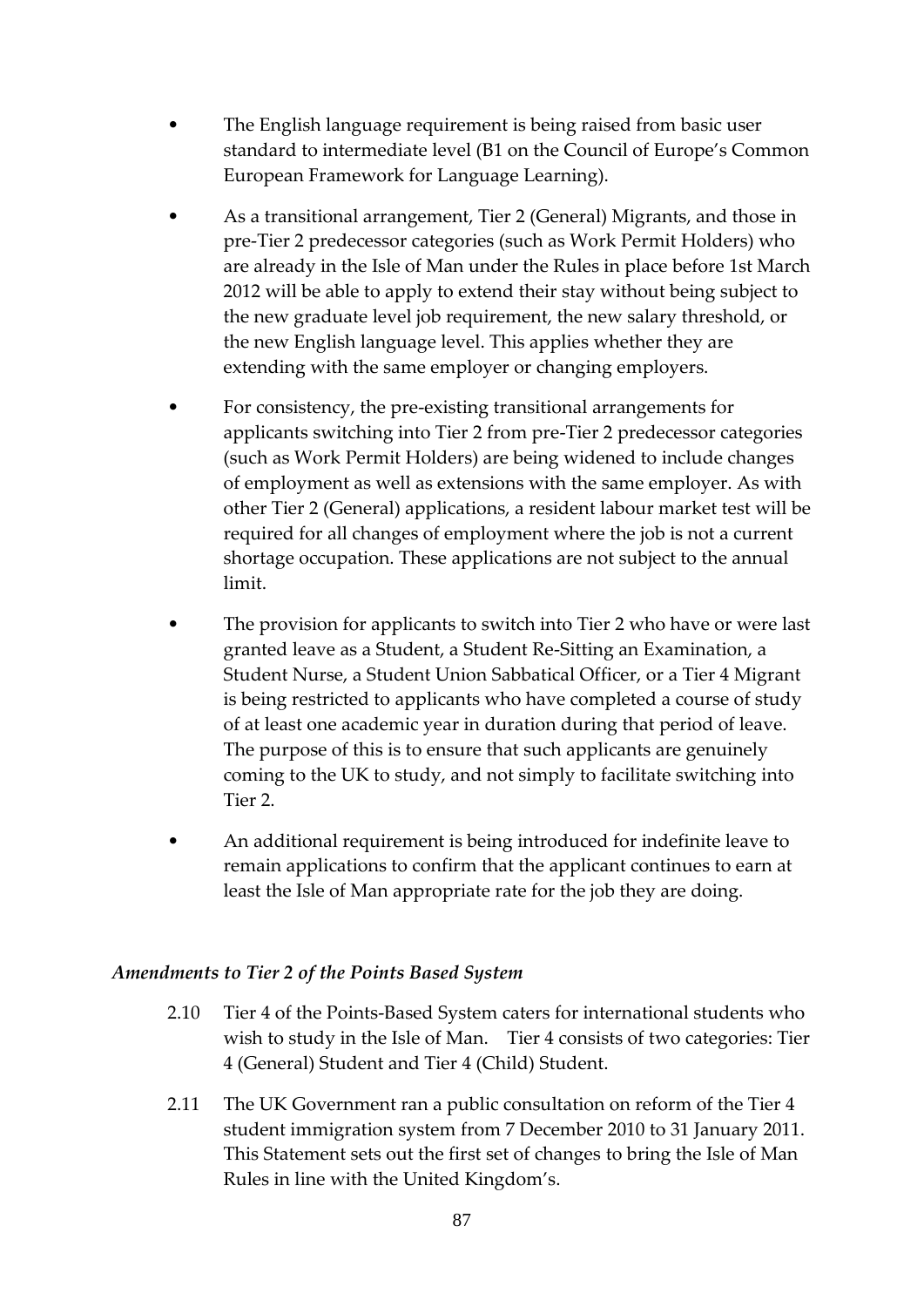- 2.12 The following changes are being made to the Tier 4 (General) category, which caters for migrants aged 16 years and over who wish to come to the Isle of Man for the purpose of study:
- All Tier 4 Sponsors offering courses at UK Bachelor's degree level and above will need to ensure that their prospective students are proficient in English language at level B2, an upper intermediate level, on the Common European Framework of Reference (CEFR) for languages. Sponsors which are Recognised Bodies or bodies in receipt of funding as higher education institutions from the Department for Education and Children will be able to decide how they wish to undertake this assessment of their prospective students. Students intending to study at all other types of Sponsor will need to provide a Secure English Language Test certificate from an approved test provider to demonstrate their language competence. Exemptions will apply to those who are from a majority English-speaking country, have an academic qualification confirmed by UK NARIC as being equivalent to a UK degree level course from an establishment in a majority English speaking country, and those who have recently studied as a child under the Tier 4 (Child) category and its predecessor route.
- All Tier 4 Sponsors offering courses below UK Bachelor's degree level (including Sponsors which are Recognised Bodies or are in receipt of funding as higher education institutions from the Department for Education and Children) will need to ensure that their prospective students are proficient in English language at level B1, an intermediate level, on the CEFR for languages. All students will need to provide a Secure English Language Test certificate from an approved test provider to demonstrate their language competence unless one of the exemptions outlined above applies.
- All applicants will be required to demonstrate their ability to understand and speak English.
- Visa Letters for applicants commencing a new course of study will only be valid if they have been issued by A-Rated and Highly Trusted Sponsors.
- 2.13 Some further changes, which clarify measures already contained within the Immigration Rules, but which do not originate from the review of the student route are being made as follows:
- Clarification of the definition of a Confirmation of Acceptance for Studies and definition of a B-Rated Sponsor.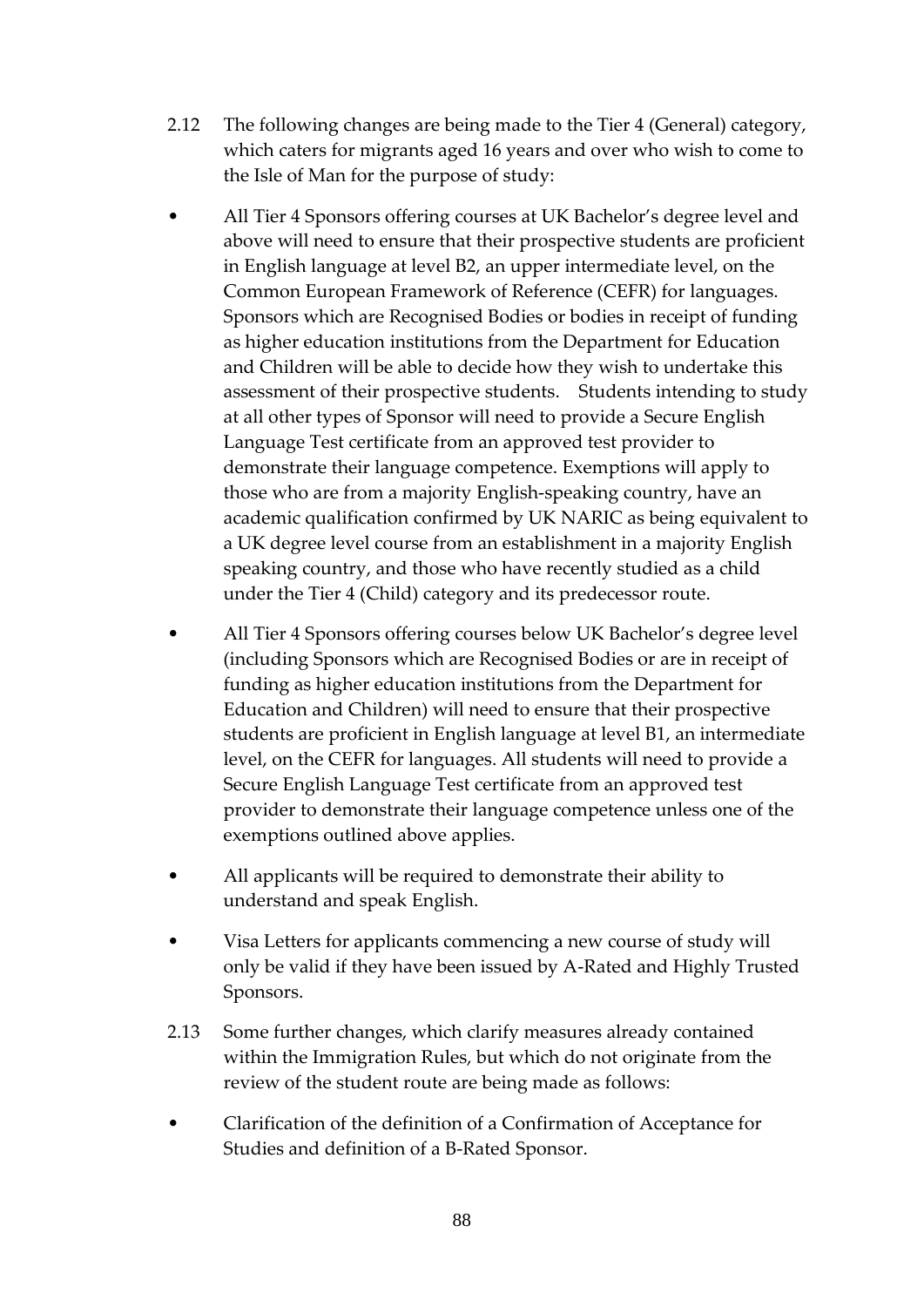- Greater clarity is being given to the minimum level of course a student may study depending on the rating of their sponsoring education provider.
- These changes make clear that a Confirmation of Acceptance for Studies will only be valid if it has been assigned to cover a single course of study. The only exception to this is where a Recognised Body or a Sponsor in receipt of funding as a higher education institution from the Department for Education and Children may assign a Confirmation of Acceptance for Studies to cover a pre-sessional course of no longer than three months' duration, where the applicant has an unconditional offer of a place on a degree level course of study at that Sponsor. The gap between the end of the pre-sessional course and the start date of the degree level course of study may not be longer than one month.
- Similarly, the changes clarify that Confirmations of Acceptance for Studies assigned by independent schools under the Tier 4 (Child) category will only be valid if assigned to cover a single course of study, except where the Confirmation of Acceptance for Studies also covers a pre-sessional course ahead of the main course of study at the independent school.
- Clarification of the definition of "established presence" which enables certain applicants, who have previously been studying in the Isle of Man, to present lower levels of maintenance funds in order to claim 10 points in Appendix C.

### *Amendments to applications for indefinite leave to remain*

- 2.14 In addition to the specific changes to applications for indefinite leave to remain by Tier 1 and Tier 2 Migrants set out above, the following changes are being made:
- As with Tier 2 (General) Migrants, Work Permit Holders applying for indefinite leave to remain will need to provide confirmation that they continue to earn at least the Isle of Man appropriate rate for the job they are doing.
- A new criminality threshold is being introduced requiring all applicants applying for indefinite leave to remain to be clear of unspent convictions.
- Skilled and highly skilled migrants will be required to pass the 'Life in the UK and Islands' test prior to gaining indefinite leave to remain.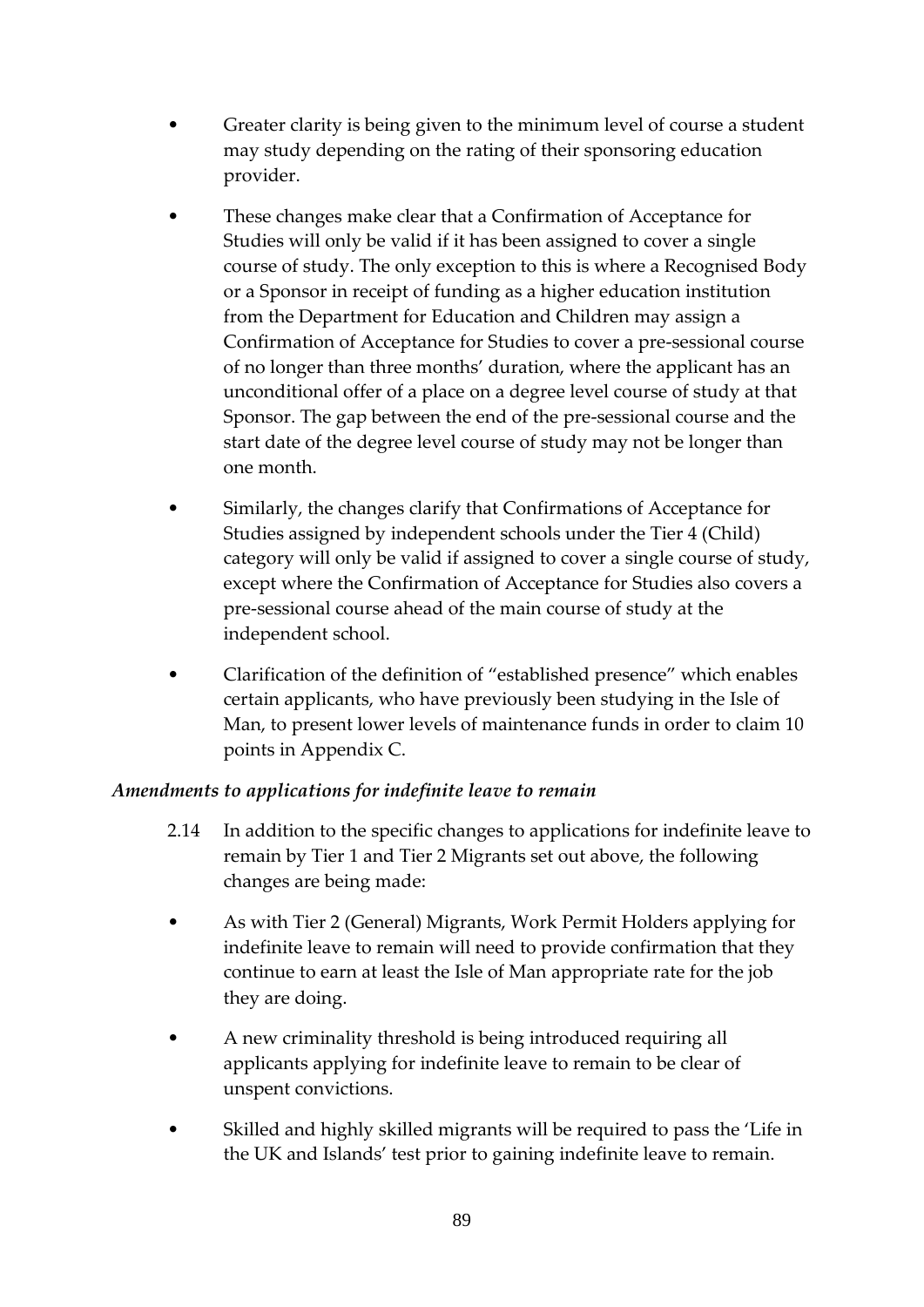This applies to the following categories, except where transitional arrangements apply:

- Work Permit Holders
- Highly Skilled Migrant Programme
- Ministers of religion, missionaries or members of religious orders
- Persons intending to establish themselves in business
- Persons intending to establish themselves in business under provisions of EC Association Agreements
- **Investors**
- Writers, Composers and Artists
- Tier 1 Migrants (Exceptional talent), Tier 1 (General) Migrants, Tier 1 (Entrepreneur) Migrants, Tier 1 (Investor) Migrants
- Tier 2 (Intra company transfers) Migrants, Tier 2 (General) Migrants, Tier 2 (Minister of Religion) Migrants, Tier 2 (sportsperson) Migrant
- Transitional arrangements are set out with regards to the requirement to pass the Life in the UK Test for those people applying for indefinite leave to remain in one of the categories listed above. The effect of these is that:
	- Where an applicant had enrolled on an ESOL course or gained an ESOL qualification prior to 30<sup>th</sup> January 2012 (i.e. after the next available ESOL with Citizenship course starts at the Isle of Man College, subsequent to these changes), that applicant will be able to rely on an ESOL qualification to meet the requirement to demonstrate sufficient knowledge of the English language and sufficient knowledge about life in the United Kingdom for any future application for indefinite leave to remain under one of the categories listed in 33BA.
	- An applicant who enrolled on an ESOL course after 30<sup>th</sup> January 2012 and applies for indefinite leave to remain in one of the categories listed above after 1<sup>st</sup> March 2012 will have to pass the Life in the UK Test.
- Technical changes are being made to the provisions for indefinite leave to remain applications by the spouse or civil partner of a person who is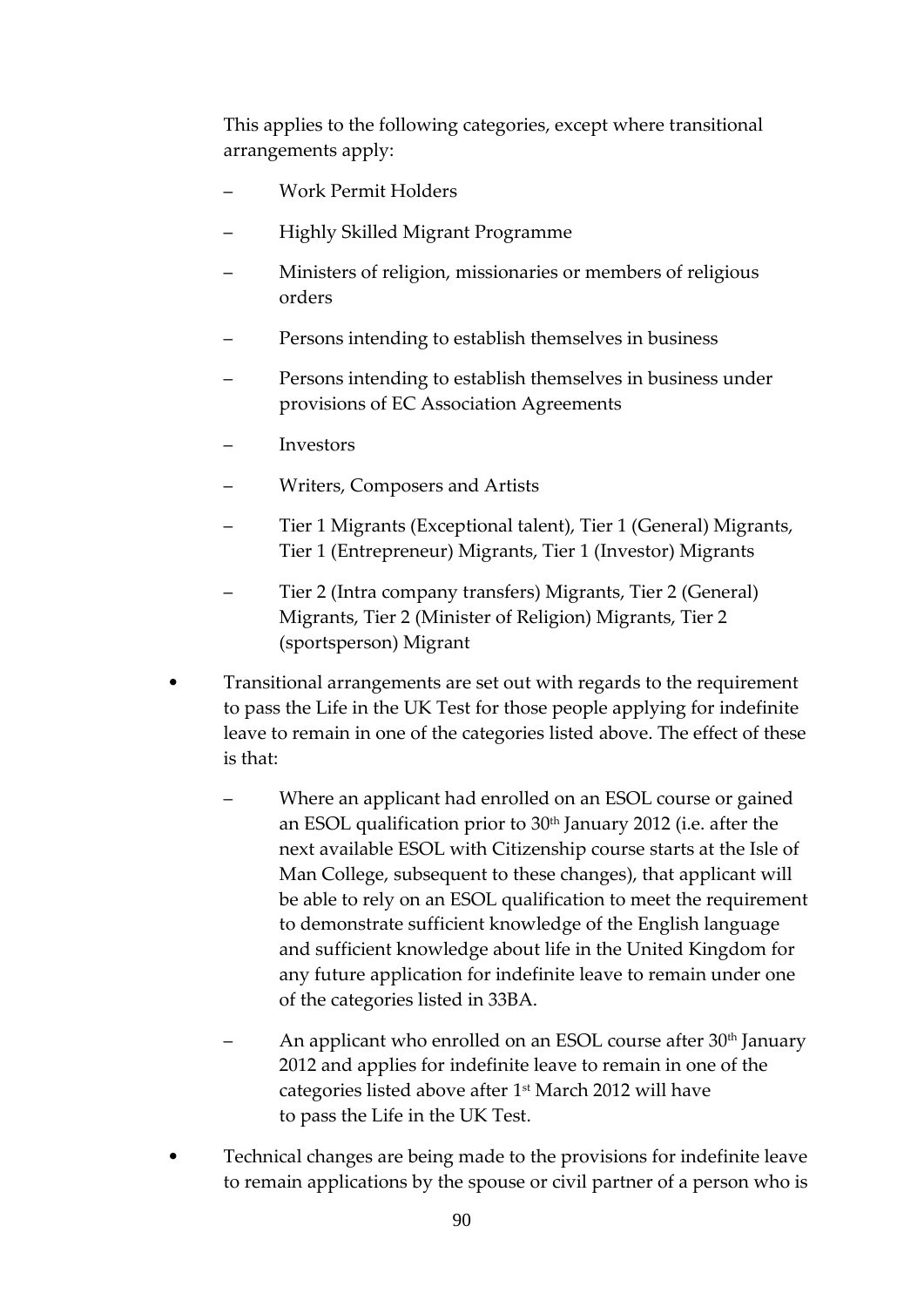present and settled here. These amendments add other relevant Tiers of the Points-Based System into the rules (the pre-existing rules refer to dependants of Tier 1 Migrants only).

• Technical changes are being made to the provisions for indefinite leave to remain applications by dependants of Points Based System Migrants. These amendments allow dependants who are not applying at the same time as the main applicant to qualify for indefinite leave to remain as dependants of Points Based System Migrants, rather than as dependants of persons present and settled in the UK. This is consistent with indefinite leave to remain provisions for dependants in all other economic migration categories. These amendments also add this provision for other relevant Tiers of the Points-Based System (The preexisting rules refer to dependants of Tier 1 Migrants only).

#### *Amendments to bring existing requirements into the Immigration Rules*

- 2.15 Legal challenges have been brought against the United Kingdom Government regarding the extent to and manner in which various Points-Based System requirements are specified in Points Based System guidance rather than in the Immigration Rules.
- 2.16 The requirements of the Points Based System that featured in those challenges which the United Kingdom Government was unsuccessful in defending have since been brought within the Immigration Rules.
- 2.17 For the avoidance of any doubt these changes bring the following existing minor details and clarifications, which have previously been specified in Points Based System guidance, within the Immigration Rules:
- Under Tier 1 (General):
	- That points will not be awarded for qualifications obtained while the applicant was in breach of Isle of Man immigration laws;
	- Clarification of the types of dividends which are acceptable for the award of points for previous earnings;
	- Clarification that allowances will only be counted towards previous earnings where they are part of the remuneration package and appear on the applicant's payslips;
	- That specified documents from two or more sources must be provided as evidence for each source of previous earnings;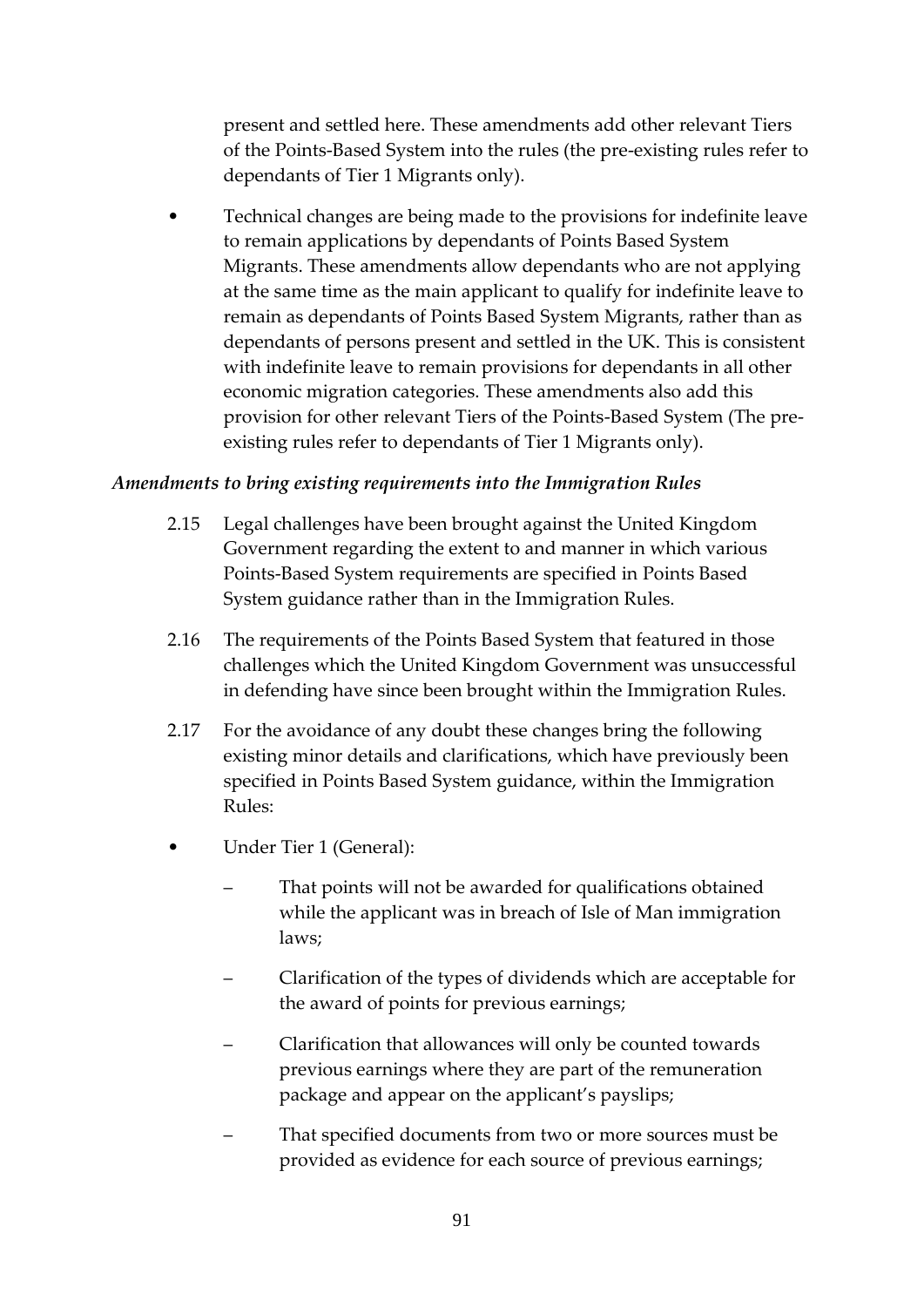- That, if an individual is claiming earnings from selfemployment in the Isle of Man, they must demonstrate that they are registered for self-employment in the Isle of Man.
- Under Tier 1 (Entrepreneur):
	- That specified evidence that the applicant is engaged in business activity must show that he has been engaged in business activity within the three months before the date of application;
	- The definition of what is accepted to be an Isle of Man business;
	- That jobs created by the entrepreneur must comply with all relevant Isle of Man legislation.
- Under Tier 1 (Investor):
	- That points will only be awarded if the applicant has had the funds for a consecutive 90-day period of time, ending no earlier than one calendar month before the date of application, and provides the specified evidence, or provides additional specified evidence of the source of the money or assets;
	- That funds contributed by the applicant's partner are only acceptable if the partner meets all the requirements for applying as a partner of a Points Based System Migrant;
	- That the investment must have been made in the applicant's name and/or their partner's name, not in the name of an offshore company or trust even if this is wholly owned by the applicant.
	- Clarification of the types of investment which are unacceptable for the award of points.
- Under both Tier 1 (Entrepreneur) and Tier 1 (Investor):
	- That funds that the applicant claims are available but that have not been converted to money will not be accepted for the award of points;
	- That initial leave can only be granted in relation to new investments. If the money has already been invested in the Isle of Man, points will only be awarded if this happened no more than 12 months before the application was made.
- Under Tier 1 (Post-Study Work):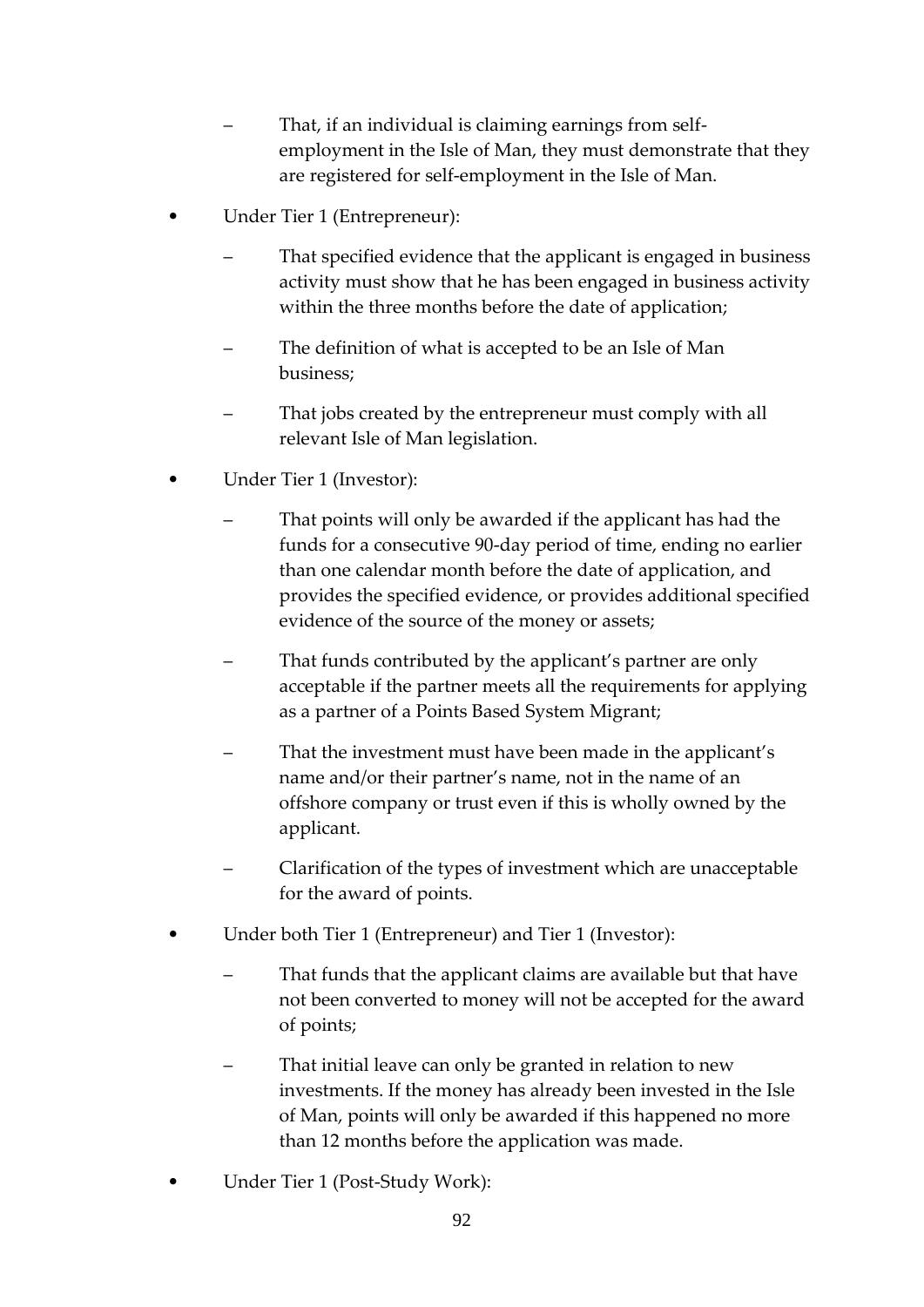- That, where the institution studied at is removed from one of the relevant lists, points will not be awarded for any award completed after the date the institution was removed from the relevant list.
- Under Tier 2:
	- Clarification that the lists of skilled occupations, shortage occupations, appropriate salary rates and resident labour market test requirements, published by the Department of Economic Development or the United Kingdom Border Agency may be amended from time to time. These amendments are normally made to reflect the latest available labour market evidence;
	- Clarification of the types of allowances that are considered for the award of points for appropriate salary;
	- That a Certificate of Sponsorship which has been used to support an application cannot be re-used to support another application, regardless of whether or not the first application was successful.
- Under Tier 2 and Tier 5, clarification of the minimum skill level for sportspeople.
- Under the Tier 4 (General) and Tier 4 (Child) categories:

That only leave granted under the Immigration Rules is considered in cases where the rules require that the new course of an applicant for leave to remain must start within one month of the expiry date of their current entry clearance or leave to remain;

That a Confirmation of Acceptance for Studies which has been used to support an application cannot be re-used to support another application, regardless of whether or not the first application was successful.

Under Tier 4 (Child):

That a Tier 4 (Migrant) is able to apply for leave to remain under the Tier 4 (Child) category.

Under the maintenance requirement for Tier 4 Migrants:

That funds will only be considered to be available to an applicant in the circumstances set out in the amended Rules.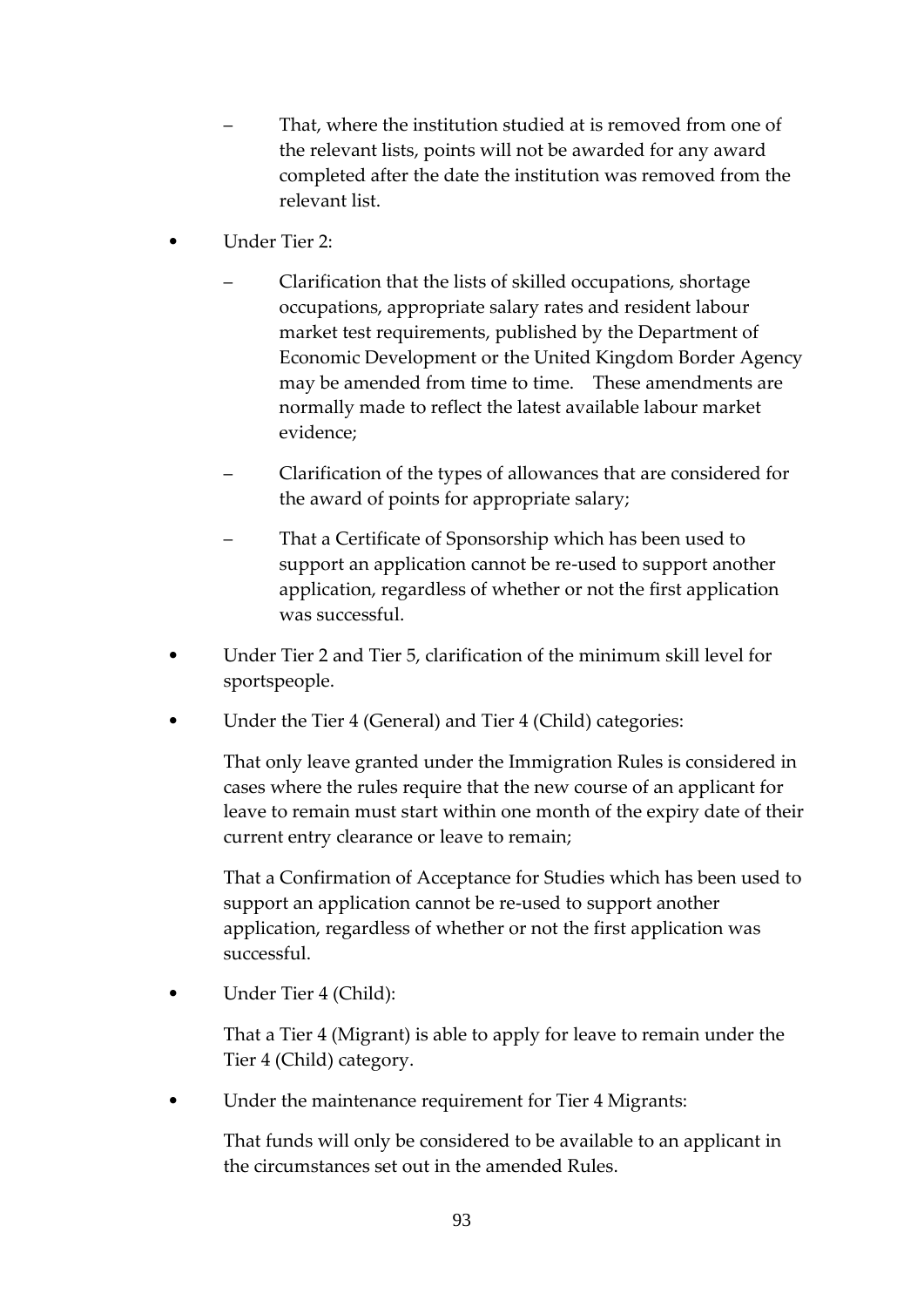Where the funds required for maintenance depend on the length of the course, the length of the course will be rounded up to the next full month.

Under the requirements for dependants:

That only Tier 4 (General) Students are eligible to bring their spouses or partners and dependent children with them to the Isle of Man.

- Under the maintenance requirement for Points Based System Migrants and their dependants:
	- That the exchange rate of overseas currency will be made using the rate on www.oanda.com on the date of application.
	- That, if an applicant is claiming points for maintenance because his Sponsor has certified that it will provide support if required, no points will be awarded unless the Sponsor has certified this on the Certificate of Sponsorship, and the Certificate of Sponsorship is valid.
	- That, under Tier 4, where the funds required for maintenance depend on the length of the course, the length of the course will be rounded up to the next full month.

# *Amendments to the visa requirements for Oman, Qatar and the United Arab Emirates*

- 2.18 The United Kingdom has made amendments to the visa requirements for nationals of the above named countries who are entering as visitors and hold diplomatic and special passports.
- 2.19 These changes bring the Isle of Man visa requirements into line with those of the United Kingdom.

# *Amendments to the rule for grounds on which entry clearance or leave to enter the Isle of Man is to be refused*

2.20 Paragraph 320 of the Immigration Rules sets out the general grounds for the refusal of entry clearance, leave to enter, or variation of leave to enter or remain in the Isle of Man. Under Paragraph 320(7B), a person seeking entry clearance or leave to enter the Isle of Man who has previously broken the law by illegally entering, breaching a condition attached to leave or overstaying for more than 28 days is subject to a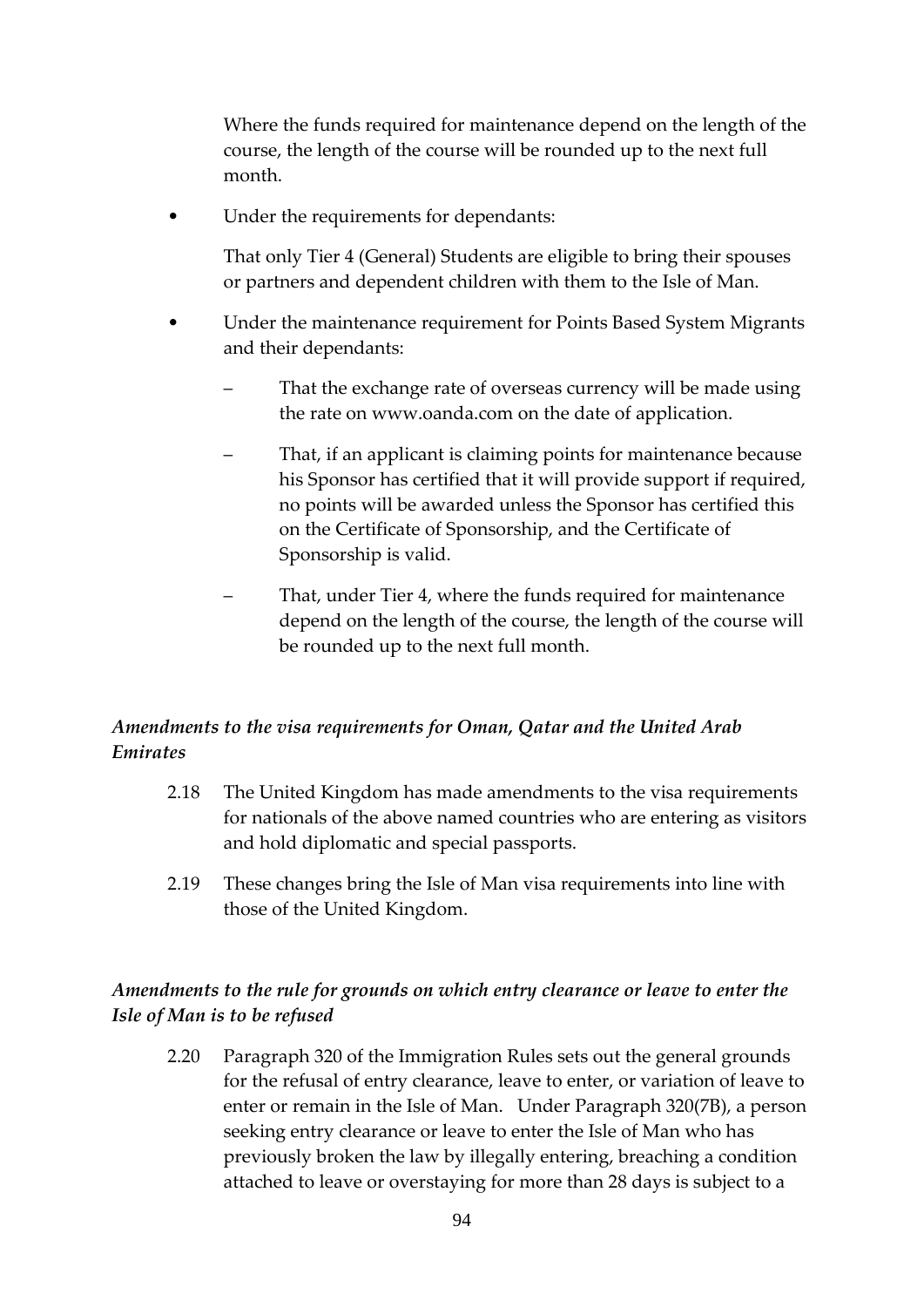re-entry ban and will be refused entry clearance or leave to enter unless they fall within one of the exceptions set out in the Rules. There are three levels of ban:

- 12 months for voluntary departures not at public expense;
- 5 years where departure was voluntary but was at public expense (including an Assisted Voluntary Return);
- 10 years where enforced removal or deportation was carried out.
- 2.21 For those who have left the Isle of Man any subsequent application under the Rules to re-enter the isle of Man within the term of the reentry ban will fall for mandatory refusal unless they meet one of the exceptions listed in paragraph 320(7C) of the rules. The mechanism is designed to set out a clear period during which a previous immigration offender will have any future applications to come to the Isle of Man refused.
- 2.22 The change to paragraph 320(7B) will add a new intermediate level of entry ban of two years for those who leave the Isle of Man promptly and voluntarily, but at public expense (including those who leave via an Assisted Voluntary Return Programme). Individuals who wish to benefit from the reduced two year ban must depart the Isle of Man voluntarily no more than 6 months from the date on which they were served notice of their removal decision, or no more than 6 months from the date of the exhaustion of their appeal rights against that decision, whichever is the later date. Those who delay their departure (beyond this time) will continue to be subject to the 5 year ban.
- 2.23 This change is designed to encourage compliance and bring cases to a conclusion earlier by providing a clear incentive to depart sooner. This change may increase voluntary departures.

#### *Other amendments*

2.24 The minimum age at which someone may sponsor, or be sponsored for, an application for entry clearance, leave to enter, leave to remain or variation of leave as a spouse, fiancé(e), civil partner, proposed civil partner or unmarried or same-sex partner was raised from 18 to 21 on 23<sup>rd</sup> July 2009. The policy objective was to tackle the problem of forced marriage, in the light of evidence that the highest number of forced marriage cases involved those in the age group 17 to 20. A judicial review led to the decision of the Supreme Court on 12 October 2011 in the cases of *Quila* and *Bibi* that this rule disproportionately interfered with the Article 8 rights of those who were in genuine marriages. To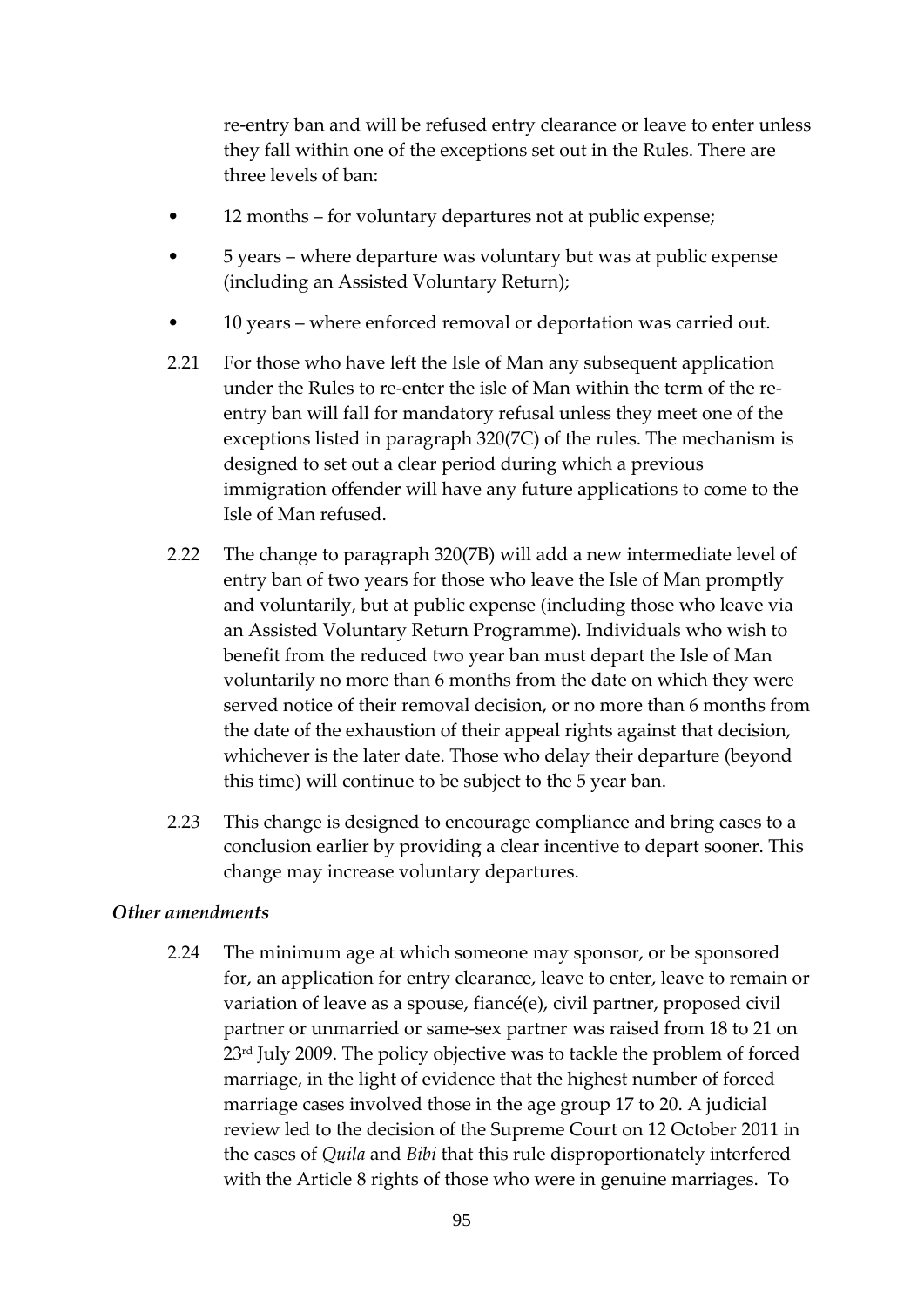comply with this ruling, the minimum marriage visa age is reduced from 21 to 18, and to ensure consistency in the way that that spouses, fiancé(e)s, civil partners, proposed civil partners, and unmarried and same-sex partners are treated under the Immigration Rules, the change has been applied to all those groups (paragraphs 277, 289AA and 295AA).

- 2.25 An amendment is being made to the restriction against working as a doctor or dentist in training which applies in various categories. Previously, an applicant who was previously restricted from working as a doctor in training, but not restricted from working as a dentist in training, would be restricted from working as either in a subsequent application. This amendment corrects that position and ensures that those who were previously working lawfully as a dentist in training in the Isle of Man can continue to do so when they apply to extend their stay in the Isle of Man. It also corrects the exemption from the restrictions for applicants who have obtained degrees in medicine or dentistry obtained to clarify that the provision applies to primary degrees only. The categories affected by these changes are:
- Tier 1 (General)
- Tier 1 (Investor)
- Tier 1 (Post-Study Work)
- Dependents of migrants under the Points Based System and its predecessor economic migration categories.
- 2.26 A correction is being made to the English language requirements for Tier 1 Migrants and Tier 2 Migrants, to take account of the difficulties faced by UK NARIC in verifying whether a Masters degree or PhD from a non-majority English speaking country was taught in English to the required level.
- 2.27 The English language requirement for Tier 1 and Tier 2 is being amended such that, where an applicant uses an approved English language test certificate to meet the requirement, the certificate must be within its validity date and show that the applicant has passed all four components (reading, writing, speaking and listening) to the required standard, unless exempted from sitting a component on the basis of disability. This brings the requirement in line with that for Tier 4.
- 2.28 A correction to the Tier 5 rules is being made to take account of the provision that allows a Certificate of Sponsorship to be re-used for applications for leave to enter (but not for applications where entry